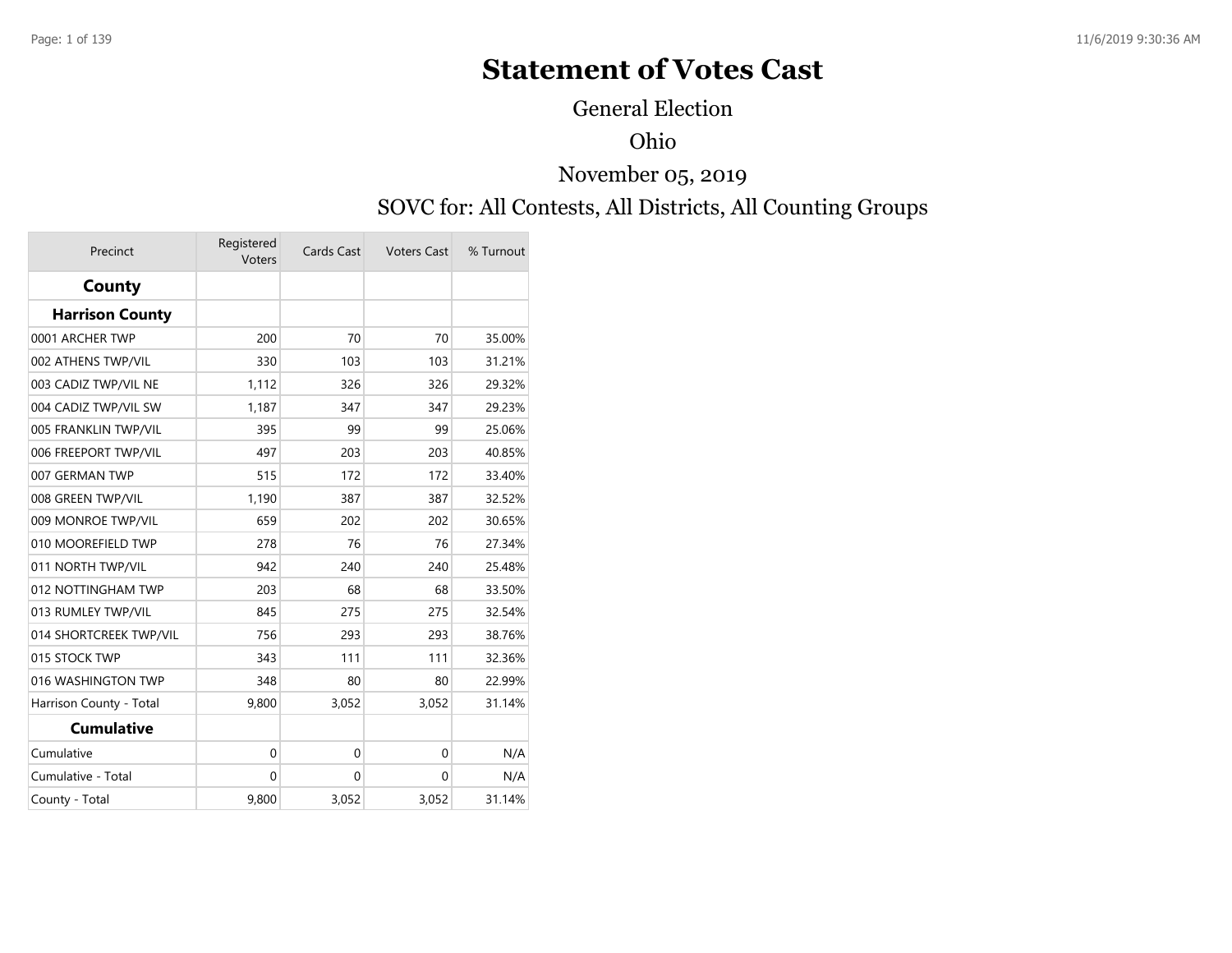## **Adena Village Mayor (Vote for 1)**

| Precinct                | <b>Times Cast</b> | Registered<br>Voters |
|-------------------------|-------------------|----------------------|
| County                  |                   |                      |
| <b>Harrison County</b>  |                   |                      |
| 014 SHORTCREEK TWP/VIL  | 54                | 108                  |
| Harrison County - Total | 54                | 108                  |
| <b>Cumulative</b>       |                   |                      |
| Cumulative              | 0                 | n                    |
| Cumulative - Total      | 0                 |                      |
| County - Total          | 54                | 108                  |

| Precinct                | Mark Anderson |  | Crystal Carpenter |  |
|-------------------------|---------------|--|-------------------|--|
| County                  |               |  |                   |  |
| <b>Harrison County</b>  |               |  |                   |  |
| 014 SHORTCREEK TWP/VIL  | 15            |  | 12                |  |
| Harrison County - Total | 15            |  | 12                |  |
| <b>Cumulative</b>       |               |  |                   |  |
| Cumulative              | $\Omega$      |  | $\Omega$          |  |
| Cumulative - Total      | 0             |  | $\Omega$          |  |
| County - Total          | 15            |  | 12                |  |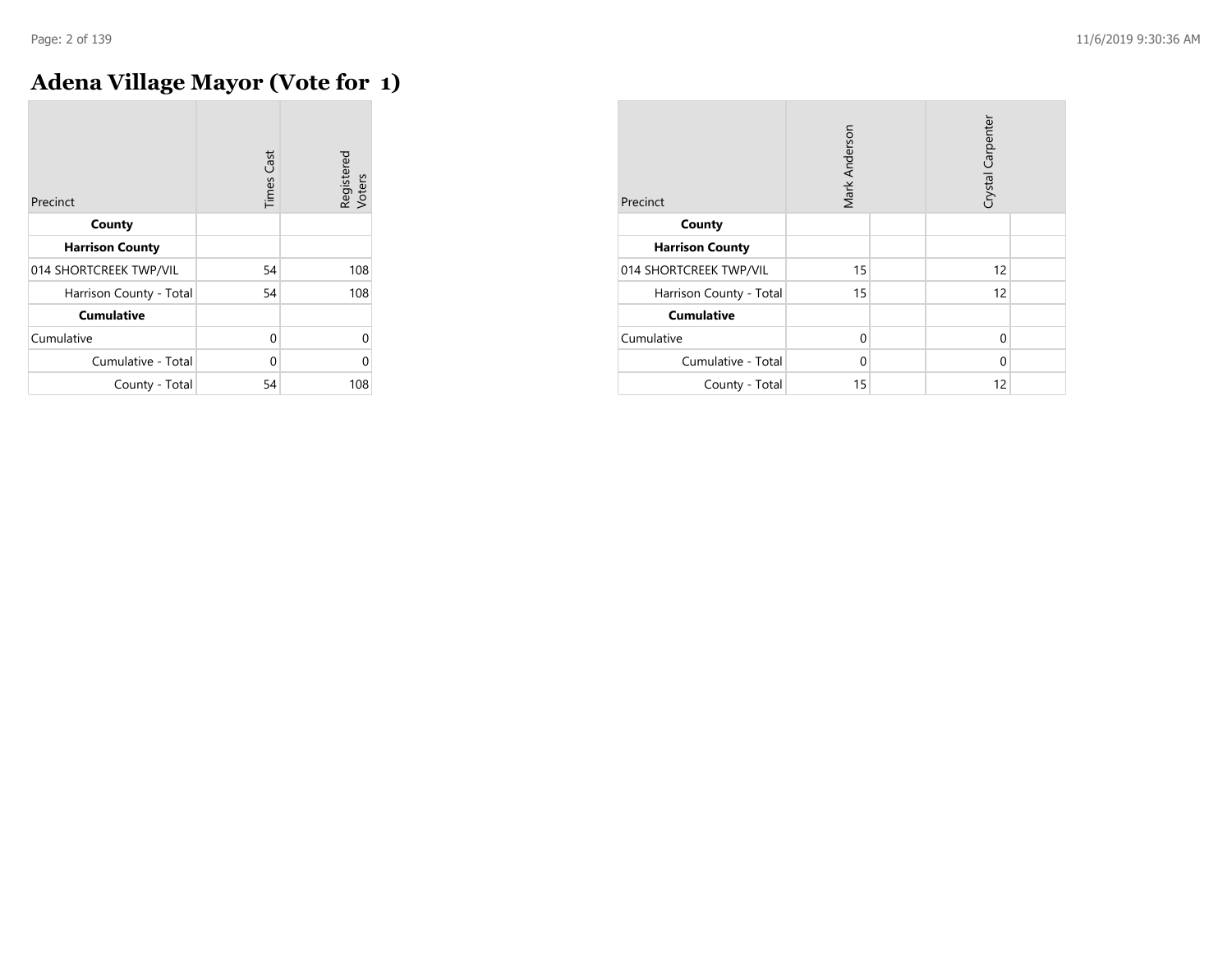| Precinct                | Brenda Roski |  | <b>Total Votes</b> | Unresolved<br>Write-In |
|-------------------------|--------------|--|--------------------|------------------------|
| County                  |              |  |                    |                        |
| <b>Harrison County</b>  |              |  |                    |                        |
| 014 SHORTCREEK TWP/VIL  | 27           |  | 54                 | 0                      |
| Harrison County - Total | 27           |  | 54                 | 0                      |
| <b>Cumulative</b>       |              |  |                    |                        |
| Cumulative              | 0            |  | $\Omega$           | 0                      |
| Cumulative - Total      | 0            |  | $\Omega$           | 0                      |
| County - Total          | 27           |  | 54                 | 0                      |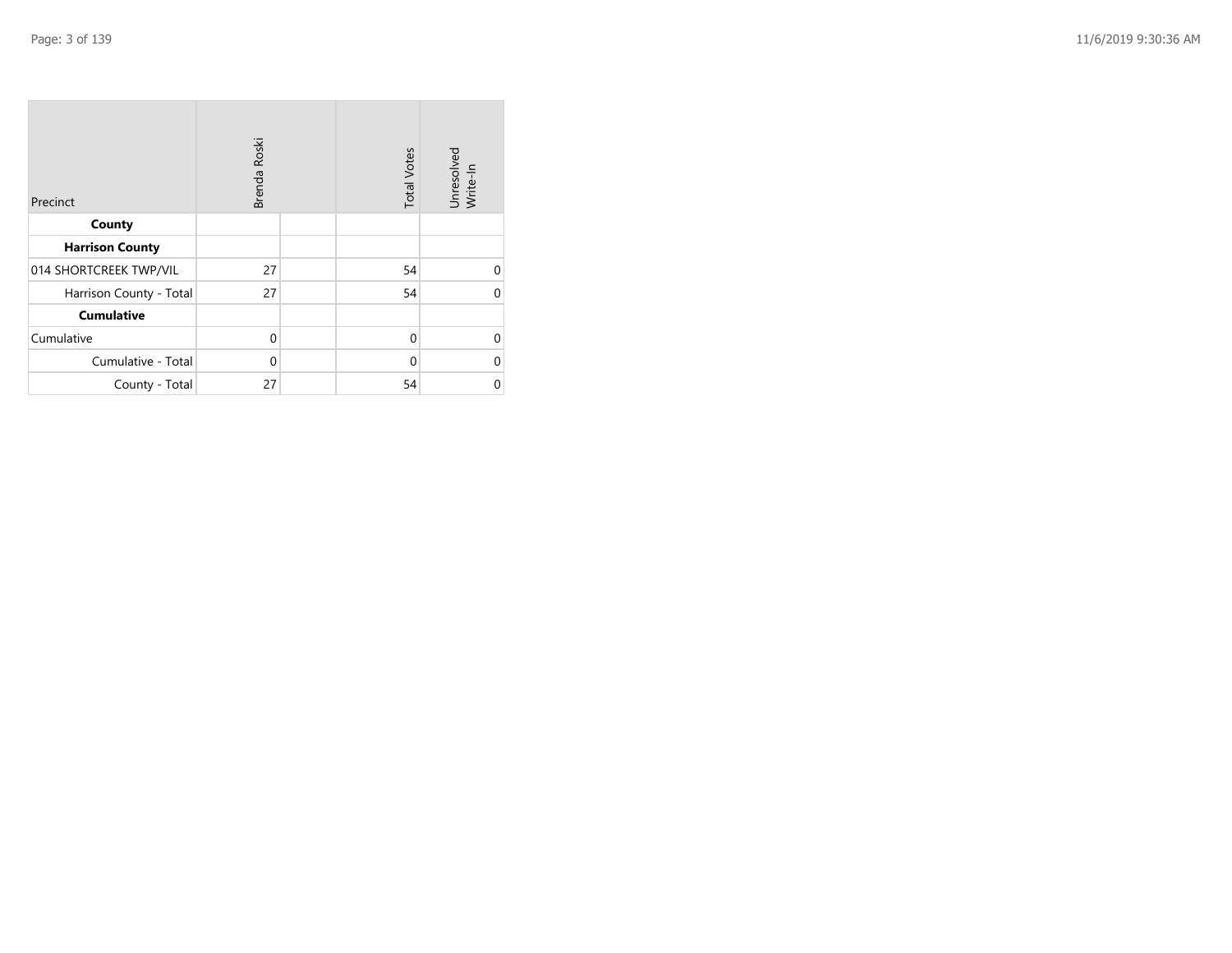#### **Adena Village Clerk-Treasurer (Vote for 1)**

| Precinct                | <b>Times Cast</b> | Registered<br>Voters |
|-------------------------|-------------------|----------------------|
| County                  |                   |                      |
| <b>Harrison County</b>  |                   |                      |
| 014 SHORTCREEK TWP/VIL  | 54                | 108                  |
| Harrison County - Total | 54                | 108                  |
| <b>Cumulative</b>       |                   |                      |
| Cumulative              | $\Omega$          | $\Omega$             |
| Cumulative - Total      | $\Omega$          | $\Omega$             |
| County - Total          | 54                | 108                  |

| Precinct                | Bobbi Gaffney |  | Cynthia Hunter |  | <b>Total Votes</b> |
|-------------------------|---------------|--|----------------|--|--------------------|
| County                  |               |  |                |  |                    |
| <b>Harrison County</b>  |               |  |                |  |                    |
| 014 SHORTCREEK TWP/VIL  | 21            |  | 32             |  | 53                 |
| Harrison County - Total | 21            |  | 32             |  | 53                 |
| <b>Cumulative</b>       |               |  |                |  |                    |
| Cumulative              | $\Omega$      |  | $\mathbf 0$    |  | $\mathbf 0$        |
| Cumulative - Total      | $\Omega$      |  | $\Omega$       |  | $\mathbf 0$        |
| County - Total          | 21            |  | 32             |  | 53                 |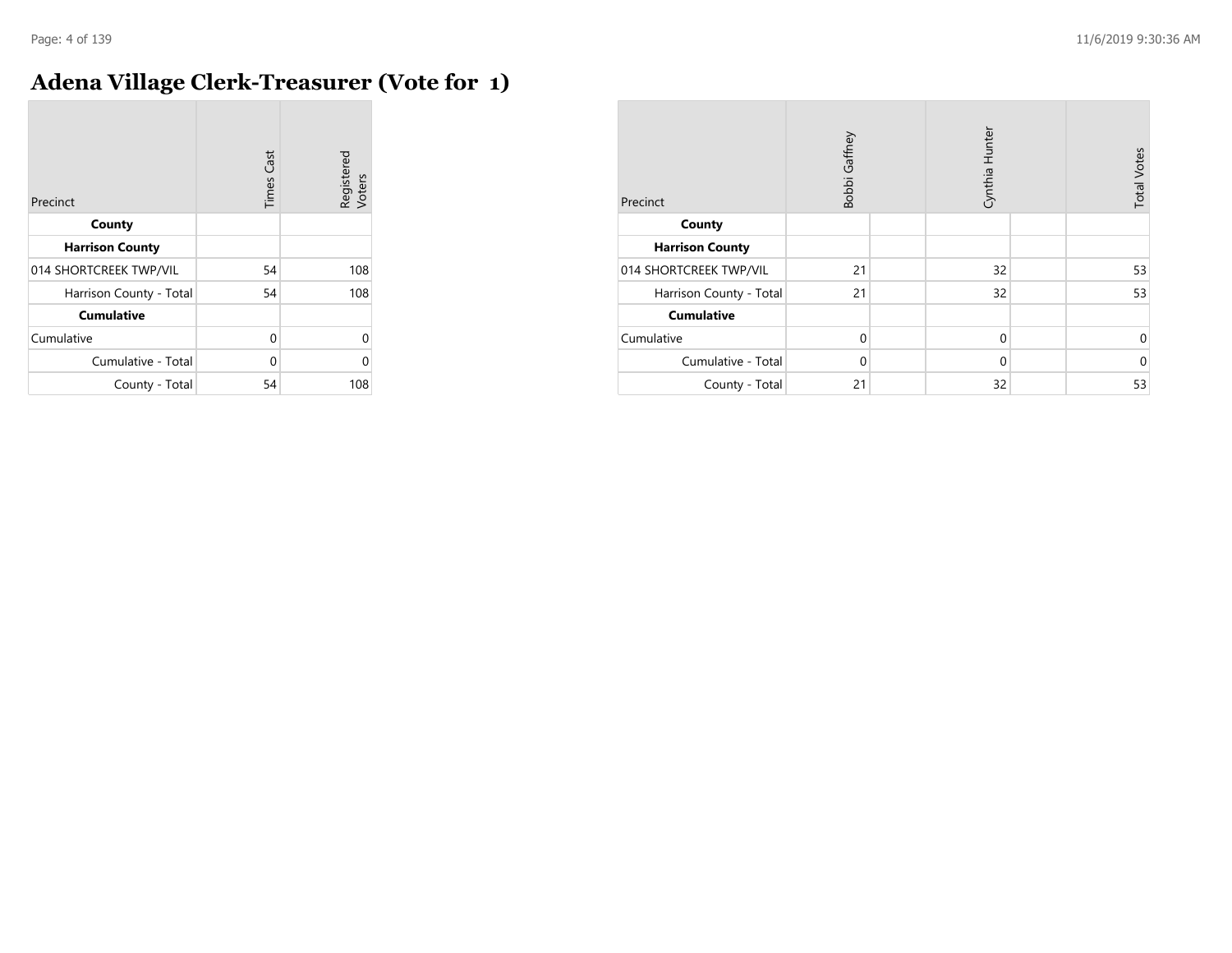| Precinct                | Unresolved<br>Write-In |
|-------------------------|------------------------|
| County                  |                        |
| <b>Harrison County</b>  |                        |
| 014 SHORTCREEK TWP/VIL  | 0                      |
| Harrison County - Total | U                      |
| Cumulative              |                        |
| Cumulative              | 0                      |
| Cumulative - Total      | 0                      |
| County - Total          |                        |

the property of the con-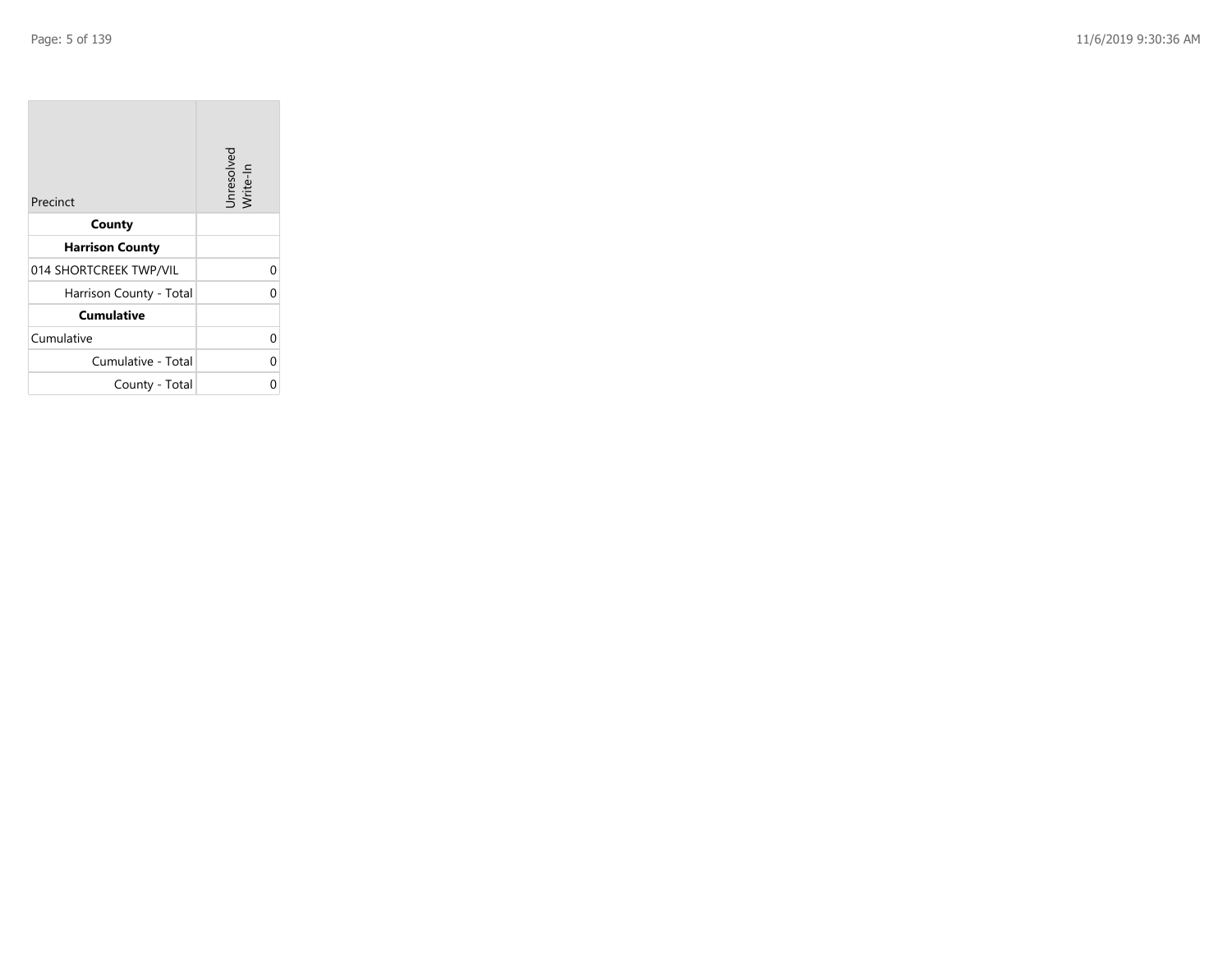m.

## **Adena Village Council (Vote for 2)**

| Precinct                | <b>Times Cast</b> | Registered<br>Voters |
|-------------------------|-------------------|----------------------|
| County                  |                   |                      |
| <b>Harrison County</b>  |                   |                      |
| 014 SHORTCREEK TWP/VIL  | 54                | 108                  |
| Harrison County - Total | 54                | 108                  |
| <b>Cumulative</b>       |                   |                      |
| Cumulative              | 0                 | Λ                    |
| Cumulative - Total      | 0                 | በ                    |
| County - Total          | 54                | 108                  |

| Precinct                | Marla Brokaw |  | Beth Ann Burke |  |
|-------------------------|--------------|--|----------------|--|
| County                  |              |  |                |  |
| <b>Harrison County</b>  |              |  |                |  |
| 014 SHORTCREEK TWP/VIL  | 33           |  | 19             |  |
| Harrison County - Total | 33           |  | 19             |  |
| <b>Cumulative</b>       |              |  |                |  |
| Cumulative              | $\Omega$     |  | 0              |  |
| Cumulative - Total      | 0            |  | $\Omega$       |  |
| County - Total          | 33           |  | 19             |  |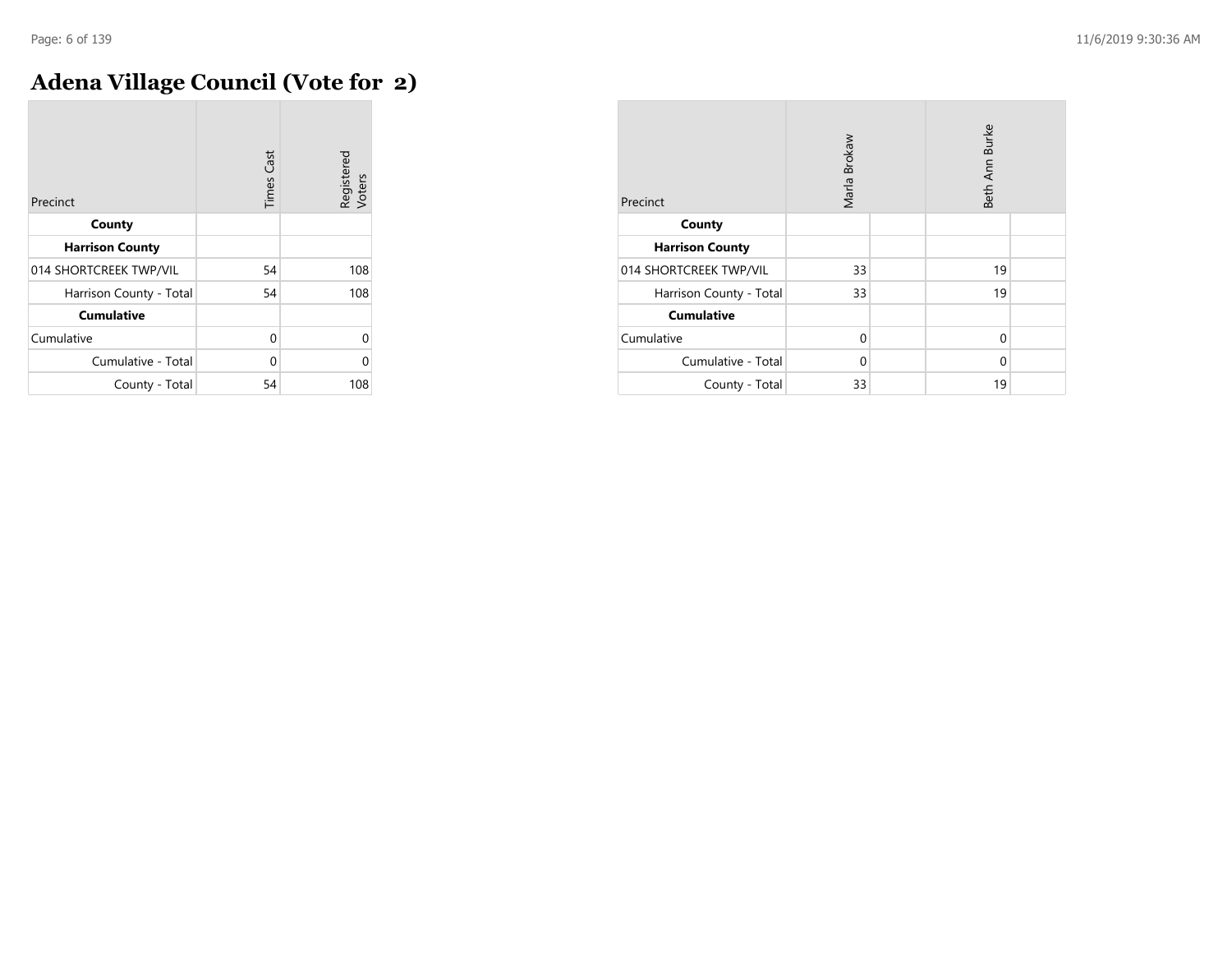| Precinct                | Kelly Kropka |  | <b>Total Votes</b> | Unresolved<br>Write-In |
|-------------------------|--------------|--|--------------------|------------------------|
| County                  |              |  |                    |                        |
| <b>Harrison County</b>  |              |  |                    |                        |
| 014 SHORTCREEK TWP/VIL  | 24           |  | 76                 | $\Omega$               |
| Harrison County - Total | 24           |  | 76                 | 0                      |
| <b>Cumulative</b>       |              |  |                    |                        |
| Cumulative              | 0            |  | $\Omega$           | 0                      |
| Cumulative - Total      | 0            |  | 0                  | 0                      |
| County - Total          | 24           |  | 76                 | 0                      |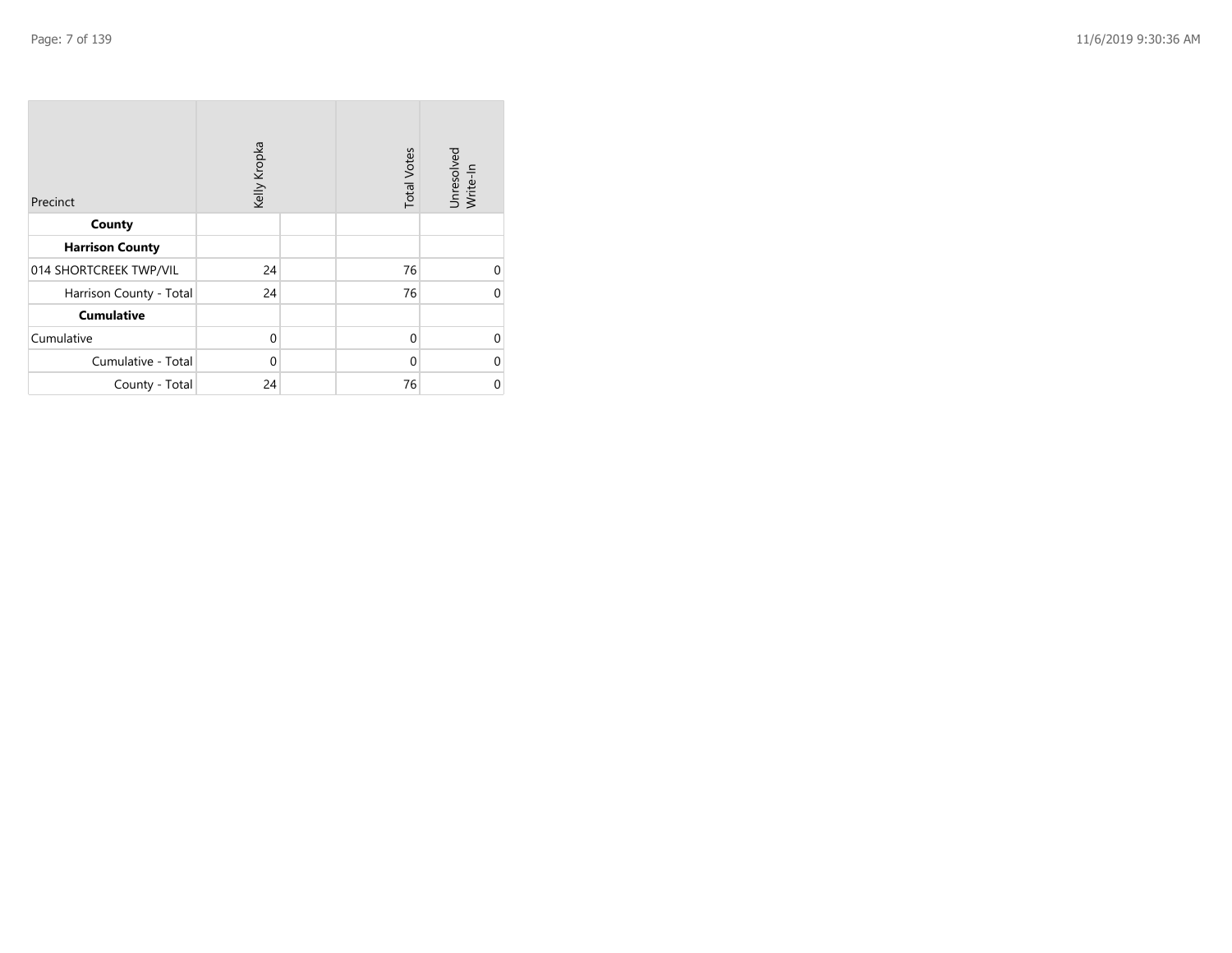#### **Adena Village Board of Public Affairs (Vote for 2)**

| Precinct                | <b>Times Cast</b> | Registered<br>Voters |
|-------------------------|-------------------|----------------------|
| County                  |                   |                      |
| <b>Harrison County</b>  |                   |                      |
| 014 SHORTCREEK TWP/VIL  | 54                | 108                  |
| Harrison County - Total | 54                | 108                  |
| <b>Cumulative</b>       |                   |                      |
| Cumulative              | 0                 |                      |
| Cumulative - Total      | 0                 |                      |
| County - Total          | 54                | 108                  |

| Precinct                | Elizabeth Core |  | No Valid Petition<br>Filed |  | <b>Total Votes</b> |
|-------------------------|----------------|--|----------------------------|--|--------------------|
| County                  |                |  |                            |  |                    |
| <b>Harrison County</b>  |                |  |                            |  |                    |
| 014 SHORTCREEK TWP/VIL  | 45             |  |                            |  | 45                 |
| Harrison County - Total | 45             |  |                            |  | 45                 |
| <b>Cumulative</b>       |                |  |                            |  |                    |
| Cumulative              | $\Omega$       |  |                            |  | 0                  |
| Cumulative - Total      | $\Omega$       |  |                            |  | $\mathbf 0$        |
| County - Total          | 45             |  |                            |  | 45                 |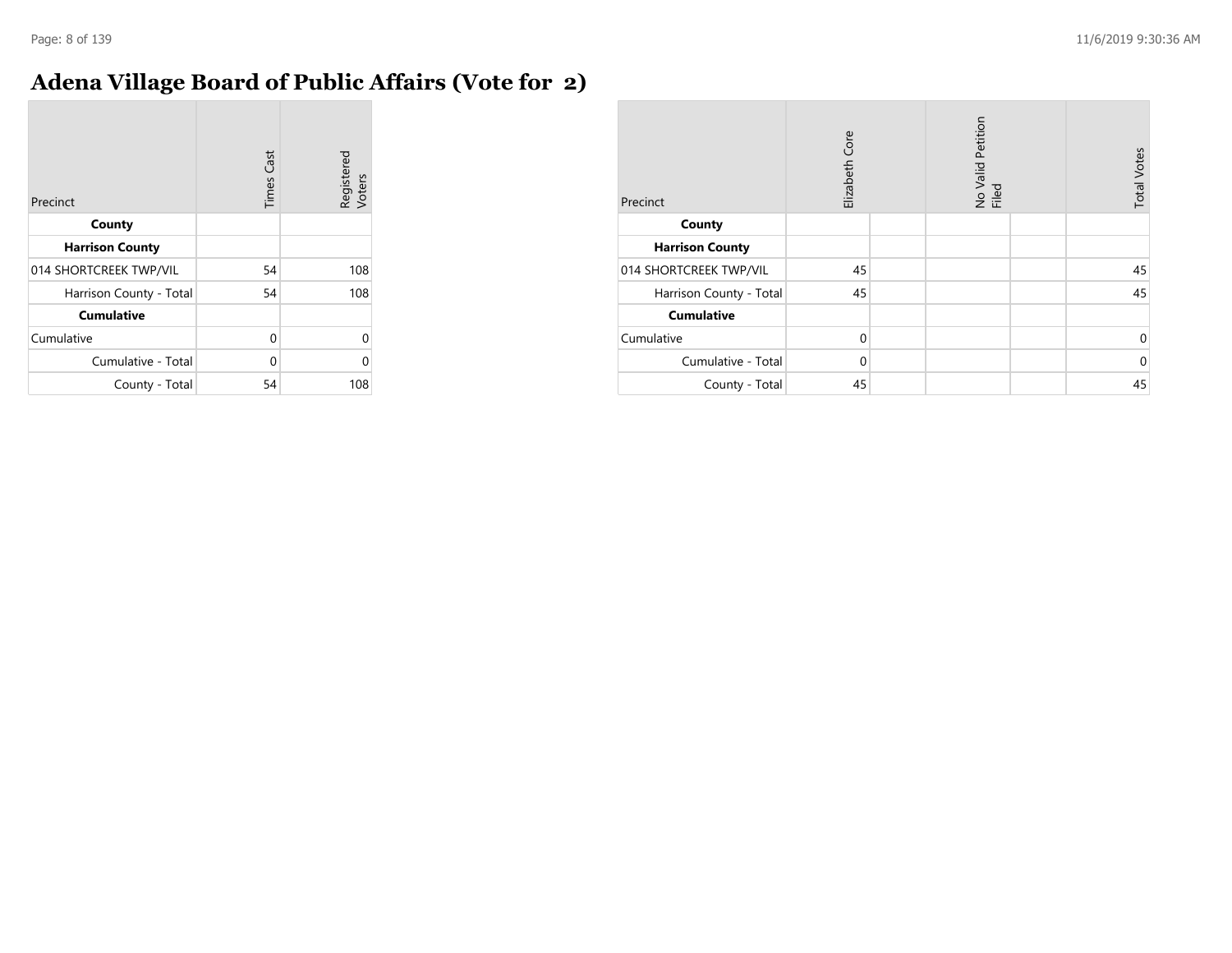| Precinct                | Unresolved<br>Write-In |
|-------------------------|------------------------|
| County                  |                        |
| <b>Harrison County</b>  |                        |
| 014 SHORTCREEK TWP/VIL  | 0                      |
| Harrison County - Total | U                      |
| Cumulative              |                        |
| Cumulative              | 0                      |
| Cumulative - Total      | 0                      |
| County - Total          |                        |

the property of the con-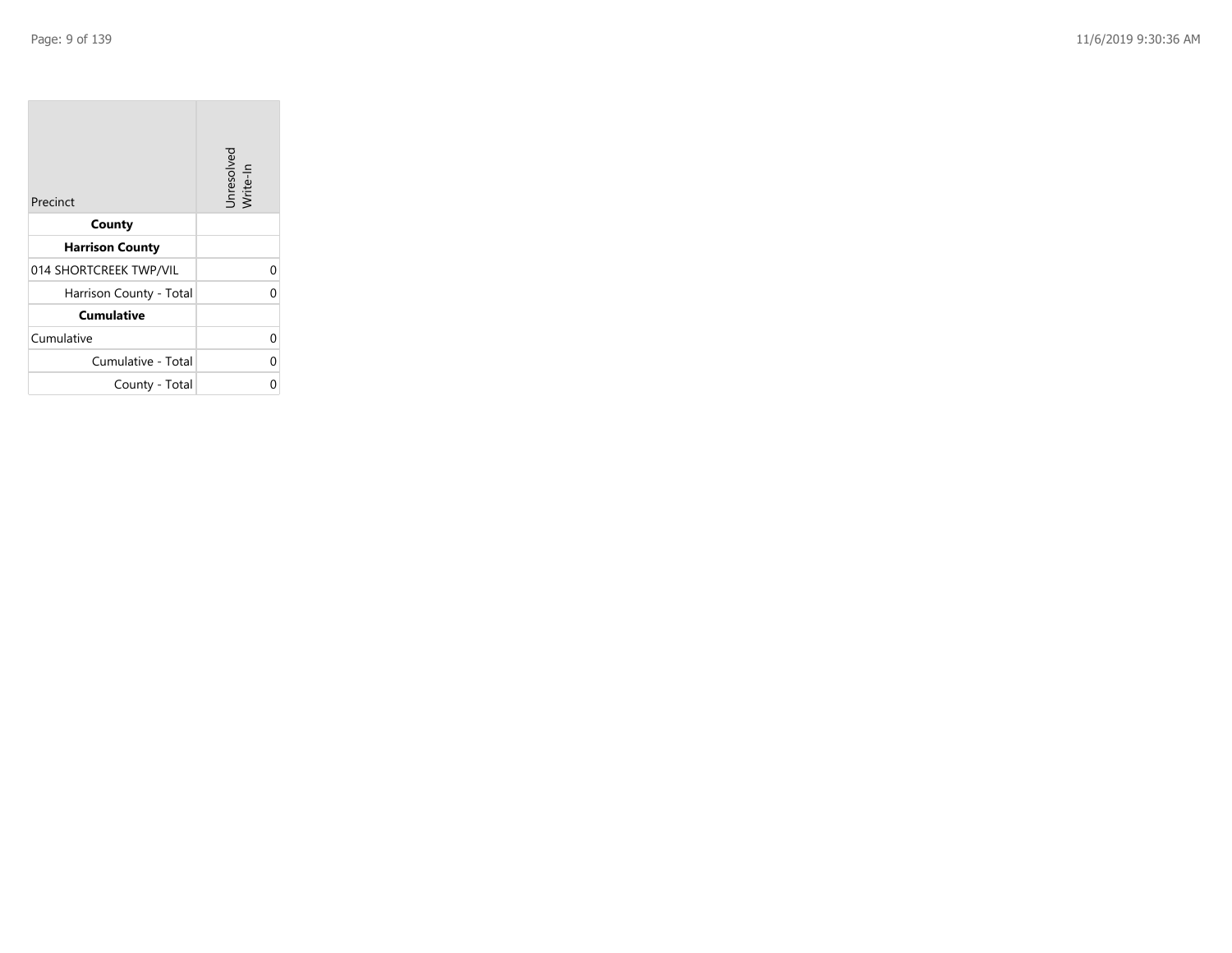$\overline{a}$ 

## **Bowerston Village Mayor (Vote for 1)**

| Precinct                | <b>Times Cast</b> | Registered<br>Voters |
|-------------------------|-------------------|----------------------|
| County                  |                   |                      |
| <b>Harrison County</b>  |                   |                      |
| 009 MONROE TWP/VIL      | 66                | 192                  |
| Harrison County - Total | 66                | 192                  |
| <b>Cumulative</b>       |                   |                      |
| Cumulative              | $\Omega$          | 0                    |
| Cumulative - Total      | U                 | ⋂                    |
| County - Total          | 66                | 192                  |

| Precinct                | Lester Milo Baker | Jacqueline Sue<br>Humphrey | <b>Total Votes</b> |
|-------------------------|-------------------|----------------------------|--------------------|
| County                  |                   |                            |                    |
| <b>Harrison County</b>  |                   |                            |                    |
| 009 MONROE TWP/VIL      | 23                | 41                         | 64                 |
| Harrison County - Total | 23                | 41                         | 64                 |
| <b>Cumulative</b>       |                   |                            |                    |
| Cumulative              | $\mathbf 0$       | $\mathbf 0$                | 0                  |
| Cumulative - Total      | $\Omega$          | $\mathbf 0$                | $\mathbf 0$        |
| County - Total          | 23                | 41                         | 64                 |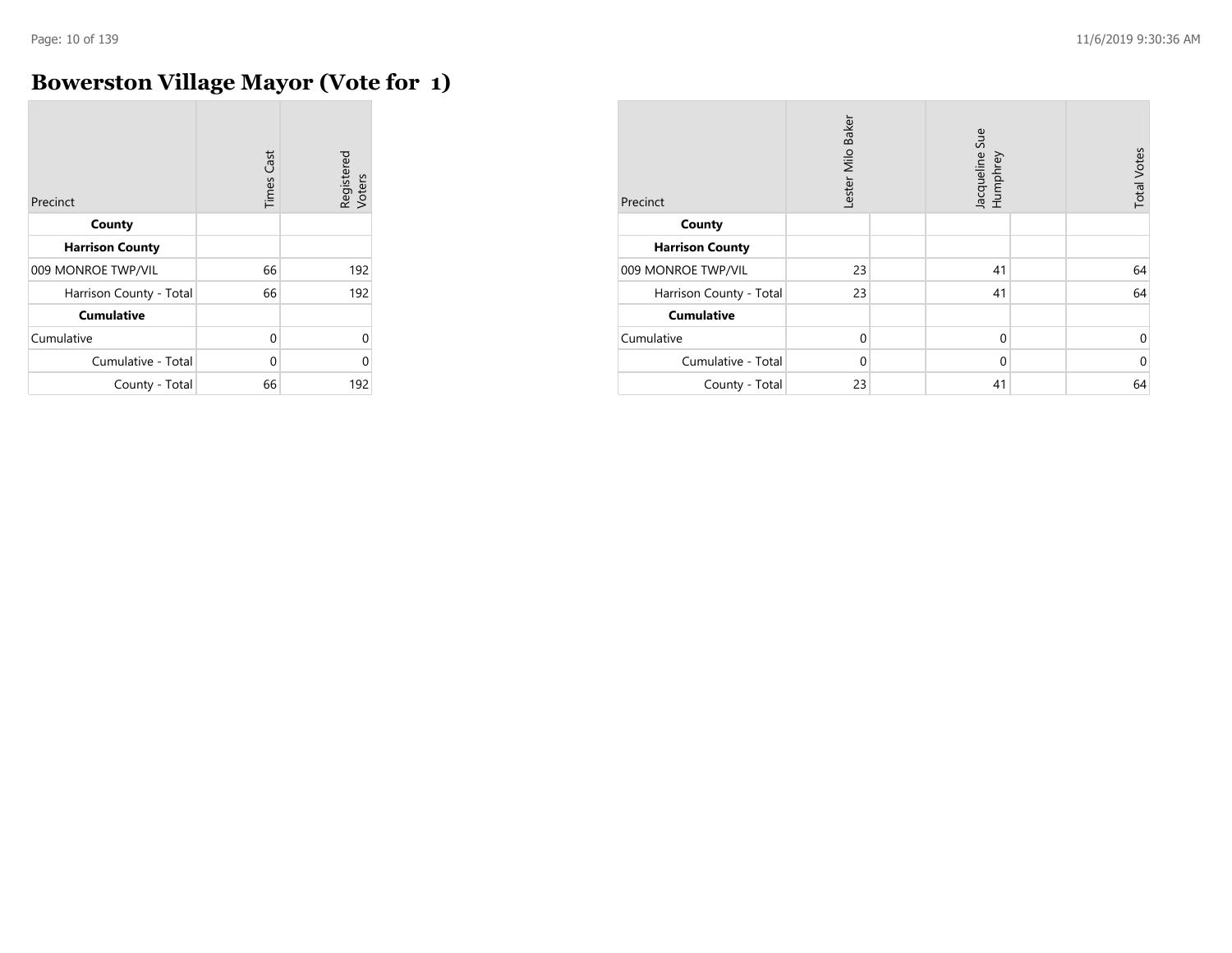| Precinct                | Unresolved<br>Write-In |
|-------------------------|------------------------|
| County                  |                        |
| <b>Harrison County</b>  |                        |
| 009 MONROE TWP/VIL      | 0                      |
| Harrison County - Total | 0                      |
| <b>Cumulative</b>       |                        |
| Cumulative              | 0                      |
| Cumulative - Total      | 0                      |
| County - Total          |                        |

the property of the con-

 $\overline{\phantom{a}}$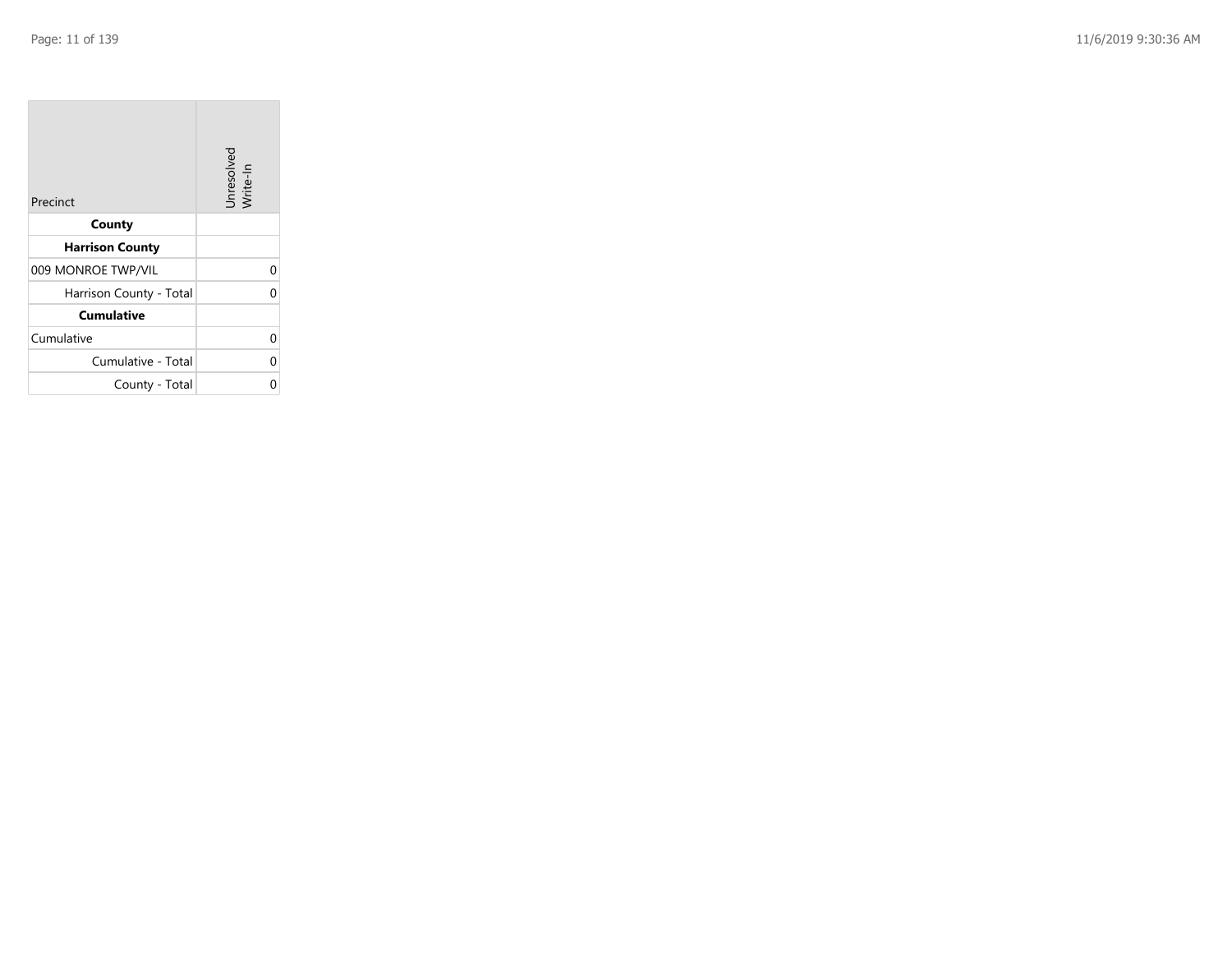## **Bowerston Village Council (Vote for 2)**

| Precinct                | <b>Times Cast</b> | Registered<br>Voters |
|-------------------------|-------------------|----------------------|
| County                  |                   |                      |
| <b>Harrison County</b>  |                   |                      |
| 009 MONROE TWP/VIL      | 66                | 192                  |
| Harrison County - Total | 66                | 192                  |
| <b>Cumulative</b>       |                   |                      |
| Cumulative              | $\Omega$          | 0                    |
| Cumulative - Total      | U                 | C                    |
| County - Total          | 66                | 192                  |

| Precinct                | Jon D. Humphrey | No Valid Petition<br>Filed | <b>Total Votes</b> |
|-------------------------|-----------------|----------------------------|--------------------|
| County                  |                 |                            |                    |
| <b>Harrison County</b>  |                 |                            |                    |
| 009 MONROE TWP/VIL      | 48              |                            | 48                 |
| Harrison County - Total | 48              |                            | 48                 |
| <b>Cumulative</b>       |                 |                            |                    |
| Cumulative              | $\Omega$        |                            | 0                  |
| Cumulative - Total      | $\Omega$        |                            | $\mathbf 0$        |
| County - Total          | 48              |                            | 48                 |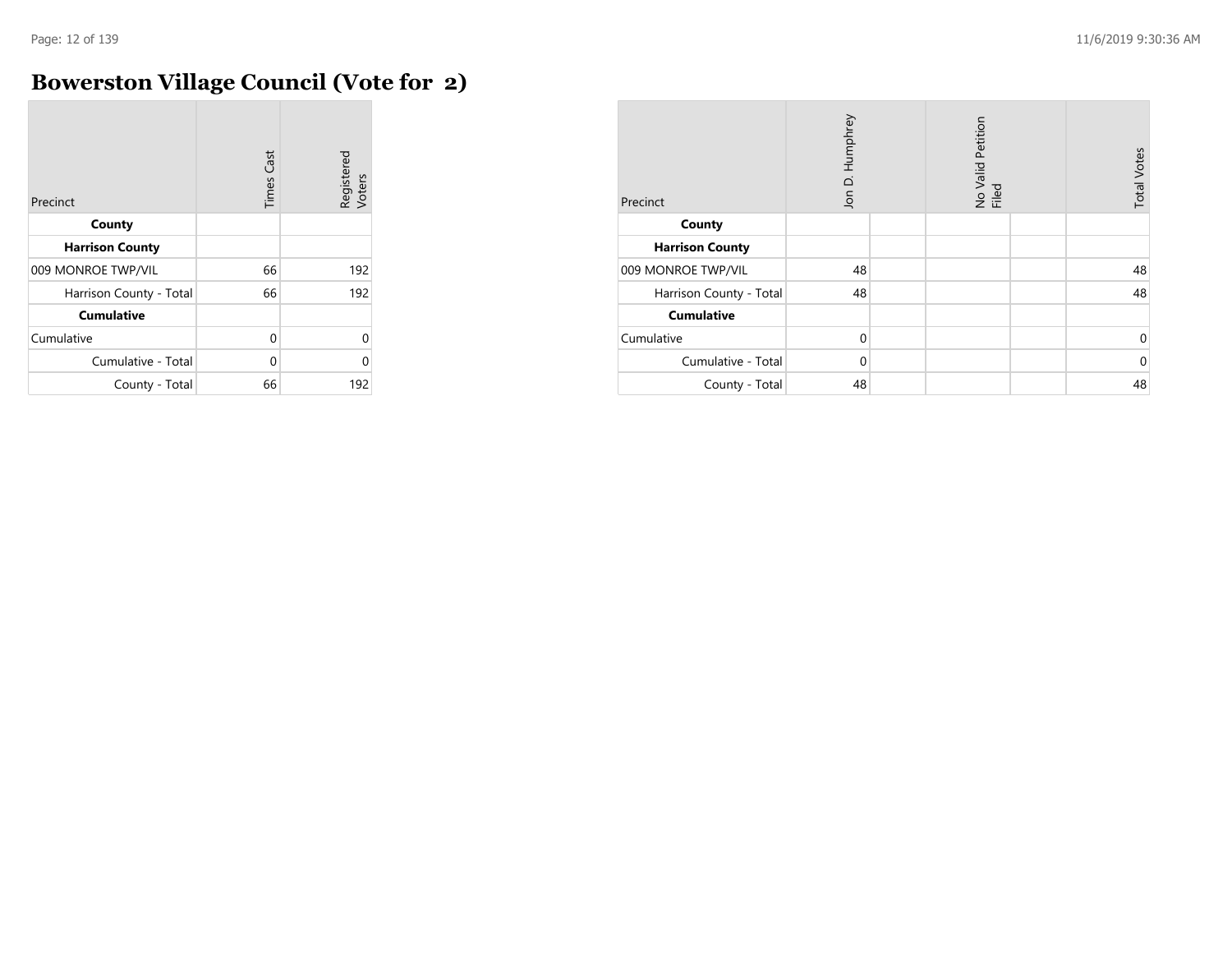| Precinct                | Unresolved<br>Write-In |
|-------------------------|------------------------|
| County                  |                        |
| <b>Harrison County</b>  |                        |
| 009 MONROE TWP/VIL      | 0                      |
| Harrison County - Total | 0                      |
| <b>Cumulative</b>       |                        |
| Cumulative              | 0                      |
| Cumulative - Total      | 0                      |
| County - Total          |                        |

the property of the con-

 $\overline{\phantom{a}}$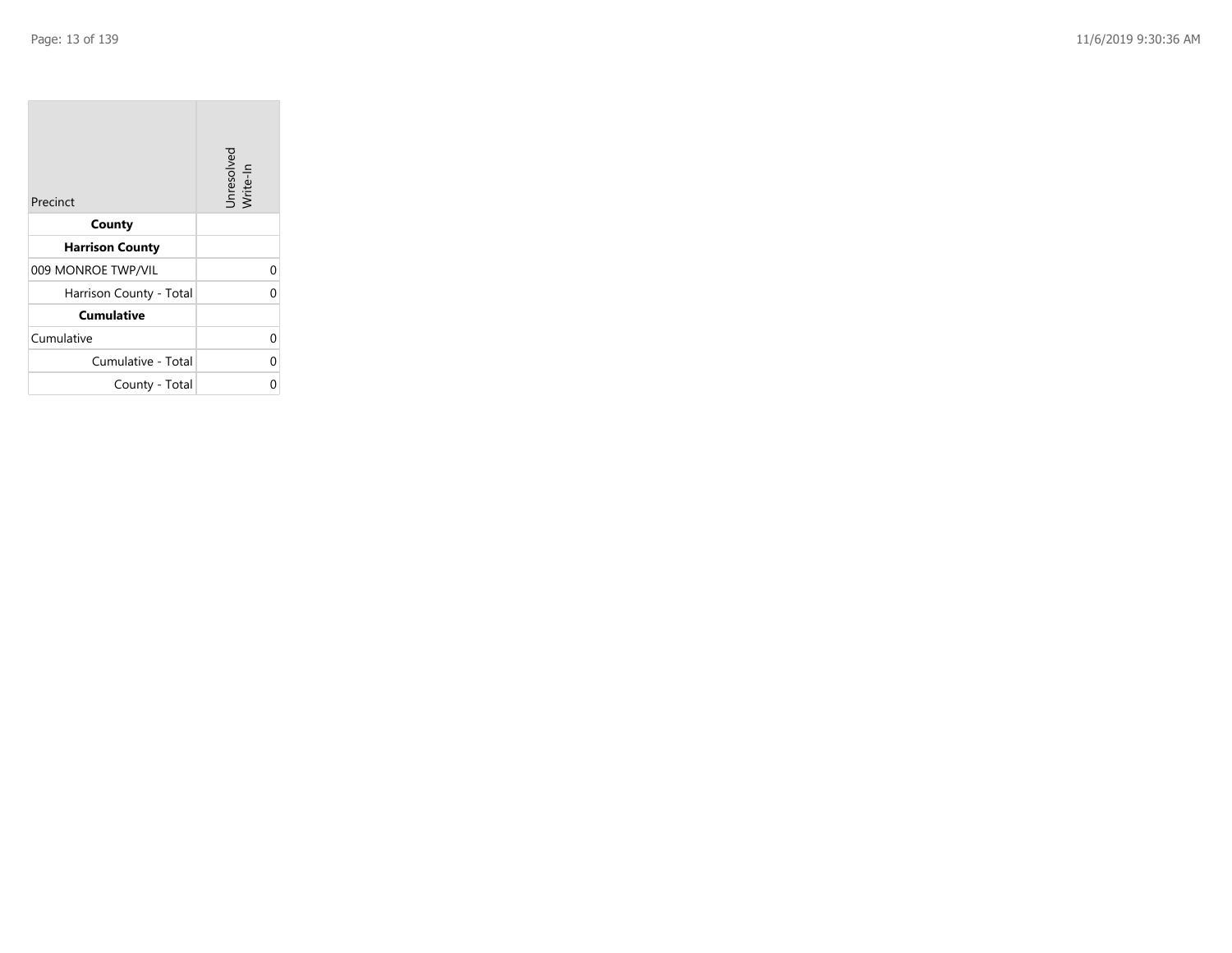## **Cadiz Village Mayor (Vote for 1)**

| Precinct                | <b>Times Cast</b> | Registered<br>Voters |
|-------------------------|-------------------|----------------------|
| County                  |                   |                      |
| <b>Harrison County</b>  |                   |                      |
| 003 CADIZ TWP/VIL NE    | 252               | 886                  |
| 004 CADIZ TWP/VIL SW    | 347               | 1,187                |
| Harrison County - Total | 599               | 2,073                |
| <b>Cumulative</b>       |                   |                      |
| Cumulative              | 0                 | 0                    |
| Cumulative - Total      | 0                 | 0                    |
| County - Total          | 599               | 2,073                |

| Precinct                | John Glen Migliore<br>(DEM) | <b>Total Votes</b> | Unresolved<br>Write-In |
|-------------------------|-----------------------------|--------------------|------------------------|
| County                  |                             |                    |                        |
| <b>Harrison County</b>  |                             |                    |                        |
| 003 CADIZ TWP/VIL NE    | 216                         | 216                | $\Omega$               |
| 004 CADIZ TWP/VIL SW    | 285                         | 285                | 0                      |
| Harrison County - Total | 501                         | 501                | $\Omega$               |
| <b>Cumulative</b>       |                             |                    |                        |
| Cumulative              | 0                           | $\mathbf 0$        | $\Omega$               |
| Cumulative - Total      | 0                           | 0                  | 0                      |
| County - Total          | 501                         | 501                | 0                      |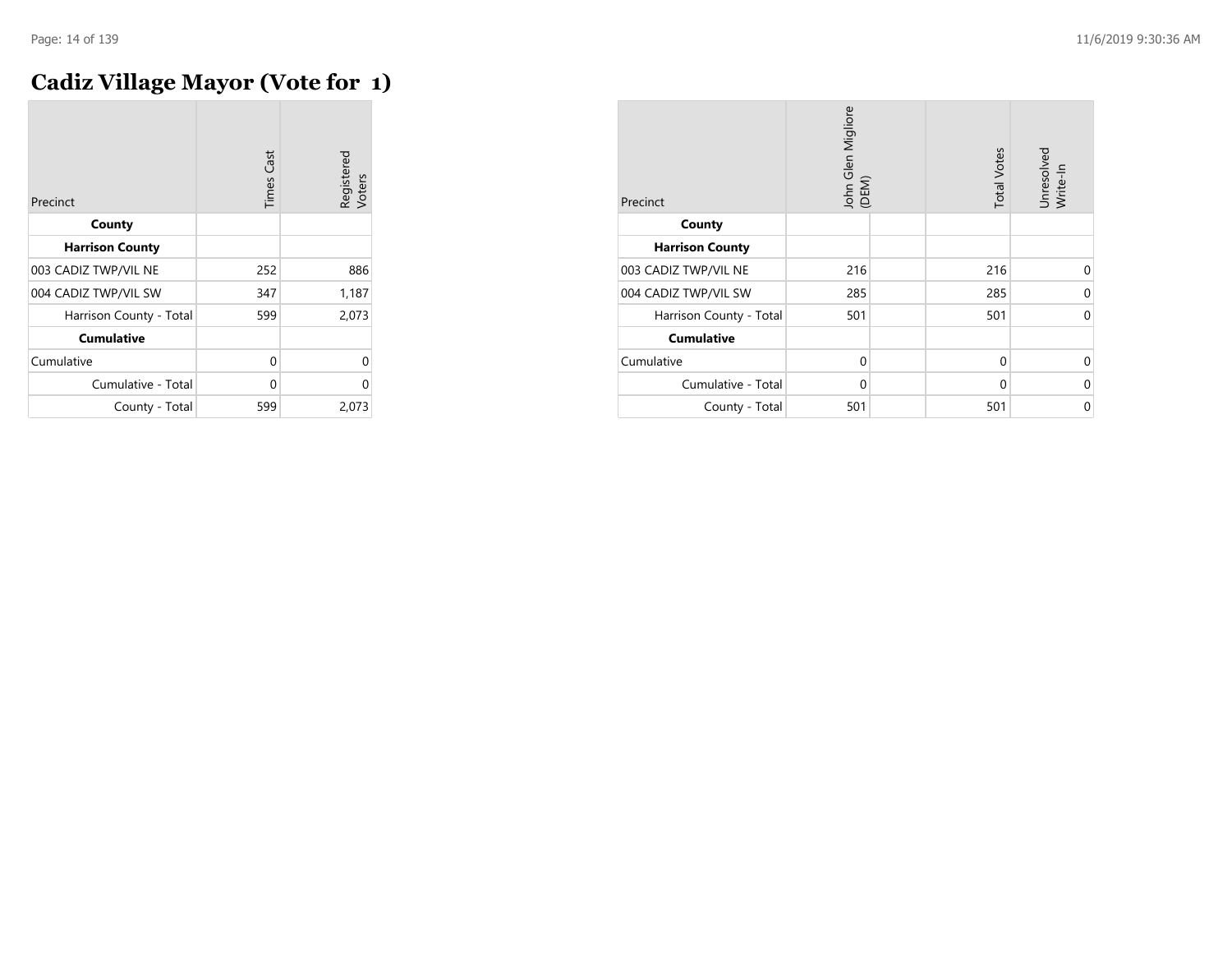#### **Cadiz Village Clerk-Treasurer (Vote for 1)**

| Precinct                | <b>Times Cast</b> | Registered<br>Voters |
|-------------------------|-------------------|----------------------|
| County                  |                   |                      |
| <b>Harrison County</b>  |                   |                      |
| 003 CADIZ TWP/VIL NE    | 252               | 886                  |
| 004 CADIZ TWP/VIL SW    | 347               | 1,187                |
| Harrison County - Total | 599               | 2,073                |
| <b>Cumulative</b>       |                   |                      |
| Cumulative              | 0                 | 0                    |
| Cumulative - Total      | 0                 | 0                    |
| County - Total          | 599               | 2,073                |

| Precinct                | Amy Lynn Ossman<br>(DEM) | <b>Total Votes</b> | Unresolved<br>Write-In |
|-------------------------|--------------------------|--------------------|------------------------|
| County                  |                          |                    |                        |
| <b>Harrison County</b>  |                          |                    |                        |
| 003 CADIZ TWP/VIL NE    | 197                      | 197                | $\Omega$               |
| 004 CADIZ TWP/VIL SW    | 261                      | 261                | 0                      |
| Harrison County - Total | 458                      | 458                | 0                      |
| <b>Cumulative</b>       |                          |                    |                        |
| Cumulative              | 0                        | 0                  | $\Omega$               |
| Cumulative - Total      | 0                        | 0                  | 0                      |
| County - Total          | 458                      | 458                | 0                      |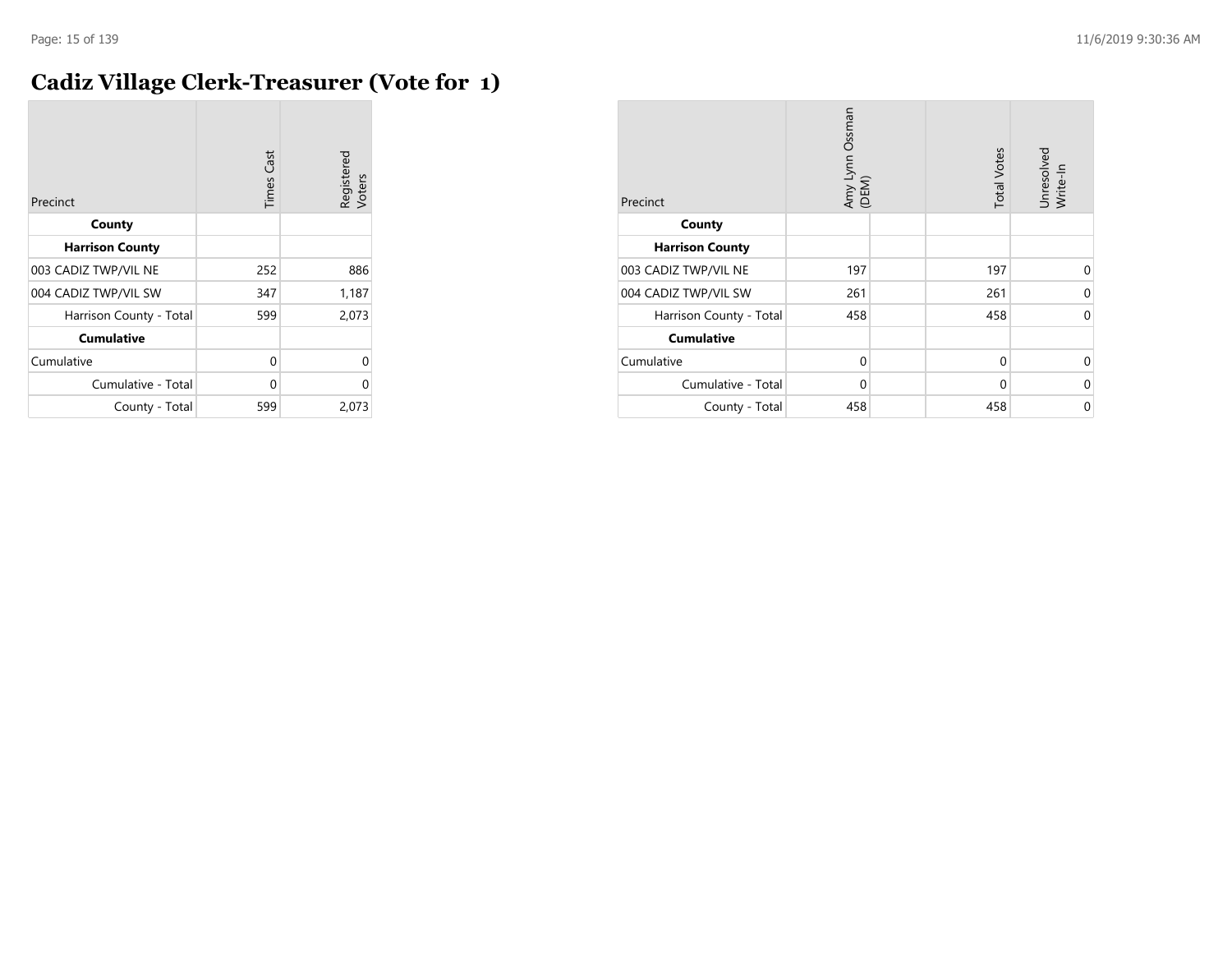## **Cadiz Village Council (Vote for 2)**

| Precinct                | <b>Times Cast</b> | Registered<br>Voters |
|-------------------------|-------------------|----------------------|
| County                  |                   |                      |
| <b>Harrison County</b>  |                   |                      |
| 003 CADIZ TWP/VIL NE    | 252               | 886                  |
| 004 CADIZ TWP/VIL SW    | 347               | 1,187                |
| Harrison County - Total | 599               | 2,073                |
| <b>Cumulative</b>       |                   |                      |
| Cumulative              | 0                 | $\Omega$             |
| Cumulative - Total      | 0                 | $\Omega$             |
| County - Total          | 599               | 2,073                |

| Precinct                | William Donald<br>Hyde<br>(REP) |  | Eric Woodlyn<br>Miller<br>(DEM) |  | <b>Total Votes</b> |
|-------------------------|---------------------------------|--|---------------------------------|--|--------------------|
| County                  |                                 |  |                                 |  |                    |
| <b>Harrison County</b>  |                                 |  |                                 |  |                    |
| 003 CADIZ TWP/VIL NE    | 142                             |  | 169                             |  | 311                |
| 004 CADIZ TWP/VIL SW    | 180                             |  | 212                             |  | 392                |
| Harrison County - Total | 322                             |  | 381                             |  | 703                |
| <b>Cumulative</b>       |                                 |  |                                 |  |                    |
| Cumulative              | $\mathbf 0$                     |  | $\mathbf 0$                     |  | 0                  |
| Cumulative - Total      | $\mathbf 0$                     |  | $\mathbf 0$                     |  | $\mathbf 0$        |
| County - Total          | 322                             |  | 381                             |  | 703                |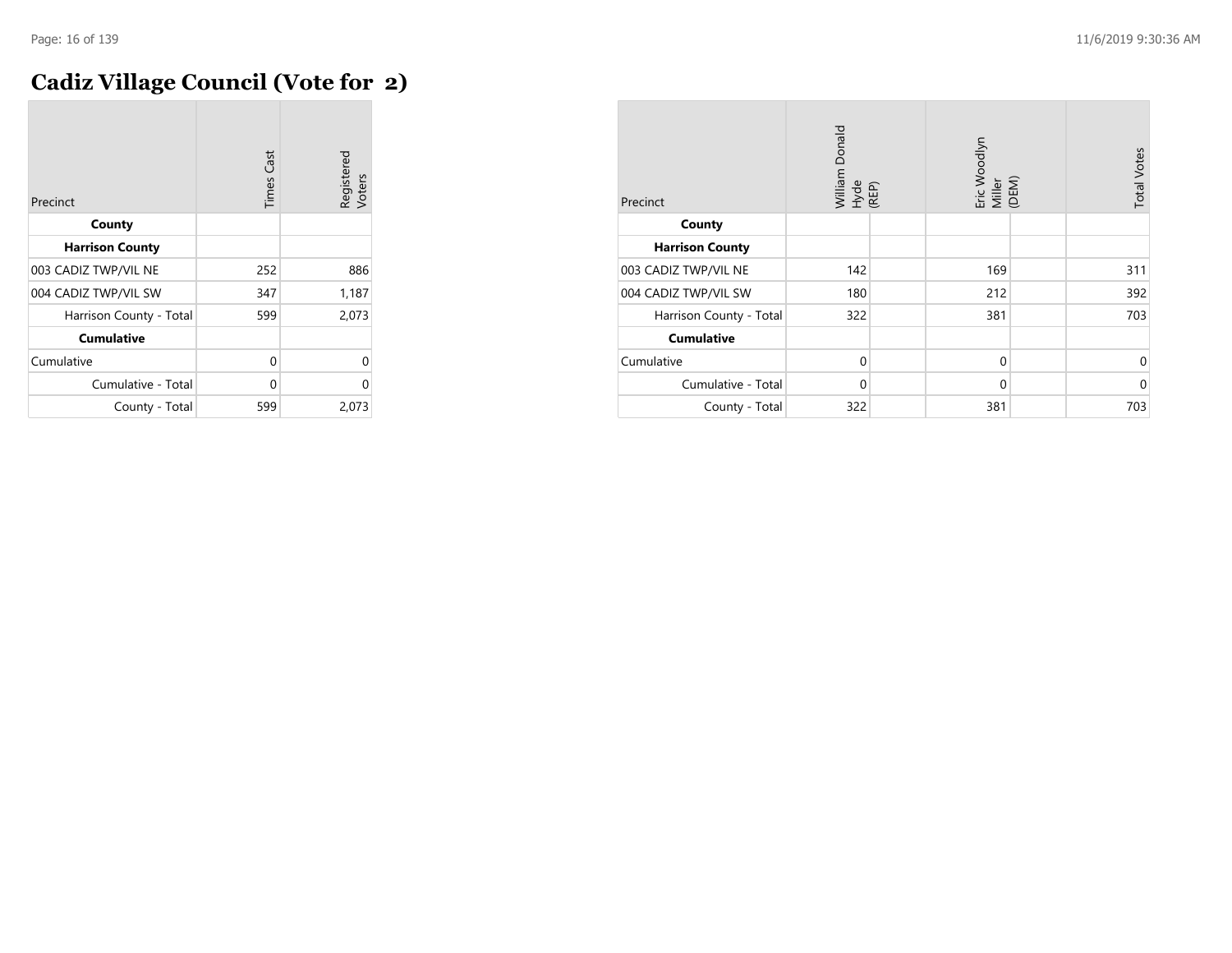| Precinct                | Unresolved<br>Write-In |
|-------------------------|------------------------|
| County                  |                        |
| <b>Harrison County</b>  |                        |
| 003 CADIZ TWP/VIL NE    | 0                      |
| 004 CADIZ TWP/VIL SW    | 0                      |
| Harrison County - Total | O                      |
| <b>Cumulative</b>       |                        |
| Cumulative              | O                      |
| Cumulative - Total      | 0                      |
| County - Total          | ი                      |

the company of the company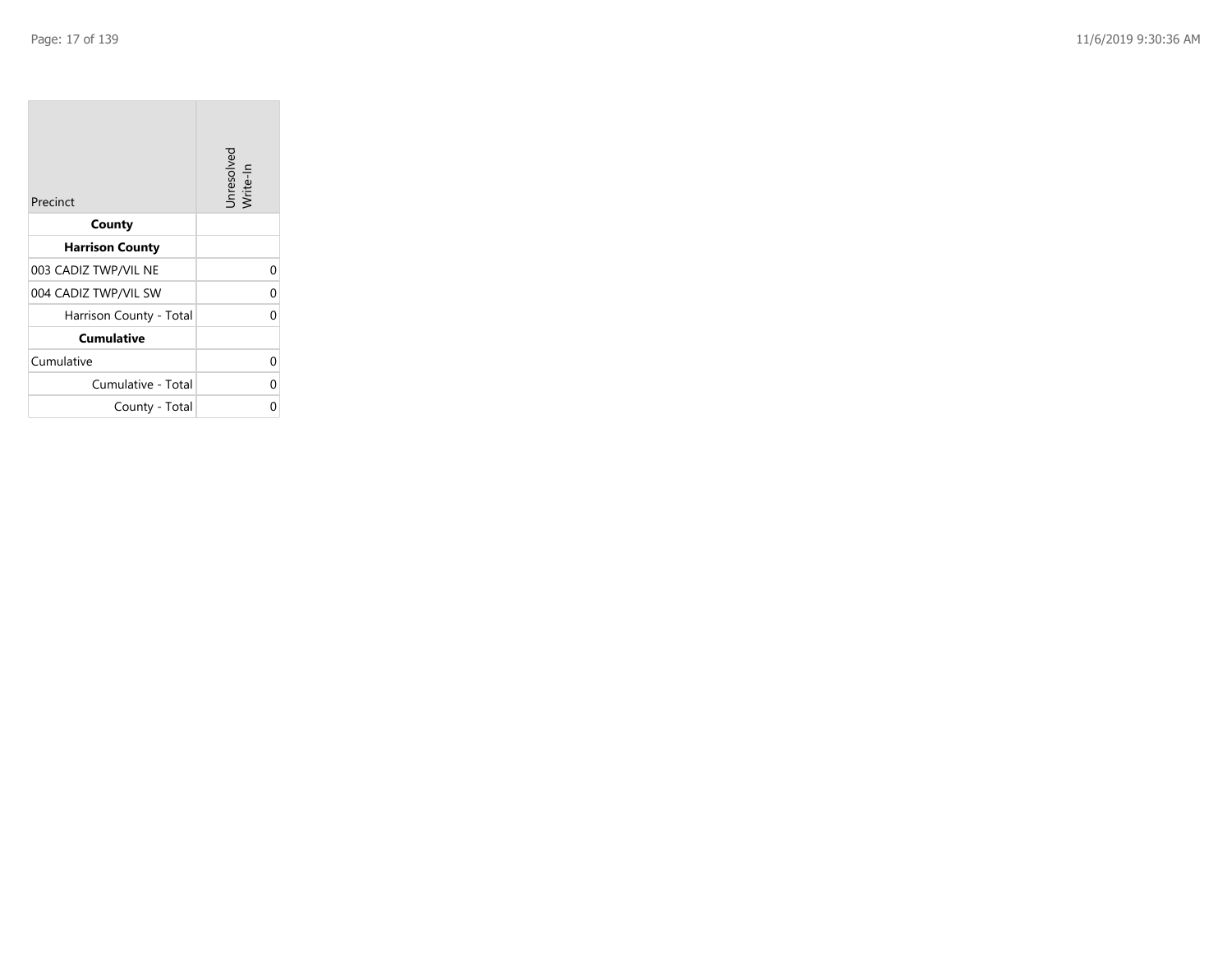## **Deersville Village Mayor (Vote for 1)**

| Precinct                | <b>Times Cast</b> | Registered<br>Voters |
|-------------------------|-------------------|----------------------|
| County                  |                   |                      |
| <b>Harrison County</b>  |                   |                      |
| 005 FRANKLIN TWP/VIL    | 15                | 42                   |
| Harrison County - Total | 15                | 42                   |
| <b>Cumulative</b>       |                   |                      |
| Cumulative              | U                 | $\Omega$             |
| Cumulative - Total      | U                 | 0                    |
| County - Total          | 15                | 42                   |

| Precinct                | Dale Alan Mitchell |  | <b>Total Votes</b> | Unresolved<br>Write-In |
|-------------------------|--------------------|--|--------------------|------------------------|
| County                  |                    |  |                    |                        |
| <b>Harrison County</b>  |                    |  |                    |                        |
| 005 FRANKLIN TWP/VIL    | 13                 |  | 13                 | $\Omega$               |
| Harrison County - Total | 13                 |  | 13                 | $\Omega$               |
| <b>Cumulative</b>       |                    |  |                    |                        |
| Cumulative              | $\Omega$           |  | $\Omega$           | $\Omega$               |
| Cumulative - Total      | $\Omega$           |  | $\Omega$           | 0                      |
| County - Total          | 13                 |  | 13                 | $\mathbf 0$            |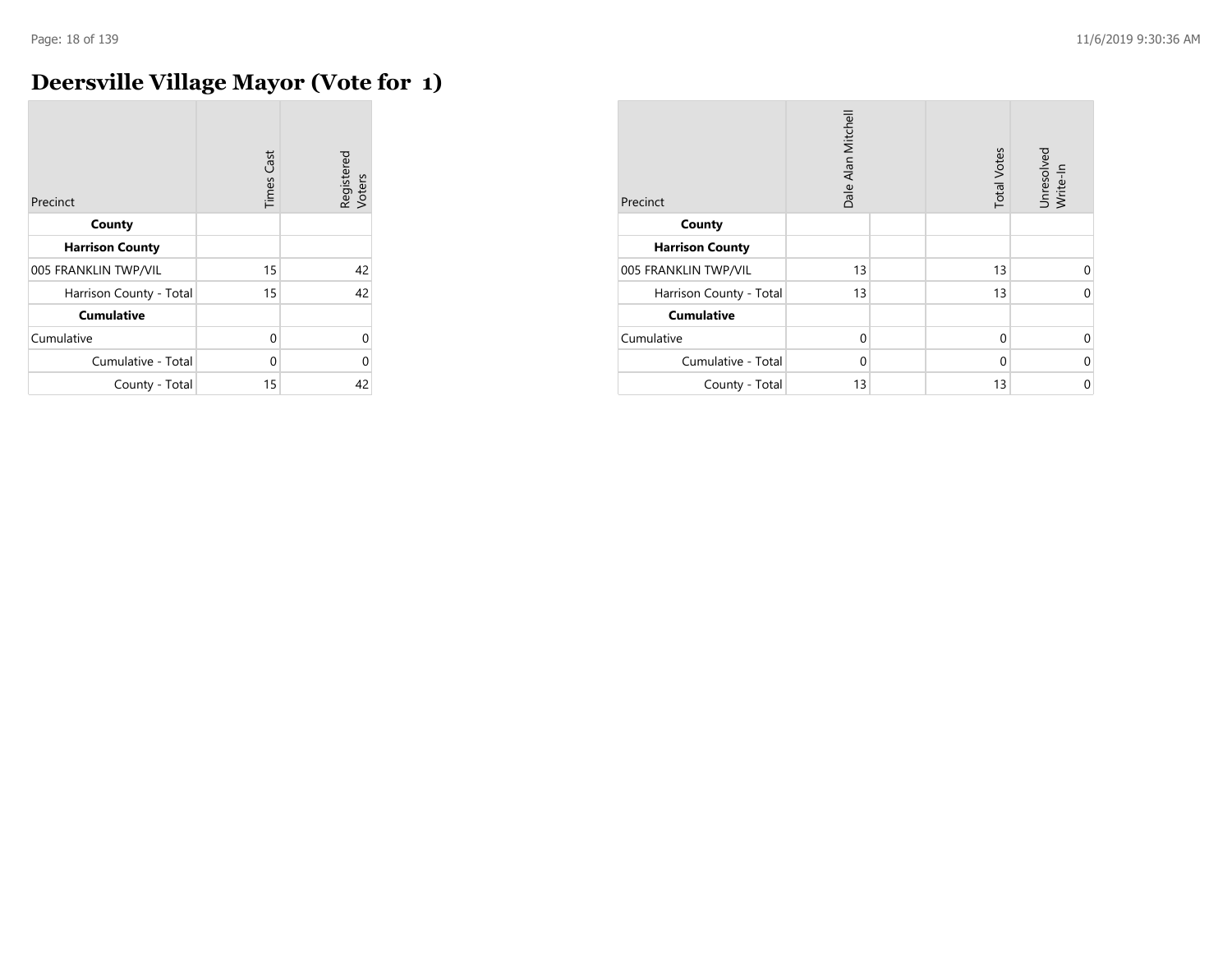## **Deersville Village Council (Vote for 2)**

| Precinct                | <b>Times Cast</b> | Registered<br>Voters |
|-------------------------|-------------------|----------------------|
| County                  |                   |                      |
| <b>Harrison County</b>  |                   |                      |
| 005 FRANKLIN TWP/VIL    | 15                | 42                   |
| Harrison County - Total | 15                | 42                   |
| <b>Cumulative</b>       |                   |                      |
| Cumulative              | $\Omega$          | 0                    |
| Cumulative - Total      | U                 | 0                    |
| County - Total          | 15                | 42                   |

| Precinct                | No Valid Petition<br>Filed |  | <b>Total Votes</b> | Unresolved<br>Write-In |
|-------------------------|----------------------------|--|--------------------|------------------------|
| County                  |                            |  |                    |                        |
| <b>Harrison County</b>  |                            |  |                    |                        |
| 005 FRANKLIN TWP/VIL    |                            |  | 0                  | $\Omega$               |
| Harrison County - Total |                            |  | $\Omega$           | $\Omega$               |
| <b>Cumulative</b>       |                            |  |                    |                        |
| Cumulative              |                            |  | $\Omega$           | $\Omega$               |
| Cumulative - Total      |                            |  | $\Omega$           | 0                      |
| County - Total          |                            |  | $\Omega$           | $\Omega$               |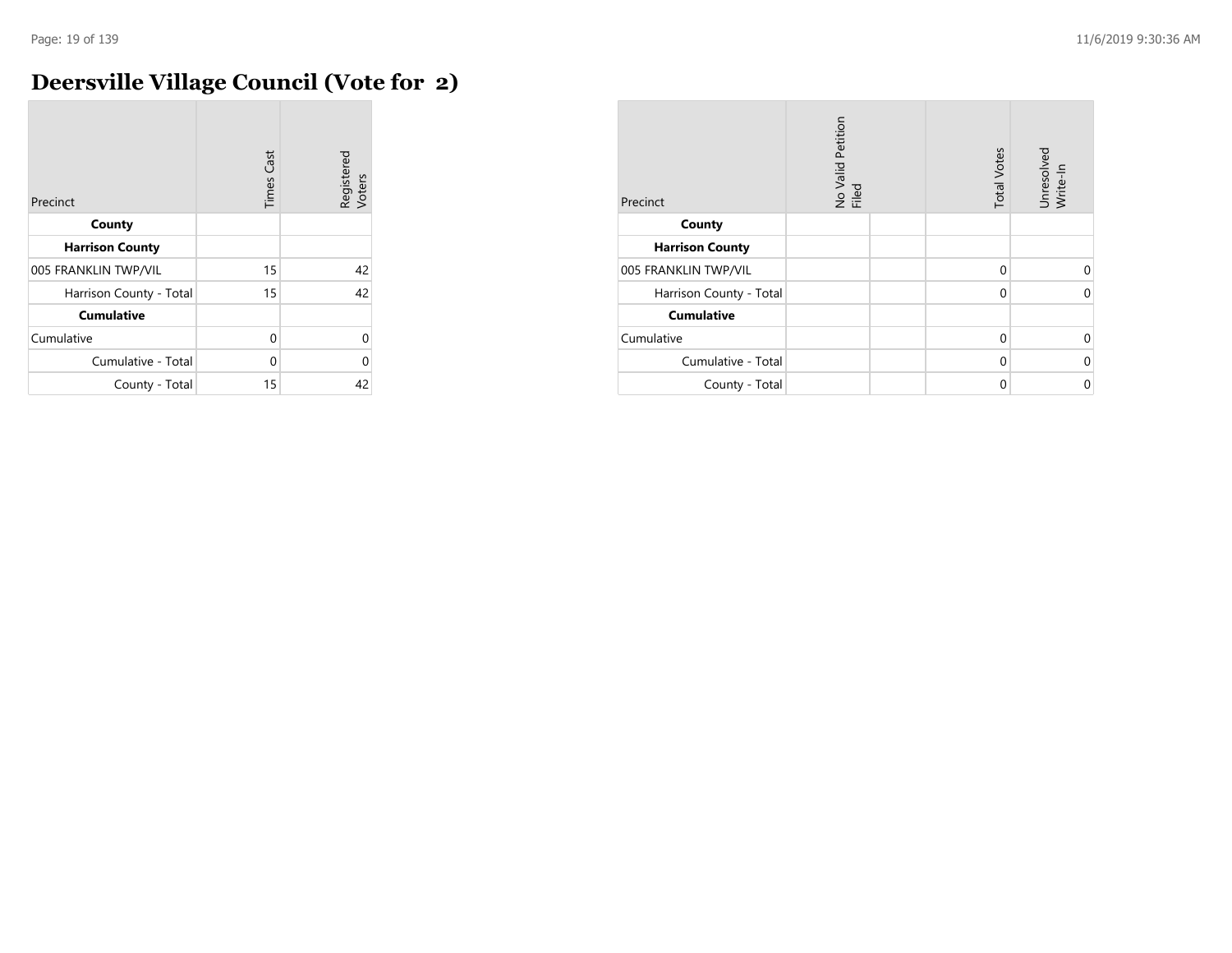## **Freeport Village Mayor (Vote for 1)**

| Precinct                | <b>Times Cast</b> | Registered<br>Voters |
|-------------------------|-------------------|----------------------|
| County                  |                   |                      |
| <b>Harrison County</b>  |                   |                      |
| 006 FREEPORT TWP/VIL    | 81                | 195                  |
| Harrison County - Total | 81                | 195                  |
| <b>Cumulative</b>       |                   |                      |
| Cumulative              | 0                 | U                    |
| Cumulative - Total      | $\Omega$          | U                    |
| County - Total          | 81                | 195                  |

| Precinct                | No Valid Petition<br>Filed | <b>Total Votes</b> | Unresolved<br>Write-In |
|-------------------------|----------------------------|--------------------|------------------------|
| County                  |                            |                    |                        |
| <b>Harrison County</b>  |                            |                    |                        |
| 006 FREEPORT TWP/VIL    |                            | $\Omega$           | U                      |
| Harrison County - Total |                            | $\mathbf 0$        | $\Omega$               |
| <b>Cumulative</b>       |                            |                    |                        |
| Cumulative              |                            | $\Omega$           | $\Omega$               |
| Cumulative - Total      |                            | $\Omega$           | $\Omega$               |
| County - Total          |                            | 0                  | 0                      |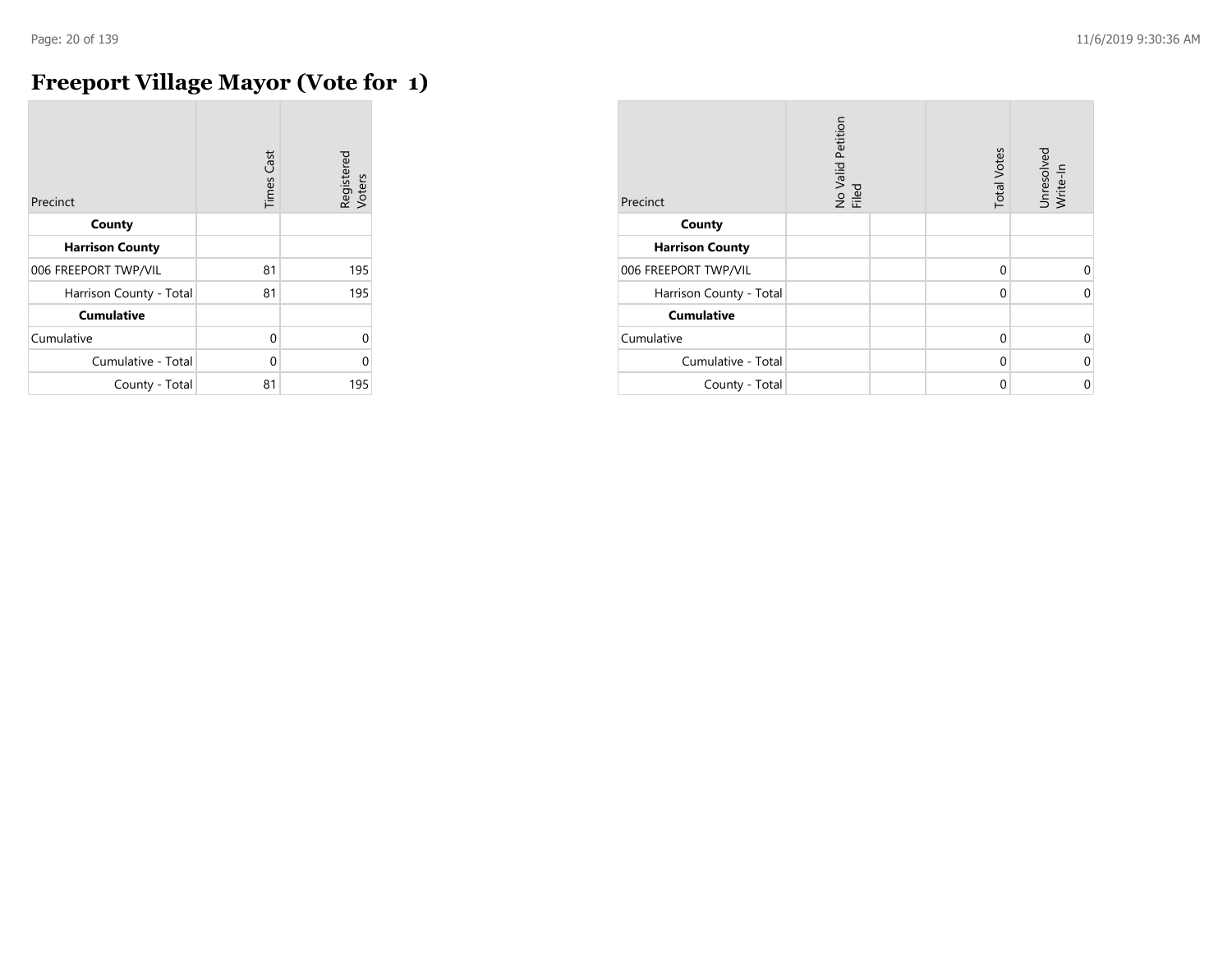## **Freeport Village Council (Vote for 2)**

| Precinct                | <b>Times Cast</b> | Registered<br>Voters |
|-------------------------|-------------------|----------------------|
| County                  |                   |                      |
| <b>Harrison County</b>  |                   |                      |
| 006 FREEPORT TWP/VIL    | 81                | 195                  |
| Harrison County - Total | 81                | 195                  |
| <b>Cumulative</b>       |                   |                      |
| Cumulative              | O                 | 0                    |
| Cumulative - Total      | U                 | C                    |
| County - Total          | 81                | 195                  |

| Precinct                | No Valid Petition<br>Filed | <b>Total Votes</b> | Unresolved<br>Write-In |
|-------------------------|----------------------------|--------------------|------------------------|
| County                  |                            |                    |                        |
| <b>Harrison County</b>  |                            |                    |                        |
| 006 FREEPORT TWP/VIL    |                            | 0                  | $\Omega$               |
| Harrison County - Total |                            | $\Omega$           | 0                      |
| <b>Cumulative</b>       |                            |                    |                        |
| Cumulative              |                            | $\Omega$           | 0                      |
| Cumulative - Total      |                            | $\Omega$           | $\Omega$               |
| County - Total          |                            | $\Omega$           | 0                      |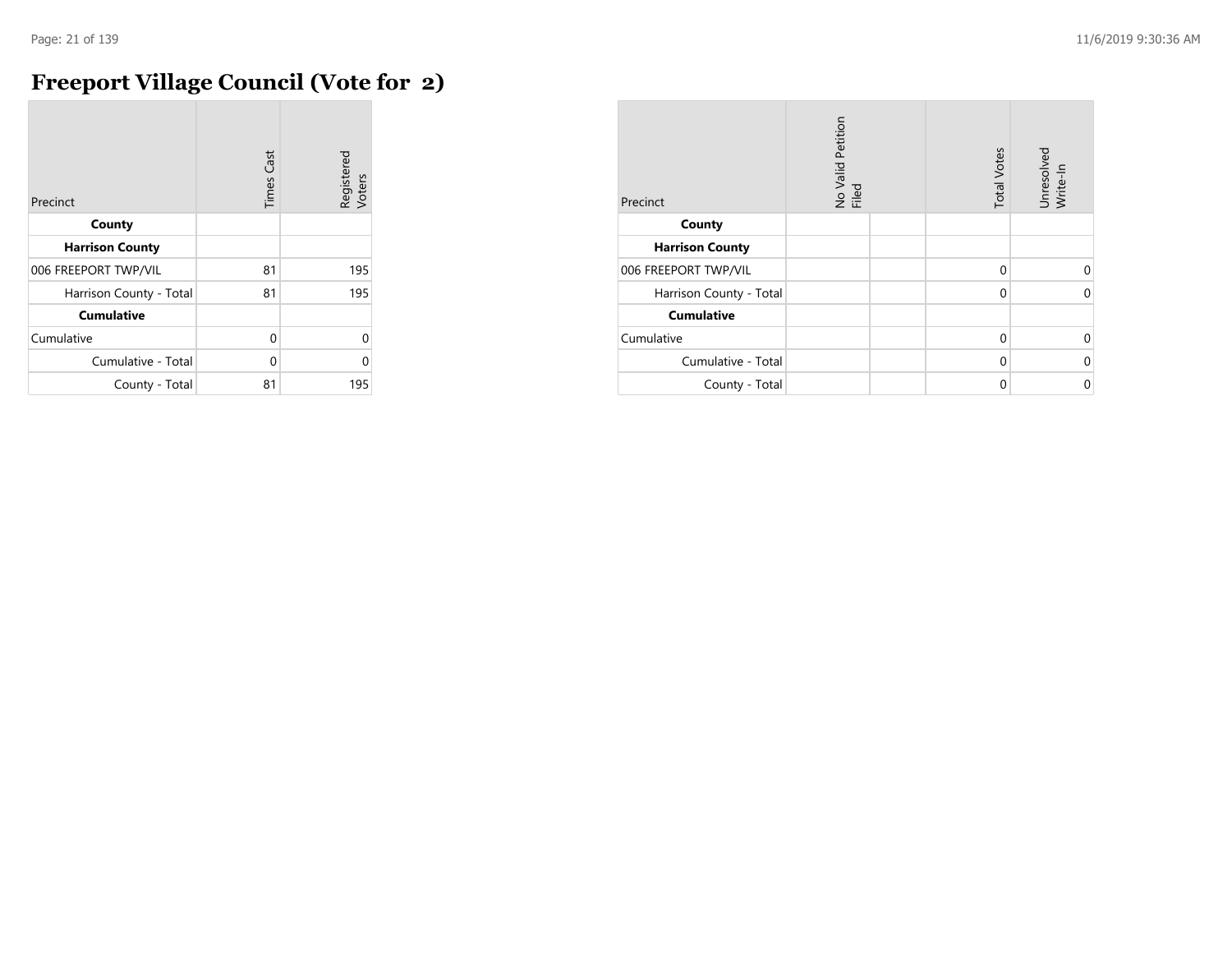#### **Freeport Village Cleark-Treasurer (Vote for 1)**

| Precinct                | Cast<br>Times | Registered<br>Voters |
|-------------------------|---------------|----------------------|
| County                  |               |                      |
| <b>Harrison County</b>  |               |                      |
| 006 FREEPORT TWP/VIL    | 81            | 195                  |
| Harrison County - Total | 81            | 195                  |
| <b>Cumulative</b>       |               |                      |
| Cumulative              | 0             | U                    |
| Cumulative - Total      | 0             | Λ                    |
| County - Total          | 81            | 195                  |

| Precinct                | Anna Mae Cook |  | Mary L. McBride |  | <b>Total Votes</b> |
|-------------------------|---------------|--|-----------------|--|--------------------|
| County                  |               |  |                 |  |                    |
| <b>Harrison County</b>  |               |  |                 |  |                    |
| 006 FREEPORT TWP/VIL    | 19            |  | 60              |  | 79                 |
| Harrison County - Total | 19            |  | 60              |  | 79                 |
| <b>Cumulative</b>       |               |  |                 |  |                    |
| Cumulative              | $\Omega$      |  | $\mathbf 0$     |  | 0                  |
| Cumulative - Total      | $\Omega$      |  | $\mathbf 0$     |  | $\mathbf 0$        |
| County - Total          | 19            |  | 60              |  | 79                 |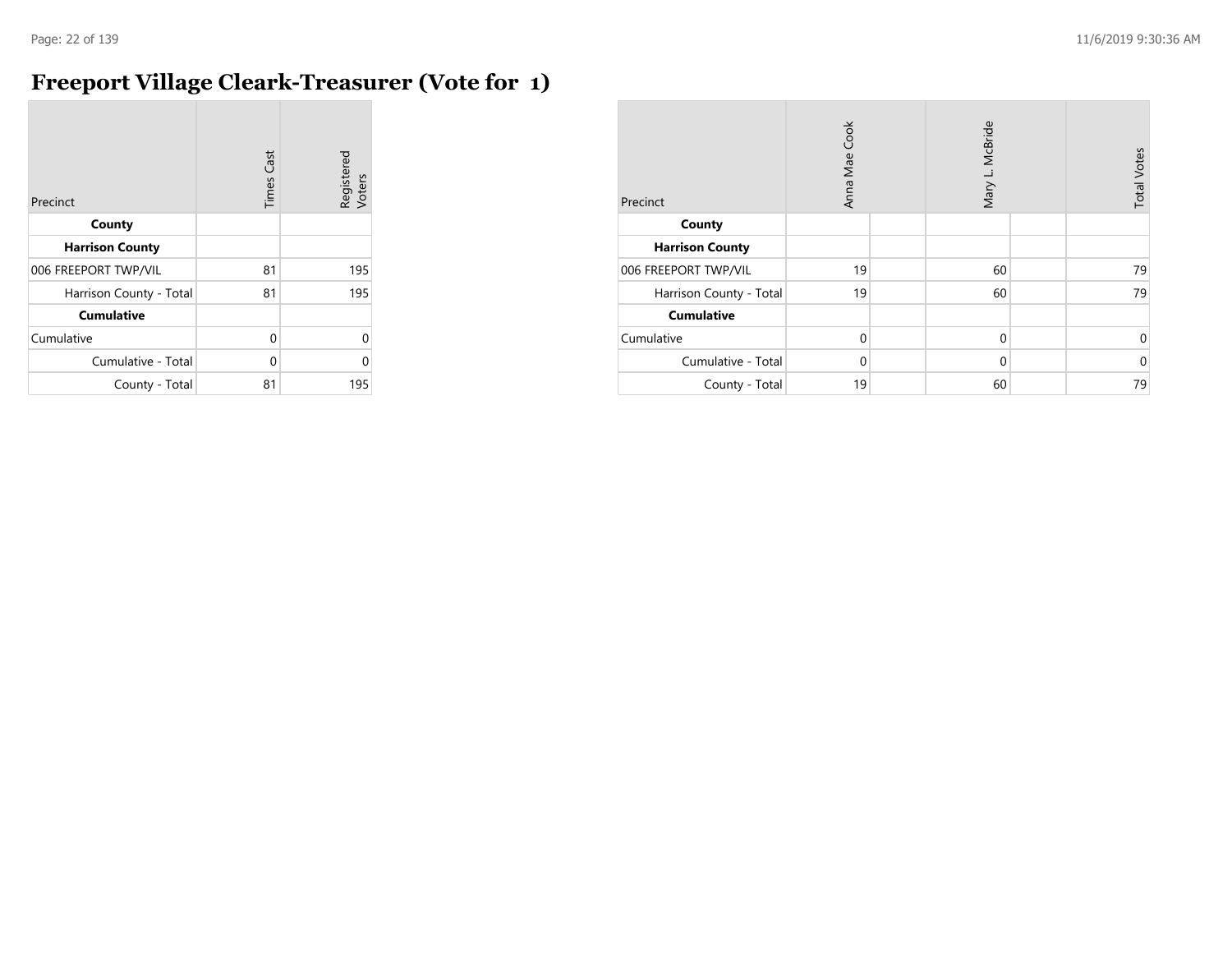| Precinct                | Unresolved<br>Write-In |
|-------------------------|------------------------|
| County                  |                        |
| <b>Harrison County</b>  |                        |
| 006 FREEPORT TWP/VIL    | 0                      |
| Harrison County - Total |                        |
| <b>Cumulative</b>       |                        |
| Cumulative              | 0                      |
| Cumulative - Total      | U                      |
| County - Total          |                        |

the property of the con-

 $\overline{\phantom{a}}$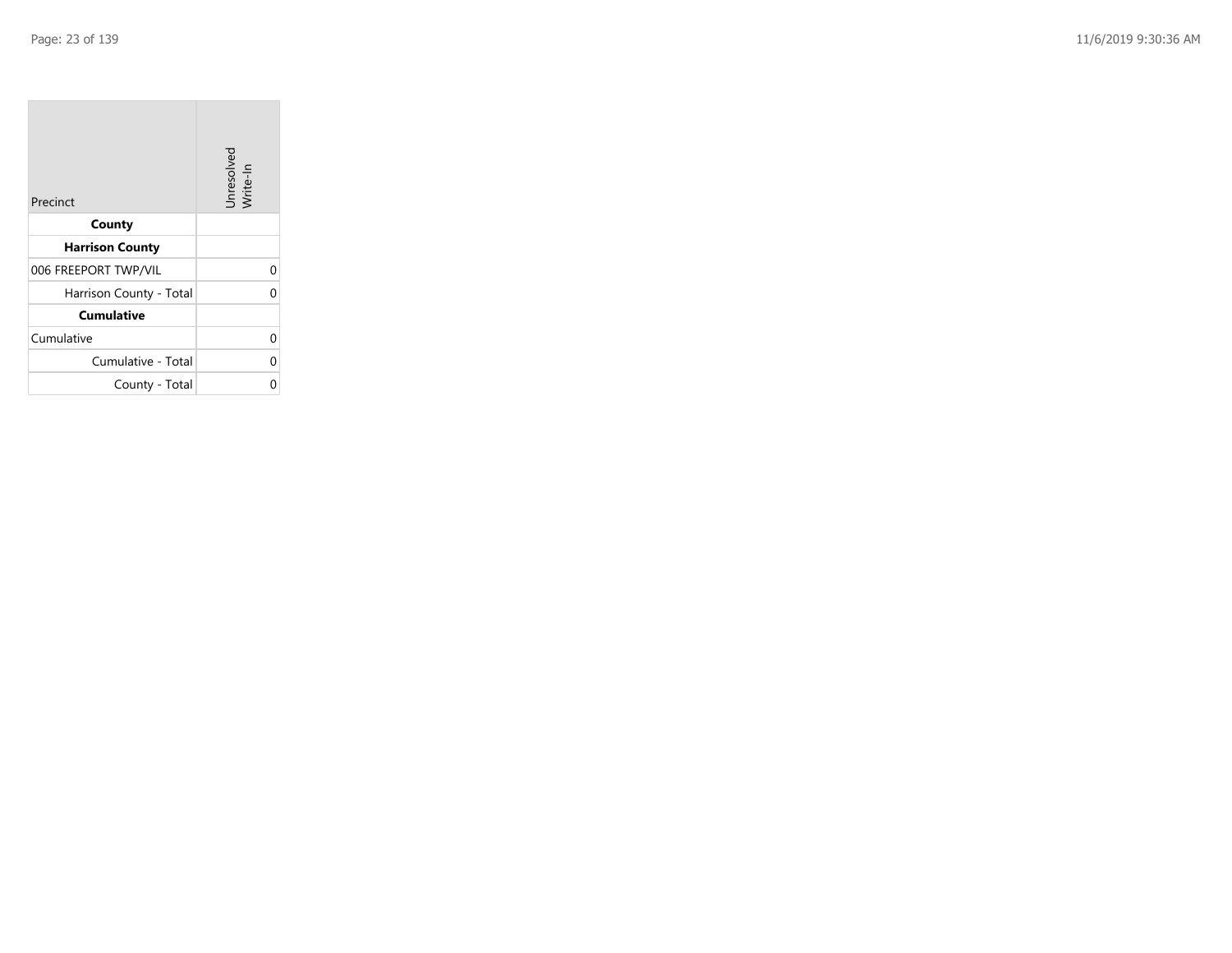## **Harrisville Village Mayor (Vote for 1)**

| Precinct                | <b>Times Cast</b> | Registered<br>Voters |
|-------------------------|-------------------|----------------------|
| County                  |                   |                      |
| <b>Harrison County</b>  |                   |                      |
| 014 SHORTCREEK TWP/VIL  | 45                | 126                  |
| Harrison County - Total | 45                | 126                  |
| <b>Cumulative</b>       |                   |                      |
| Cumulative              | 0                 | $\Omega$             |
| Cumulative - Total      | 0                 | O                    |
| County - Total          | 45                | 126                  |

| Precinct                | Friend<br>Sharon L. I<br>Dail | <b>Total Votes</b> | Unresolved<br>Write-In |
|-------------------------|-------------------------------|--------------------|------------------------|
| County                  |                               |                    |                        |
| <b>Harrison County</b>  |                               |                    |                        |
| 014 SHORTCREEK TWP/VIL  | 32                            | 32                 | U                      |
| Harrison County - Total | 32                            | 32                 | $\Omega$               |
| <b>Cumulative</b>       |                               |                    |                        |
| Cumulative              | $\Omega$                      | $\Omega$           | $\Omega$               |
| Cumulative - Total      | $\Omega$                      | $\Omega$           | $\Omega$               |
| County - Total          | 32                            | 32                 | 0                      |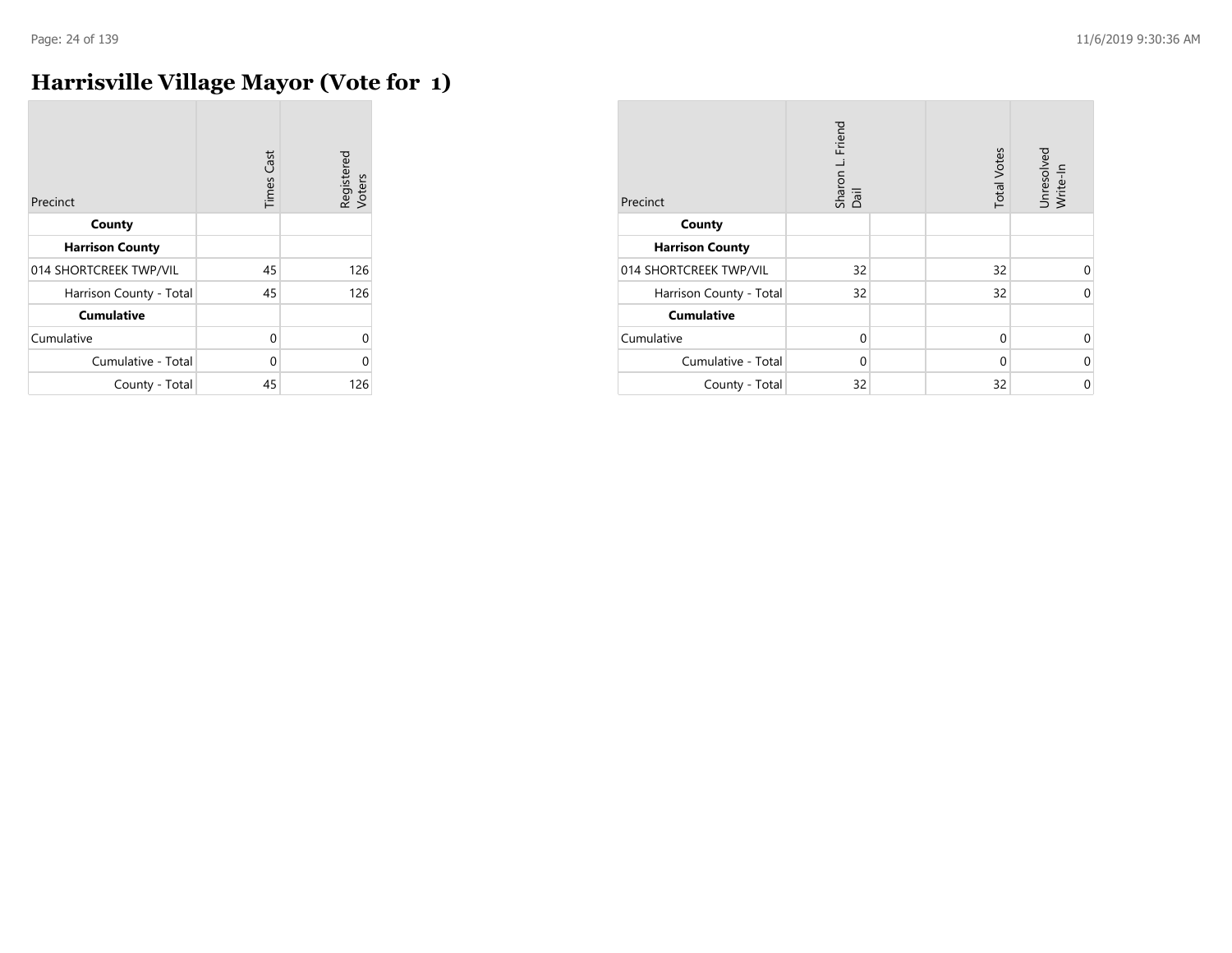## **Hopedale Village Mayor (Vote for 1)**

| Precinct                | <b>Times Cast</b> | Registered<br>Voters |
|-------------------------|-------------------|----------------------|
| County                  |                   |                      |
| <b>Harrison County</b>  |                   |                      |
| 008 GREEN TWP/VIL       | 203               | 585                  |
| Harrison County - Total | 203               | 585                  |
| <b>Cumulative</b>       |                   |                      |
| Cumulative              | $\Omega$          | 0                    |
| Cumulative - Total      | U                 | U                    |
| County - Total          | 203               | 585                  |

| Precinct                | Michael A.<br>Pelegreen, Sr | <b>Total Votes</b> | Unresolved<br>Write-In |
|-------------------------|-----------------------------|--------------------|------------------------|
| County                  |                             |                    |                        |
| <b>Harrison County</b>  |                             |                    |                        |
| 008 GREEN TWP/VIL       | 148                         | 148                | $\Omega$               |
| Harrison County - Total | 148                         | 148                | $\Omega$               |
| <b>Cumulative</b>       |                             |                    |                        |
| Cumulative              | $\Omega$                    | $\Omega$           | $\Omega$               |
| Cumulative - Total      | $\Omega$                    | $\Omega$           | 0                      |
| County - Total          | 148                         | 148                | 0                      |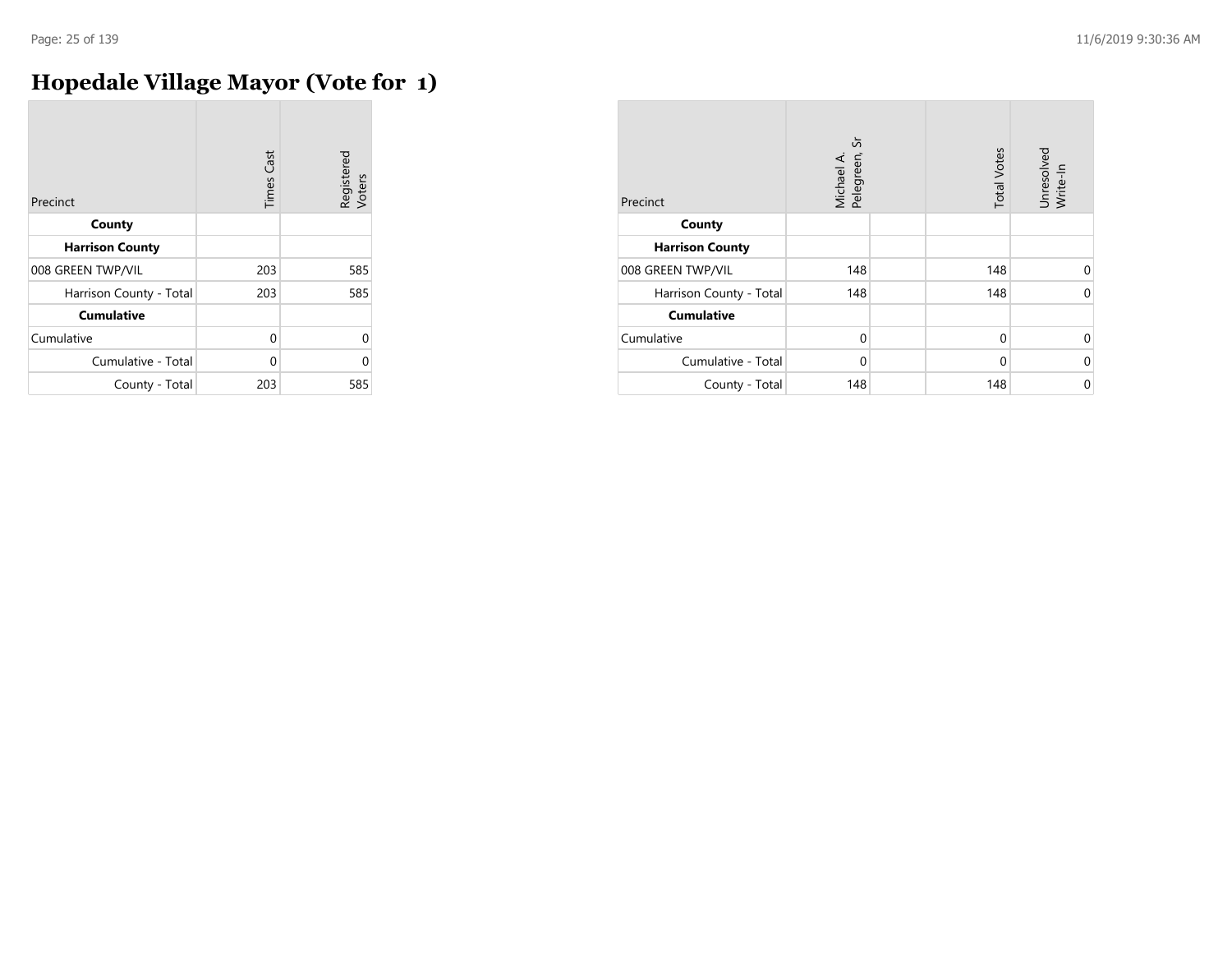## **Hopedale Village Council (Vote for 2)**

| Precinct                | <b>Times Cast</b> | Registered<br>Voters |
|-------------------------|-------------------|----------------------|
| County                  |                   |                      |
| <b>Harrison County</b>  |                   |                      |
| 008 GREEN TWP/VIL       | 203               | 585                  |
| Harrison County - Total | 203               | 585                  |
| <b>Cumulative</b>       |                   |                      |
| Cumulative              | 0                 | 0                    |
| Cumulative - Total      | U                 | C                    |
| County - Total          | 203               | 585                  |

| Precinct                | Jonathan Ryan<br>Cortez | Lynette Roghelia | <b>Total Votes</b> |
|-------------------------|-------------------------|------------------|--------------------|
| County                  |                         |                  |                    |
| <b>Harrison County</b>  |                         |                  |                    |
| 008 GREEN TWP/VIL       | 135                     | 138              | 273                |
| Harrison County - Total | 135                     | 138              | 273                |
| <b>Cumulative</b>       |                         |                  |                    |
| Cumulative              | $\mathbf 0$             | $\mathbf 0$      | 0                  |
| Cumulative - Total      | $\Omega$                | $\Omega$         | $\mathbf 0$        |
| County - Total          | 135                     | 138              | 273                |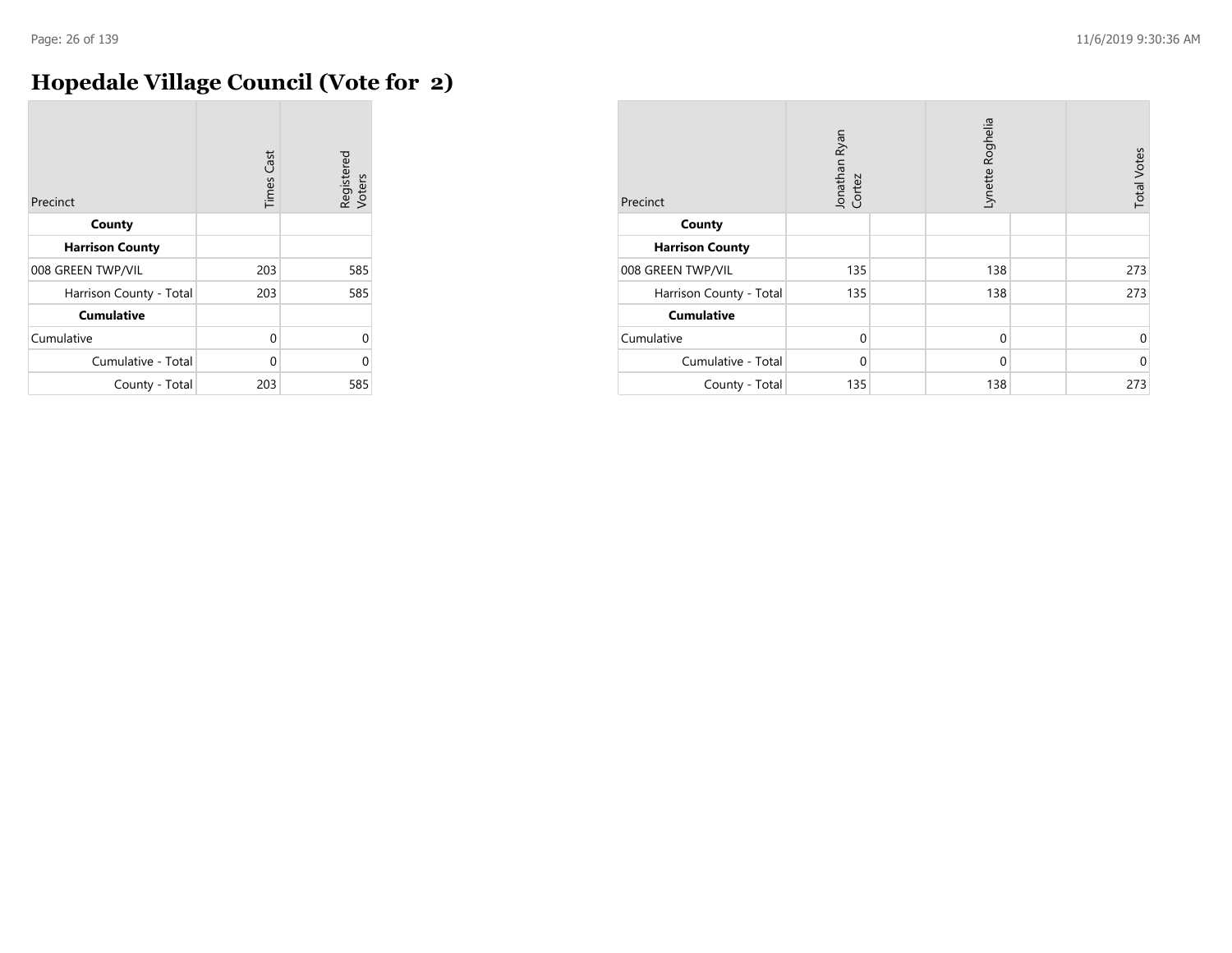| Precinct                | Unresolved<br>Write-In |
|-------------------------|------------------------|
| County                  |                        |
| <b>Harrison County</b>  |                        |
| 008 GREEN TWP/VIL       | 0                      |
| Harrison County - Total | 0                      |
| <b>Cumulative</b>       |                        |
| Cumulative              | 0                      |
| Cumulative - Total      | 0                      |
| County - Total          | ი                      |

the control of the con-

 $\overline{\phantom{a}}$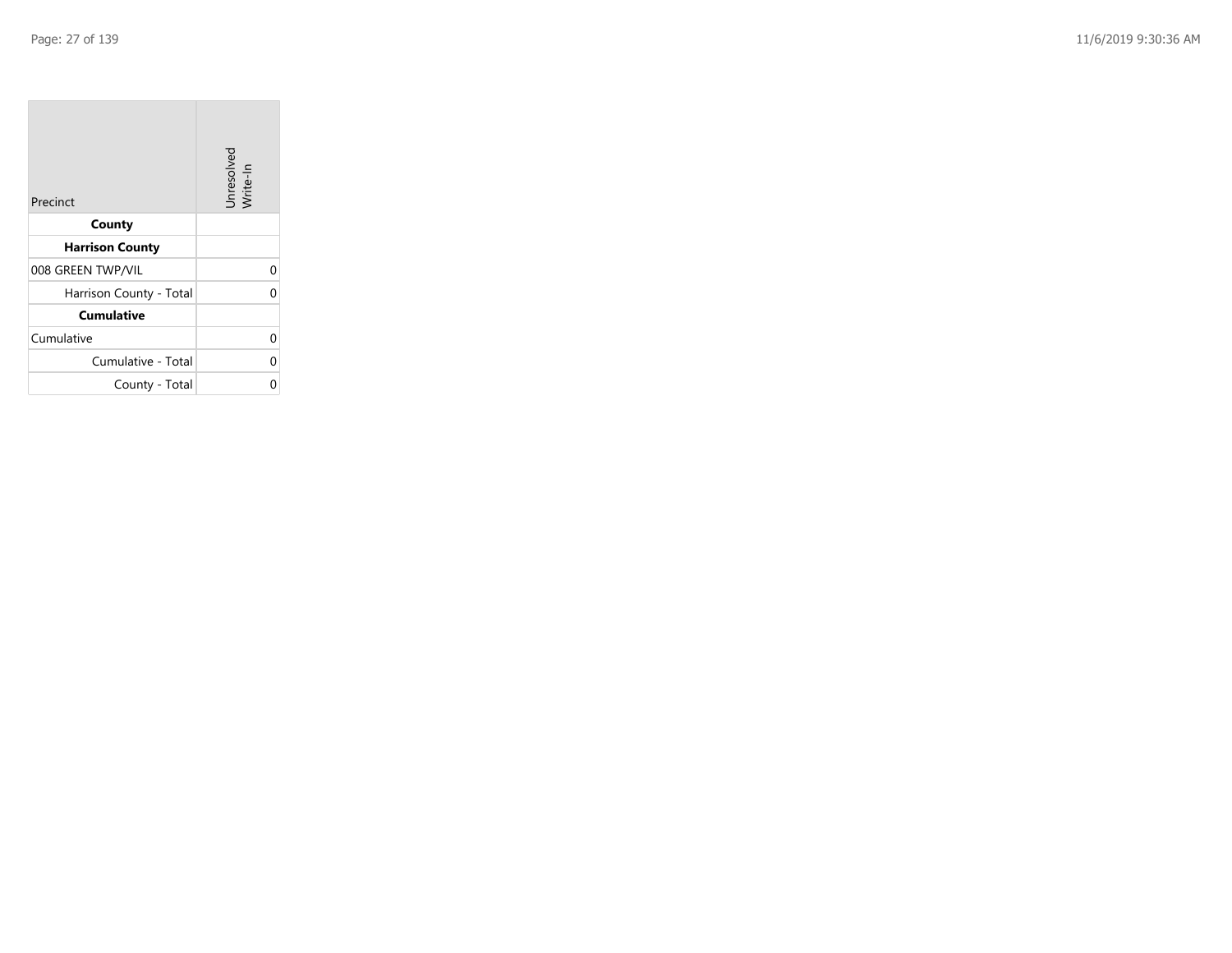#### **Hopedale Village Board of Public Affairs (Vote for 2)**

| Precinct                | <b>Times Cast</b> | Registered<br>Voters |
|-------------------------|-------------------|----------------------|
| County                  |                   |                      |
| <b>Harrison County</b>  |                   |                      |
| 008 GREEN TWP/VIL       | 203               | 585                  |
| Harrison County - Total | 203               | 585                  |
| <b>Cumulative</b>       |                   |                      |
| Cumulative              | 0                 | U                    |
| Cumulative - Total      | $\Omega$          |                      |
| County - Total          | 203               | 585                  |

| Precinct                | No Valid Petition<br>Filed | <b>Total Votes</b> | Unresolved<br>Write-In |
|-------------------------|----------------------------|--------------------|------------------------|
| County                  |                            |                    |                        |
| <b>Harrison County</b>  |                            |                    |                        |
| 008 GREEN TWP/VIL       |                            | $\mathbf 0$        | $\Omega$               |
| Harrison County - Total |                            | 0                  | 0                      |
| <b>Cumulative</b>       |                            |                    |                        |
| Cumulative              |                            | $\mathbf 0$        | $\Omega$               |
| Cumulative - Total      |                            | 0                  | $\Omega$               |
| County - Total          |                            | 0                  | 0                      |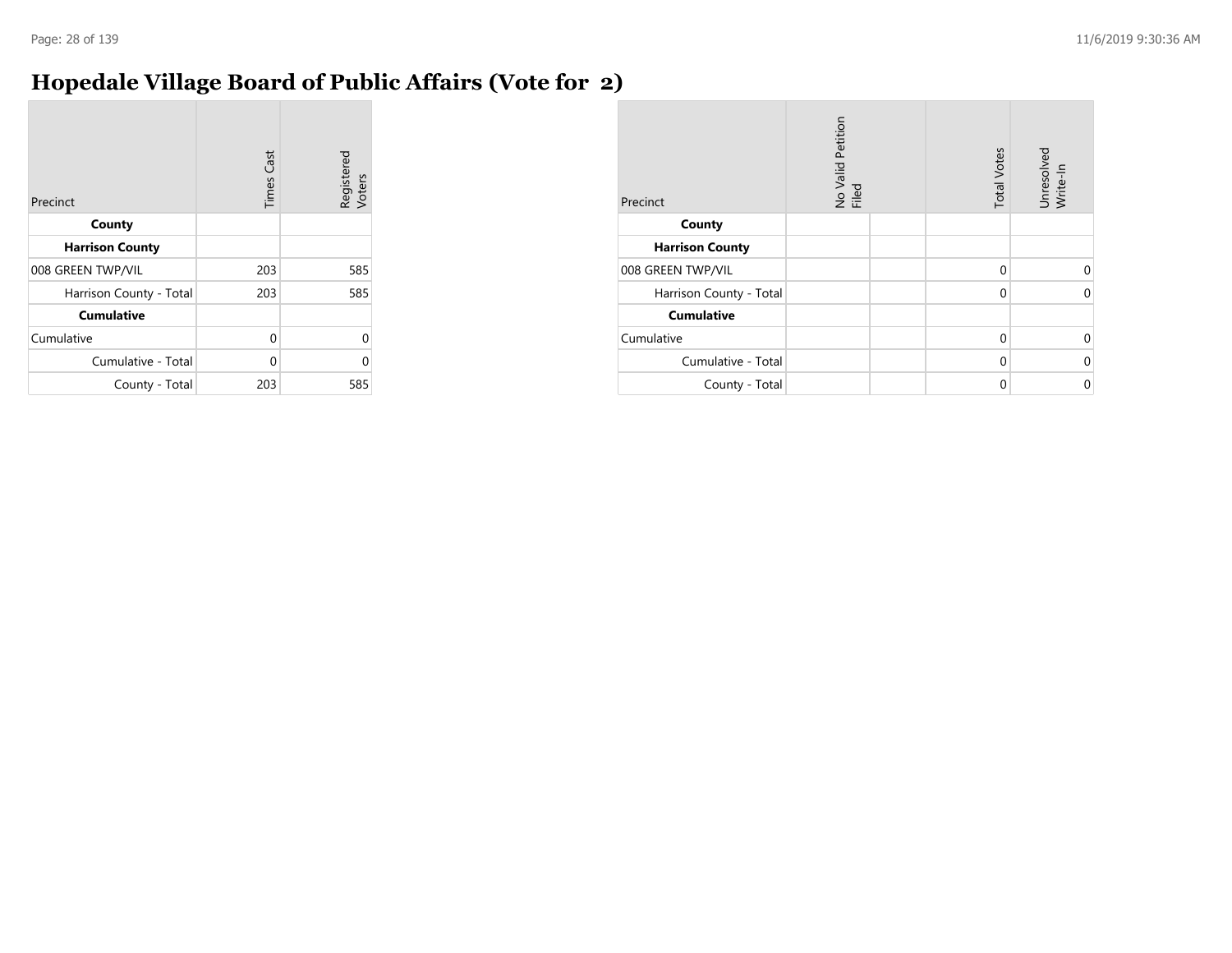## **Jewett Village Mayor (Vote for 1)**

| Precinct                | <b>Times Cast</b> | Registered<br>Voters |
|-------------------------|-------------------|----------------------|
| County                  |                   |                      |
| <b>Harrison County</b>  |                   |                      |
| 013 RUMLEY TWP/VIL      | 151               | 379                  |
| Harrison County - Total | 151               | 379                  |
| <b>Cumulative</b>       |                   |                      |
| Cumulative              | 0                 | U                    |
| Cumulative - Total      | 0                 | U                    |
| County - Total          | 151               | 379                  |

| Precinct                | Bailey<br>David A. | K. Dwight Busby | <b>Total Votes</b> |
|-------------------------|--------------------|-----------------|--------------------|
| County                  |                    |                 |                    |
| <b>Harrison County</b>  |                    |                 |                    |
| 013 RUMLEY TWP/VIL      | 65                 | 78              | 143                |
| Harrison County - Total | 65                 | 78              | 143                |
| <b>Cumulative</b>       |                    |                 |                    |
| Cumulative              | $\mathbf 0$        | $\mathbf 0$     | 0                  |
| Cumulative - Total      | $\Omega$           | $\mathbf 0$     | $\mathbf 0$        |
| County - Total          | 65                 | 78              | 143                |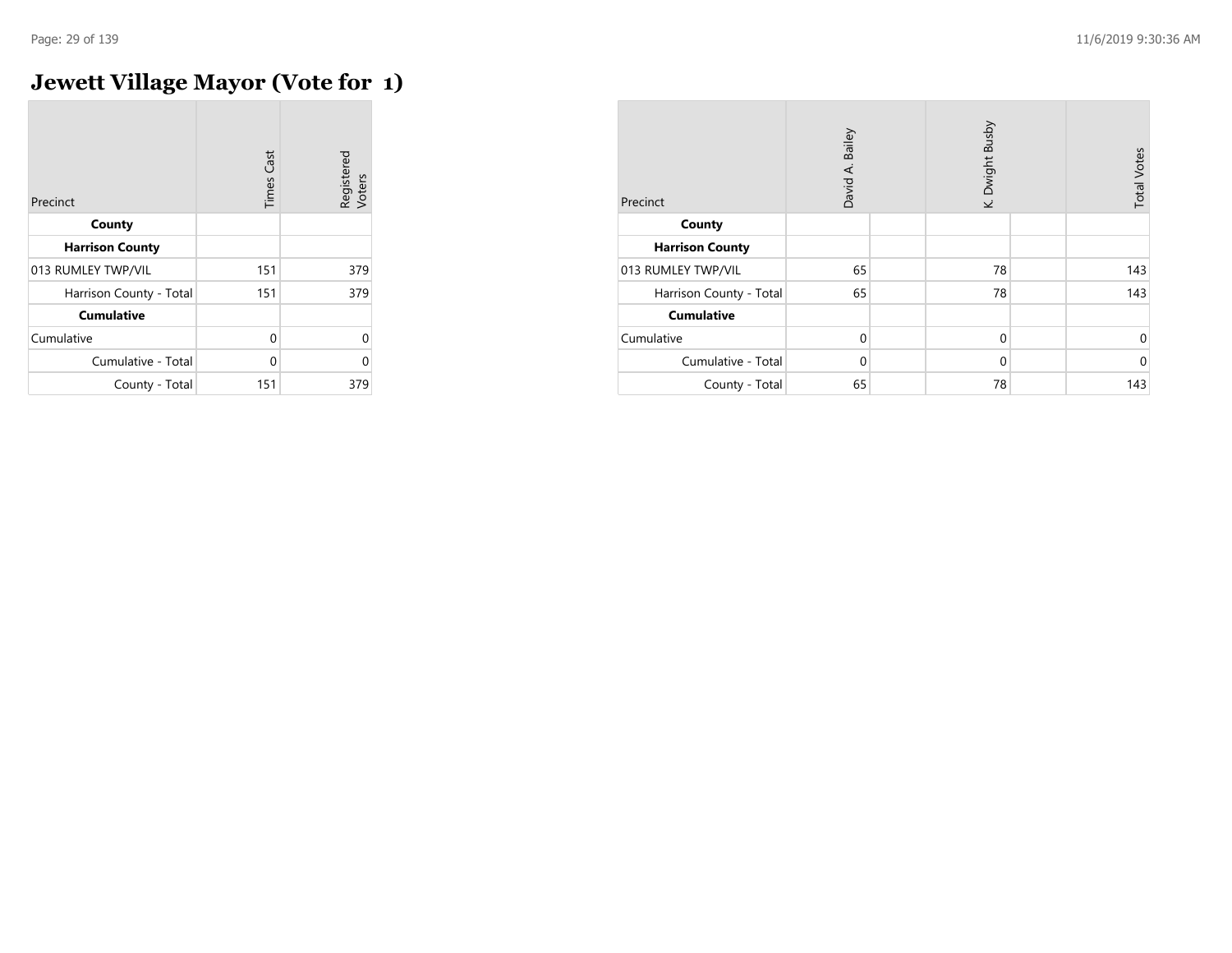| Precinct                | Unresolved<br>Write-In |
|-------------------------|------------------------|
| County                  |                        |
| <b>Harrison County</b>  |                        |
| 013 RUMLEY TWP/VIL      | 0                      |
| Harrison County - Total | 0                      |
| <b>Cumulative</b>       |                        |
| Cumulative              | 0                      |
| Cumulative - Total      | 0                      |
| County - Total          | ი                      |

the control of the con-

 $\overline{\phantom{a}}$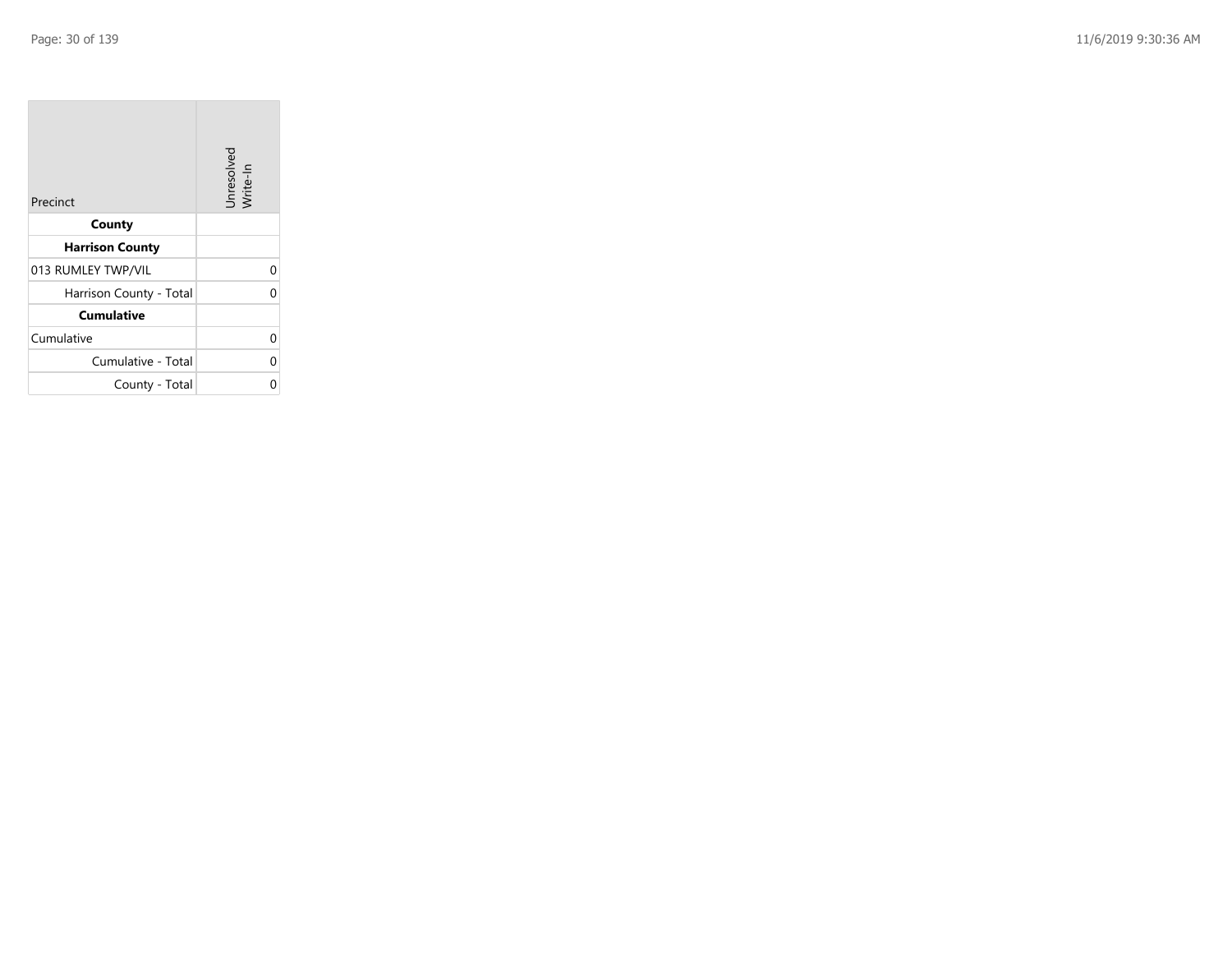## **Jewett Village Council (Vote for 2)**

| Precinct                | <b>Times Cast</b> | Registered<br>Voters |
|-------------------------|-------------------|----------------------|
| County                  |                   |                      |
| <b>Harrison County</b>  |                   |                      |
| 013 RUMLEY TWP/VIL      | 151               | 379                  |
| Harrison County - Total | 151               | 379                  |
| <b>Cumulative</b>       |                   |                      |
| Cumulative              | $\Omega$          | $\Omega$             |
| Cumulative - Total      | U                 | O                    |
| County - Total          | 151               | 379                  |

| Precinct                | Ruth A. Blackburn | Dennis Bryan<br>Hirschbach |  |
|-------------------------|-------------------|----------------------------|--|
| County                  |                   |                            |  |
| <b>Harrison County</b>  |                   |                            |  |
| 013 RUMLEY TWP/VIL      | 69                | 73                         |  |
| Harrison County - Total | 69                | 73                         |  |
| <b>Cumulative</b>       |                   |                            |  |
| Cumulative              | $\Omega$          | $\Omega$                   |  |
| Cumulative - Total      | $\Omega$          | $\Omega$                   |  |
| County - Total          | 69                | 73                         |  |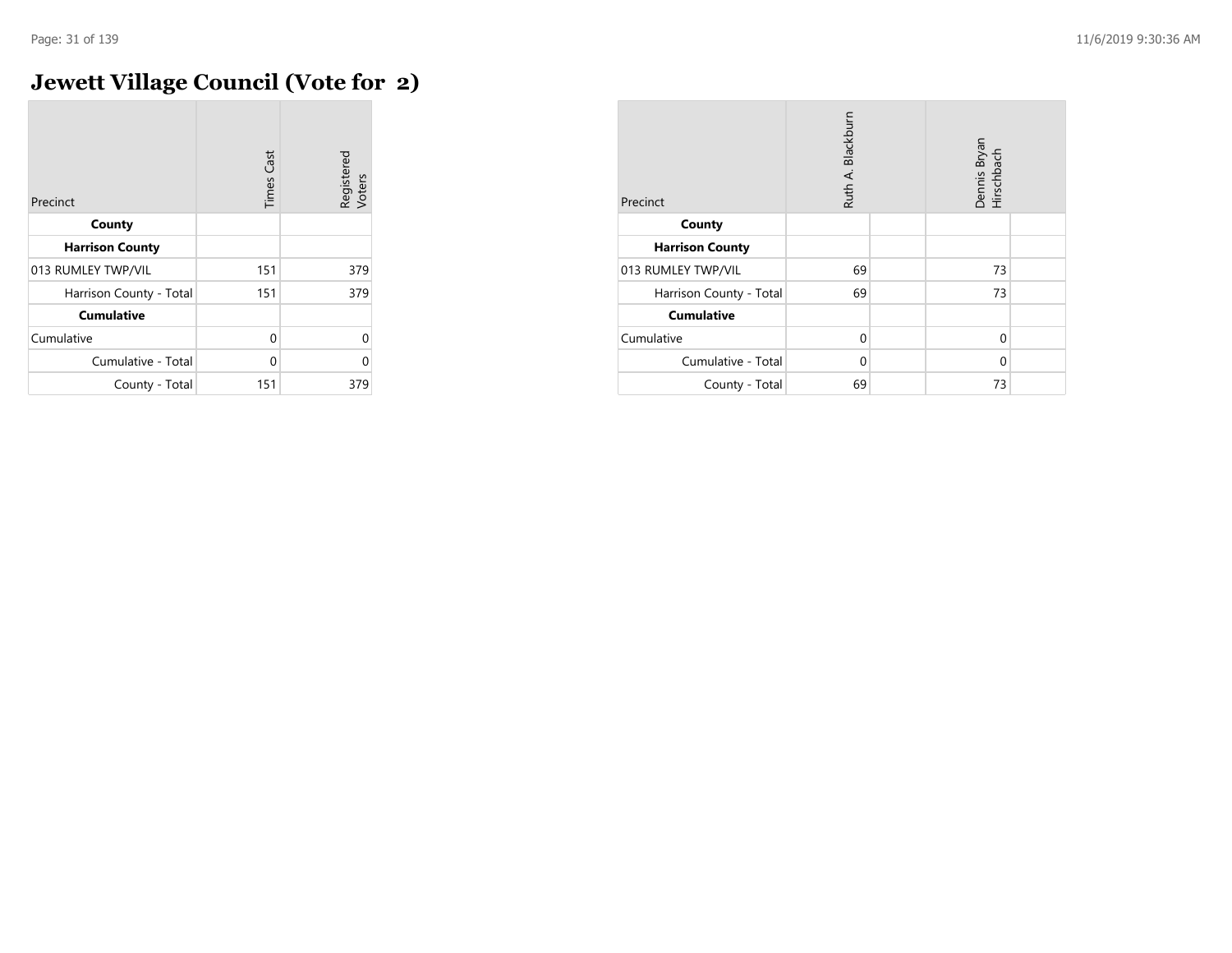| Precinct                | Wendy M.<br>Majewski | <b>Total Votes</b> | Unresolved<br>Write-In |
|-------------------------|----------------------|--------------------|------------------------|
| County                  |                      |                    |                        |
| <b>Harrison County</b>  |                      |                    |                        |
| 013 RUMLEY TWP/VIL      | 107                  | 249                | $\Omega$               |
| Harrison County - Total | 107                  | 249                | $\Omega$               |
| <b>Cumulative</b>       |                      |                    |                        |
| Cumulative              | $\mathbf 0$          | $\mathbf{0}$       | $\Omega$               |
| Cumulative - Total      | 0                    | 0                  | 0                      |
| County - Total          | 107                  | 249                | 0                      |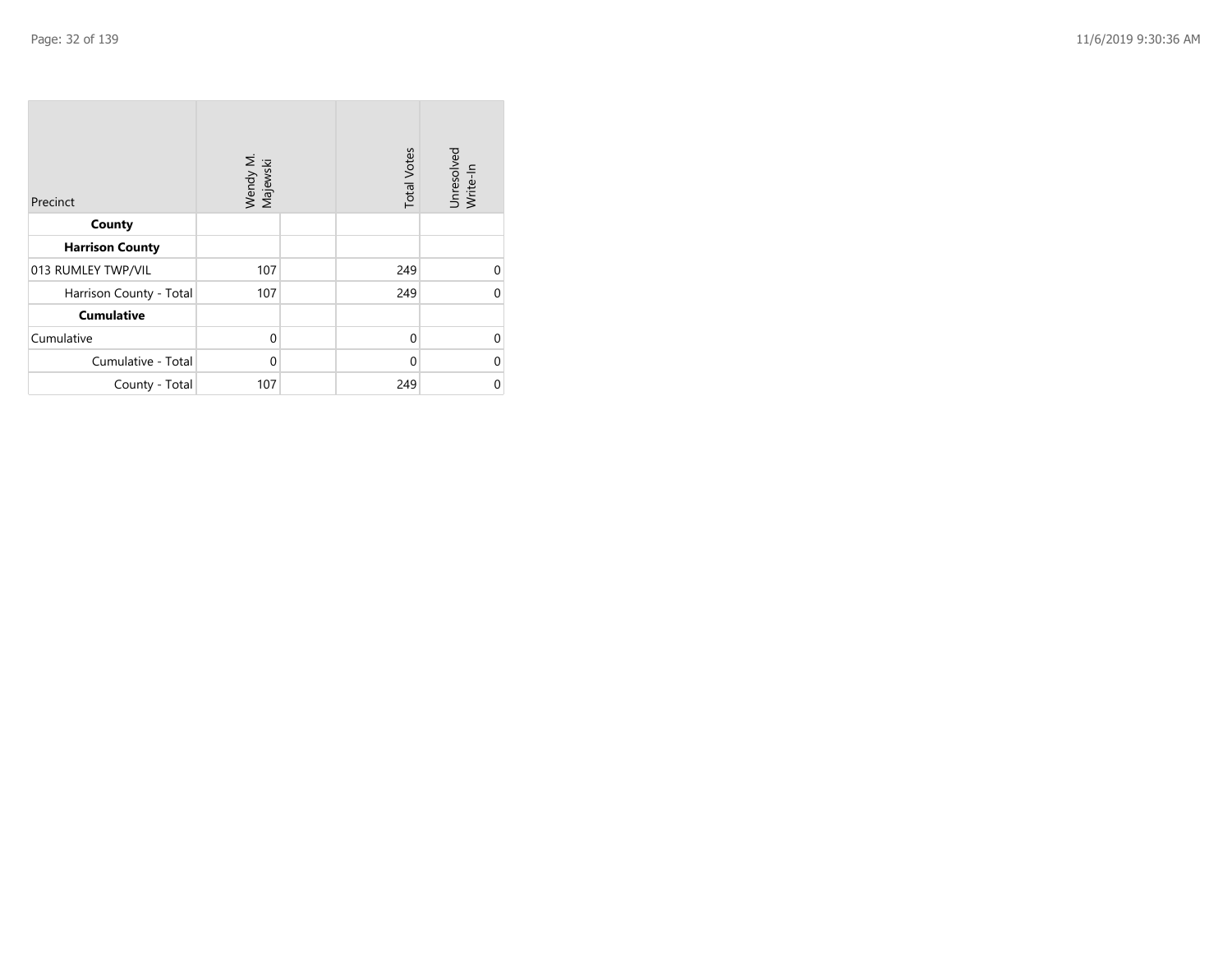÷

## **New Athens Village Mayor (Vote for 1)**

| Precinct                | <b>Times Cast</b> | Registered<br>Voters |
|-------------------------|-------------------|----------------------|
| County                  |                   |                      |
| <b>Harrison County</b>  |                   |                      |
| 002 ATHENS TWP/VIL      | 62                | 200                  |
| Harrison County - Total | 62                | 200                  |
| <b>Cumulative</b>       |                   |                      |
| Cumulative              | $\Omega$          | $\Omega$             |
| Cumulative - Total      | U                 | Λ                    |
| County - Total          | 62                | 200                  |

| Precinct                | Joseph John Petro |  | <b>Total Votes</b> | Unresolved<br>Write-In |
|-------------------------|-------------------|--|--------------------|------------------------|
| County                  |                   |  |                    |                        |
| <b>Harrison County</b>  |                   |  |                    |                        |
| 002 ATHENS TWP/VIL      | 51                |  | 51                 | 0                      |
| Harrison County - Total | 51                |  | 51                 | $\Omega$               |
| <b>Cumulative</b>       |                   |  |                    |                        |
| Cumulative              | $\Omega$          |  | $\Omega$           | 0                      |
| Cumulative - Total      | $\Omega$          |  | $\Omega$           | $\Omega$               |
| County - Total          | 51                |  | 51                 | 0                      |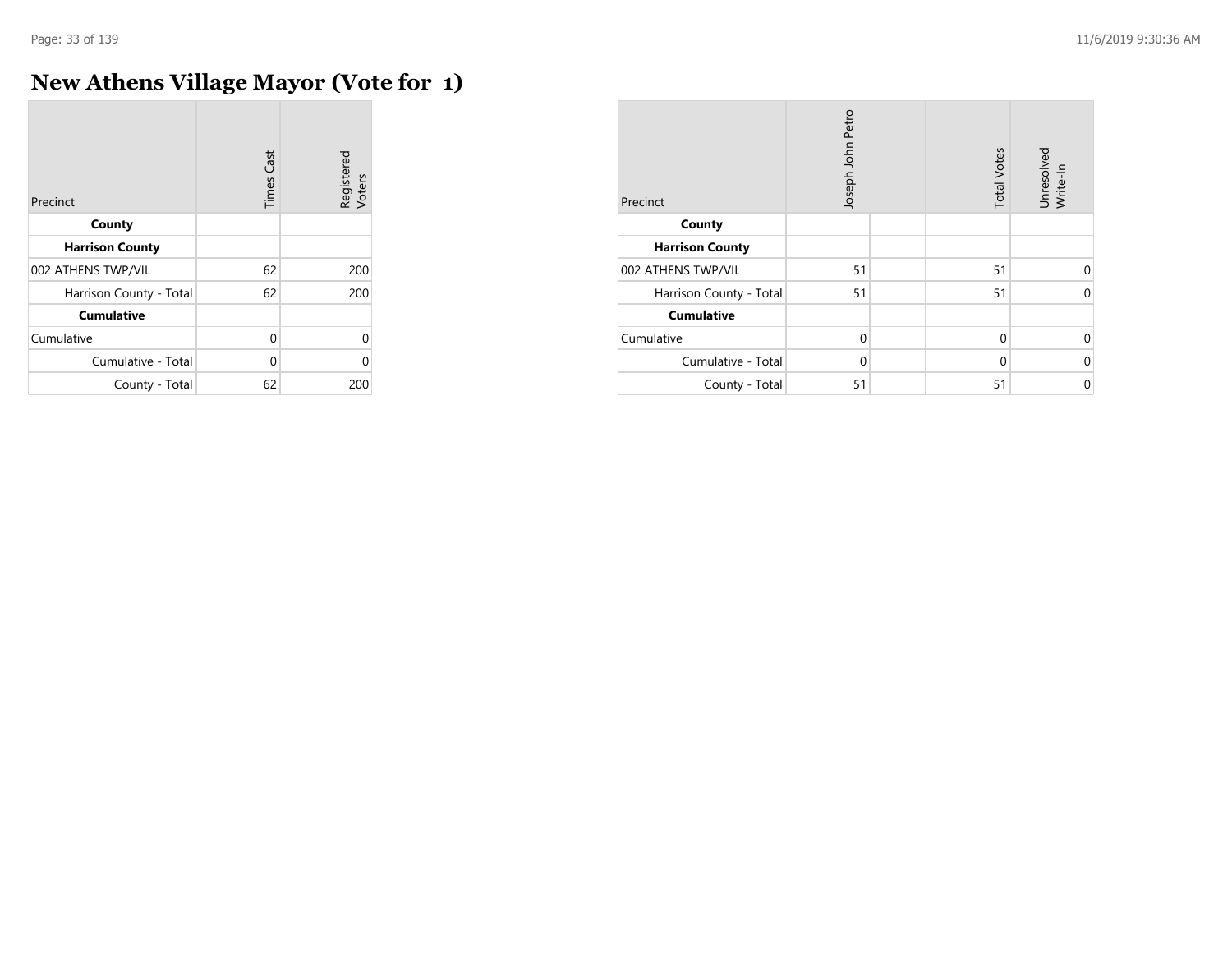#### **New Athens Village Council (Vote for 2)**

| Precinct                | <b>Times Cast</b> | Registered<br>Voters |
|-------------------------|-------------------|----------------------|
| County                  |                   |                      |
| <b>Harrison County</b>  |                   |                      |
| 002 ATHENS TWP/VIL      | 62                | 200                  |
| Harrison County - Total | 62                | 200                  |
| <b>Cumulative</b>       |                   |                      |
| Cumulative              | 0                 | $\Omega$             |
| Cumulative - Total      | 0                 | O                    |
| County - Total          | 62                | 200                  |

| Precinct                | Nancy M. Martin | No Valid Petition<br>Filed | <b>Total Votes</b> |
|-------------------------|-----------------|----------------------------|--------------------|
| County                  |                 |                            |                    |
| <b>Harrison County</b>  |                 |                            |                    |
| 002 ATHENS TWP/VIL      | 38              |                            | 38                 |
| Harrison County - Total | 38              |                            | 38                 |
| <b>Cumulative</b>       |                 |                            |                    |
| Cumulative              | $\mathbf 0$     |                            | 0                  |
| Cumulative - Total      | $\Omega$        |                            | $\mathbf 0$        |
| County - Total          | 38              |                            | 38                 |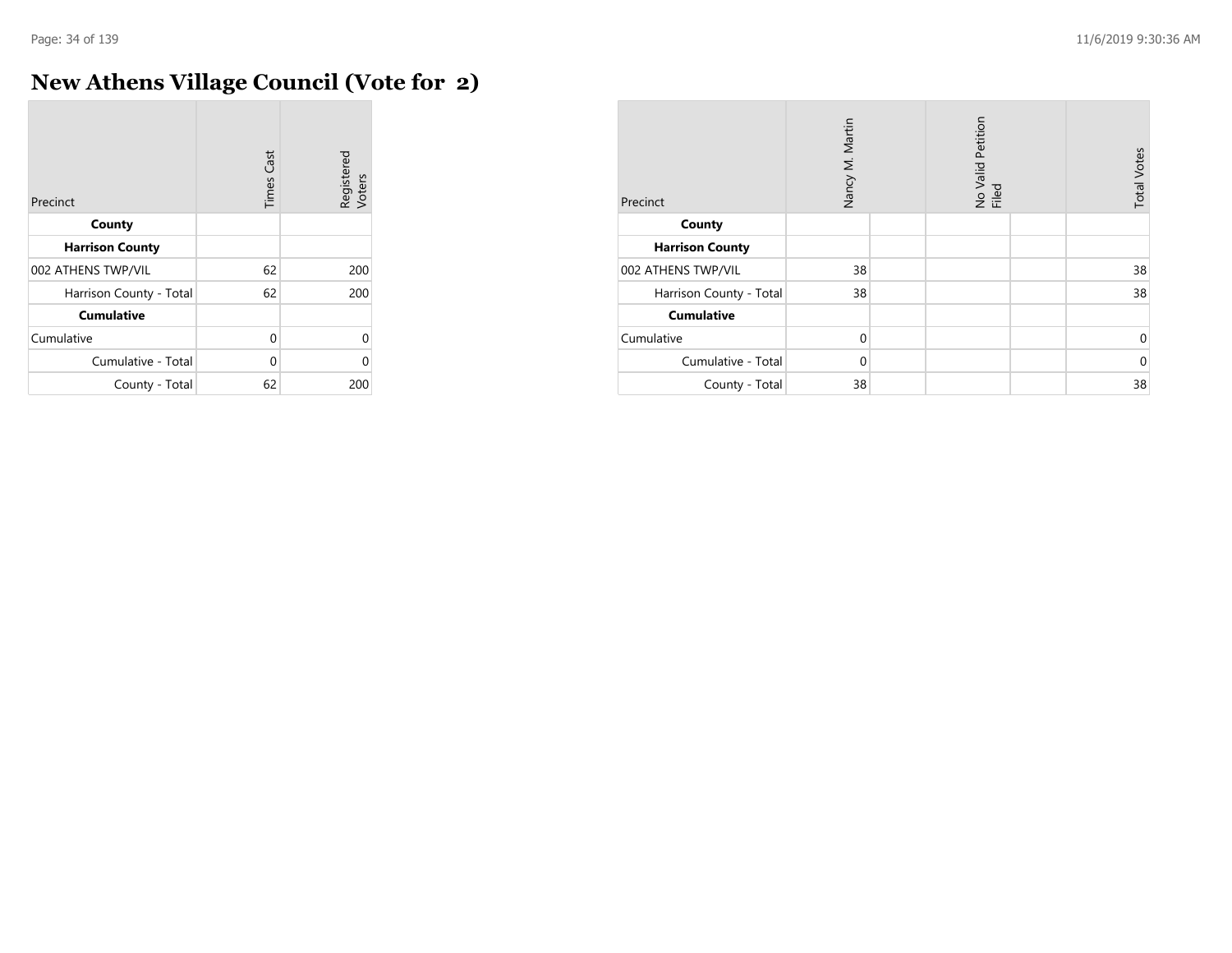| Precinct                | Unresolved<br>Write-In |
|-------------------------|------------------------|
| County                  |                        |
| <b>Harrison County</b>  |                        |
| 002 ATHENS TWP/VIL      | 0                      |
| Harrison County - Total | 0                      |
| <b>Cumulative</b>       |                        |
| Cumulative              | 0                      |
| Cumulative - Total      | 0                      |
| County - Total          | ი                      |

the property of the con-

 $\overline{\phantom{a}}$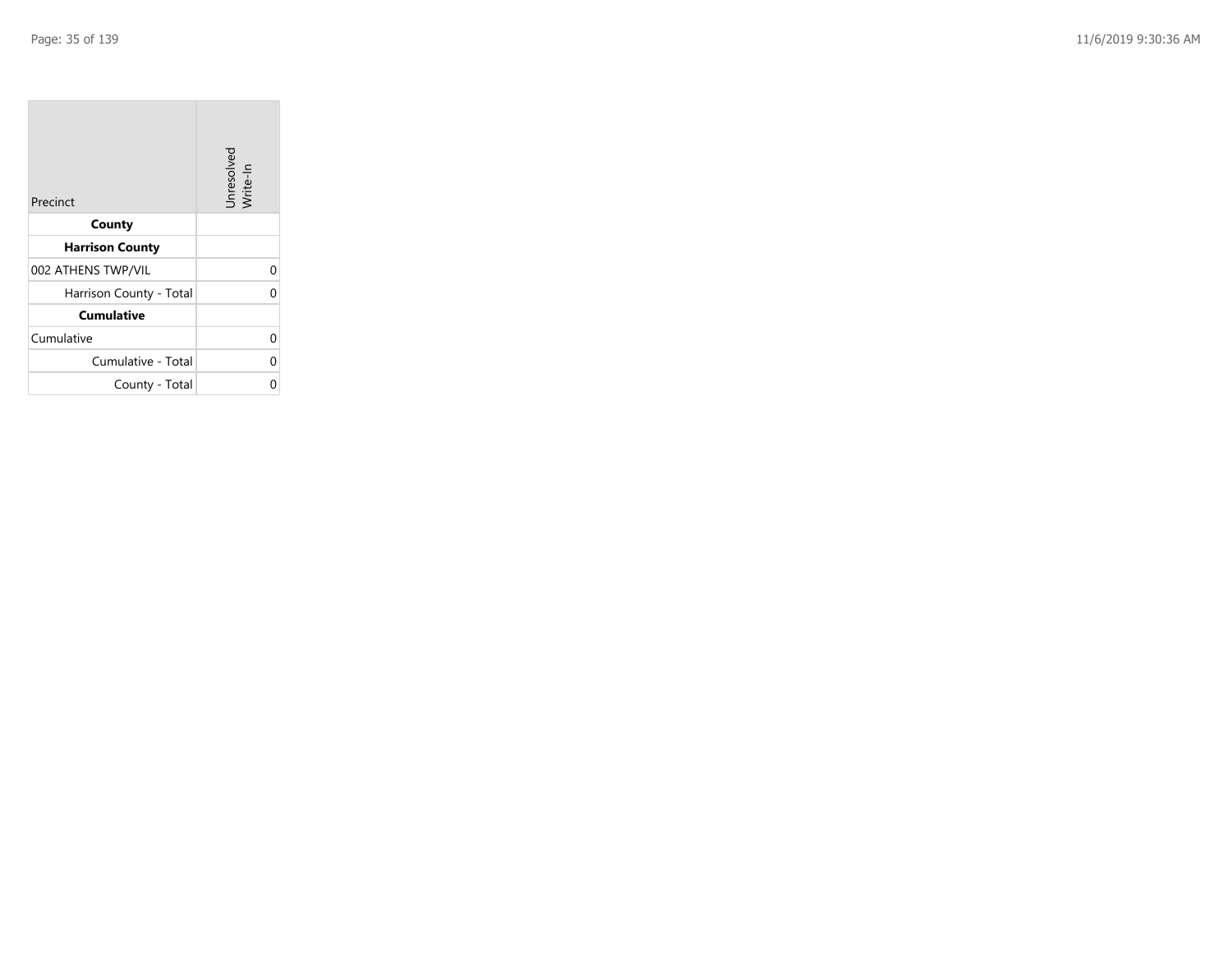#### **New Athens Village Board of Public Affairs (Vote for 1)**

| Precinct                | <b>Times Cast</b> | Registered<br>Voters |
|-------------------------|-------------------|----------------------|
| County                  |                   |                      |
| <b>Harrison County</b>  |                   |                      |
| 002 ATHENS TWP/VIL      | 62                | 200                  |
| Harrison County - Total | 62                | 200                  |
| <b>Cumulative</b>       |                   |                      |
| Cumulative              | 0                 | U                    |
| Cumulative - Total      | 0                 | U                    |
| County - Total          | 62                | 200                  |

| Precinct                | No Valid Petition<br>Filed | <b>Total Votes</b> | Unresolved<br>Write-In |
|-------------------------|----------------------------|--------------------|------------------------|
| County                  |                            |                    |                        |
| <b>Harrison County</b>  |                            |                    |                        |
| 002 ATHENS TWP/VIL      |                            | $\mathbf 0$        | $\Omega$               |
| Harrison County - Total |                            | $\Omega$           | 0                      |
| <b>Cumulative</b>       |                            |                    |                        |
| Cumulative              |                            | $\Omega$           | $\Omega$               |
| Cumulative - Total      |                            | $\Omega$           | $\mathbf 0$            |
| County - Total          |                            | $\Omega$           | $\mathbf 0$            |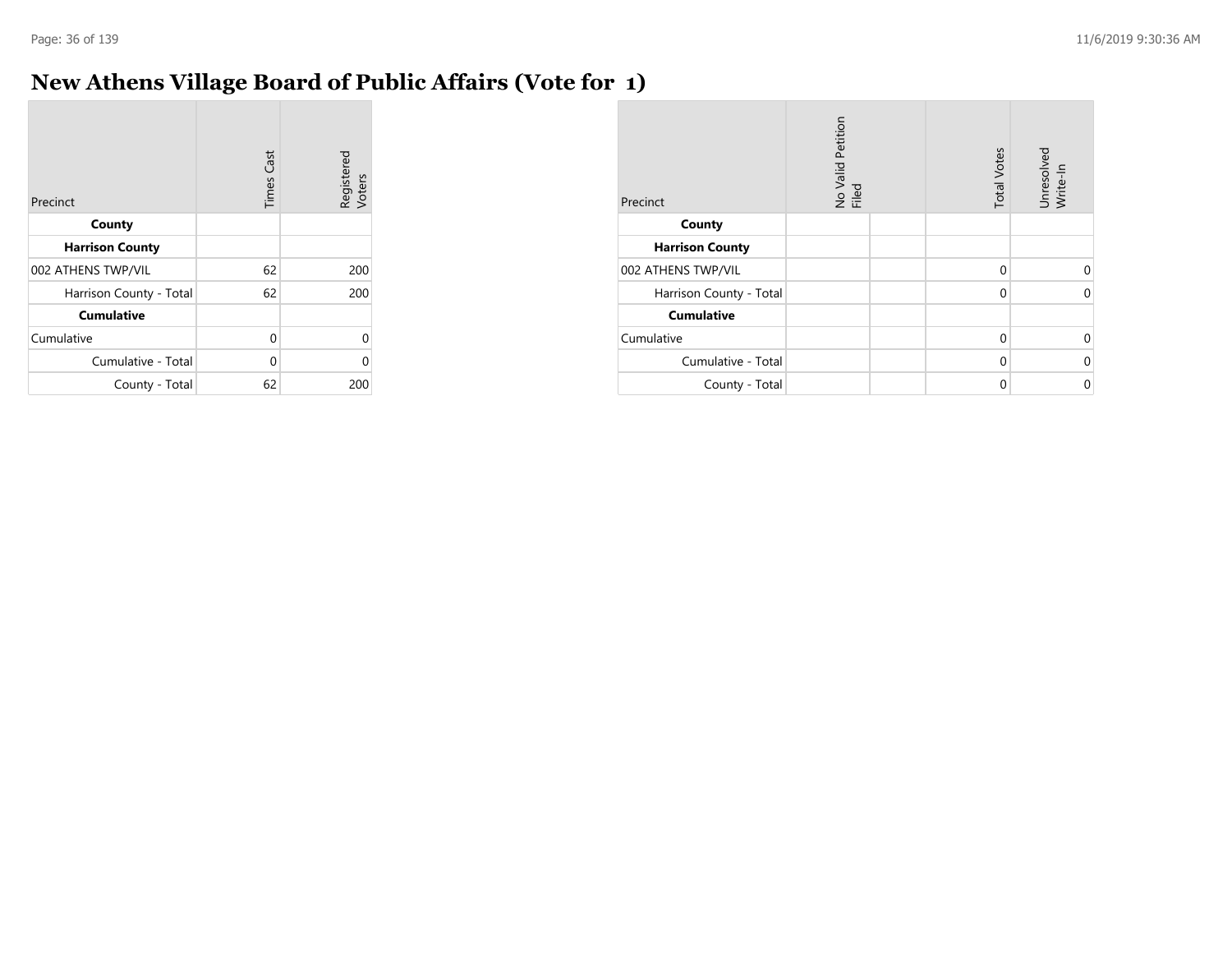## **Scio Village Mayor (Vote for 1)**

| Precinct                | <b>Times Cast</b> | Registered<br>Voters |
|-------------------------|-------------------|----------------------|
| County                  |                   |                      |
| <b>Harrison County</b>  |                   |                      |
| 011 NORTH TWP/VIL       | 89                | 432                  |
| Harrison County - Total | 89                | 432                  |
| <b>Cumulative</b>       |                   |                      |
| Cumulative              | 0                 | Λ                    |
| Cumulative - Total      | 0                 | Λ                    |
| County - Total          | 89                | 432                  |

| Precinct                | Michelle Ranae<br>Carpenter | <b>Total Votes</b> | Unresolved<br>Write-In |
|-------------------------|-----------------------------|--------------------|------------------------|
| County                  |                             |                    |                        |
| <b>Harrison County</b>  |                             |                    |                        |
| 011 NORTH TWP/VIL       | 58                          | 58                 | $\Omega$               |
| Harrison County - Total | 58                          | 58                 | $\Omega$               |
| <b>Cumulative</b>       |                             |                    |                        |
| Cumulative              | $\Omega$                    | 0                  | $\Omega$               |
| Cumulative - Total      | $\Omega$                    | $\Omega$           | $\Omega$               |
| County - Total          | 58                          | 58                 | 0                      |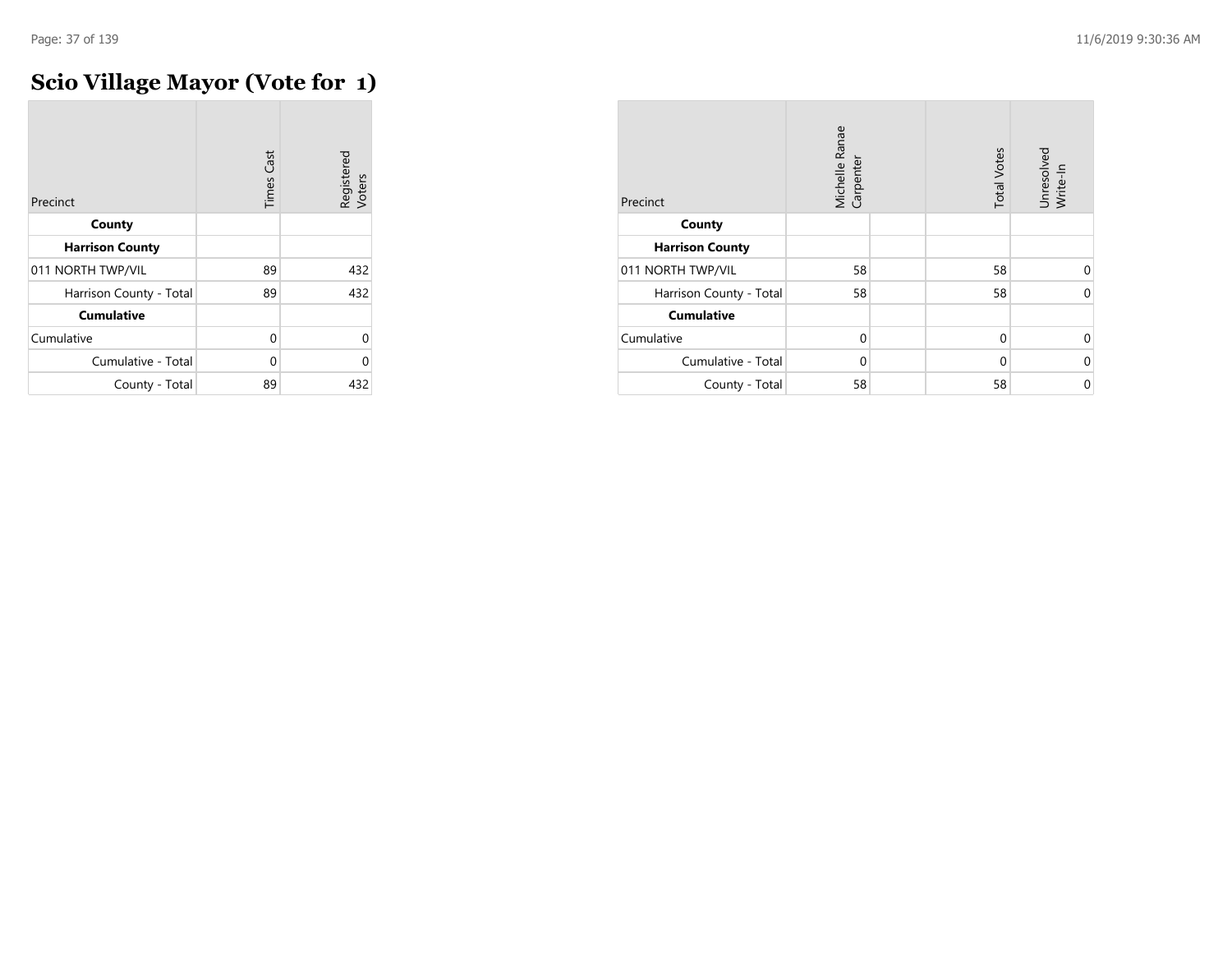# **Scio Village Clerk-Treasurer (Vote for 1)**

| Precinct                | <b>Times Cast</b> | Registered<br>Voters |
|-------------------------|-------------------|----------------------|
| County                  |                   |                      |
| <b>Harrison County</b>  |                   |                      |
| 011 NORTH TWP/VIL       | 89                | 432                  |
| Harrison County - Total | 89                | 432                  |
| <b>Cumulative</b>       |                   |                      |
| Cumulative              | $\Omega$          | 0                    |
| Cumulative - Total      | U                 | O                    |
| County - Total          | 89                | 432                  |

| Precinct                | Heidi L.Trice | <b>Total Votes</b> | Unresolved<br>Write-In |
|-------------------------|---------------|--------------------|------------------------|
| County                  |               |                    |                        |
| <b>Harrison County</b>  |               |                    |                        |
| 011 NORTH TWP/VIL       | 73            | 73                 | $\Omega$               |
| Harrison County - Total | 73            | 73                 | $\Omega$               |
| <b>Cumulative</b>       |               |                    |                        |
| Cumulative              | $\Omega$      | $\Omega$           | $\Omega$               |
| Cumulative - Total      | $\Omega$      | $\Omega$           | 0                      |
| County - Total          | 73            | 73                 | $\mathbf 0$            |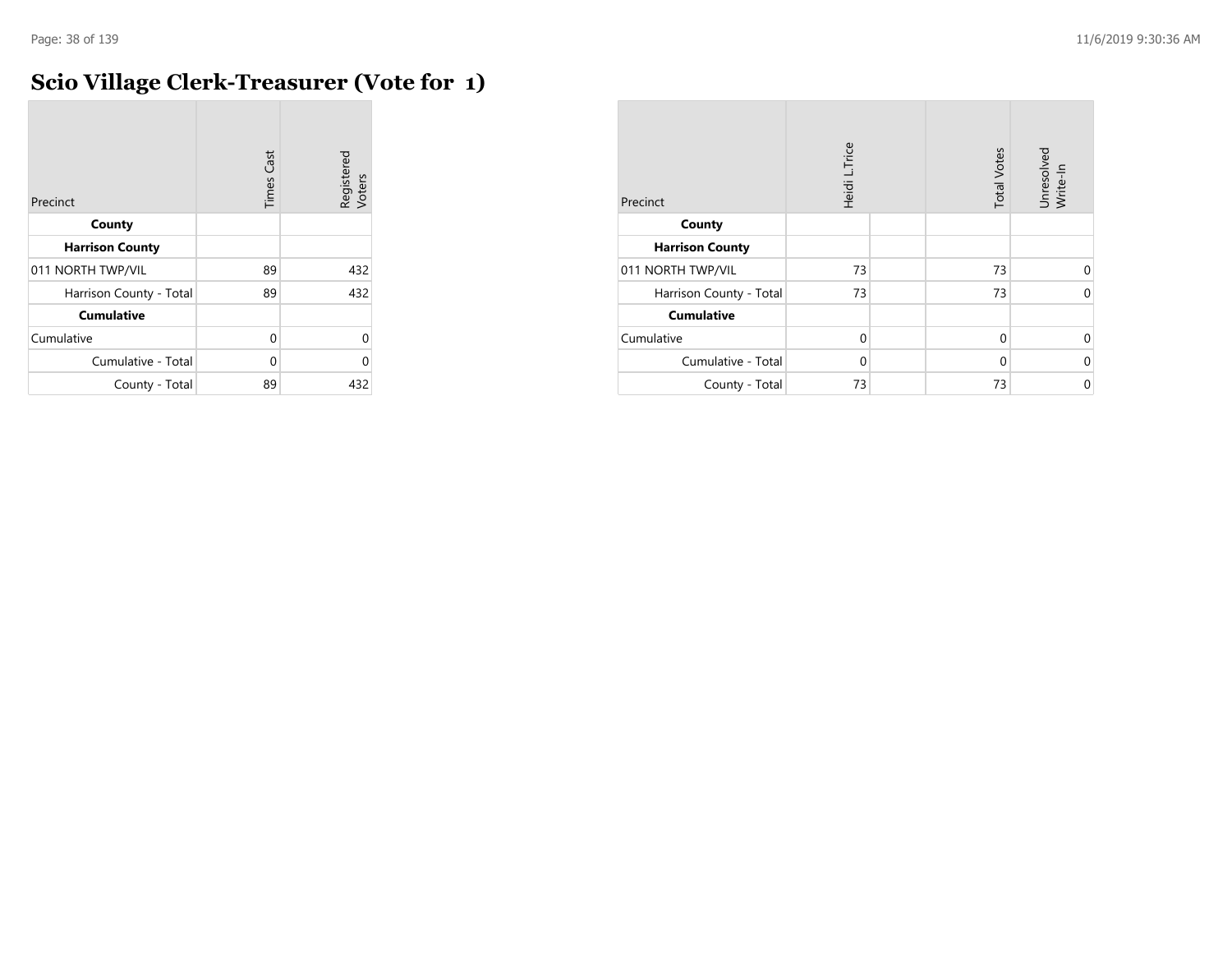# **Scio Village Council (Vote for 2)**

| Precinct                | <b>Times Cast</b> | Registered<br>Voters |
|-------------------------|-------------------|----------------------|
| County                  |                   |                      |
| <b>Harrison County</b>  |                   |                      |
| 011 NORTH TWP/VIL       | 89                | 432                  |
| Harrison County - Total | 89                | 432                  |
| <b>Cumulative</b>       |                   |                      |
| Cumulative              | 0                 | $\Omega$             |
| Cumulative - Total      | 0                 | O                    |
| County - Total          | 89                | 432                  |

| Precinct                | Carol Sue Davy |  | Gordon M. Kress |  |
|-------------------------|----------------|--|-----------------|--|
| County                  |                |  |                 |  |
| <b>Harrison County</b>  |                |  |                 |  |
| 011 NORTH TWP/VIL       | 50             |  | 55              |  |
| Harrison County - Total | 50             |  | 55              |  |
| <b>Cumulative</b>       |                |  |                 |  |
| Cumulative              | $\Omega$       |  | 0               |  |
| Cumulative - Total      | $\Omega$       |  | $\Omega$        |  |
| County - Total          | 50             |  | 55              |  |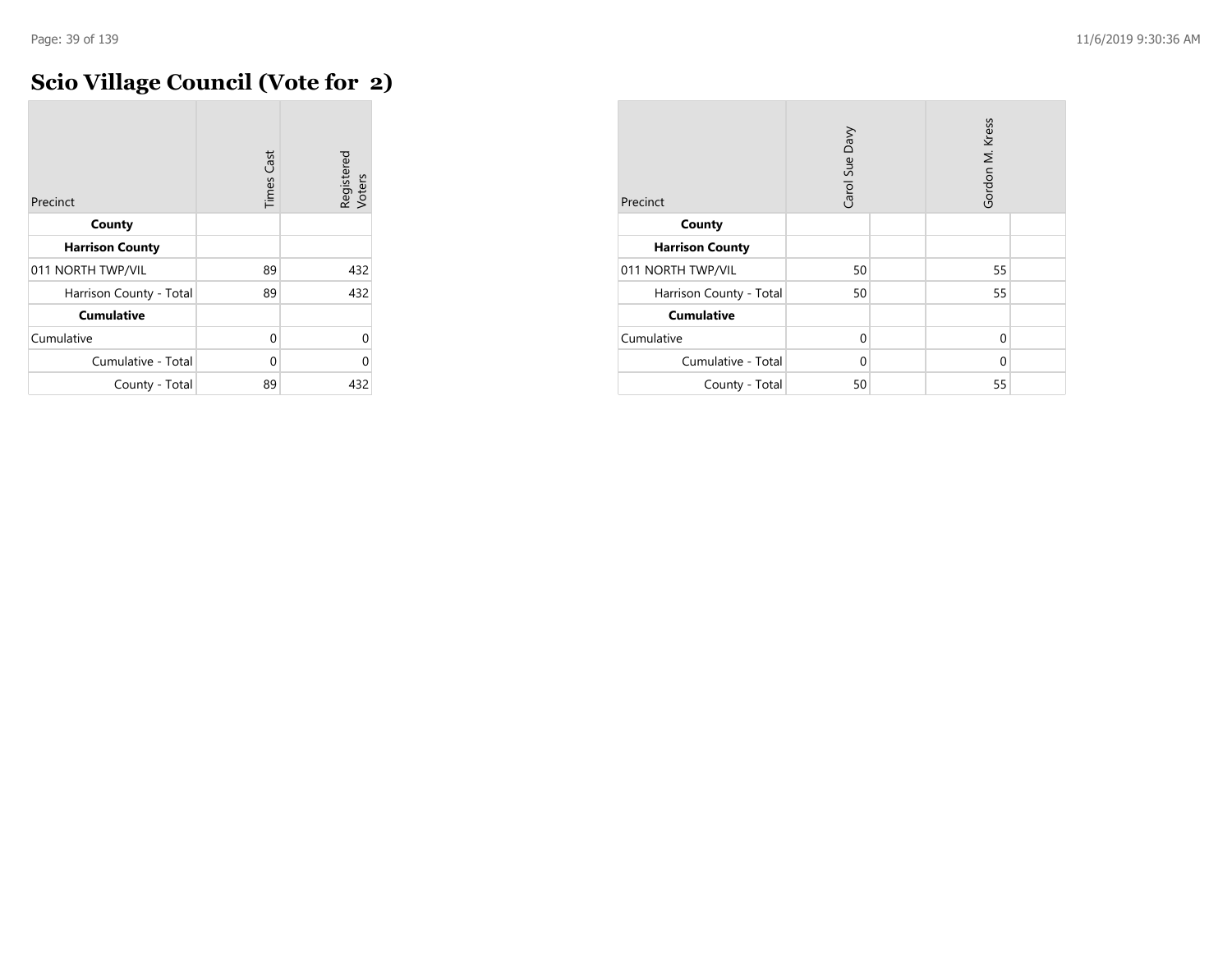| Precinct                | Kari Ann Salsberry |  | <b>Total Votes</b> | Unresolved<br>Write-In |
|-------------------------|--------------------|--|--------------------|------------------------|
| County                  |                    |  |                    |                        |
| <b>Harrison County</b>  |                    |  |                    |                        |
| 011 NORTH TWP/VIL       | 35                 |  | 140                | 0                      |
| Harrison County - Total | 35                 |  | 140                | 0                      |
| <b>Cumulative</b>       |                    |  |                    |                        |
| Cumulative              | 0                  |  | $\Omega$           | 0                      |
| Cumulative - Total      | $\mathbf 0$        |  | 0                  | 0                      |
| County - Total          | 35                 |  | 140                | 0                      |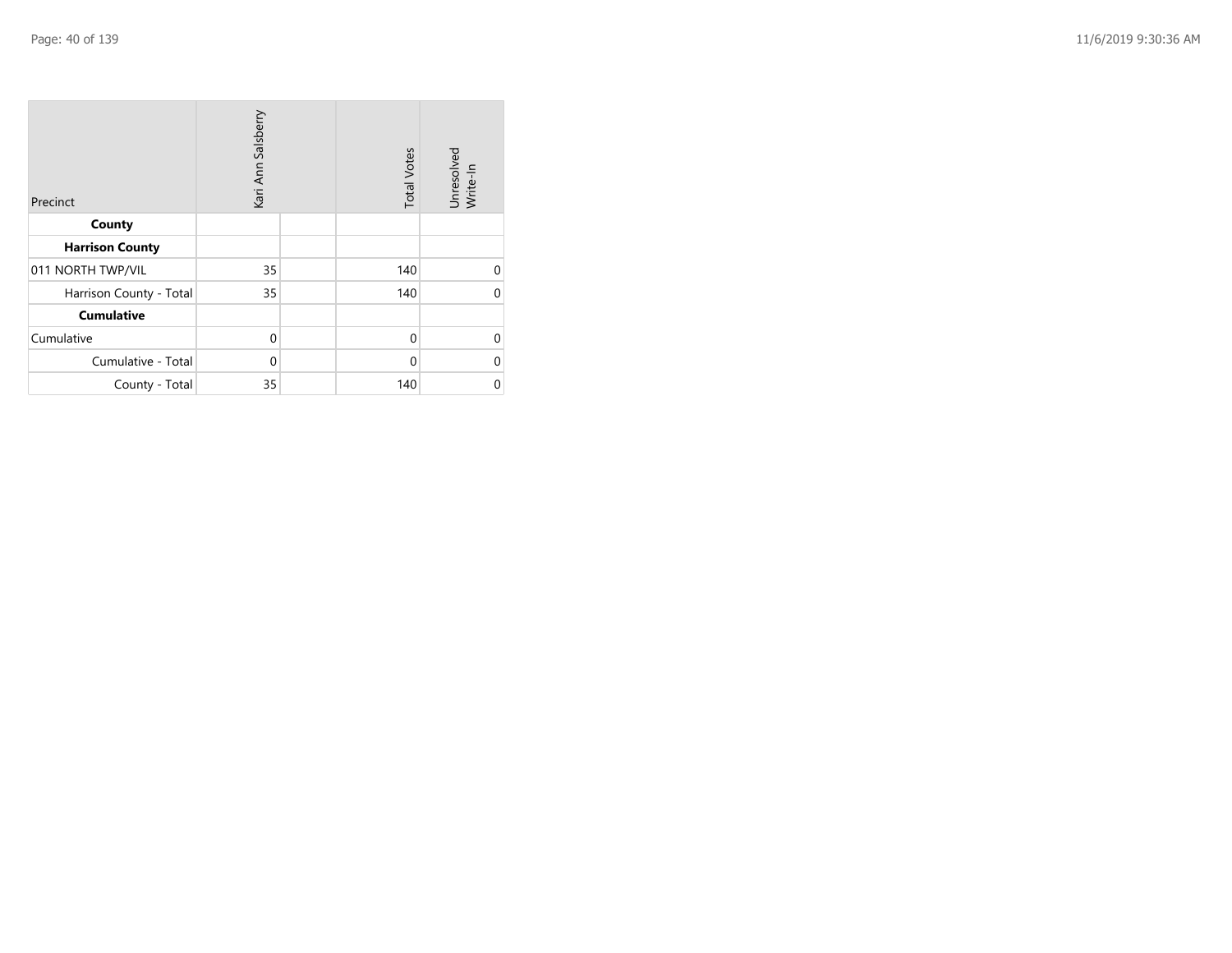## **Archer Twp. Trustee (Vote for 1)**

| Precinct                | <b>Times Cast</b> | Registered<br>Voters |
|-------------------------|-------------------|----------------------|
| County                  |                   |                      |
| <b>Harrison County</b>  |                   |                      |
| 0001 ARCHER TWP         | 70                | 200                  |
| Harrison County - Total | 70                | 200                  |
| <b>Cumulative</b>       |                   |                      |
| Cumulative              | 0                 | U                    |
| Cumulative - Total      | 0                 | በ                    |
| County - Total          | 70                | 200                  |

| Precinct                | Matthew Scott<br>Dulkoski | <b>Total Votes</b> | Unresolved<br>Write-In |
|-------------------------|---------------------------|--------------------|------------------------|
| County                  |                           |                    |                        |
| <b>Harrison County</b>  |                           |                    |                        |
| 0001 ARCHER TWP         | 59                        | 59                 | $\Omega$               |
| Harrison County - Total | 59                        | 59                 | $\Omega$               |
| <b>Cumulative</b>       |                           |                    |                        |
| Cumulative              | $\Omega$                  | $\Omega$           | 0                      |
| Cumulative - Total      | $\Omega$                  | $\Omega$           | $\Omega$               |
| County - Total          | 59                        | 59                 | $\mathbf 0$            |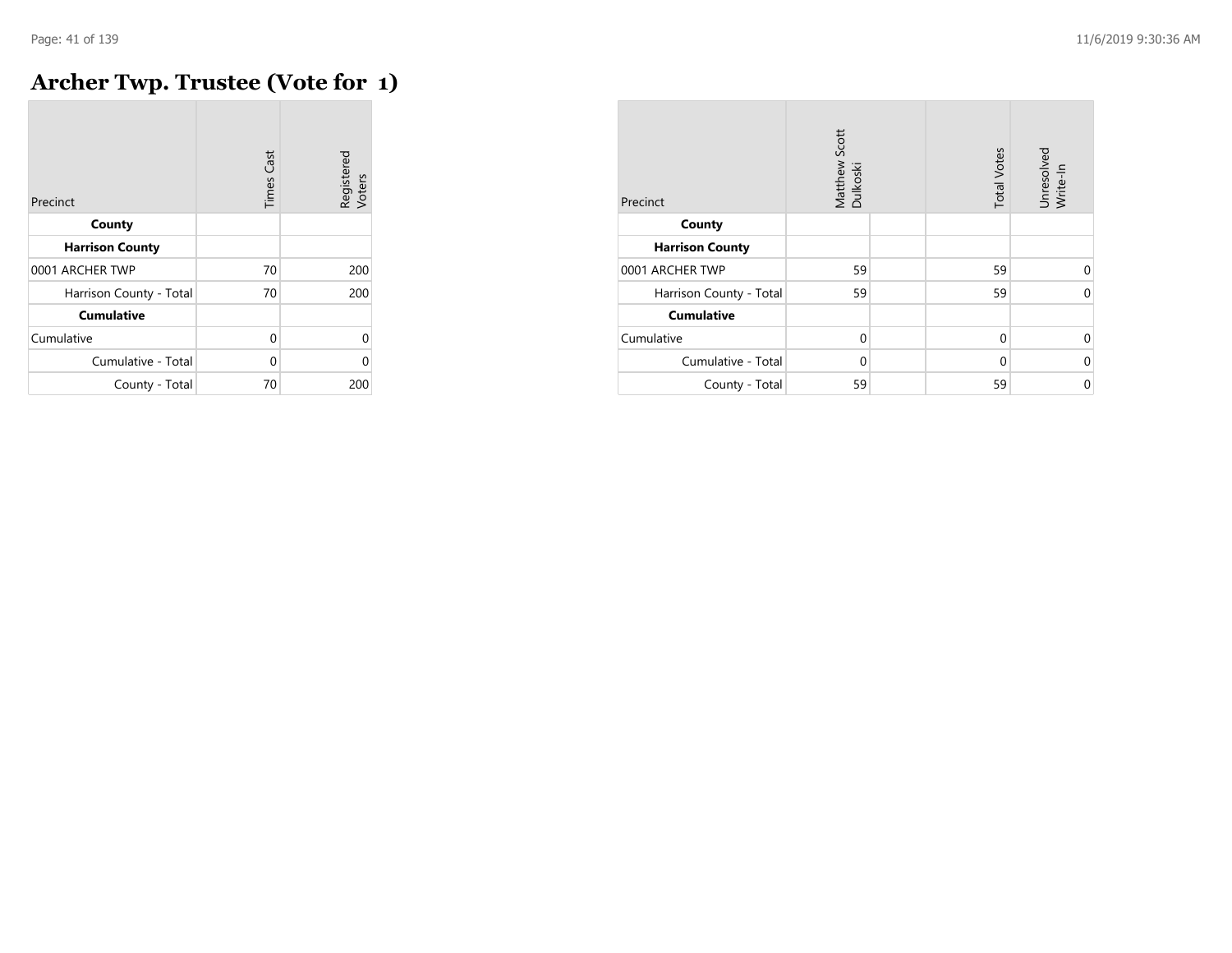## **Archer Fiscal Officer (Vote for 1)**

| Precinct                | <b>Times Cast</b> | Registered<br>Voters |
|-------------------------|-------------------|----------------------|
| County                  |                   |                      |
| <b>Harrison County</b>  |                   |                      |
| 0001 ARCHER TWP         | 70                | 200                  |
| Harrison County - Total | 70                | 200                  |
| <b>Cumulative</b>       |                   |                      |
| Cumulative              | $\Omega$          | $\Omega$             |
| Cumulative - Total      | $\Omega$          | $\Omega$             |
| County - Total          | 70                | 200                  |

| Precinct                | <b>Total Votes</b> | Robert J. Positano<br>Qualified Write In | Unresolved<br>Write-In |
|-------------------------|--------------------|------------------------------------------|------------------------|
| County                  |                    |                                          |                        |
| <b>Harrison County</b>  |                    |                                          |                        |
| 0001 ARCHER TWP         | $\Omega$           | $\Omega$                                 | 8                      |
| Harrison County - Total | $\Omega$           | 0                                        | 8                      |
| <b>Cumulative</b>       |                    |                                          |                        |
| Cumulative              | $\Omega$           | $\Omega$                                 | U                      |
| Cumulative - Total      | $\Omega$           | $\Omega$                                 | $\Omega$               |
| County - Total          | 0                  | 0                                        | 8                      |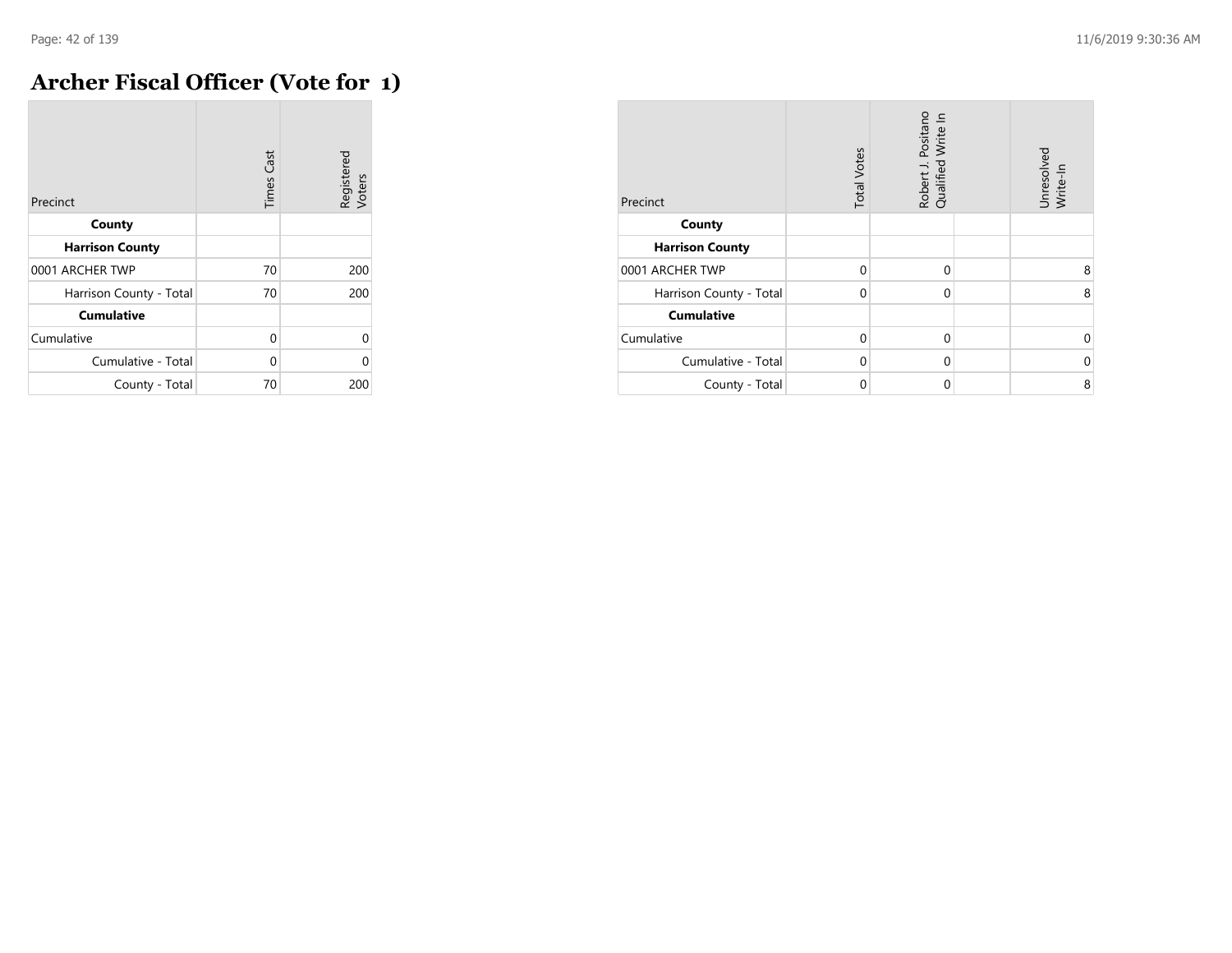# **Athens Twp. Trustee (Vote for 1)**

| Precinct                | <b>Times Cast</b> | Registered<br>Voters |
|-------------------------|-------------------|----------------------|
| County                  |                   |                      |
| <b>Harrison County</b>  |                   |                      |
| 002 ATHENS TWP/VIL      | 103               | 330                  |
| Harrison County - Total | 103               | 330                  |
| <b>Cumulative</b>       |                   |                      |
| Cumulative              | 0                 | U                    |
| Cumulative - Total      | 0                 | በ                    |
| County - Total          | 103               | 330                  |

| Precinct                | Robert Pierson<br>Applegarth | <b>Total Votes</b> | Unresolved<br>Write-In |
|-------------------------|------------------------------|--------------------|------------------------|
| County                  |                              |                    |                        |
| <b>Harrison County</b>  |                              |                    |                        |
| 002 ATHENS TWP/VIL      | 93                           | 93                 | $\Omega$               |
| Harrison County - Total | 93                           | 93                 | $\Omega$               |
| <b>Cumulative</b>       |                              |                    |                        |
| Cumulative              | $\Omega$                     | $\Omega$           | $\Omega$               |
| Cumulative - Total      | $\Omega$                     | $\Omega$           | 0                      |
| County - Total          | 93                           | 93                 | 0                      |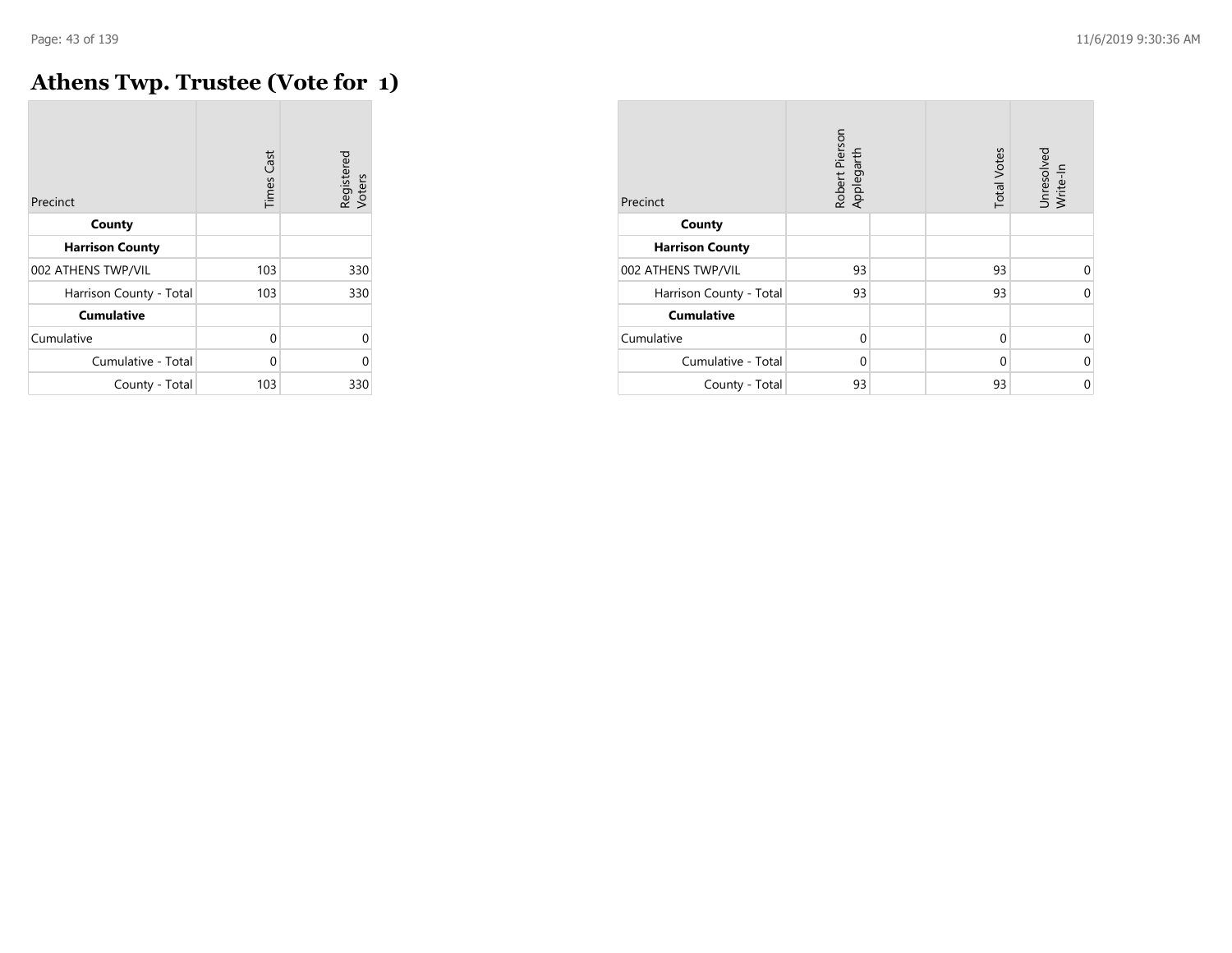## **Athens Fiscal Officer (Vote for 1)**

| Precinct                | Cast<br>Times | Registered<br>Voters |
|-------------------------|---------------|----------------------|
| County                  |               |                      |
| <b>Harrison County</b>  |               |                      |
| 002 ATHENS TWP/VIL      | 103           | 330                  |
| Harrison County - Total | 103           | 330                  |
| <b>Cumulative</b>       |               |                      |
| Cumulative              | 0             | U                    |
| Cumulative - Total      | 0             | በ                    |
| County - Total          | 103           | 330                  |

| Precinct                | David Allen<br>Watson | <b>Total Votes</b> | Unresolved<br>Write-In |
|-------------------------|-----------------------|--------------------|------------------------|
| County                  |                       |                    |                        |
| <b>Harrison County</b>  |                       |                    |                        |
| 002 ATHENS TWP/VIL      | 99                    | 99                 | $\Omega$               |
| Harrison County - Total | 99                    | 99                 | $\Omega$               |
| <b>Cumulative</b>       |                       |                    |                        |
| Cumulative              | $\Omega$              | $\Omega$           | $\Omega$               |
| Cumulative - Total      | $\Omega$              | $\Omega$           | 0                      |
| County - Total          | 99                    | 99                 | 0                      |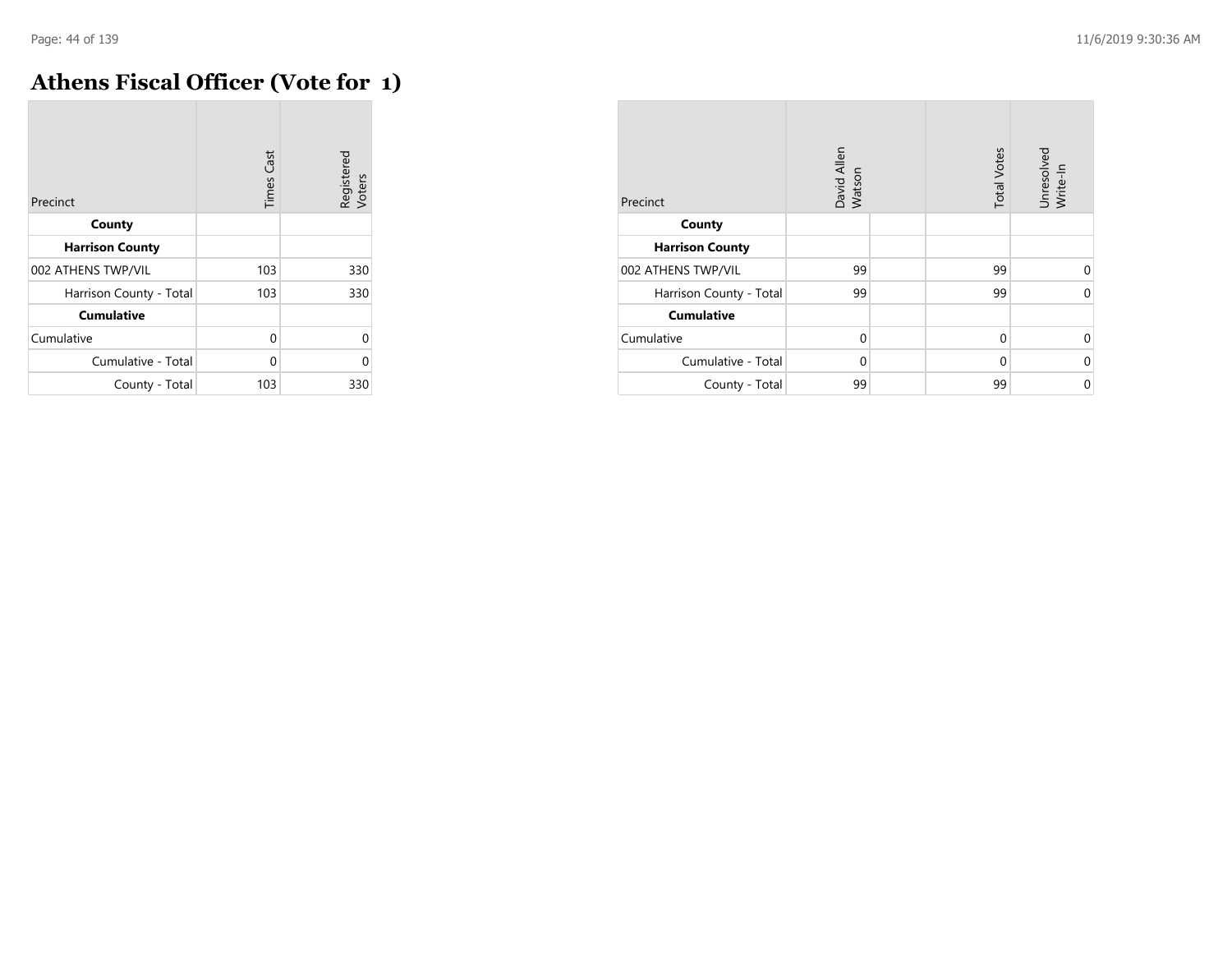## **Cadiz Twp. Trustee (Vote for 1)**

| Precinct                | <b>Times Cast</b> | Registered<br>Voters |
|-------------------------|-------------------|----------------------|
| County                  |                   |                      |
| <b>Harrison County</b>  |                   |                      |
| 003 CADIZ TWP/VIL NE    | 326               | 1,112                |
| 004 CADIZ TWP/VIL SW    | 347               | 1,187                |
| Harrison County - Total | 673               | 2,299                |
| <b>Cumulative</b>       |                   |                      |
| Cumulative              | 0                 | 0                    |
| Cumulative - Total      | 0                 | 0                    |
| County - Total          | 673               | 2,299                |

| Precinct                | Ray F. Poillucci | <b>Total Votes</b> | Unresolved<br>Write-In |
|-------------------------|------------------|--------------------|------------------------|
| County                  |                  |                    |                        |
| <b>Harrison County</b>  |                  |                    |                        |
| 003 CADIZ TWP/VIL NE    | 271              | 271                | $\Omega$               |
| 004 CADIZ TWP/VIL SW    | 305              | 305                | 0                      |
| Harrison County - Total | 576              | 576                | 0                      |
| <b>Cumulative</b>       |                  |                    |                        |
| Cumulative              | $\mathbf 0$      | $\mathbf 0$        | $\Omega$               |
| Cumulative - Total      | 0                | 0                  | 0                      |
| County - Total          | 576              | 576                | 0                      |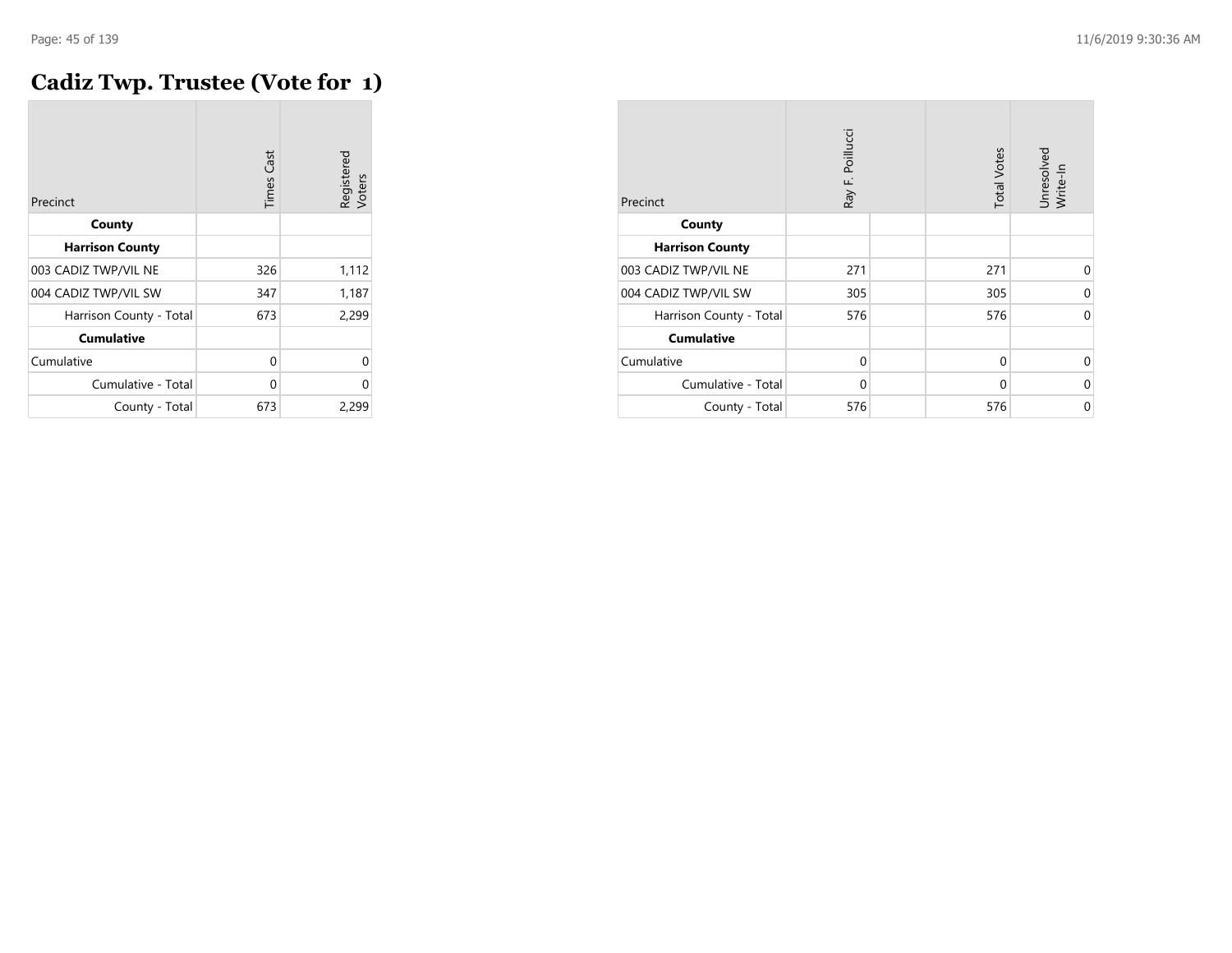## **Cadiz Fiscal Officer (Vote for 1)**

| Precinct                | <b>Times Cast</b> | Registered<br>Voters |
|-------------------------|-------------------|----------------------|
| County                  |                   |                      |
| <b>Harrison County</b>  |                   |                      |
| 003 CADIZ TWP/VIL NE    | 326               | 1,112                |
| 004 CADIZ TWP/VIL SW    | 347               | 1,187                |
| Harrison County - Total | 673               | 2,299                |
| <b>Cumulative</b>       |                   |                      |
| Cumulative              | 0                 | 0                    |
| Cumulative - Total      | 0                 | 0                    |
| County - Total          | 673               | 2,299                |

| Precinct                | Brenda Jo Carter | Heidi Ann Graham | <b>Total Votes</b> |
|-------------------------|------------------|------------------|--------------------|
| County                  |                  |                  |                    |
| <b>Harrison County</b>  |                  |                  |                    |
| 003 CADIZ TWP/VIL NE    | 174              | 131              | 305                |
| 004 CADIZ TWP/VIL SW    | 177              | 154              | 331                |
| Harrison County - Total | 351              | 285              | 636                |
| <b>Cumulative</b>       |                  |                  |                    |
| Cumulative              | $\mathbf 0$      | $\mathbf 0$      | 0                  |
| Cumulative - Total      | $\Omega$         | $\mathbf 0$      | $\mathbf 0$        |
| County - Total          | 351              | 285              | 636                |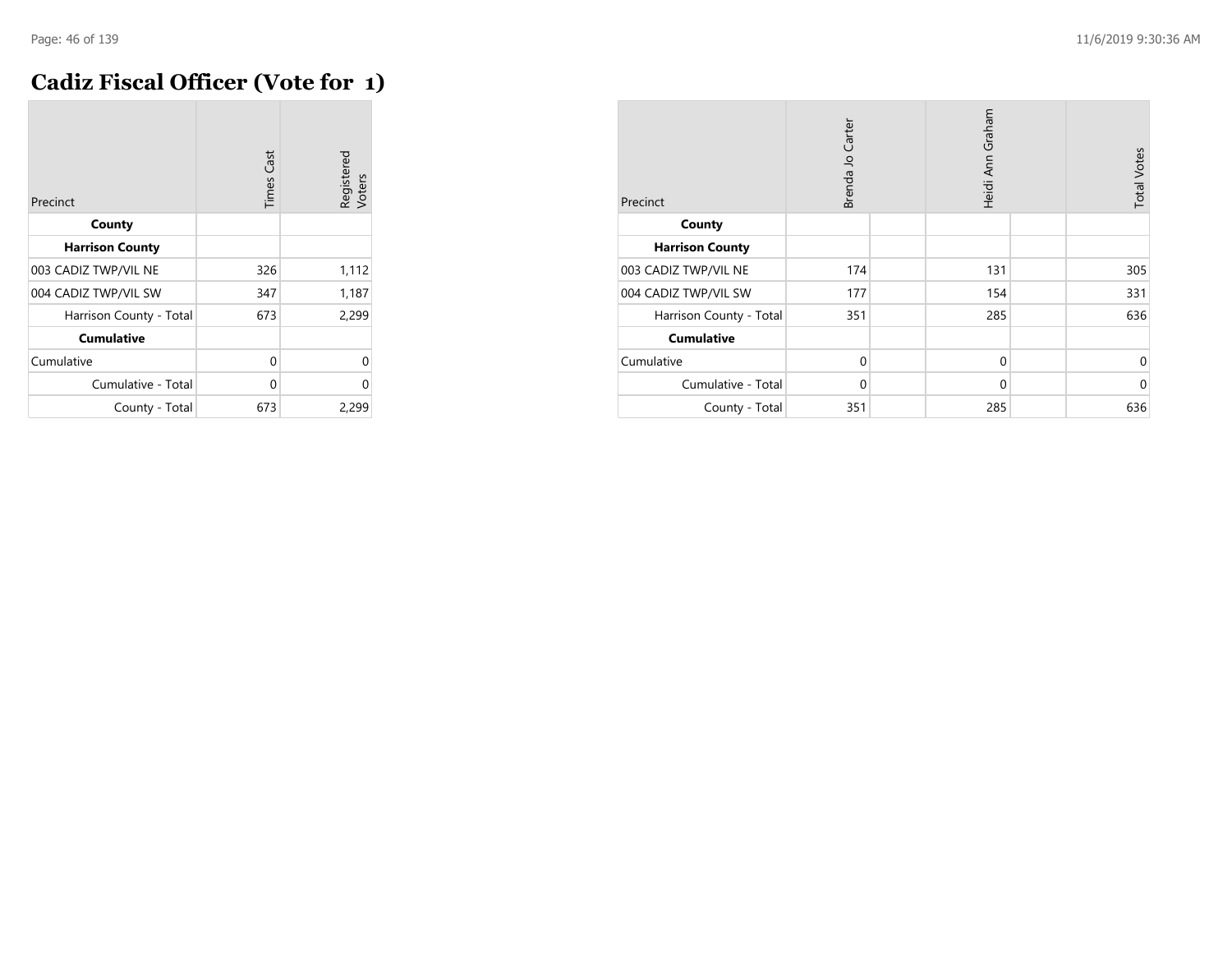| Precinct                | Unresolved<br>Write-In |
|-------------------------|------------------------|
| County                  |                        |
| <b>Harrison County</b>  |                        |
| 003 CADIZ TWP/VIL NE    | 0                      |
| 004 CADIZ TWP/VIL SW    | 0                      |
| Harrison County - Total | O                      |
| <b>Cumulative</b>       |                        |
| Cumulative              | 0                      |
| Cumulative - Total      | 0                      |
| County - Total          | 0                      |

the company of the company

m.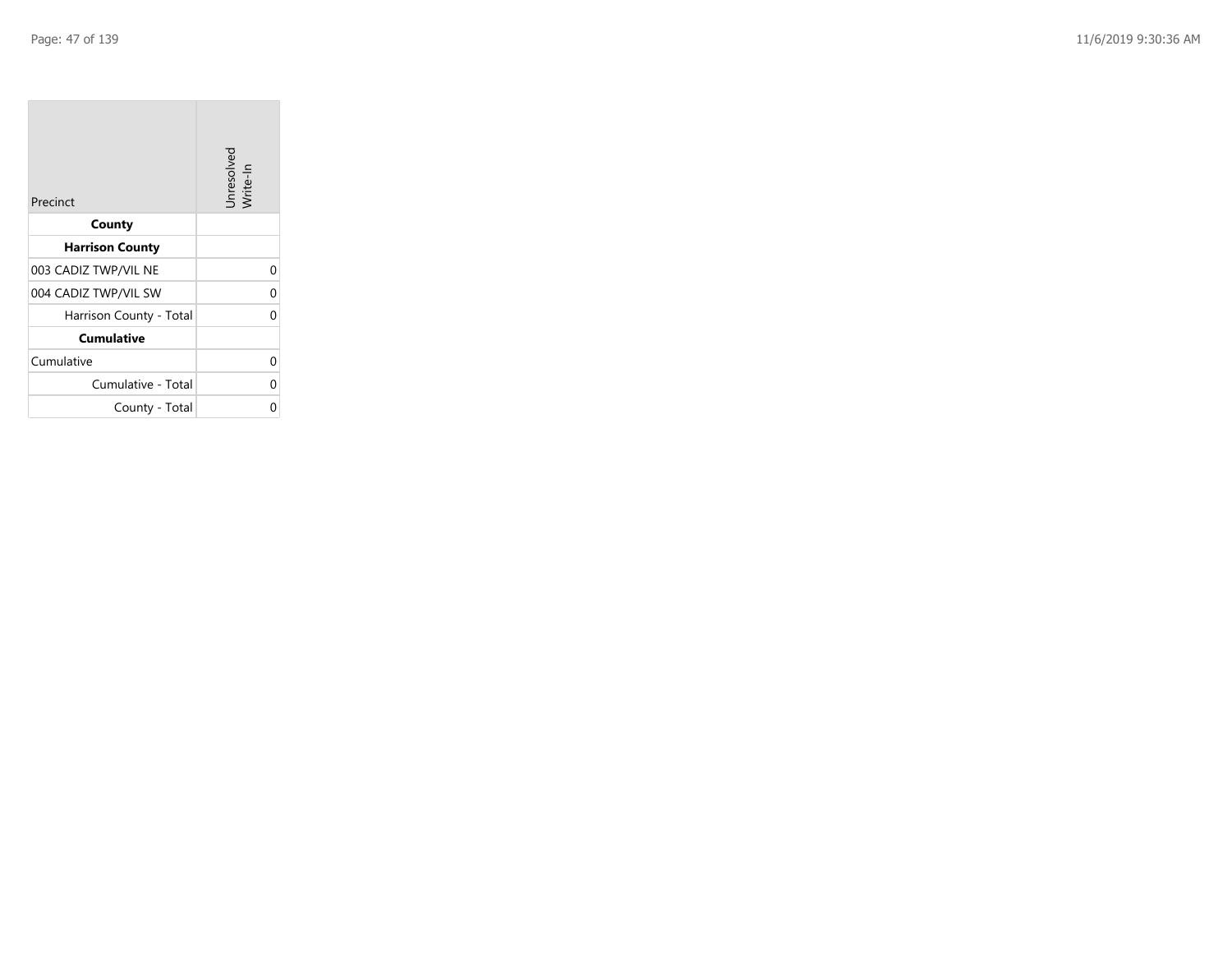# **Freeport Twp. Trustee (Vote for 1)**

| Precinct                | <b>Times Cast</b> | Registered<br>Voters |
|-------------------------|-------------------|----------------------|
| County                  |                   |                      |
| <b>Harrison County</b>  |                   |                      |
| 006 FREEPORT TWP/VIL    | 203               | 497                  |
| Harrison County - Total | 203               | 497                  |
| <b>Cumulative</b>       |                   |                      |
| Cumulative              | 0                 | U                    |
| Cumulative - Total      | $\Omega$          | Λ                    |
| County - Total          | 203               | 497                  |

| Precinct                | Tate Edward<br>Bardall | Karl Phillip Hoop | <b>Total Votes</b> |
|-------------------------|------------------------|-------------------|--------------------|
| County                  |                        |                   |                    |
| <b>Harrison County</b>  |                        |                   |                    |
| 006 FREEPORT TWP/VIL    | 120                    | 79                | 199                |
| Harrison County - Total | 120                    | 79                | 199                |
| <b>Cumulative</b>       |                        |                   |                    |
| Cumulative              | $\mathbf 0$            | $\mathbf 0$       | 0                  |
| Cumulative - Total      | $\Omega$               | $\Omega$          | $\mathbf 0$        |
| County - Total          | 120                    | 79                | 199                |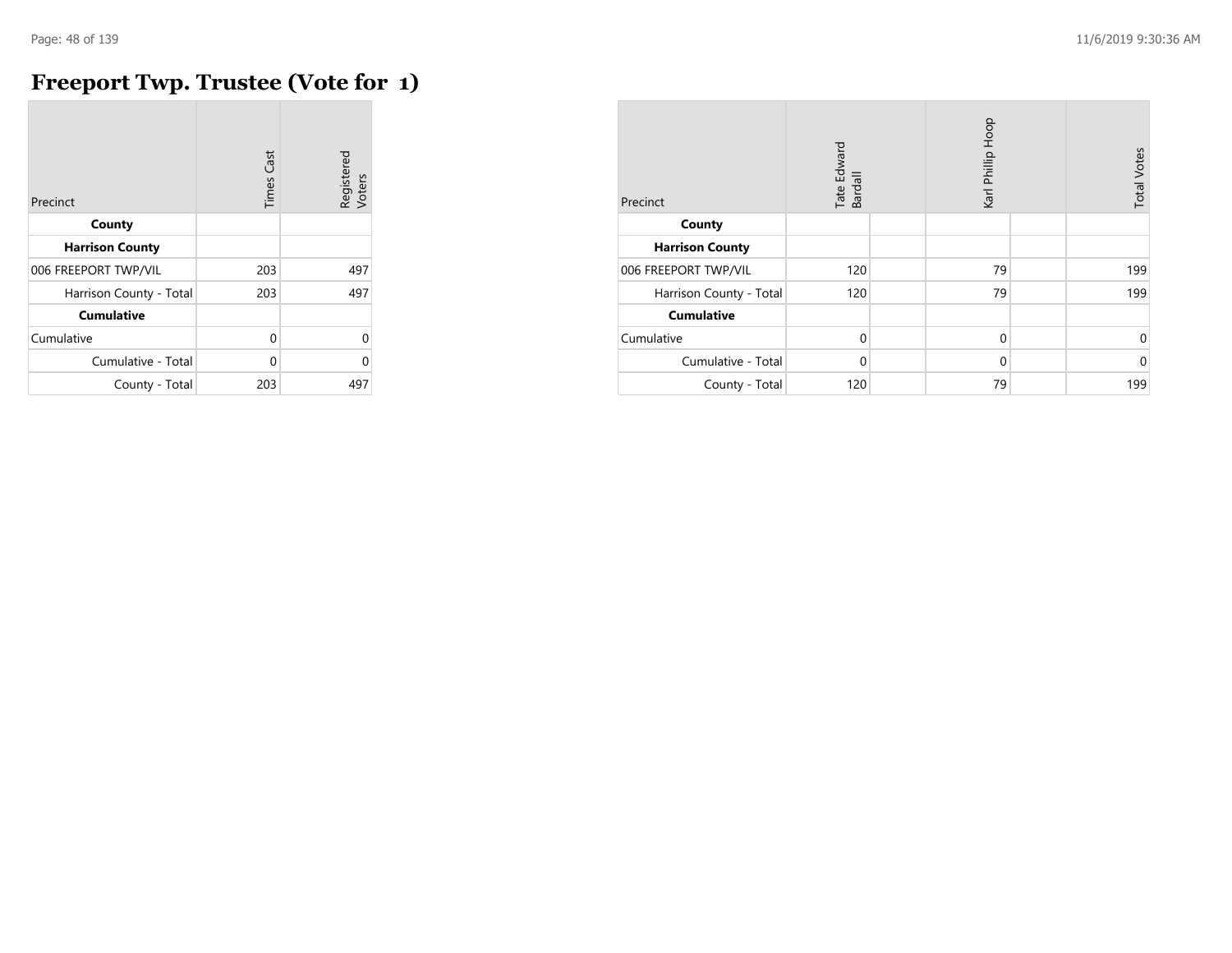| Precinct                | Unresolved<br>Write-In |
|-------------------------|------------------------|
| County                  |                        |
| <b>Harrison County</b>  |                        |
| 006 FREEPORT TWP/VIL    | 0                      |
| Harrison County - Total |                        |
| <b>Cumulative</b>       |                        |
| Cumulative              | 0                      |
| Cumulative - Total      | 0                      |
| County - Total          |                        |

the control of the con-

 $\overline{\phantom{a}}$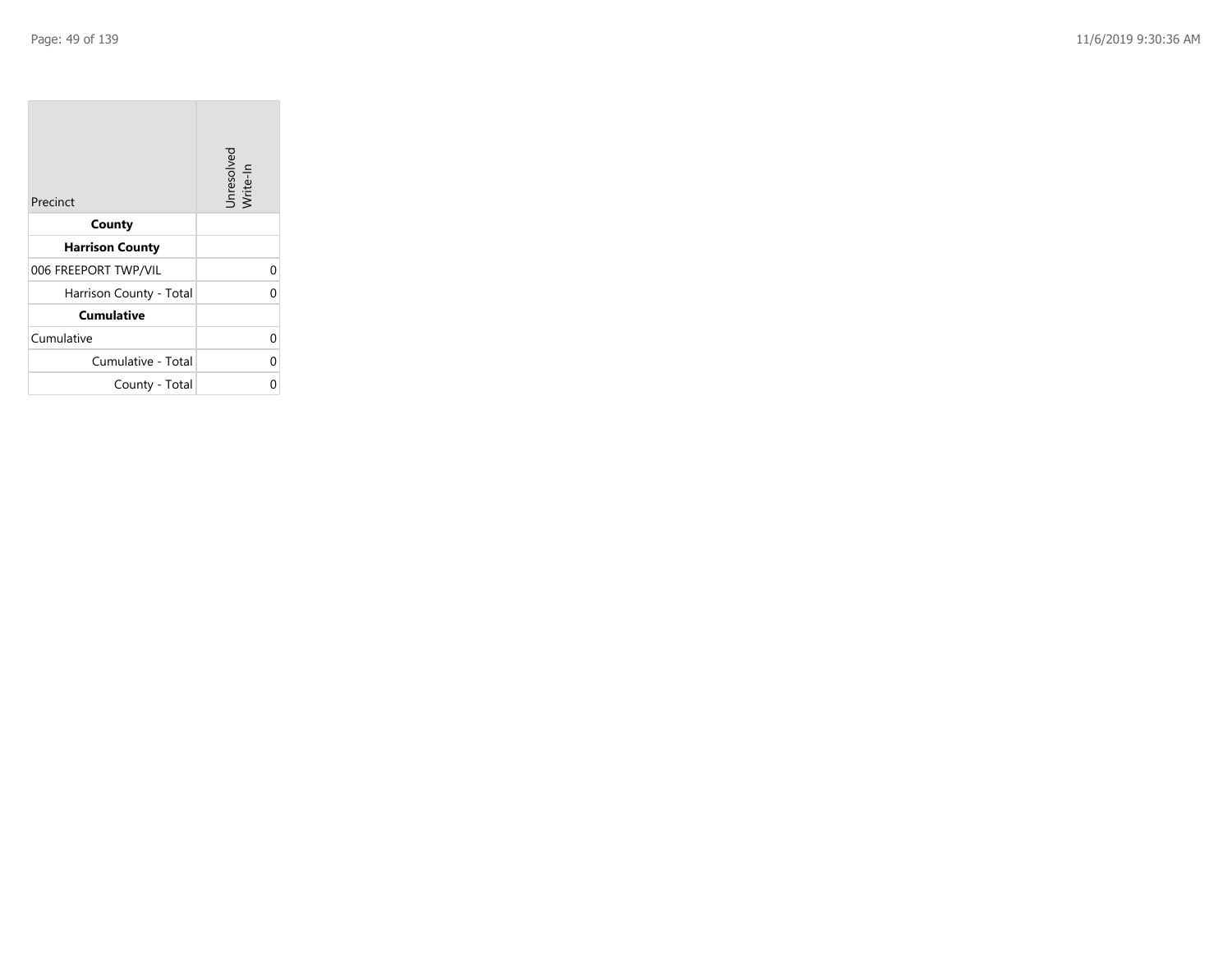# **Freeport Fiscal Officer (Vote for 1)**

| Precinct                | <b>Times Cast</b> | Registered<br>Voters |
|-------------------------|-------------------|----------------------|
| County                  |                   |                      |
| <b>Harrison County</b>  |                   |                      |
| 006 FREEPORT TWP/VIL    | 203               | 497                  |
| Harrison County - Total | 203               | 497                  |
| <b>Cumulative</b>       |                   |                      |
| Cumulative              | $\Omega$          | 0                    |
| Cumulative - Total      | U                 | O                    |
| County - Total          | 203               | 497                  |

| Precinct                | Bethany Dawn<br>Doane | <b>Total Votes</b> | Unresolved<br>Write-In |
|-------------------------|-----------------------|--------------------|------------------------|
| County                  |                       |                    |                        |
| <b>Harrison County</b>  |                       |                    |                        |
| 006 FREEPORT TWP/VIL    | 175                   | 175                | $\Omega$               |
| Harrison County - Total | 175                   | 175                | $\Omega$               |
| <b>Cumulative</b>       |                       |                    |                        |
| Cumulative              | $\Omega$              | $\Omega$           | $\Omega$               |
| Cumulative - Total      | $\Omega$              | $\Omega$           | 0                      |
| County - Total          | 175                   | 175                | 0                      |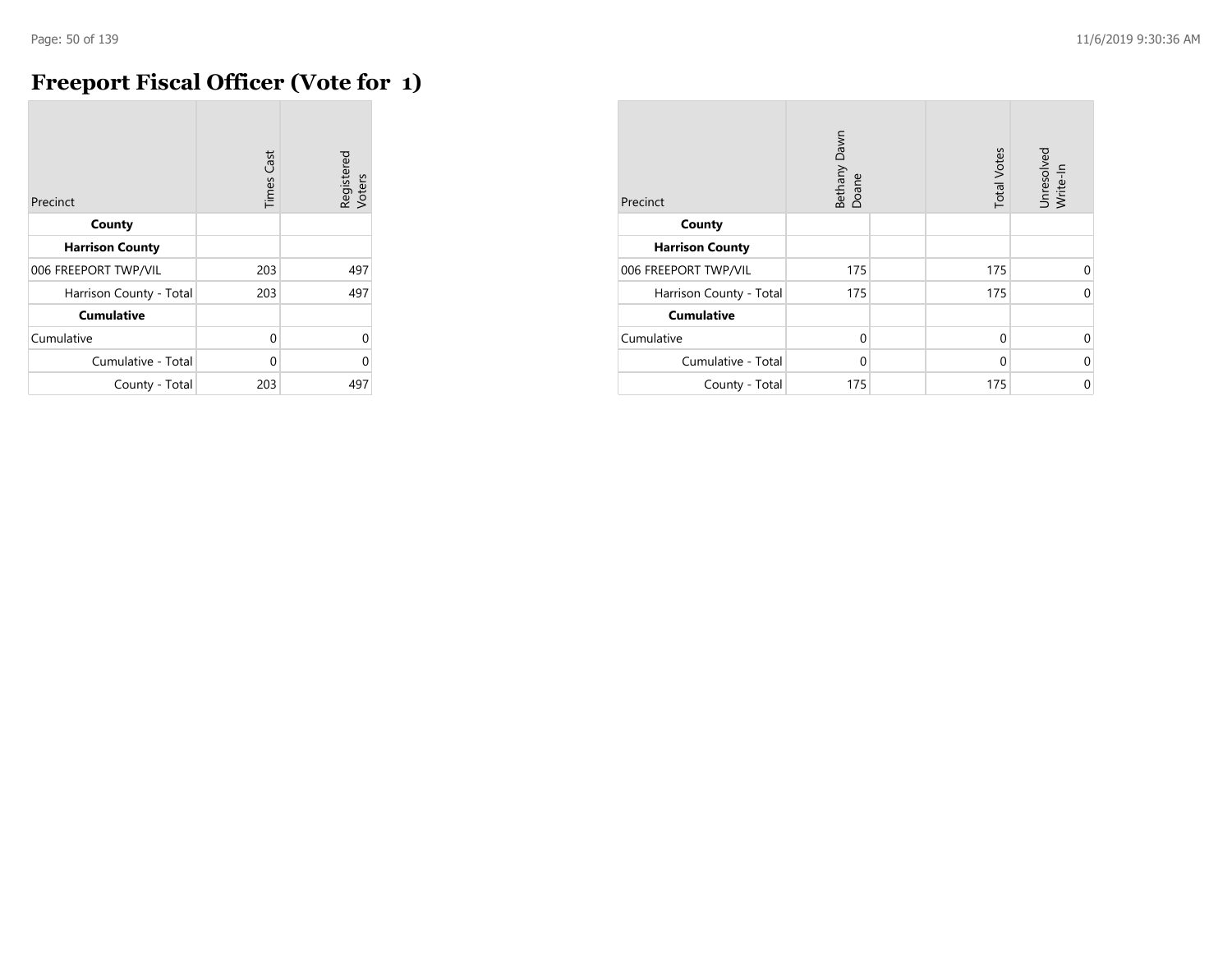# **Franklin Twp. Trustee (Vote for 1)**

| Precinct                | <b>Times Cast</b> | Registered<br>Voters |
|-------------------------|-------------------|----------------------|
| County                  |                   |                      |
| <b>Harrison County</b>  |                   |                      |
| 005 FRANKLIN TWP/VIL    | 99                | 395                  |
| Harrison County - Total | 99                | 395                  |
| <b>Cumulative</b>       |                   |                      |
| Cumulative              | 0                 | U                    |
| Cumulative - Total      | $\Omega$          | U                    |
| County - Total          | 99                | 395                  |

| Precinct                | Darin Russell<br>McMillen | <b>Total Votes</b> | Unresolved<br>Write-In |
|-------------------------|---------------------------|--------------------|------------------------|
| County                  |                           |                    |                        |
| <b>Harrison County</b>  |                           |                    |                        |
| 005 FRANKLIN TWP/VIL    | 88                        | 88                 | $\Omega$               |
| Harrison County - Total | 88                        | 88                 | 0                      |
| <b>Cumulative</b>       |                           |                    |                        |
| Cumulative              | $\Omega$                  | $\Omega$           | $\Omega$               |
| Cumulative - Total      | $\Omega$                  | $\Omega$           | 0                      |
| County - Total          | 88                        | 88                 | 0                      |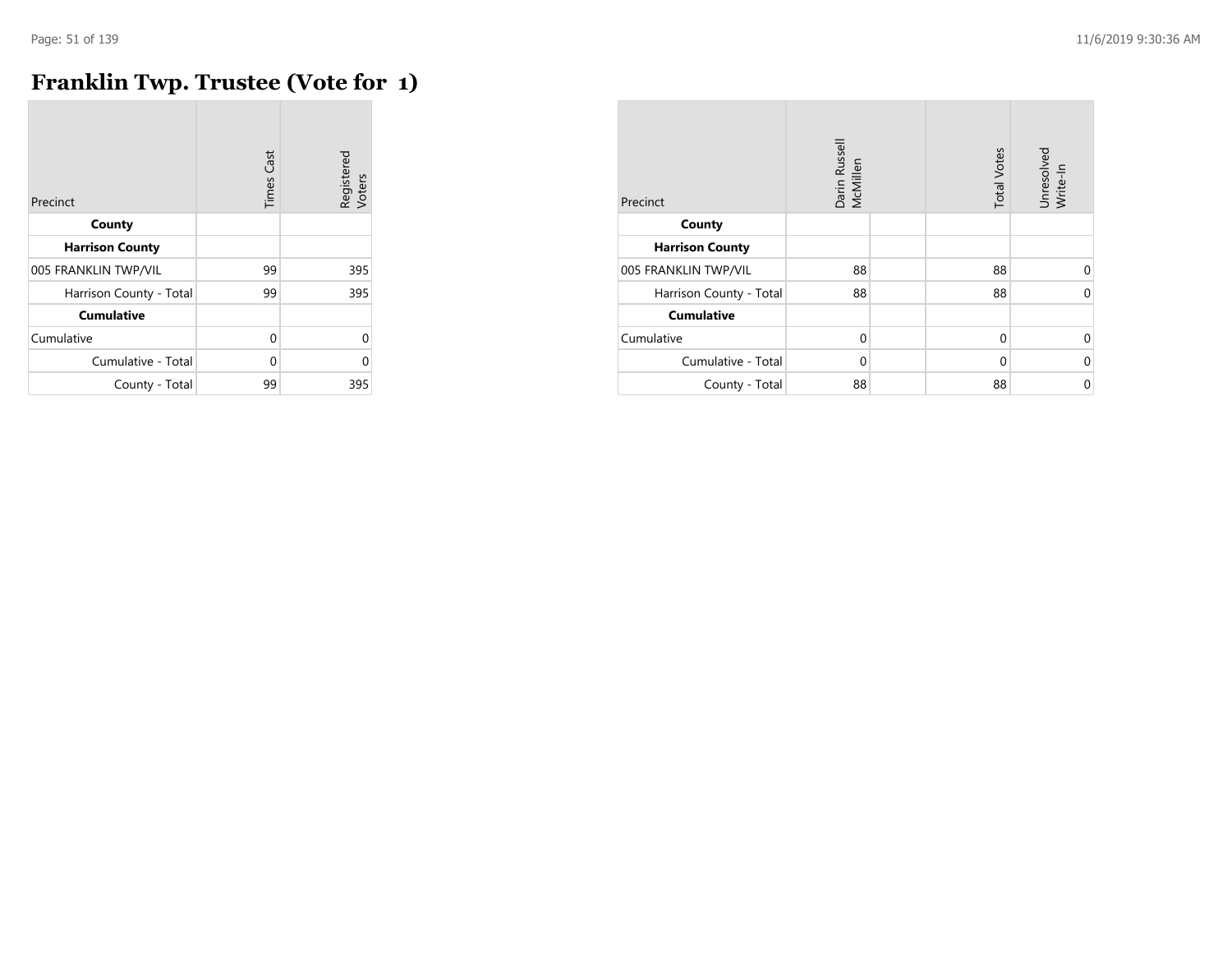# **Franklin Fiscal Officer (Vote for 1)**

| Precinct                | <b>Times Cast</b> | Registered<br>Voters |
|-------------------------|-------------------|----------------------|
| County                  |                   |                      |
| <b>Harrison County</b>  |                   |                      |
| 005 FRANKLIN TWP/VIL    | 99                | 395                  |
| Harrison County - Total | 99                | 395                  |
| <b>Cumulative</b>       |                   |                      |
| Cumulative              | $\Omega$          | 0                    |
| Cumulative - Total      | U                 | O                    |
| County - Total          | 99                | 395                  |

| Precinct                | James Bryon<br>English | <b>Total Votes</b> | Unresolved<br>Write-In |
|-------------------------|------------------------|--------------------|------------------------|
| County                  |                        |                    |                        |
| <b>Harrison County</b>  |                        |                    |                        |
| 005 FRANKLIN TWP/VIL    | 87                     | 87                 | $\Omega$               |
| Harrison County - Total | 87                     | 87                 | $\Omega$               |
| <b>Cumulative</b>       |                        |                    |                        |
| Cumulative              | $\Omega$               | 0                  | $\Omega$               |
| Cumulative - Total      | $\Omega$               | $\Omega$           | 0                      |
| County - Total          | 87                     | 87                 | 0                      |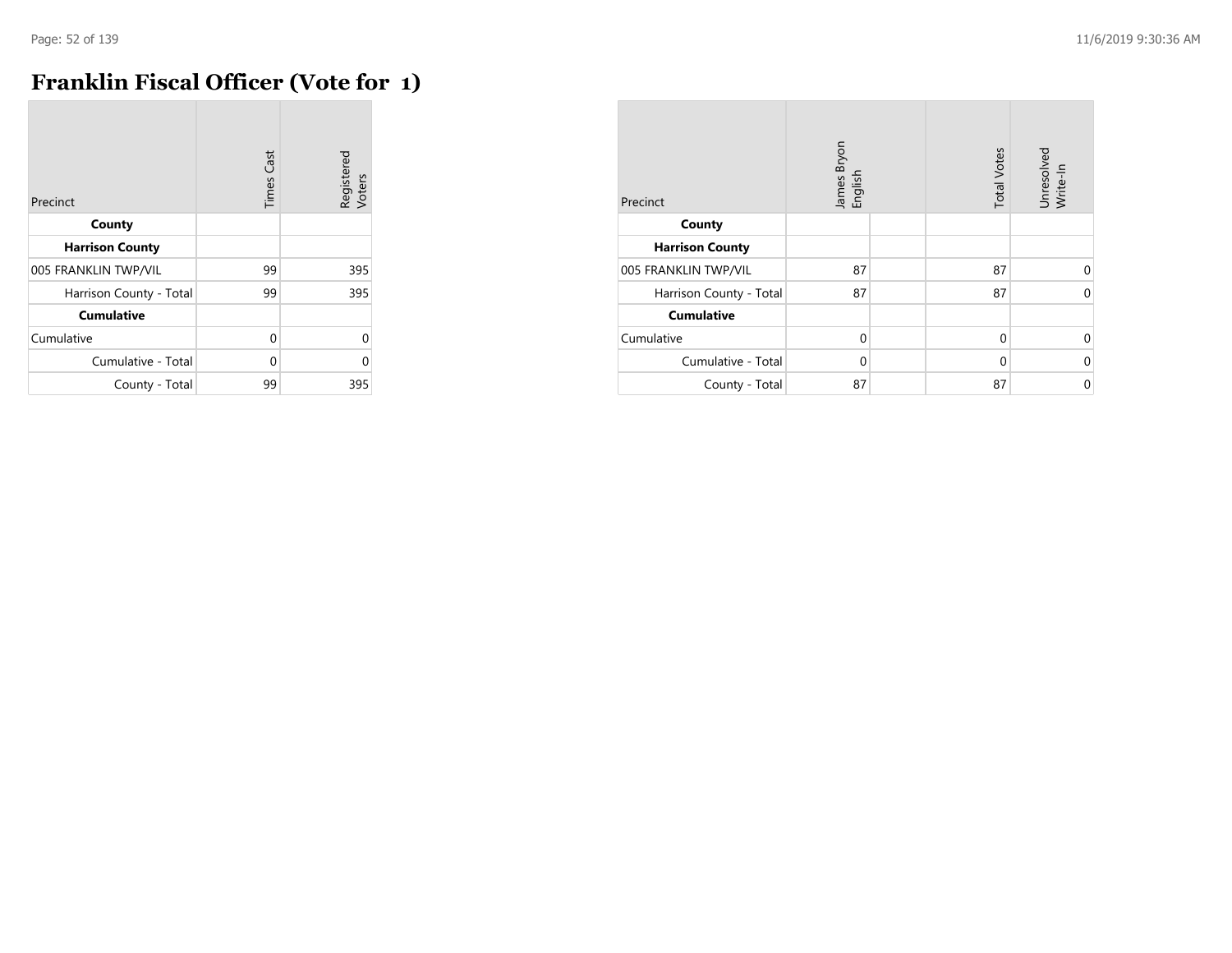#### **German Twp. Trustee (Vote for 1)**

| Precinct                | <b>Times Cast</b> | Registered<br>Voters |
|-------------------------|-------------------|----------------------|
| County                  |                   |                      |
| <b>Harrison County</b>  |                   |                      |
| 007 GERMAN TWP          | 172               | 515                  |
| Harrison County - Total | 172               | 515                  |
| <b>Cumulative</b>       |                   |                      |
| Cumulative              | $\Omega$          | $\Omega$             |
| Cumulative - Total      | 0                 | $\Omega$             |
| County - Total          | 172               | 515                  |

| Precinct                | Christopher Scott<br>Birney | Walter Ray Carman | <b>Total Votes</b> |
|-------------------------|-----------------------------|-------------------|--------------------|
| County                  |                             |                   |                    |
| <b>Harrison County</b>  |                             |                   |                    |
| 007 GERMAN TWP          | 80                          | 90                | 170                |
| Harrison County - Total | 80                          | 90                | 170                |
| <b>Cumulative</b>       |                             |                   |                    |
| Cumulative              | $\mathbf 0$                 | $\mathbf 0$       | 0                  |
| Cumulative - Total      | $\Omega$                    | $\Omega$          | $\mathbf 0$        |
| County - Total          | 80                          | 90                | 170                |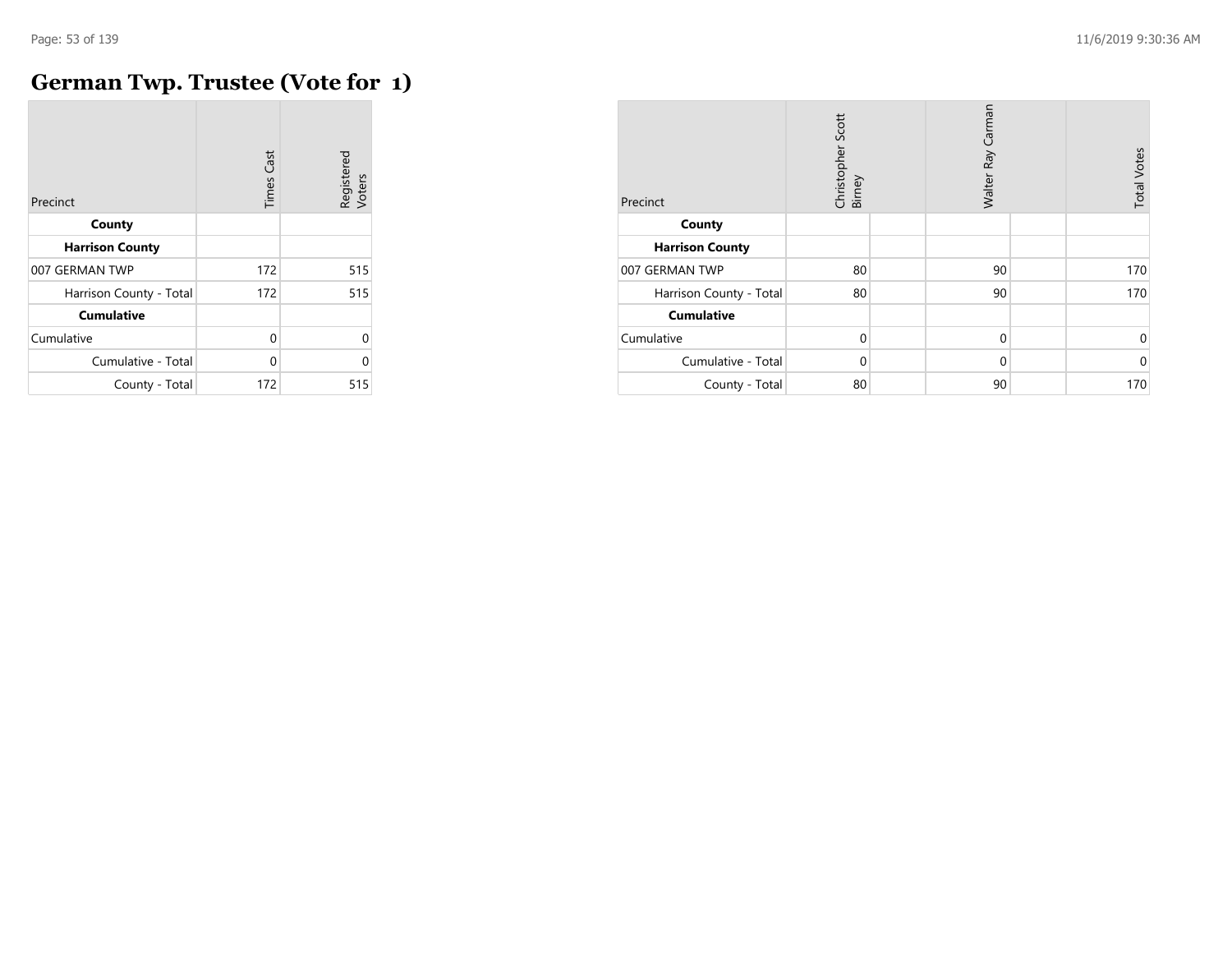| Precinct                | Unresolved<br>Write-In |
|-------------------------|------------------------|
| County                  |                        |
| <b>Harrison County</b>  |                        |
| 007 GERMAN TWP          | 0                      |
| Harrison County - Total | 0                      |
| <b>Cumulative</b>       |                        |
| Cumulative              | 0                      |
| Cumulative - Total      | 0                      |
| County - Total          | ი                      |

the property of the con-

 $\overline{\phantom{a}}$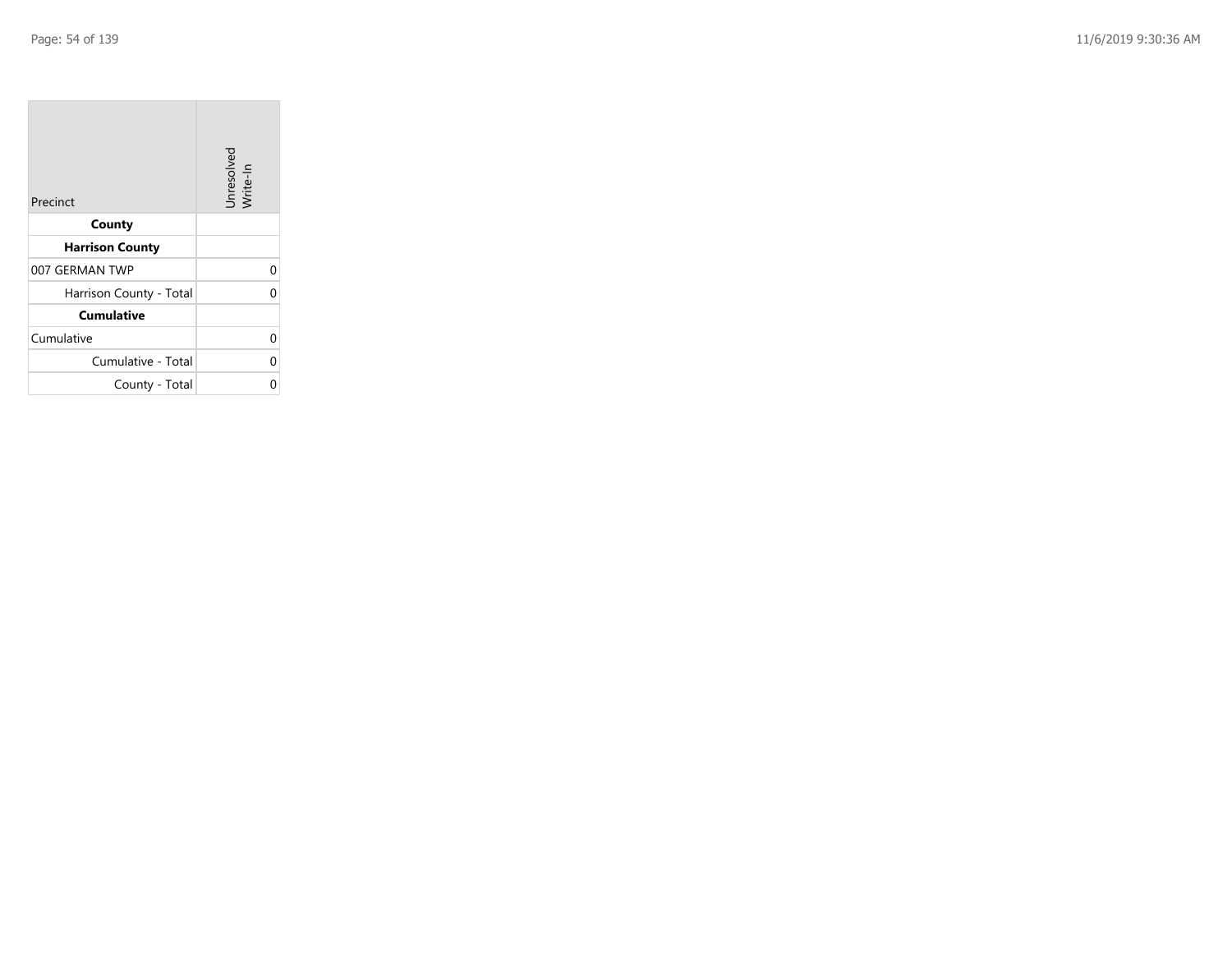## **German Fiscal Officer (Vote for 1)**

| Precinct                | <b>Times Cast</b> | Registered<br>Voters |
|-------------------------|-------------------|----------------------|
| County                  |                   |                      |
| <b>Harrison County</b>  |                   |                      |
| 007 GERMAN TWP          | 172               | 515                  |
| Harrison County - Total | 172               | 515                  |
| <b>Cumulative</b>       |                   |                      |
| Cumulative              | $\Omega$          | $\Omega$             |
| Cumulative - Total      | $\Omega$          | $\Omega$             |
| County - Total          | 172               | 515                  |

| Precinct                | Carole D. Miller | <b>Total Votes</b> | Unresolved<br>Write-In |
|-------------------------|------------------|--------------------|------------------------|
| County                  |                  |                    |                        |
| <b>Harrison County</b>  |                  |                    |                        |
| 007 GERMAN TWP          | 146              | 146                | $\Omega$               |
| Harrison County - Total | 146              | 146                | $\Omega$               |
| <b>Cumulative</b>       |                  |                    |                        |
| Cumulative              | $\Omega$         | $\Omega$           | $\Omega$               |
| Cumulative - Total      | $\Omega$         | $\Omega$           | 0                      |
| County - Total          | 146              | 146                | 0                      |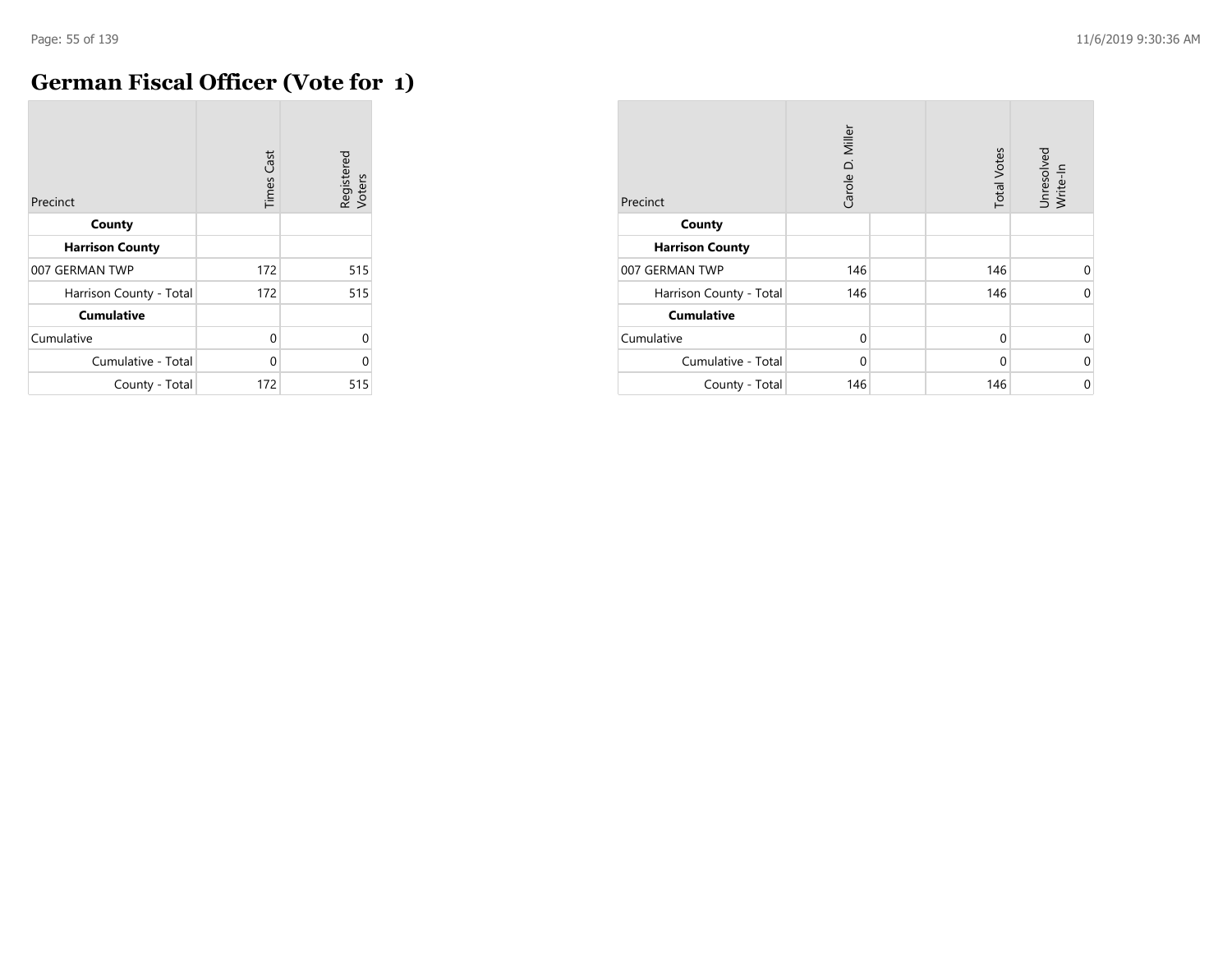#### **Green Twp. Trustee (Vote for 1)**

| Precinct                | Cast<br>Times | Registered<br>Voters |
|-------------------------|---------------|----------------------|
| County                  |               |                      |
| <b>Harrison County</b>  |               |                      |
| 008 GREEN TWP/VIL       | 387           | 1,190                |
| Harrison County - Total | 387           | 1,190                |
| <b>Cumulative</b>       |               |                      |
| Cumulative              | 0             |                      |
| Cumulative - Total      | 0             |                      |
| County - Total          | 387           | 1,190                |

| Precinct                | Richard Allen<br>Atkins |  | John J. Seleski |  | <b>Total Votes</b> |
|-------------------------|-------------------------|--|-----------------|--|--------------------|
| County                  |                         |  |                 |  |                    |
| <b>Harrison County</b>  |                         |  |                 |  |                    |
| 008 GREEN TWP/VIL       | 258                     |  | 122             |  | 380                |
| Harrison County - Total | 258                     |  | 122             |  | 380                |
| <b>Cumulative</b>       |                         |  |                 |  |                    |
| Cumulative              | $\mathbf 0$             |  | $\mathbf 0$     |  | 0                  |
| Cumulative - Total      | $\Omega$                |  | $\Omega$        |  | $\Omega$           |
| County - Total          | 258                     |  | 122             |  | 380                |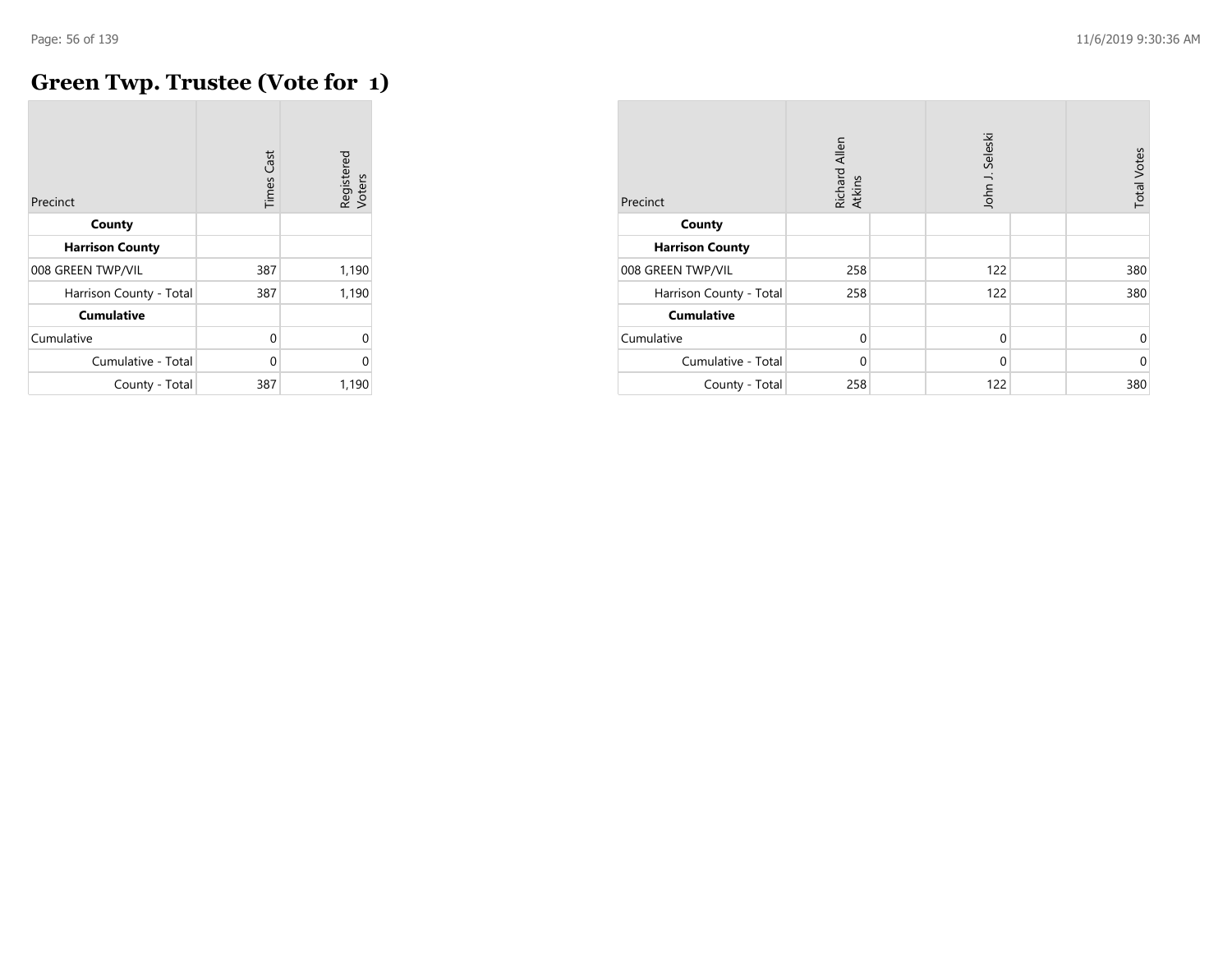| Precinct                | Unresolved<br>Write-In |
|-------------------------|------------------------|
| County                  |                        |
| <b>Harrison County</b>  |                        |
| 008 GREEN TWP/VIL       | 0                      |
| Harrison County - Total | 0                      |
| <b>Cumulative</b>       |                        |
| Cumulative              | 0                      |
| Cumulative - Total      | 0                      |
| County - Total          | ი                      |

the property of the con-

 $\overline{\phantom{a}}$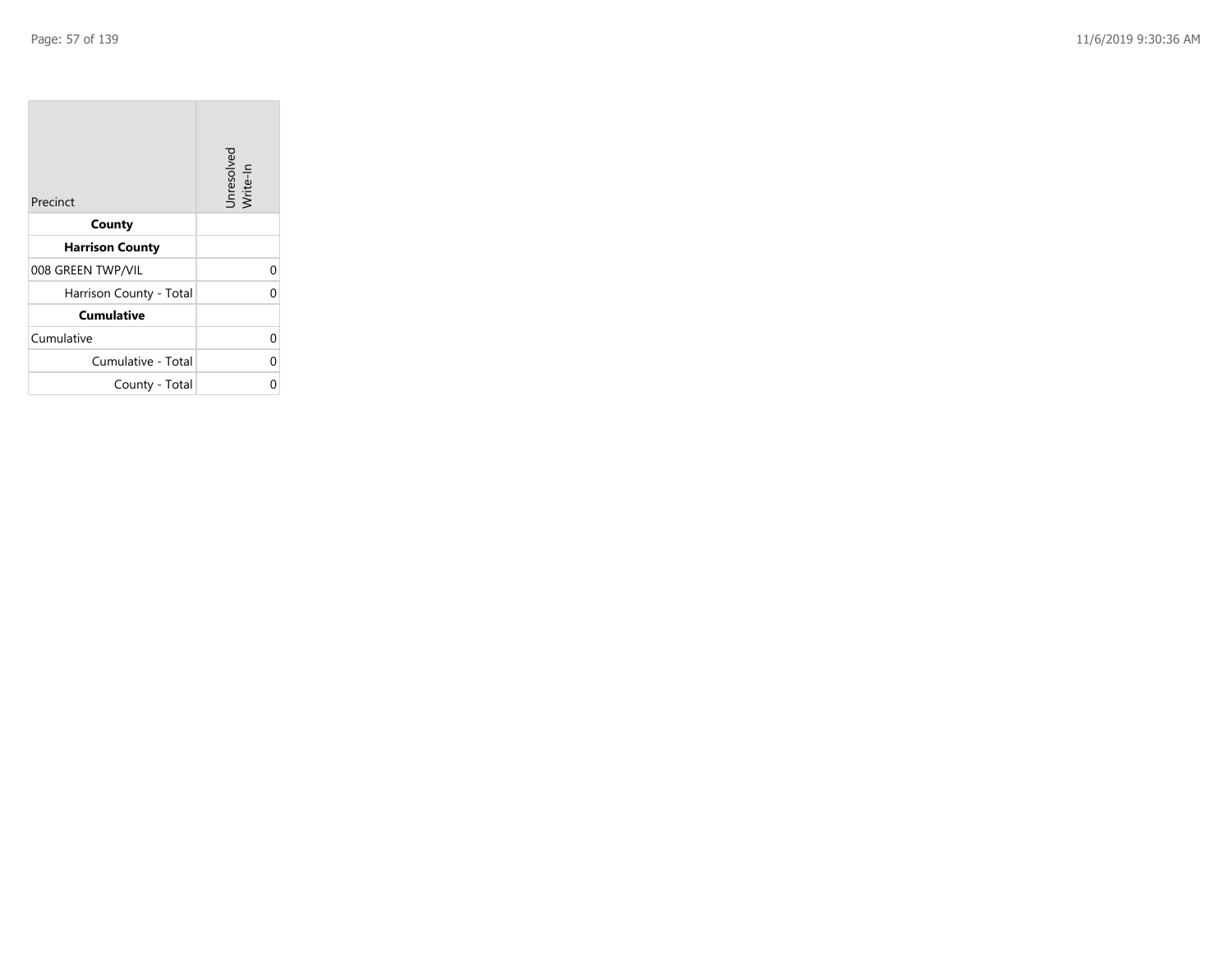## **Green Fiscal Officer (Vote for 1)**

| Precinct                | <b>Times Cast</b> | Registered<br>Voters |
|-------------------------|-------------------|----------------------|
| County                  |                   |                      |
| <b>Harrison County</b>  |                   |                      |
| 008 GREEN TWP/VIL       | 387               | 1,190                |
| Harrison County - Total | 387               | 1,190                |
| <b>Cumulative</b>       |                   |                      |
| Cumulative              | 0                 | U                    |
| Cumulative - Total      | 0                 | በ                    |
| County - Total          | 387               | 1,190                |

| Precinct                | Tracey L. Kuhn | <b>Total Votes</b> | Unresolved<br>Write-In |
|-------------------------|----------------|--------------------|------------------------|
| County                  |                |                    |                        |
| <b>Harrison County</b>  |                |                    |                        |
| 008 GREEN TWP/VIL       | 312            | 312                | $\Omega$               |
| Harrison County - Total | 312            | 312                | $\Omega$               |
| <b>Cumulative</b>       |                |                    |                        |
| Cumulative              | $\Omega$       | $\Omega$           | $\Omega$               |
| Cumulative - Total      | $\Omega$       | $\Omega$           | 0                      |
| County - Total          | 312            | 312                | 0                      |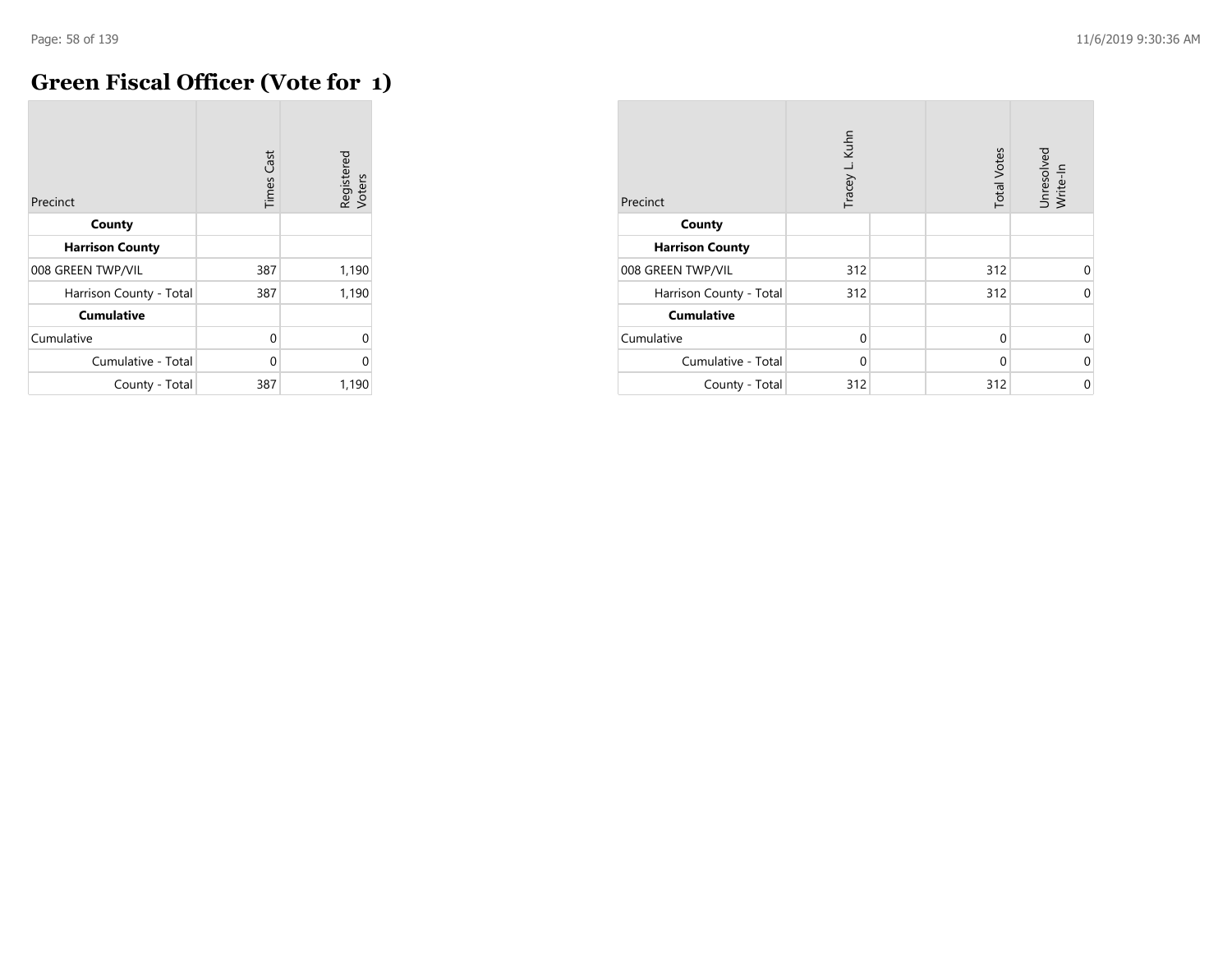# **Monroe Twp. Trustee (Vote for 1)**

| Precinct                | <b>Times Cast</b> | Registered<br>Voters |
|-------------------------|-------------------|----------------------|
| County                  |                   |                      |
| <b>Harrison County</b>  |                   |                      |
| 009 MONROE TWP/VIL      | 202               | 659                  |
| Harrison County - Total | 202               | 659                  |
| <b>Cumulative</b>       |                   |                      |
| Cumulative              | $\Omega$          | 0                    |
| Cumulative - Total      | U                 | O                    |
| County - Total          | 202               | 659                  |

| Precinct                | Bart Alan Busby | Ralph T. Ferguson | <b>Total Votes</b> |
|-------------------------|-----------------|-------------------|--------------------|
| County                  |                 |                   |                    |
| <b>Harrison County</b>  |                 |                   |                    |
| 009 MONROE TWP/VIL      | 84              | 116               | 200                |
| Harrison County - Total | 84              | 116               | 200                |
| <b>Cumulative</b>       |                 |                   |                    |
| Cumulative              | $\mathbf 0$     | $\mathbf 0$       | 0                  |
| Cumulative - Total      | 0               | 0                 | $\mathbf 0$        |
| County - Total          | 84              | 116               | 200                |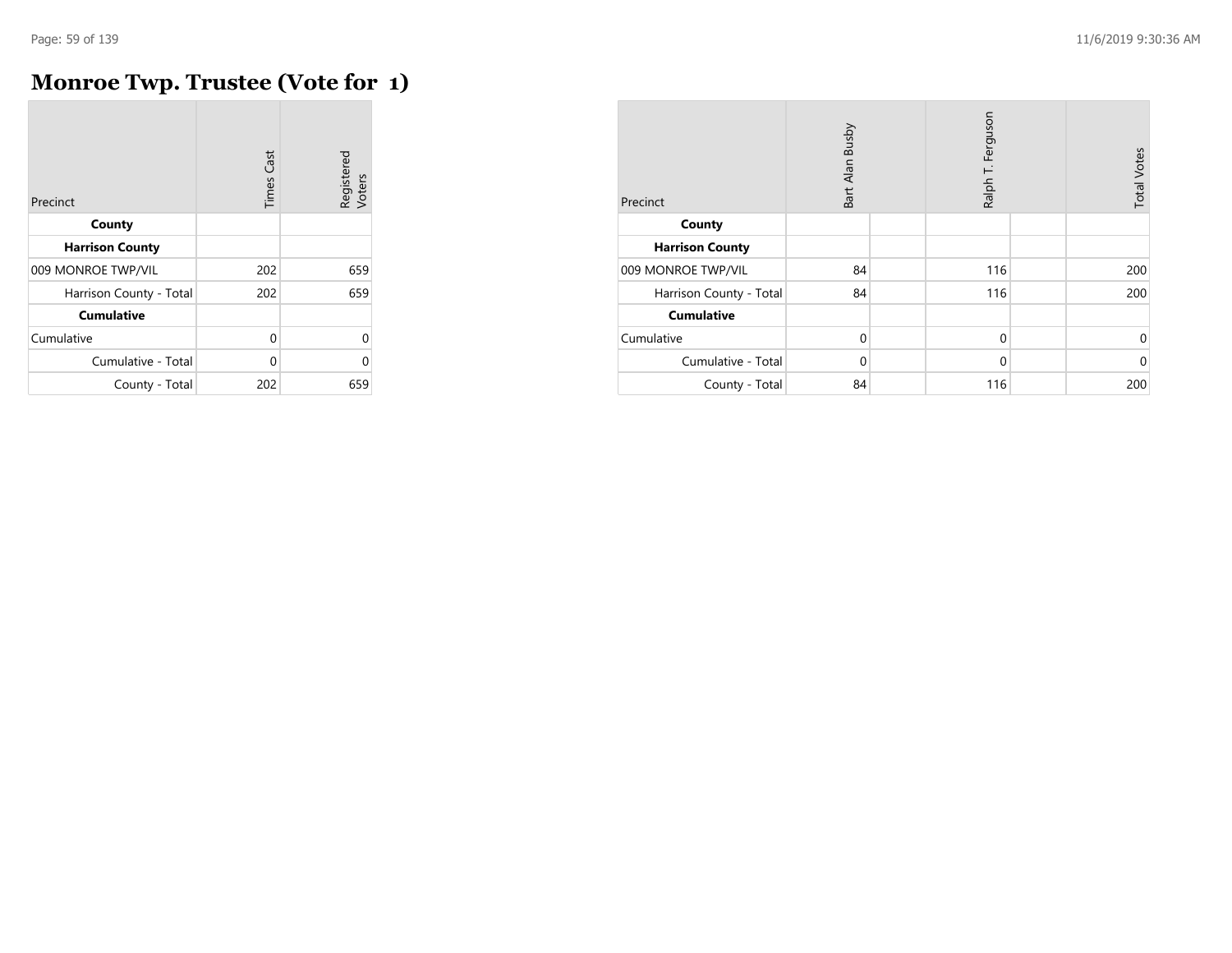| Precinct                | Unresolved<br>Write-In |
|-------------------------|------------------------|
| County                  |                        |
| <b>Harrison County</b>  |                        |
| 009 MONROE TWP/VIL      | 0                      |
| Harrison County - Total | 0                      |
| <b>Cumulative</b>       |                        |
| Cumulative              | 0                      |
| Cumulative - Total      | 0                      |
| County - Total          |                        |

the control of the con-

 $\overline{\phantom{a}}$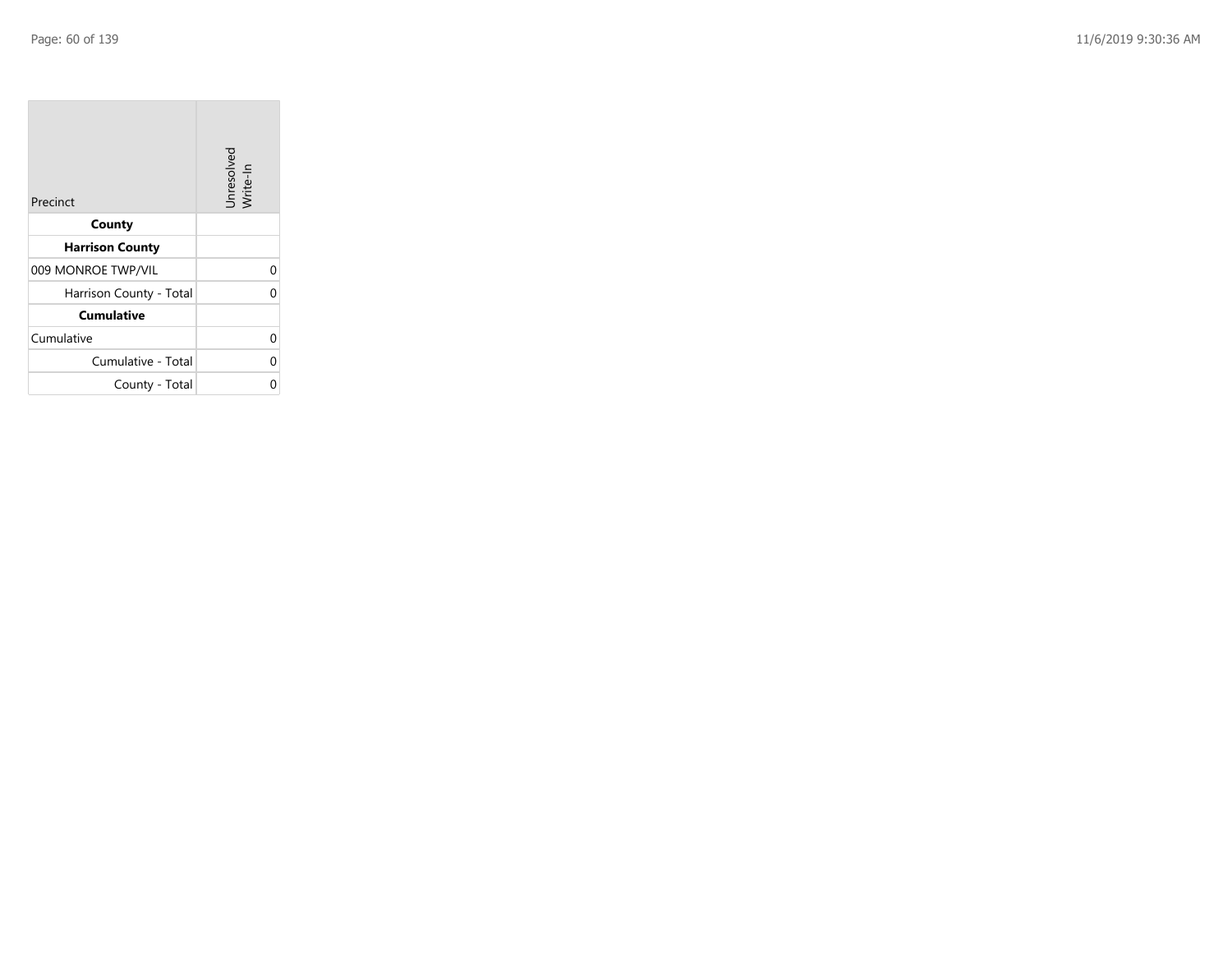# **Monroe Fiscal Officer (Vote for 1)**

| Precinct                | <b>Times Cast</b> | Registered<br>Voters |
|-------------------------|-------------------|----------------------|
| County                  |                   |                      |
| <b>Harrison County</b>  |                   |                      |
| 009 MONROE TWP/VIL      | 202               | 659                  |
| Harrison County - Total | 202               | 659                  |
| <b>Cumulative</b>       |                   |                      |
| Cumulative              | $\Omega$          | 0                    |
| Cumulative - Total      | U                 | O                    |
| County - Total          | 202               | 659                  |

| Precinct                | Teresa Yvonne<br>Love | <b>Total Votes</b> | Unresolved<br>Write-In |
|-------------------------|-----------------------|--------------------|------------------------|
| County                  |                       |                    |                        |
| <b>Harrison County</b>  |                       |                    |                        |
| 009 MONROE TWP/VIL      | 174                   | 174                | $\Omega$               |
| Harrison County - Total | 174                   | 174                | $\Omega$               |
| <b>Cumulative</b>       |                       |                    |                        |
| Cumulative              | $\Omega$              | $\Omega$           | 0                      |
| Cumulative - Total      | $\Omega$              | $\Omega$           | 0                      |
| County - Total          | 174                   | 174                | $\mathbf 0$            |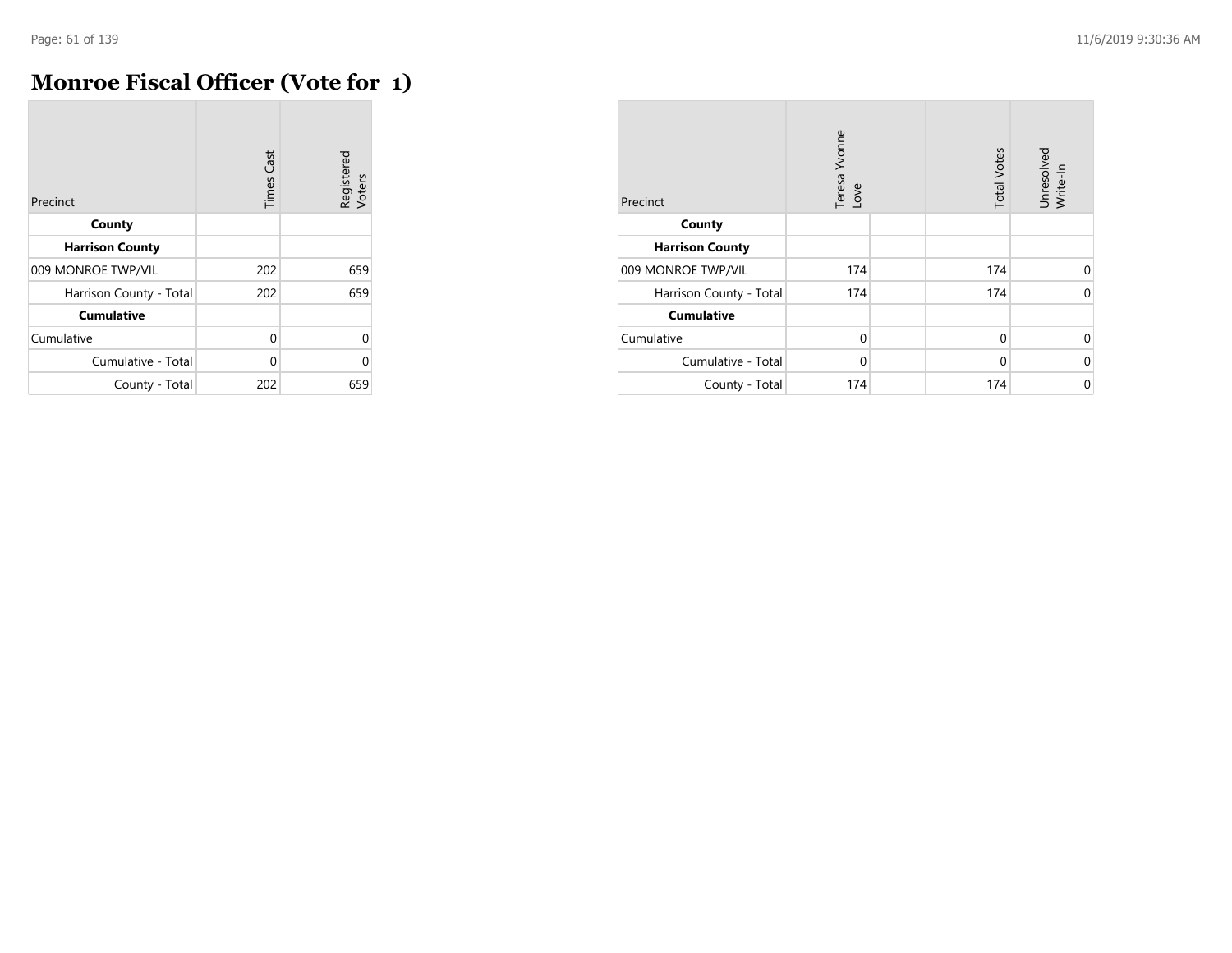# **Moorefield Twp. Trustee (Vote for 1)**

| Precinct                | <b>Times Cast</b> | Registered<br>Voters |
|-------------------------|-------------------|----------------------|
| County                  |                   |                      |
| <b>Harrison County</b>  |                   |                      |
| 010 MOOREFIELD TWP      | 76                | 278                  |
| Harrison County - Total | 76                | 278                  |
| <b>Cumulative</b>       |                   |                      |
| Cumulative              | $\Omega$          | U                    |
| Cumulative - Total      | U                 | U                    |
| County - Total          | 76                | 278                  |

| Precinct                | Ralph E. Legg |  | <b>Total Votes</b> | Unresolved<br>Write-In |
|-------------------------|---------------|--|--------------------|------------------------|
| County                  |               |  |                    |                        |
| <b>Harrison County</b>  |               |  |                    |                        |
| 010 MOOREFIELD TWP      | 63            |  | 63                 | 0                      |
| Harrison County - Total | 63            |  | 63                 | $\Omega$               |
| <b>Cumulative</b>       |               |  |                    |                        |
| Cumulative              | $\Omega$      |  | $\Omega$           | 0                      |
| Cumulative - Total      | $\Omega$      |  | $\Omega$           | $\mathbf 0$            |
| County - Total          | 63            |  | 63                 | $\mathbf 0$            |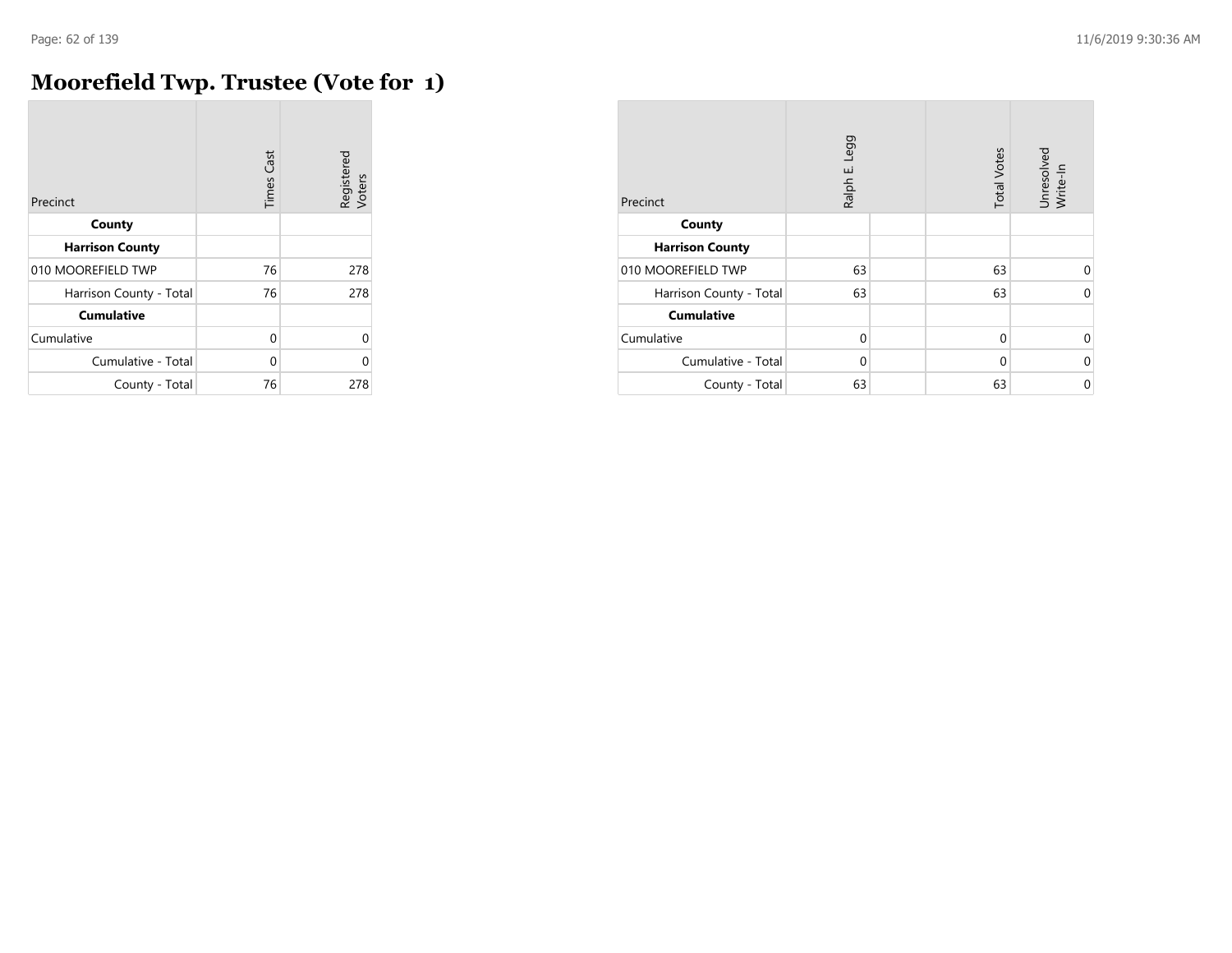# **Moorefield Fiscal Officer (Vote for 1)**

| Precinct                | <b>Times Cast</b> | Registered<br>Voters |
|-------------------------|-------------------|----------------------|
| County                  |                   |                      |
| <b>Harrison County</b>  |                   |                      |
| 010 MOOREFIELD TWP      | 76                | 278                  |
| Harrison County - Total | 76                | 278                  |
| <b>Cumulative</b>       |                   |                      |
| Cumulative              | $\Omega$          | $\Omega$             |
| Cumulative - Total      | U                 | O                    |
| County - Total          | 76                | 278                  |

| Precinct                | Sheri Lynn Miller | <b>Total Votes</b> | Unresolved<br>Write-In |
|-------------------------|-------------------|--------------------|------------------------|
| County                  |                   |                    |                        |
| <b>Harrison County</b>  |                   |                    |                        |
| 010 MOOREFIELD TWP      | 67                | 67                 | 0                      |
| Harrison County - Total | 67                | 67                 | $\Omega$               |
| <b>Cumulative</b>       |                   |                    |                        |
| Cumulative              | $\Omega$          | $\Omega$           | $\Omega$               |
| Cumulative - Total      | $\Omega$          | 0                  | 0                      |
| County - Total          | 67                | 67                 | $\mathbf 0$            |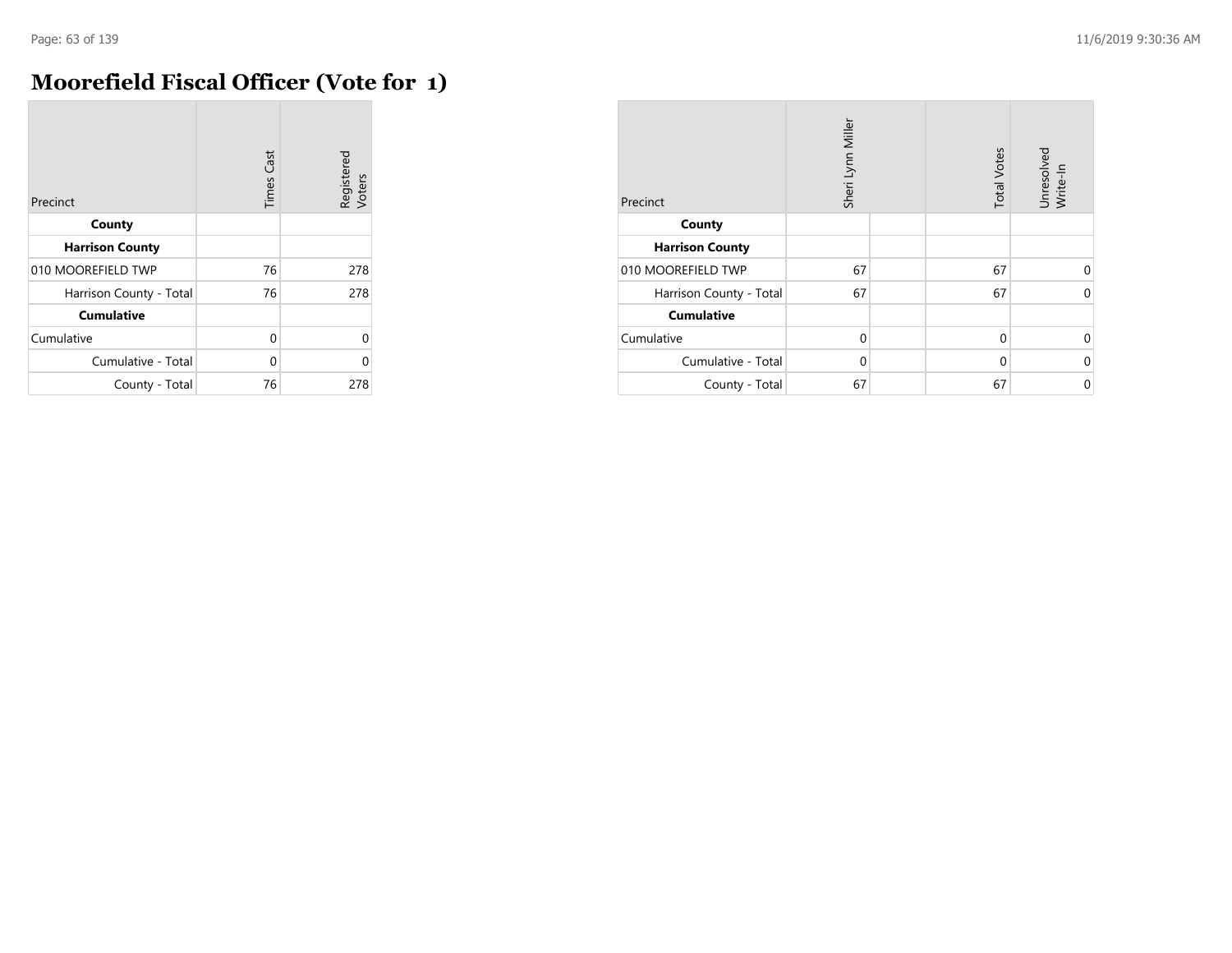## **North Twp. Trustee (Vote for 1)**

| Precinct                | Cast<br>Times | Registered<br>Voters |
|-------------------------|---------------|----------------------|
| County                  |               |                      |
| <b>Harrison County</b>  |               |                      |
| 011 NORTH TWP/VIL       | 240           | 942                  |
| Harrison County - Total | 240           | 942                  |
| <b>Cumulative</b>       |               |                      |
| Cumulative              | $\Omega$      | $\Omega$             |
| Cumulative - Total      | $\Omega$      | O                    |
| County - Total          | 240           | 942                  |

| Precinct                | Gary A. Myer | Paul Albert<br>Trushell | <b>Total Votes</b> |
|-------------------------|--------------|-------------------------|--------------------|
| County                  |              |                         |                    |
| <b>Harrison County</b>  |              |                         |                    |
| 011 NORTH TWP/VIL       | 86           | 149                     | 235                |
| Harrison County - Total | 86           | 149                     | 235                |
| <b>Cumulative</b>       |              |                         |                    |
| Cumulative              | $\Omega$     | $\mathbf 0$             | $\Omega$           |
| Cumulative - Total      | $\Omega$     | $\mathbf 0$             | $\Omega$           |
| County - Total          | 86           | 149                     | 235                |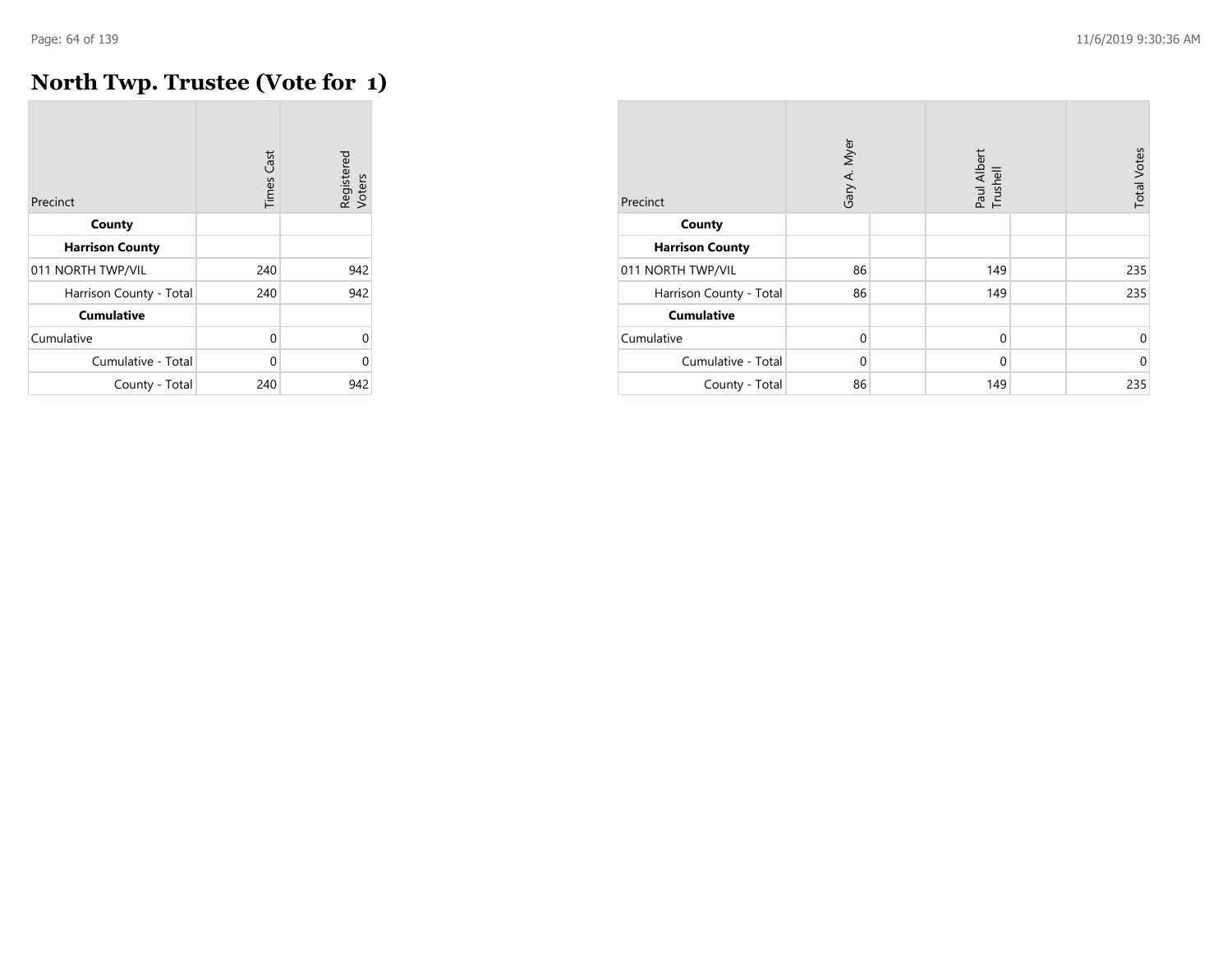| Precinct                | Unresolved<br>Write-In |
|-------------------------|------------------------|
| County                  |                        |
| <b>Harrison County</b>  |                        |
| 011 NORTH TWP/VIL       | 0                      |
| Harrison County - Total | 0                      |
| <b>Cumulative</b>       |                        |
| Cumulative              | 0                      |
| Cumulative - Total      | 0                      |
| County - Total          | ი                      |

the property of the con-

 $\overline{\phantom{a}}$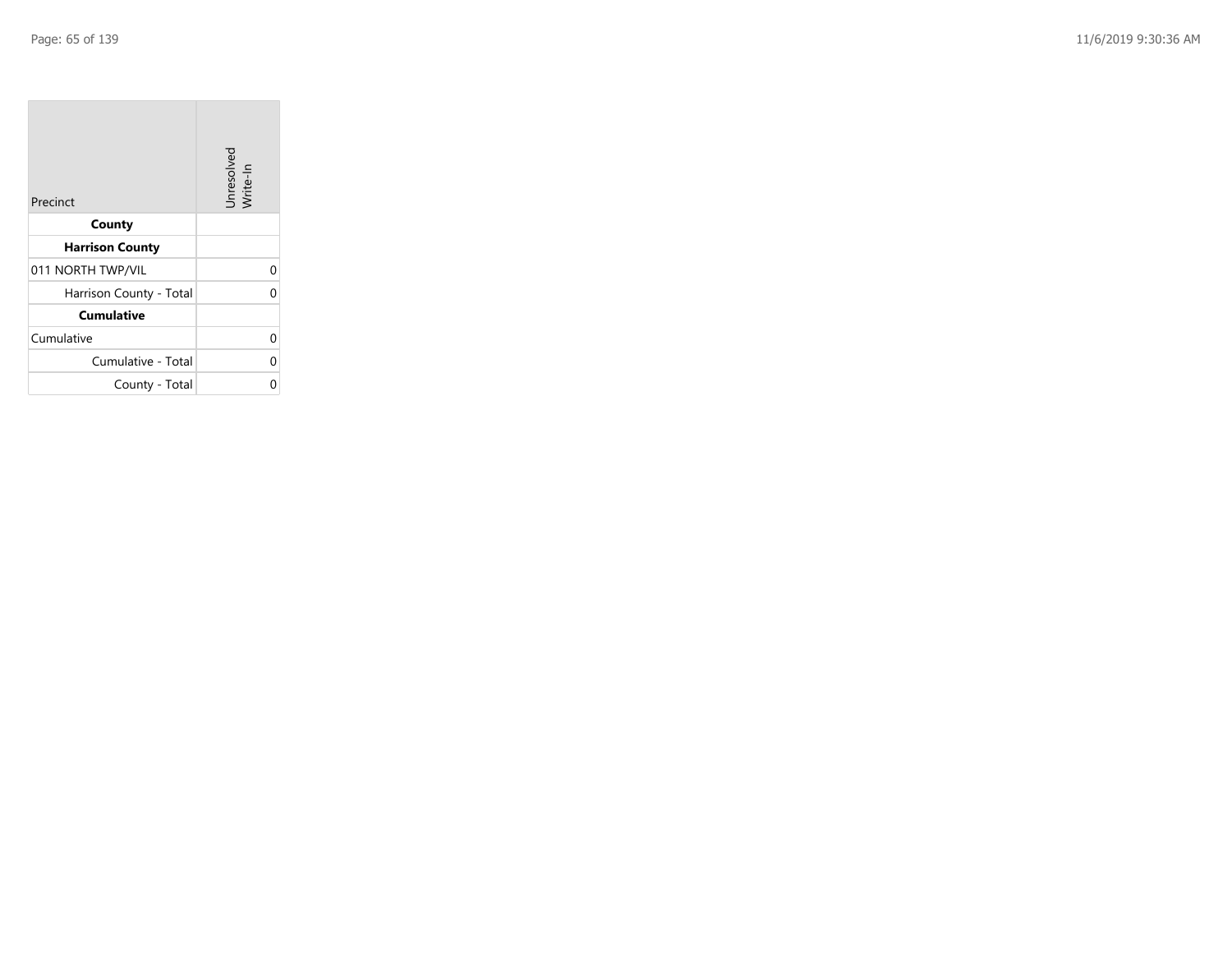## **North Fiscal Officer (Vote for 1)**

| Precinct                | <b>Times Cast</b> | Registered<br>Voters |
|-------------------------|-------------------|----------------------|
| County                  |                   |                      |
| <b>Harrison County</b>  |                   |                      |
| 011 NORTH TWP/VIL       | 240               | 942                  |
| Harrison County - Total | 240               | 942                  |
| <b>Cumulative</b>       |                   |                      |
| Cumulative              | 0                 | U                    |
| Cumulative - Total      | 0                 | በ                    |
| County - Total          | 240               | 942                  |

| Precinct                | Sue L. Myers | <b>Total Votes</b> | Unresolved<br>Write-In |
|-------------------------|--------------|--------------------|------------------------|
| County                  |              |                    |                        |
| <b>Harrison County</b>  |              |                    |                        |
| 011 NORTH TWP/VIL       | 207          | 207                | 0                      |
| Harrison County - Total | 207          | 207                | $\Omega$               |
| <b>Cumulative</b>       |              |                    |                        |
| Cumulative              | $\Omega$     | $\Omega$           | $\Omega$               |
| Cumulative - Total      | $\Omega$     | $\Omega$           | $\Omega$               |
| County - Total          | 207          | 207                | $\Omega$               |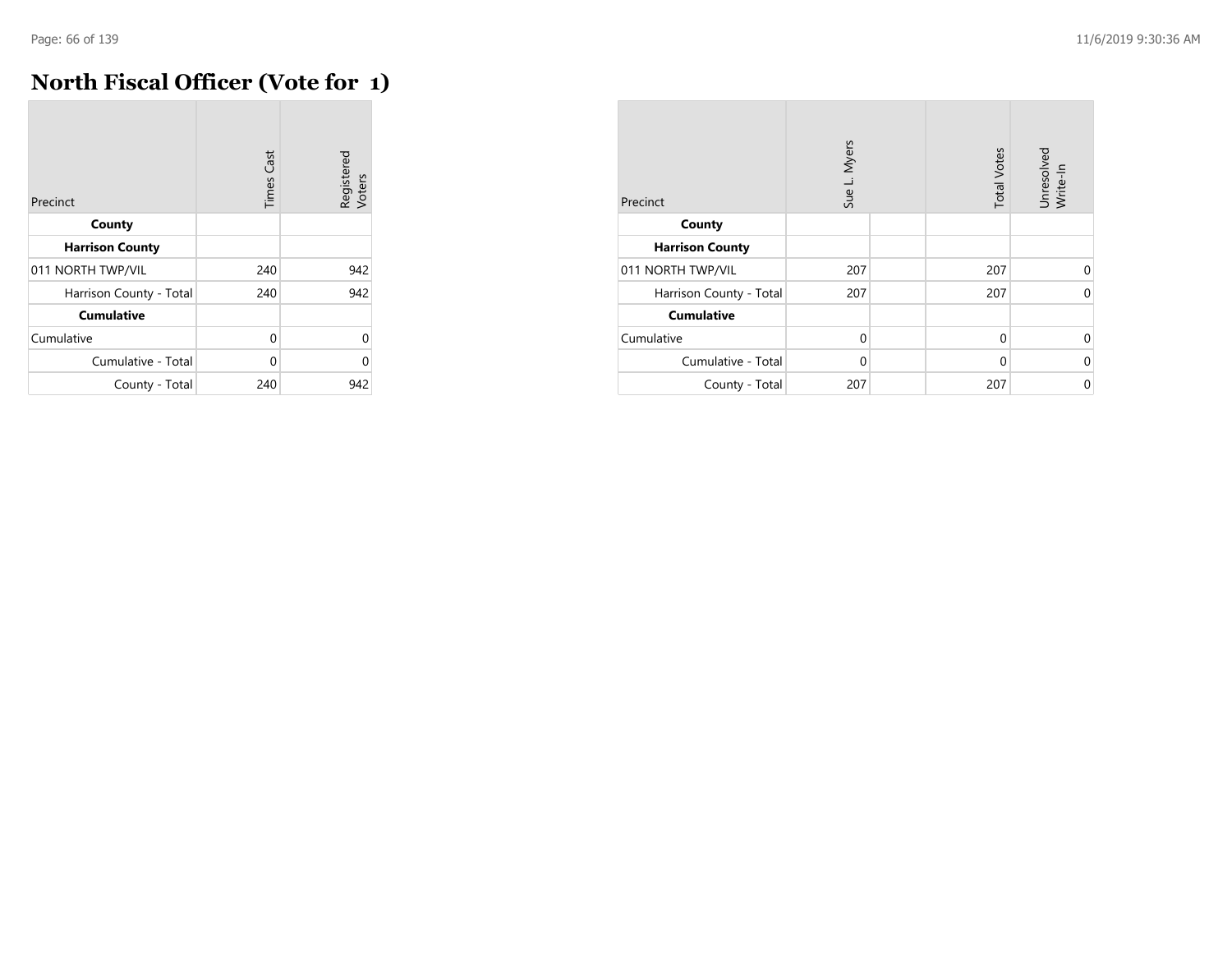## **Nottingham Twp. Trustee (Vote for 1)**

| Precinct                | <b>Times Cast</b> | Registered<br>Voters |
|-------------------------|-------------------|----------------------|
| County                  |                   |                      |
| <b>Harrison County</b>  |                   |                      |
| 012 NOTTINGHAM TWP      | 68                | 203                  |
| Harrison County - Total | 68                | 203                  |
| <b>Cumulative</b>       |                   |                      |
| Cumulative              | 0                 | $\Omega$             |
| Cumulative - Total      | $\Omega$          | U                    |
| County - Total          | 68                | 203                  |

| Precinct                | Jon C. Jones | <b>Total Votes</b> | Unresolved<br>Write-In |
|-------------------------|--------------|--------------------|------------------------|
| County                  |              |                    |                        |
| <b>Harrison County</b>  |              |                    |                        |
| 012 NOTTINGHAM TWP      | 62           | 62                 | 0                      |
| Harrison County - Total | 62           | 62                 | $\Omega$               |
| <b>Cumulative</b>       |              |                    |                        |
| Cumulative              | $\Omega$     | $\Omega$           | 0                      |
| Cumulative - Total      | $\Omega$     | 0                  | $\mathbf 0$            |
| County - Total          | 62           | 62                 | $\mathbf 0$            |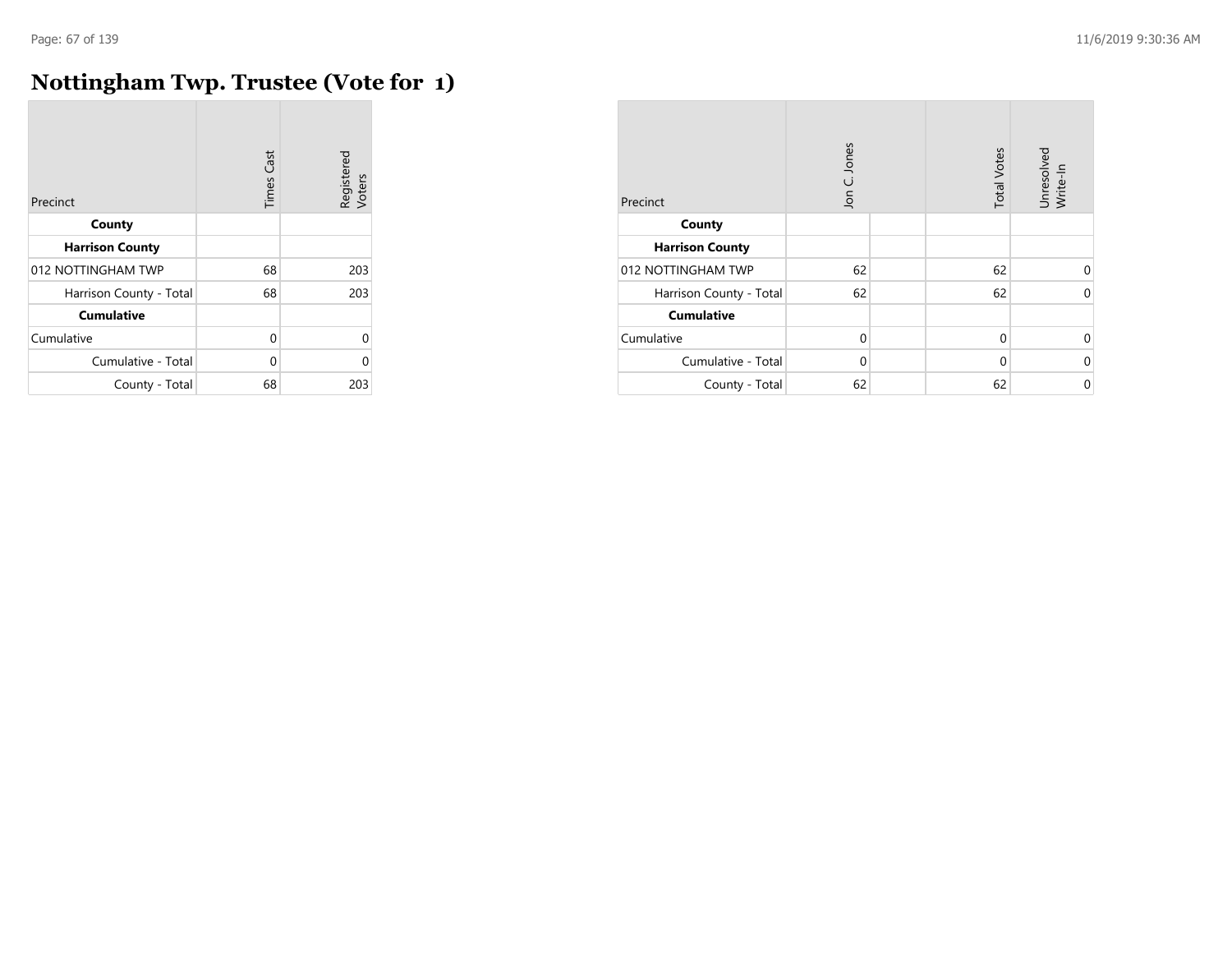## **Nottingham Fiscal Officer (Vote for 1)**

| Precinct                | <b>Times Cast</b> | Registered<br>Voters |
|-------------------------|-------------------|----------------------|
| County                  |                   |                      |
| <b>Harrison County</b>  |                   |                      |
| 012 NOTTINGHAM TWP      | 68                | 203                  |
| Harrison County - Total | 68                | 203                  |
| <b>Cumulative</b>       |                   |                      |
| Cumulative              | $\Omega$          | 0                    |
| Cumulative - Total      | $\Omega$          | U                    |
| County - Total          | 68                | 203                  |

| Precinct                | Carol Louise<br>Heavilin | <b>Total Votes</b> | Unresolved<br>Write-In |
|-------------------------|--------------------------|--------------------|------------------------|
| County                  |                          |                    |                        |
| <b>Harrison County</b>  |                          |                    |                        |
| 012 NOTTINGHAM TWP      | 62                       | 62                 | $\Omega$               |
| Harrison County - Total | 62                       | 62                 | $\Omega$               |
| <b>Cumulative</b>       |                          |                    |                        |
| Cumulative              | $\Omega$                 | $\Omega$           | $\Omega$               |
| Cumulative - Total      | $\Omega$                 | $\Omega$           | 0                      |
| County - Total          | 62                       | 62                 | 0                      |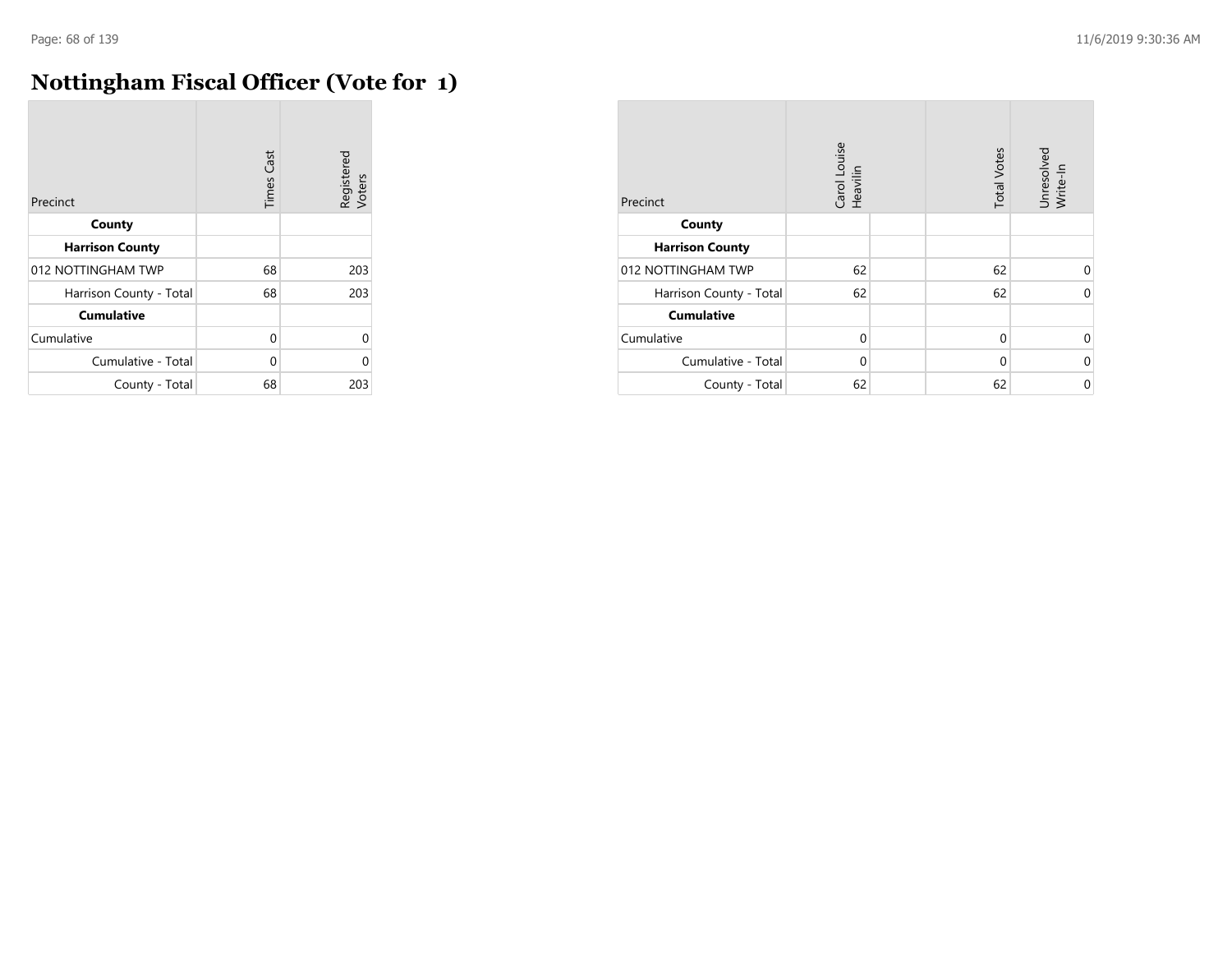# **Rumley Twp. Trustee (Vote for 1)**

| Precinct                | <b>Times Cast</b> | Registered<br>Voters |
|-------------------------|-------------------|----------------------|
| County                  |                   |                      |
| <b>Harrison County</b>  |                   |                      |
| 013 RUMLEY TWP/VIL      | 275               | 845                  |
| Harrison County - Total | 275               | 845                  |
| <b>Cumulative</b>       |                   |                      |
| Cumulative              | 0                 | $\Omega$             |
| Cumulative - Total      | $\Omega$          | U                    |
| County - Total          | 275               | 845                  |

| Precinct                | Damian Nathan<br>Kovarik | <b>Total Votes</b> | Unresolved<br>Write-In |
|-------------------------|--------------------------|--------------------|------------------------|
| County                  |                          |                    |                        |
| <b>Harrison County</b>  |                          |                    |                        |
| 013 RUMLEY TWP/VIL      | 246                      | 246                | 0                      |
| Harrison County - Total | 246                      | 246                | $\Omega$               |
| <b>Cumulative</b>       |                          |                    |                        |
| Cumulative              | $\Omega$                 | $\Omega$           | $\Omega$               |
| Cumulative - Total      | $\Omega$                 | $\Omega$           | 0                      |
| County - Total          | 246                      | 246                | 0                      |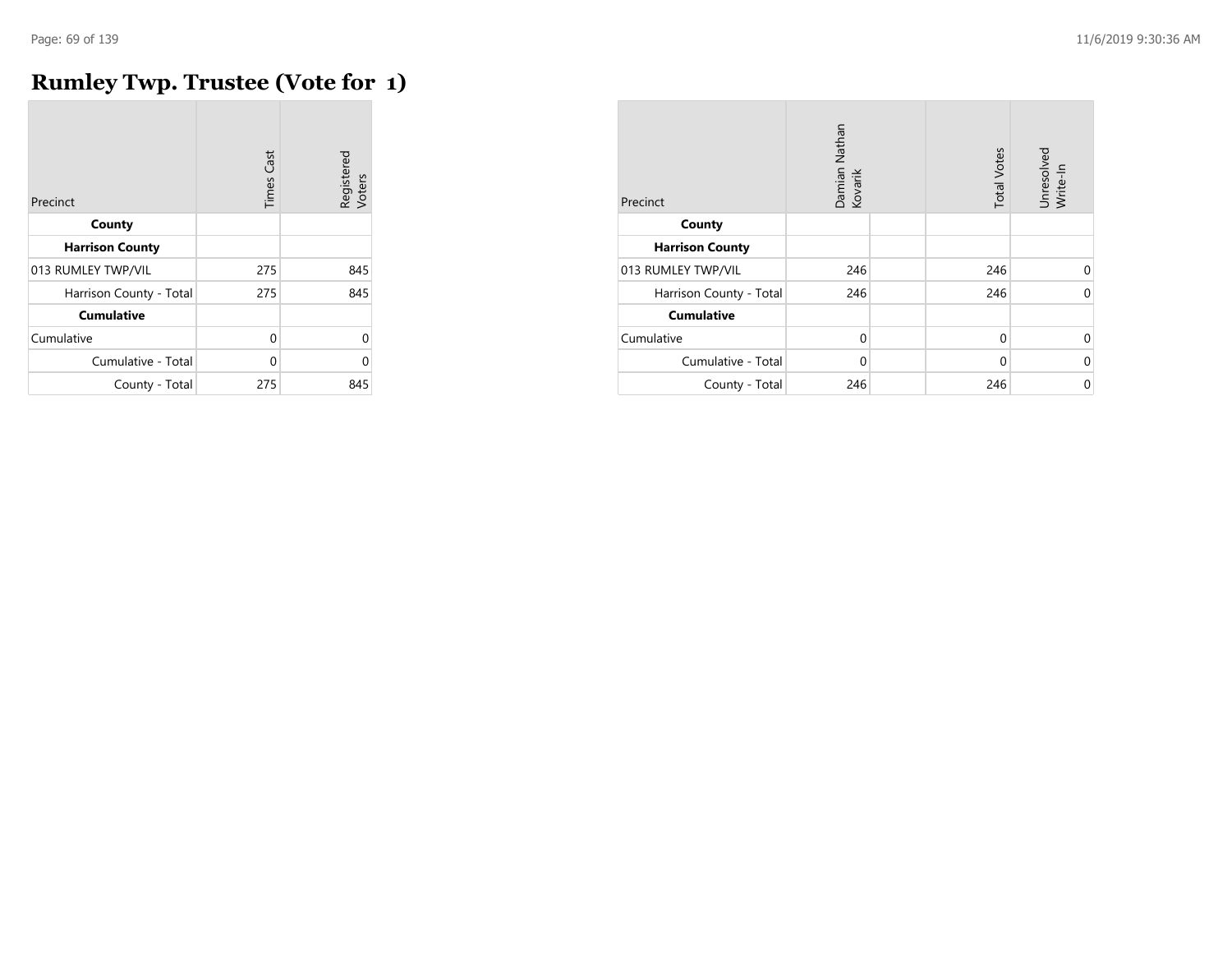# **Rumley Fiscal Officer (Vote for 1)**

| Precinct                | <b>Times Cast</b> | Registered<br>Voters |
|-------------------------|-------------------|----------------------|
| County                  |                   |                      |
| <b>Harrison County</b>  |                   |                      |
| 013 RUMLEY TWP/VIL      | 275               | 845                  |
| Harrison County - Total | 275               | 845                  |
| <b>Cumulative</b>       |                   |                      |
| Cumulative              | $\Omega$          | 0                    |
| Cumulative - Total      | U                 | C                    |
| County - Total          | 275               | 845                  |

| Precinct                | Barbara J. Birney |  | <b>Total Votes</b> | Unresolved<br>Write-In |
|-------------------------|-------------------|--|--------------------|------------------------|
| County                  |                   |  |                    |                        |
| <b>Harrison County</b>  |                   |  |                    |                        |
| 013 RUMLEY TWP/VIL      | 235               |  | 235                | 0                      |
| Harrison County - Total | 235               |  | 235                | $\Omega$               |
| <b>Cumulative</b>       |                   |  |                    |                        |
| Cumulative              | $\Omega$          |  | $\Omega$           | 0                      |
| Cumulative - Total      | $\Omega$          |  | $\Omega$           | $\Omega$               |
| County - Total          | 235               |  | 235                | $\Omega$               |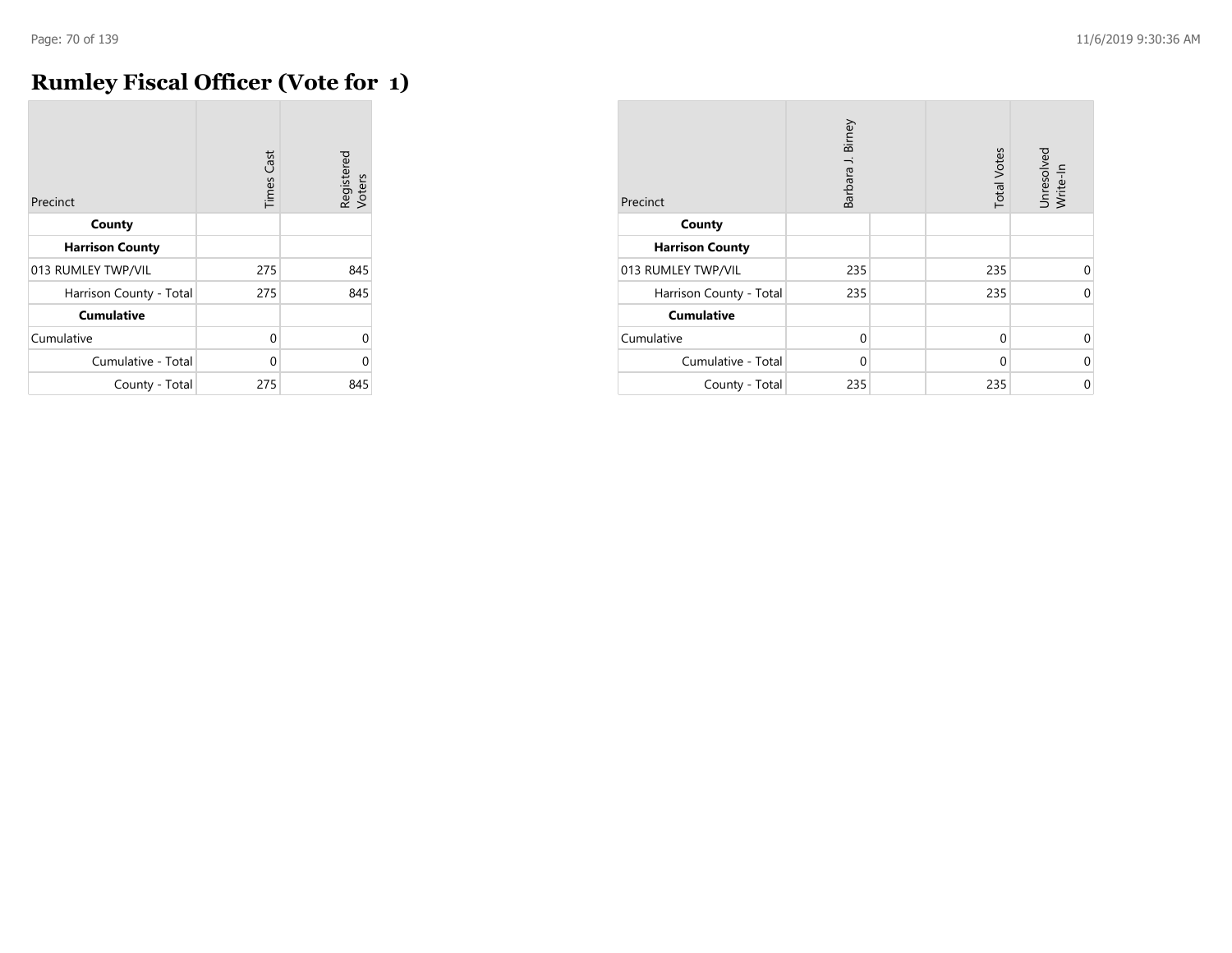# **Shortcreek Twp. Trustee (Vote for 1)**

| Precinct                | <b>Times Cast</b> | Registered<br>Voters |
|-------------------------|-------------------|----------------------|
| County                  |                   |                      |
| <b>Harrison County</b>  |                   |                      |
| 014 SHORTCREEK TWP/VIL  | 293               | 756                  |
| Harrison County - Total | 293               | 756                  |
| <b>Cumulative</b>       |                   |                      |
| Cumulative              | $\Omega$          | 0                    |
| Cumulative - Total      | U                 | U                    |
| County - Total          | 293               | 756                  |

| Precinct                | Andrew M. Filippi | John A. Stanko | <b>Total Votes</b> |
|-------------------------|-------------------|----------------|--------------------|
| County                  |                   |                |                    |
| <b>Harrison County</b>  |                   |                |                    |
| 014 SHORTCREEK TWP/VIL  | 147               | 143            | 290                |
| Harrison County - Total | 147               | 143            | 290                |
| <b>Cumulative</b>       |                   |                |                    |
| Cumulative              | $\Omega$          | $\mathbf 0$    | 0                  |
| Cumulative - Total      | $\Omega$          | $\Omega$       | $\mathbf 0$        |
| County - Total          | 147               | 143            | 290                |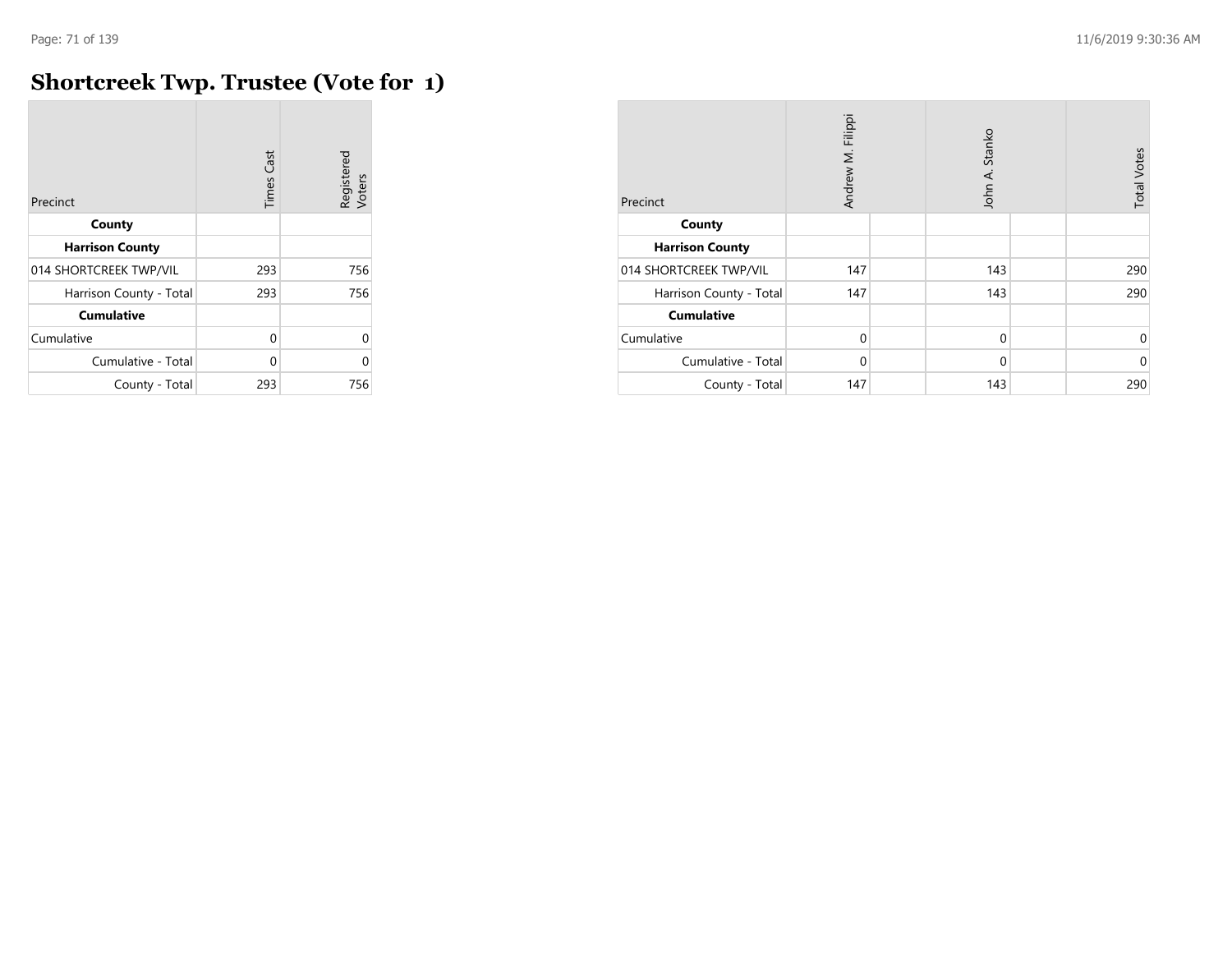| Precinct                | Unresolved<br>Write-In |
|-------------------------|------------------------|
| County                  |                        |
| <b>Harrison County</b>  |                        |
| 014 SHORTCREEK TWP/VIL  | 0                      |
| Harrison County - Total | 0                      |
| <b>Cumulative</b>       |                        |
| Cumulative              | 0                      |
| Cumulative - Total      | 0                      |
| County - Total          | ი                      |

the control of the con-

 $\overline{\phantom{a}}$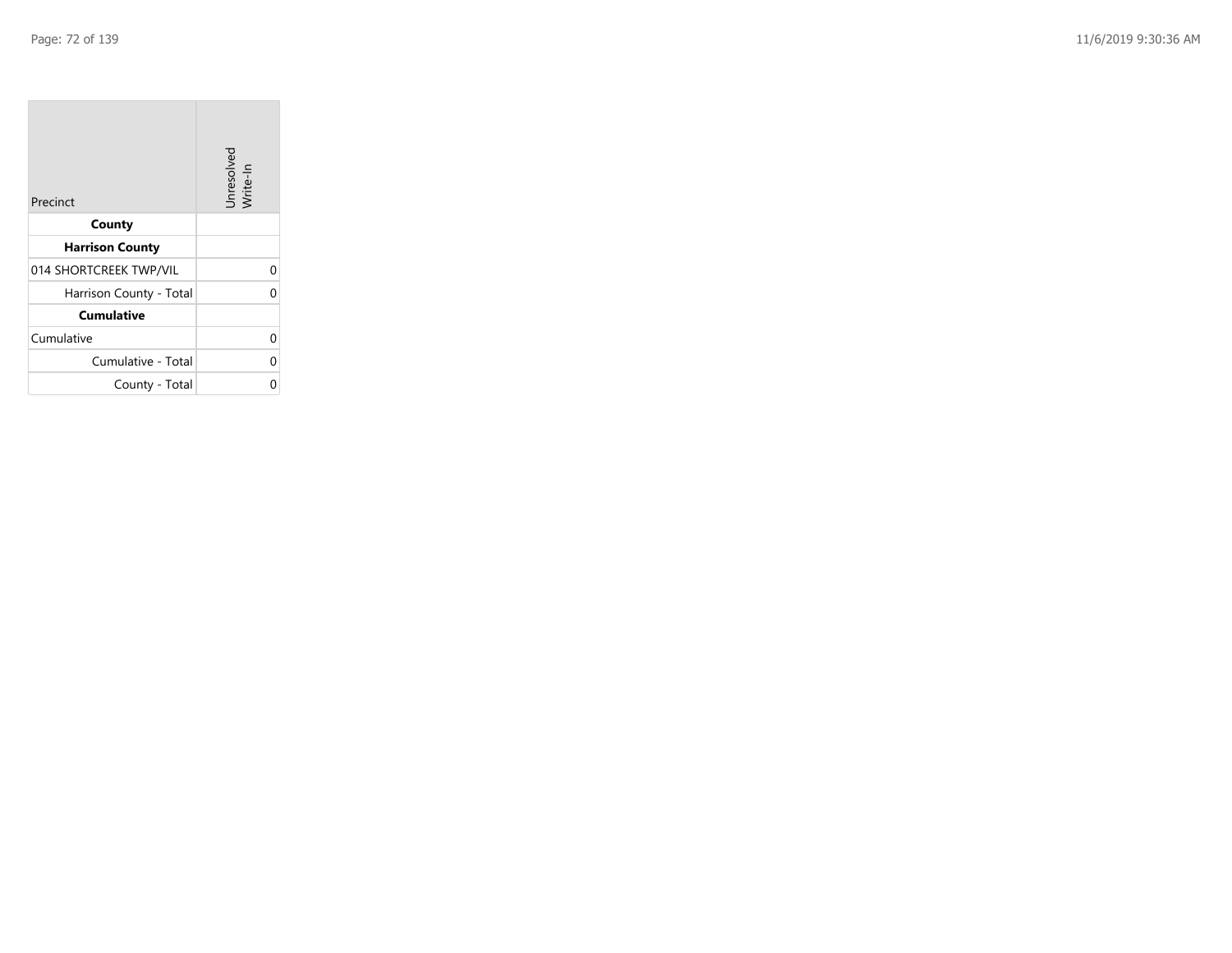$\overline{a}$ 

## **Shortcreek Fiscal Officer (Vote for 1)**

| Precinct                | <b>Times Cast</b> | Registered<br>Voters |
|-------------------------|-------------------|----------------------|
| County                  |                   |                      |
| <b>Harrison County</b>  |                   |                      |
| 014 SHORTCREEK TWP/VIL  | 293               | 756                  |
| Harrison County - Total | 293               | 756                  |
| <b>Cumulative</b>       |                   |                      |
| Cumulative              | $\Omega$          | 0                    |
| Cumulative - Total      | U                 | U                    |
| County - Total          | 293               | 756                  |

| Precinct                | Jessica Renee<br>Brown | Stacy Jo Richter | <b>Total Votes</b> |
|-------------------------|------------------------|------------------|--------------------|
| County                  |                        |                  |                    |
| <b>Harrison County</b>  |                        |                  |                    |
| 014 SHORTCREEK TWP/VIL  | 137                    | 116              | 253                |
| Harrison County - Total | 137                    | 116              | 253                |
| <b>Cumulative</b>       |                        |                  |                    |
| Cumulative              | $\Omega$               | $\mathbf 0$      | 0                  |
| Cumulative - Total      | $\Omega$               | $\mathbf 0$      | $\mathbf 0$        |
| County - Total          | 137                    | 116              | 253                |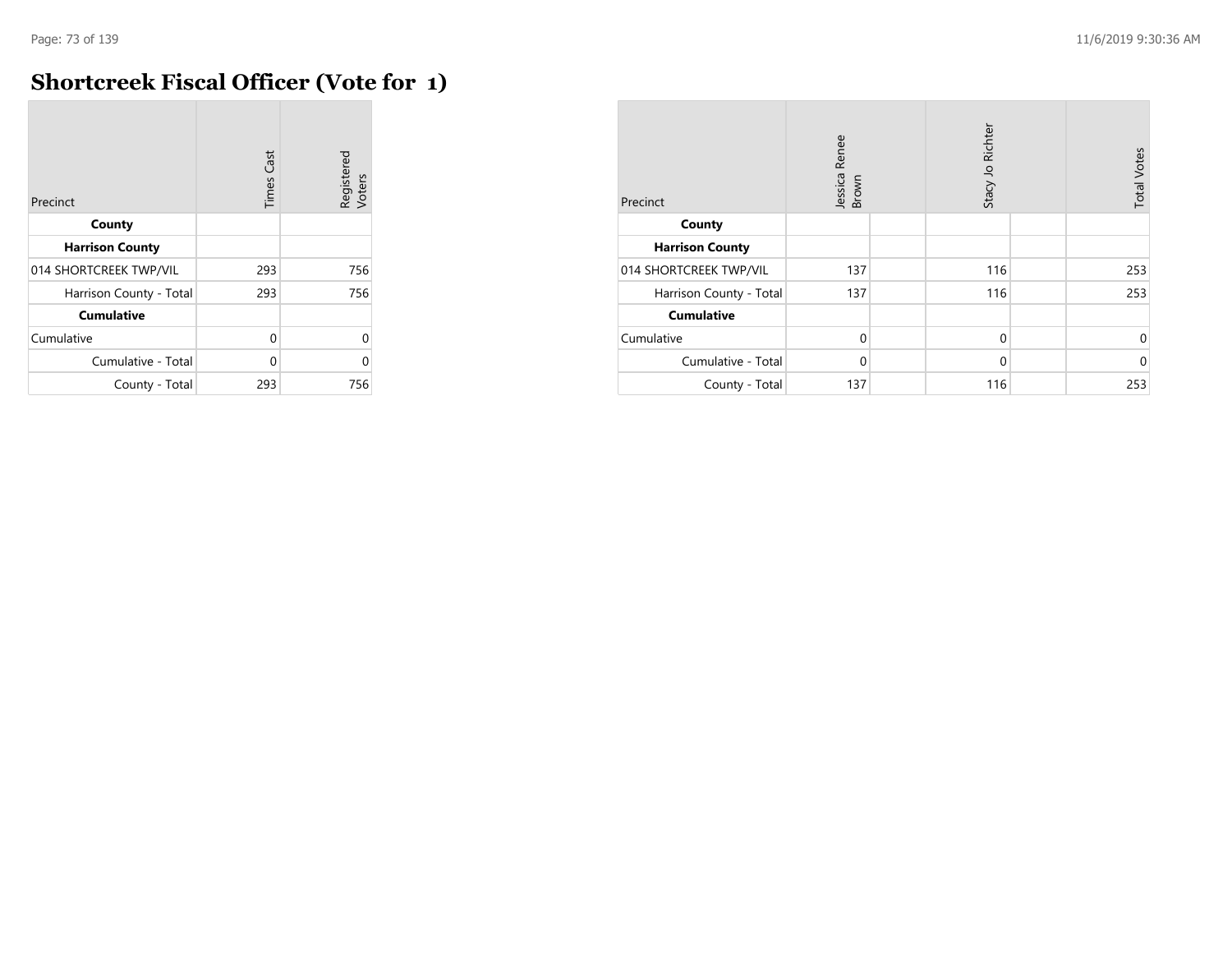| Precinct                | Unresolved<br>Write-In |
|-------------------------|------------------------|
| County                  |                        |
| <b>Harrison County</b>  |                        |
| 014 SHORTCREEK TWP/VIL  | 0                      |
| Harrison County - Total | 0                      |
| <b>Cumulative</b>       |                        |
| Cumulative              | 0                      |
| Cumulative - Total      | 0                      |
| County - Total          |                        |

**Contract Contract** 

 $\overline{\phantom{a}}$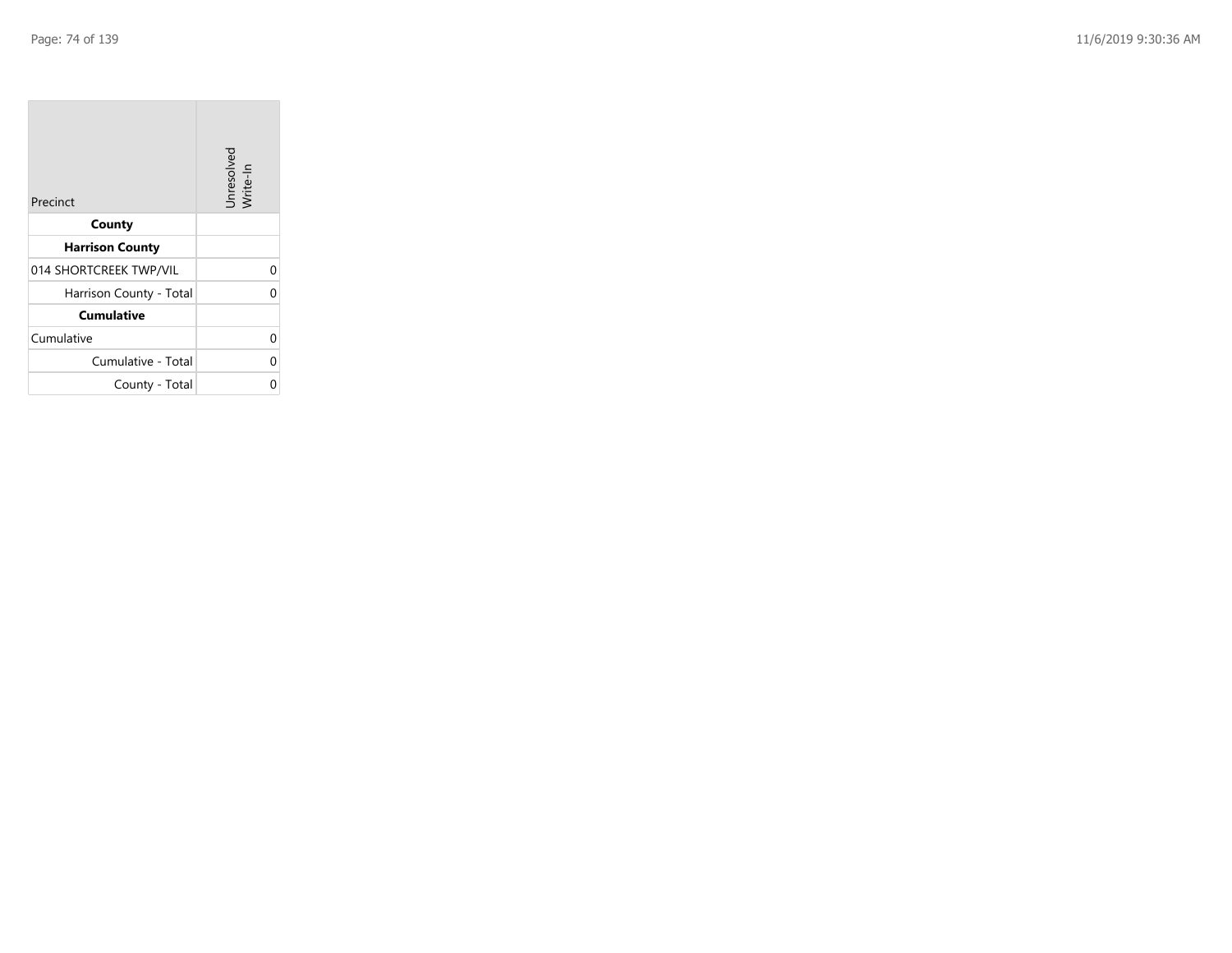## **Stock Twp. Trustee (Vote for 1)**

| Precinct                | <b>Times Cast</b> | Registered<br>Voters |
|-------------------------|-------------------|----------------------|
| County                  |                   |                      |
| <b>Harrison County</b>  |                   |                      |
| 015 STOCK TWP           | 111               | 343                  |
| Harrison County - Total | 111               | 343                  |
| <b>Cumulative</b>       |                   |                      |
| Cumulative              | $\Omega$          | U                    |
| Cumulative - Total      | $\Omega$          | Λ                    |
| County - Total          | 111               | 343                  |

| Precinct                | Collin Thomas<br>Albaugh | <b>Total Votes</b> | Unresolved<br>Write-In |
|-------------------------|--------------------------|--------------------|------------------------|
| County                  |                          |                    |                        |
| <b>Harrison County</b>  |                          |                    |                        |
| 015 STOCK TWP           | 95                       | 95                 | $\Omega$               |
| Harrison County - Total | 95                       | 95                 | $\Omega$               |
| <b>Cumulative</b>       |                          |                    |                        |
| Cumulative              | $\Omega$                 | $\Omega$           | $\Omega$               |
| Cumulative - Total      | $\Omega$                 | $\Omega$           | 0                      |
| County - Total          | 95                       | 95                 | 0                      |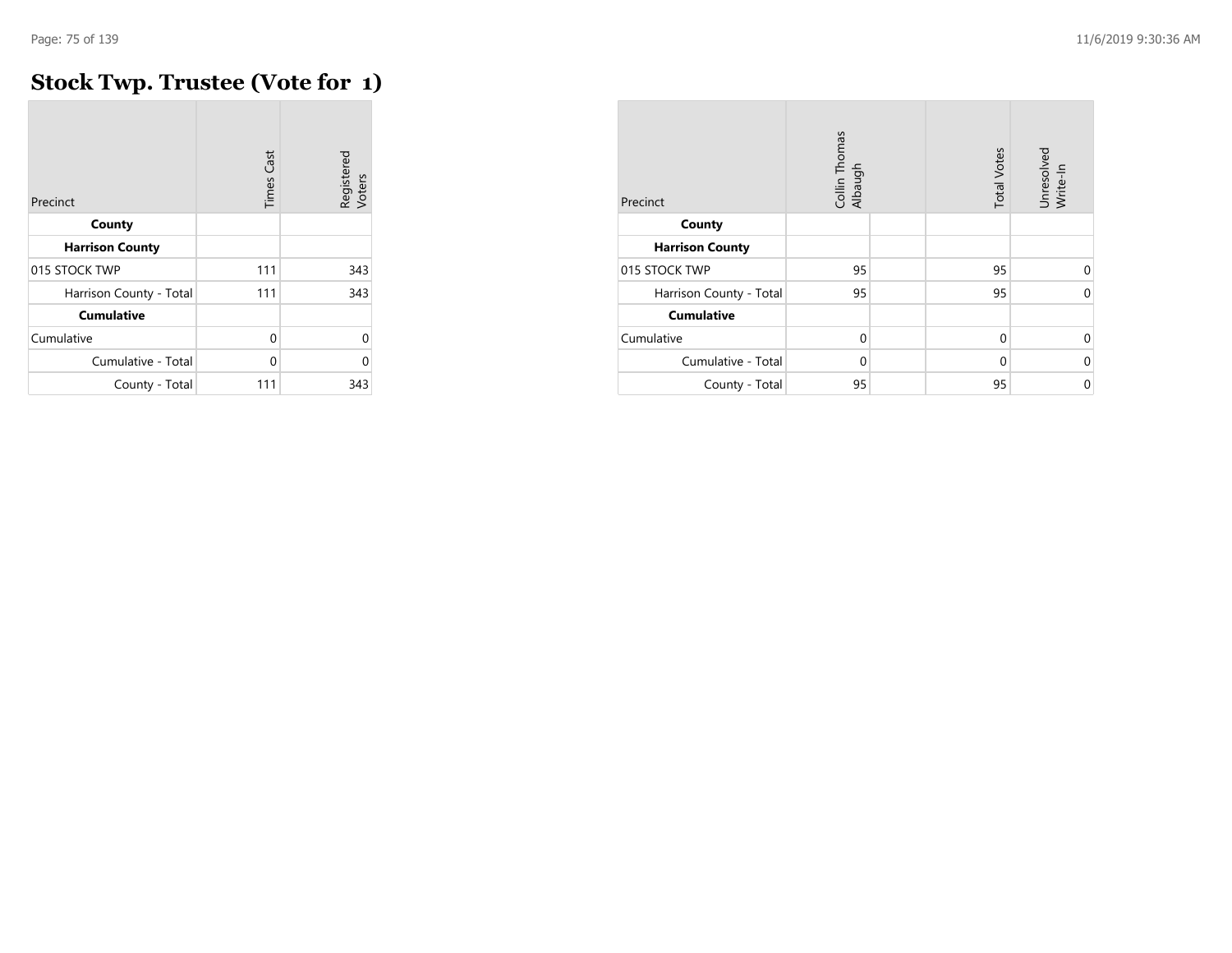## **Stock Fiscal Officer (Vote for 1)**

| Precinct                | Cast<br>Times | Registered<br>Voters |
|-------------------------|---------------|----------------------|
| County                  |               |                      |
| <b>Harrison County</b>  |               |                      |
| 015 STOCK TWP           | 111           | 343                  |
| Harrison County - Total | 111           | 343                  |
| <b>Cumulative</b>       |               |                      |
| Cumulative              | 0             | U                    |
| Cumulative - Total      | 0             | Λ                    |
| County - Total          | 111           | 343                  |

| Precinct                | Jessica<br>Bumgardner | <b>Total Votes</b> | Unresolved<br>Write-In |
|-------------------------|-----------------------|--------------------|------------------------|
| County                  |                       |                    |                        |
| <b>Harrison County</b>  |                       |                    |                        |
| 015 STOCK TWP           | 96                    | 96                 | $\Omega$               |
| Harrison County - Total | 96                    | 96                 | $\Omega$               |
| <b>Cumulative</b>       |                       |                    |                        |
| Cumulative              | $\Omega$              | $\mathbf 0$        | 0                      |
| Cumulative - Total      | $\Omega$              | $\Omega$           | $\Omega$               |
| County - Total          | 96                    | 96                 | 0                      |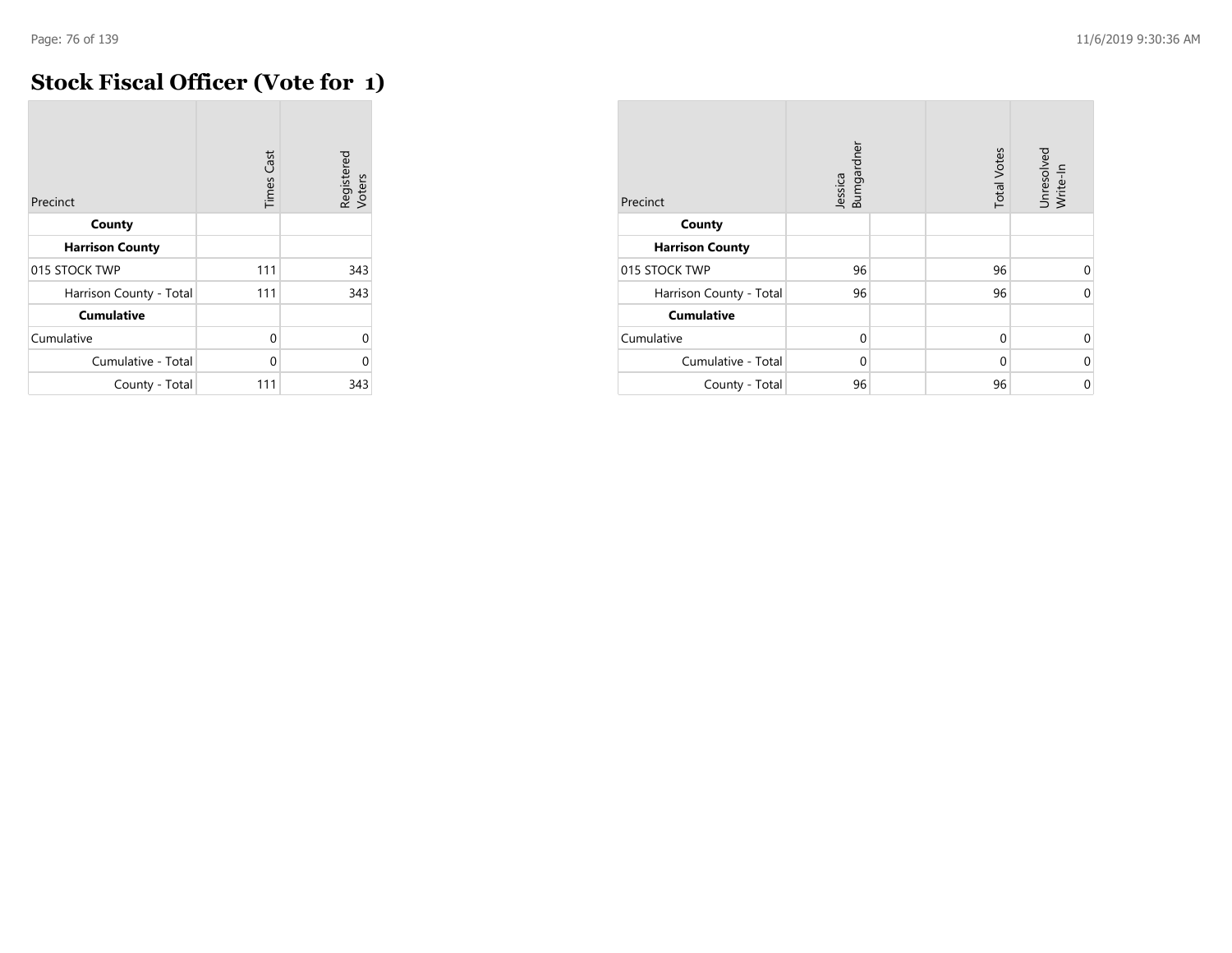$\overline{\phantom{a}}$ 

## **Washington Twp. Trustee (Vote for 1)**

| Precinct                | <b>Times Cast</b> | Registered<br>Voters |
|-------------------------|-------------------|----------------------|
| County                  |                   |                      |
| <b>Harrison County</b>  |                   |                      |
| 016 WASHINGTON TWP      | 80                | 348                  |
| Harrison County - Total | 80                | 348                  |
| <b>Cumulative</b>       |                   |                      |
| Cumulative              | 0                 | 0                    |
| Cumulative - Total      | U                 | O                    |
| County - Total          | 80                | 348                  |

| Precinct                | Robert R. Stewart | <b>Total Votes</b> | Unresolved<br>Write-In |
|-------------------------|-------------------|--------------------|------------------------|
| County                  |                   |                    |                        |
| <b>Harrison County</b>  |                   |                    |                        |
| 016 WASHINGTON TWP      | 66                | 66                 | $\Omega$               |
| Harrison County - Total | 66                | 66                 | $\Omega$               |
| <b>Cumulative</b>       |                   |                    |                        |
| Cumulative              | $\mathbf 0$       | $\Omega$           | $\Omega$               |
| Cumulative - Total      | $\Omega$          | $\Omega$           | 0                      |
| County - Total          | 66                | 66                 | $\mathbf 0$            |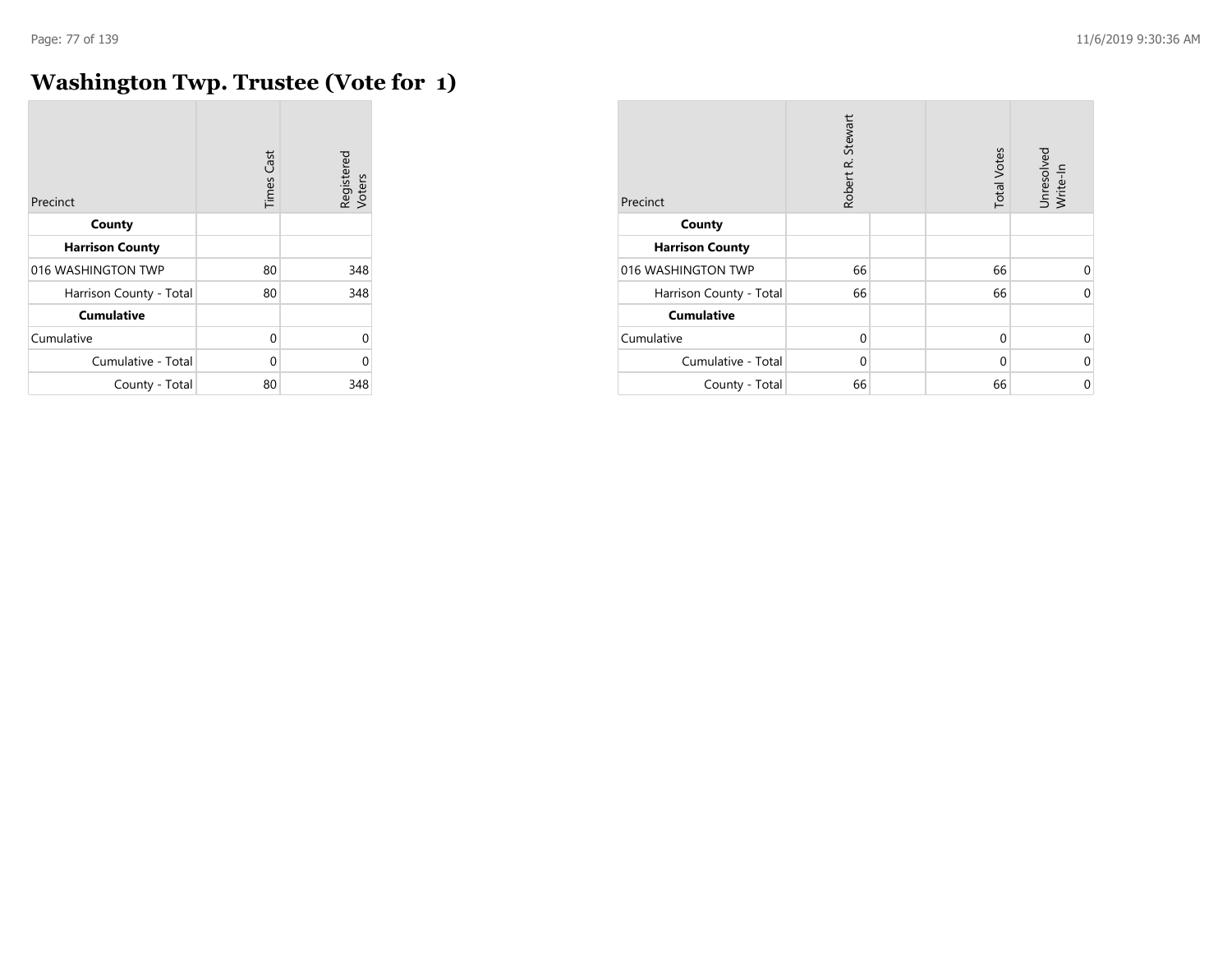## **Washington Fiscal Officer (Vote for 1)**

| Precinct                | <b>Times Cast</b> | Registered<br>Voters |
|-------------------------|-------------------|----------------------|
| County                  |                   |                      |
| <b>Harrison County</b>  |                   |                      |
| 016 WASHINGTON TWP      | 80                | 348                  |
| Harrison County - Total | 80                | 348                  |
| <b>Cumulative</b>       |                   |                      |
| Cumulative              | $\Omega$          | 0                    |
| Cumulative - Total      | U                 | O                    |
| County - Total          | 80                | 348                  |

| Precinct                | Donna Jean<br>Carpenter | <b>Total Votes</b> | Unresolved<br>Write-In |
|-------------------------|-------------------------|--------------------|------------------------|
| County                  |                         |                    |                        |
| <b>Harrison County</b>  |                         |                    |                        |
| 016 WASHINGTON TWP      | 69                      | 69                 | $\Omega$               |
| Harrison County - Total | 69                      | 69                 | $\Omega$               |
| <b>Cumulative</b>       |                         |                    |                        |
| Cumulative              | $\Omega$                | $\mathbf 0$        | $\Omega$               |
| Cumulative - Total      | $\Omega$                | $\Omega$           | $\Omega$               |
| County - Total          | 69                      | 69                 | $\mathbf 0$            |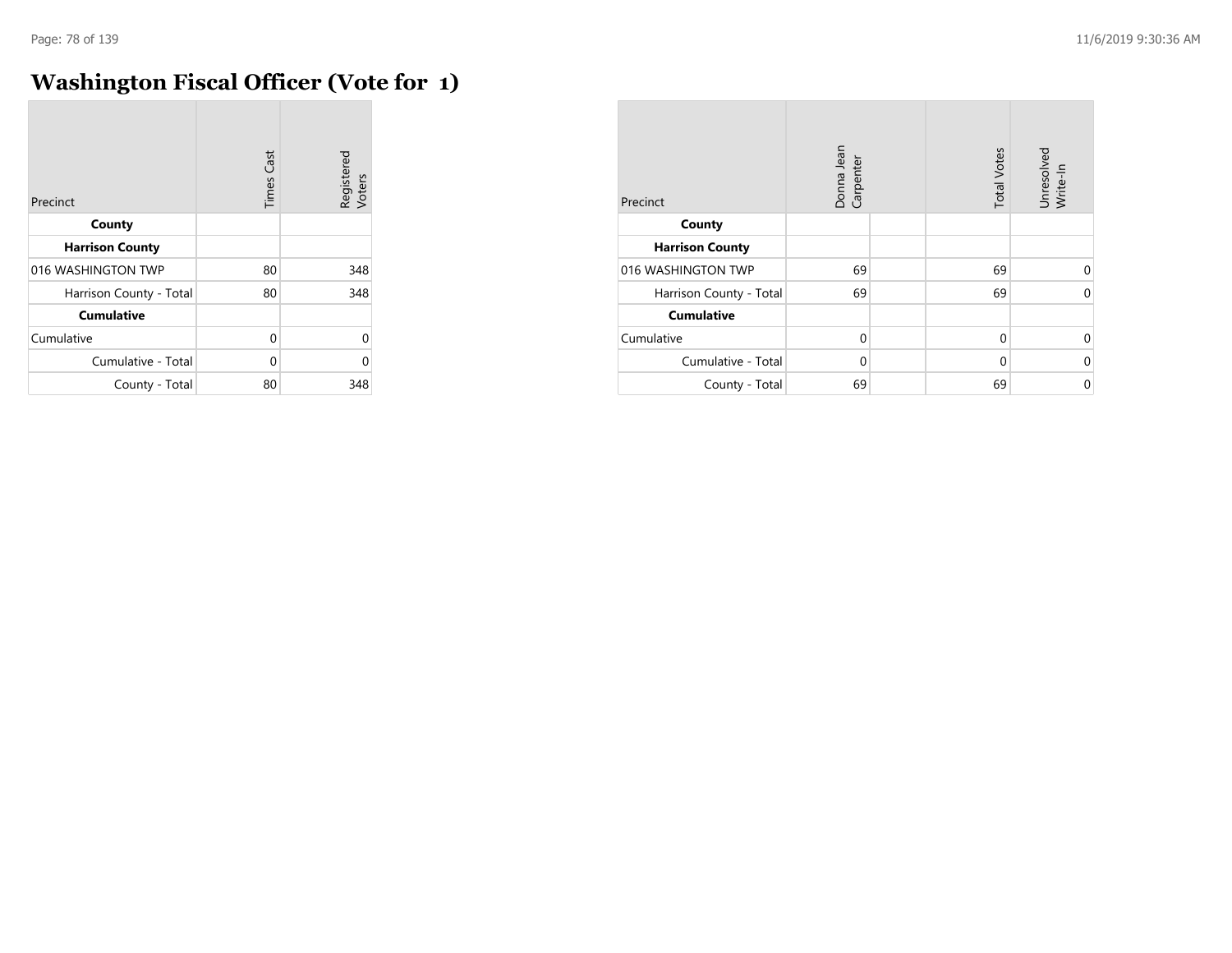## **Jefferson County Educational Service Center (Vote for 2)**

| Precinct                | <b>Times Cast</b> | Registered<br>Voters |
|-------------------------|-------------------|----------------------|
| County                  |                   |                      |
| <b>Harrison County</b>  |                   |                      |
| 007 GERMAN TWP          | 24                | 63                   |
| 008 GREEN TWP/VIL       | 1                 | 2                    |
| 014 SHORTCREEK TWP/VIL  | 222               | 537                  |
| Harrison County - Total | 247               | 602                  |
| <b>Cumulative</b>       |                   |                      |
| Cumulative              | 0                 | 0                    |
| Cumulative - Total      | 0                 | ი                    |
| County - Total          | 247               | 602                  |

| Precinct                | <b>Total Votes</b> | Mark F. Johnson<br>Qualified Write In | Bill Shaeffer<br>Qualified Write In |  |
|-------------------------|--------------------|---------------------------------------|-------------------------------------|--|
| County                  |                    |                                       |                                     |  |
| <b>Harrison County</b>  |                    |                                       |                                     |  |
| 007 GERMAN TWP          | $\Omega$           | $\mathbf 0$                           | $\Omega$                            |  |
| 008 GREEN TWP/VIL       | $\Omega$           | $\Omega$                              | $\Omega$                            |  |
| 014 SHORTCREEK TWP/VIL  | $\Omega$           | $\mathbf 0$                           | $\Omega$                            |  |
| Harrison County - Total | $\Omega$           | $\Omega$                              | $\Omega$                            |  |
| <b>Cumulative</b>       |                    |                                       |                                     |  |
| Cumulative              | $\Omega$           | $\Omega$                              | $\Omega$                            |  |
| Cumulative - Total      | $\Omega$           | $\mathbf 0$                           | $\Omega$                            |  |
| County - Total          | 0                  | $\mathbf 0$                           | 0                                   |  |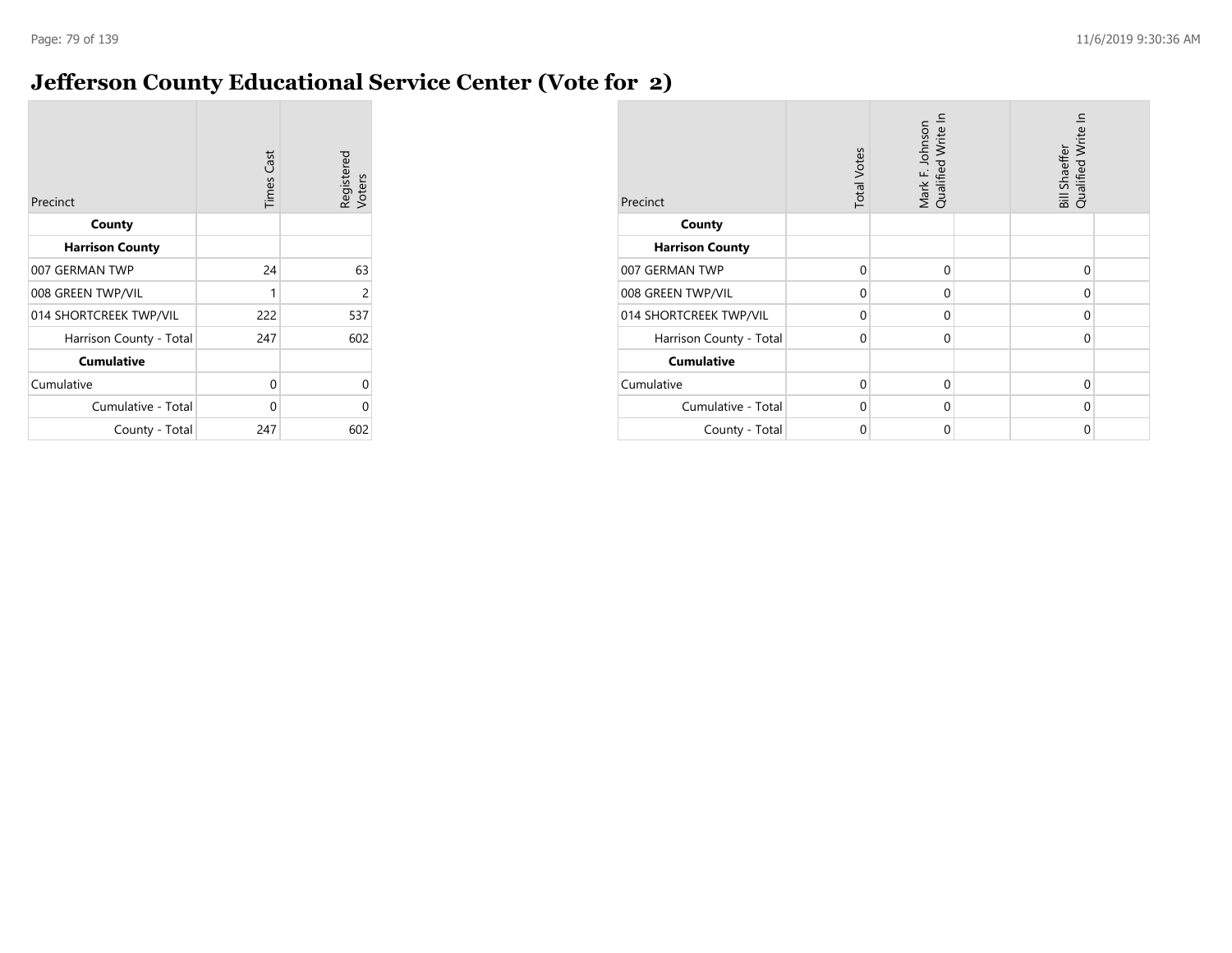**College** 

| Precinct                | Unresolved<br>Write-In |
|-------------------------|------------------------|
| County                  |                        |
| <b>Harrison County</b>  |                        |
| 007 GERMAN TWP          | 0                      |
| 008 GREEN TWP/VIL       | 0                      |
| 014 SHORTCREEK TWP/VIL  | 4                      |
| Harrison County - Total | 4                      |
| <b>Cumulative</b>       |                        |
| Cumulative              | O                      |
| Cumulative - Total      | ი                      |
| County - Total          | 4                      |

the property of the control of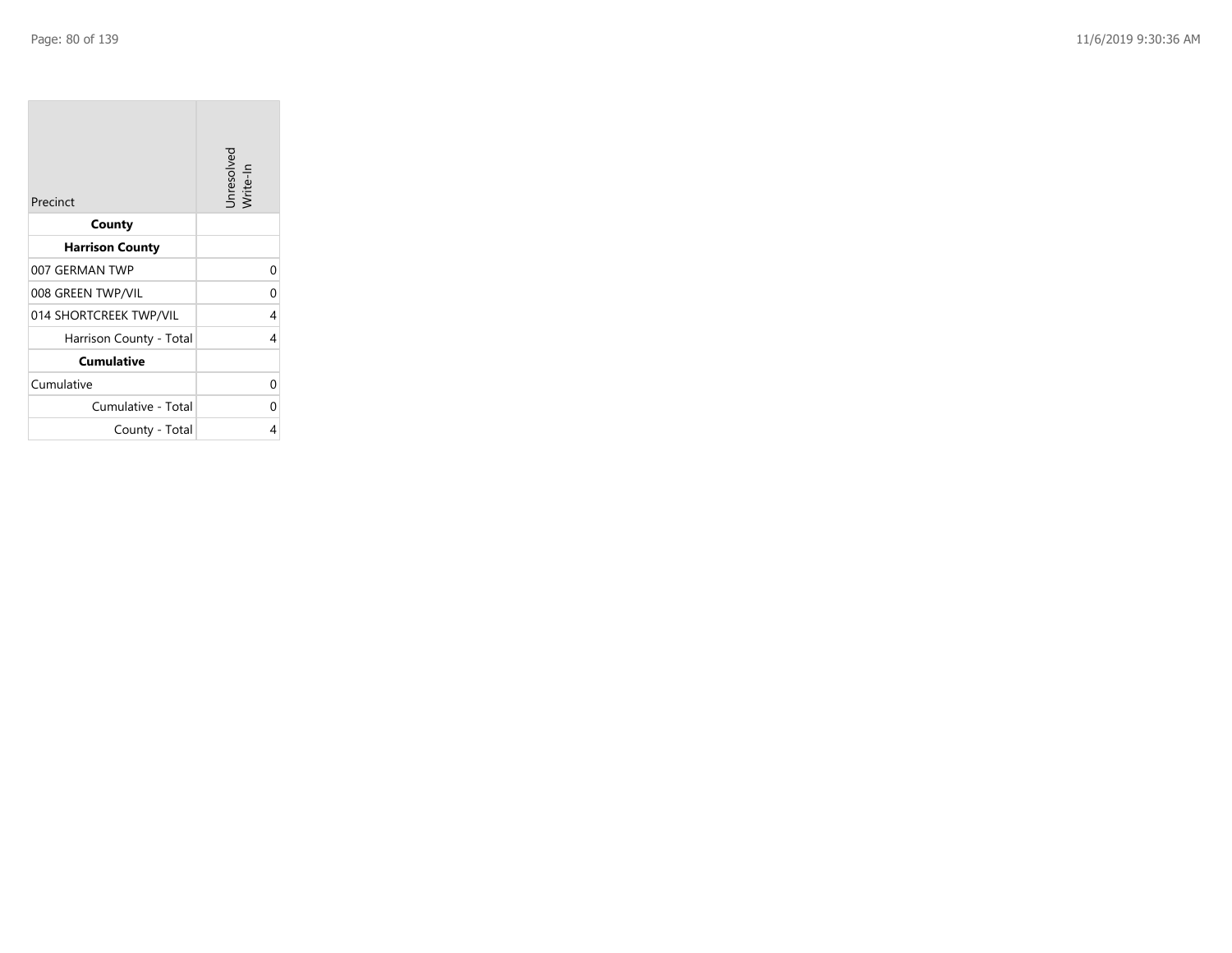## **Buckeye Local School Board Member (Vote for 2)**

| Precinct                | <b>Times</b> Cast | Registered<br>Voters |
|-------------------------|-------------------|----------------------|
| County                  |                   |                      |
| <b>Harrison County</b>  |                   |                      |
| 008 GREEN TWP/VIL       | 1                 | $\overline{2}$       |
| 014 SHORTCREEK TWP/VIL  | 222               | 537                  |
| Harrison County - Total | 223               | 539                  |
| <b>Cumulative</b>       |                   |                      |
| Cumulative              | 0                 | U                    |
| Cumulative - Total      | 0                 | U                    |
| County - Total          | 223               | 539                  |

| Precinct                | Teresa George |  | April Ogden |  |
|-------------------------|---------------|--|-------------|--|
| County                  |               |  |             |  |
| <b>Harrison County</b>  |               |  |             |  |
| 008 GREEN TWP/VIL       | 1             |  | 0           |  |
| 014 SHORTCREEK TWP/VIL  | 155           |  | 99          |  |
| Harrison County - Total | 156           |  | 99          |  |
| <b>Cumulative</b>       |               |  |             |  |
| Cumulative              | $\Omega$      |  | 0           |  |
| Cumulative - Total      | 0             |  | 0           |  |
| County - Total          | 156           |  | 99          |  |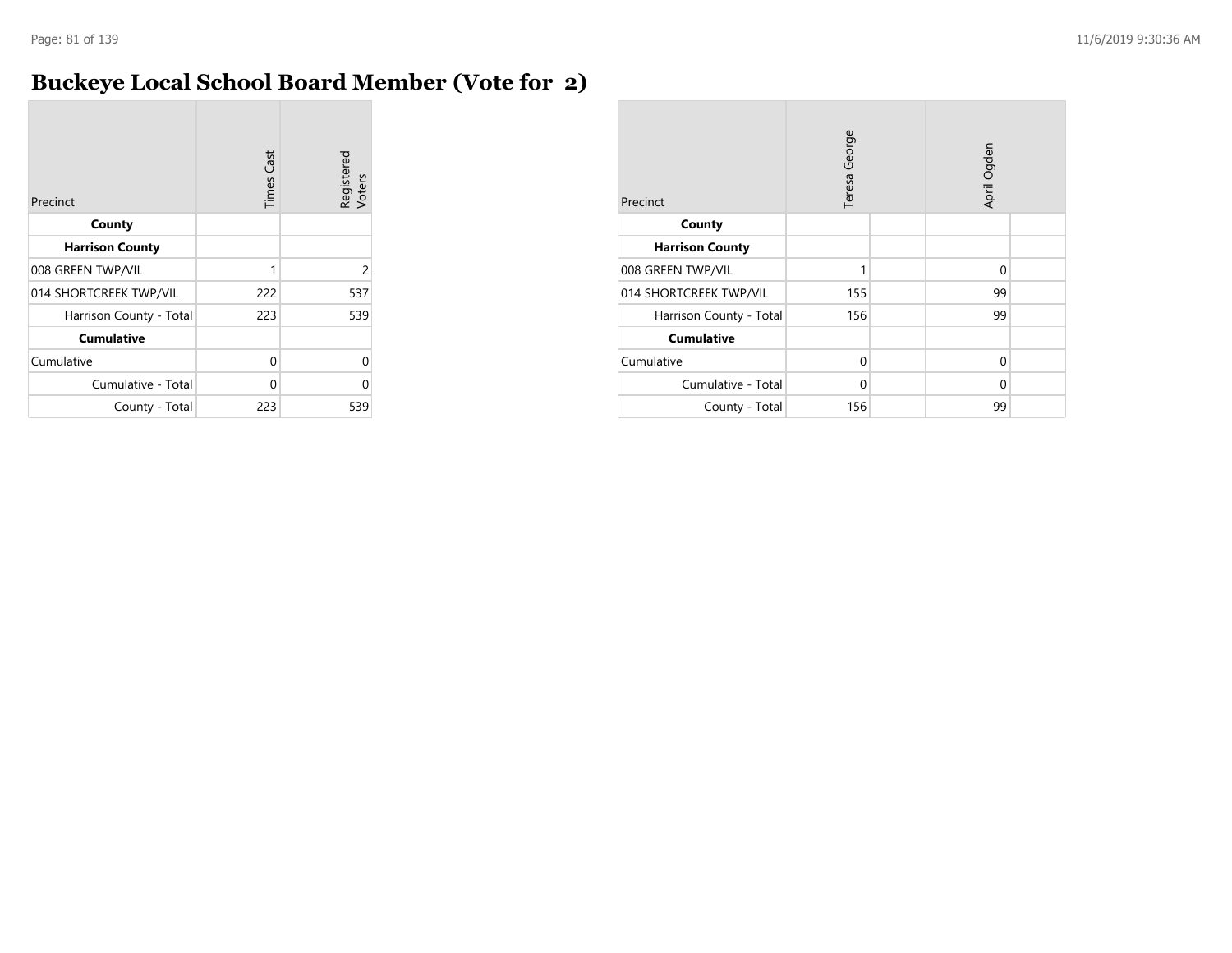| Precinct                | Joseph A. Zelek | <b>Total Votes</b> | Unresolved<br>Write-In |
|-------------------------|-----------------|--------------------|------------------------|
| County                  |                 |                    |                        |
| <b>Harrison County</b>  |                 |                    |                        |
| 008 GREEN TWP/VIL       | $\mathbf 0$     |                    | ∩                      |
| 014 SHORTCREEK TWP/VIL  | 75              | 329                | $\Omega$               |
| Harrison County - Total | 75              | 330                | $\Omega$               |
| <b>Cumulative</b>       |                 |                    |                        |
| Cumulative              | $\mathbf 0$     | $\mathbf 0$        | $\Omega$               |
| Cumulative - Total      | 0               | $\Omega$           | U                      |
| County - Total          | 75              | 330                | 0                      |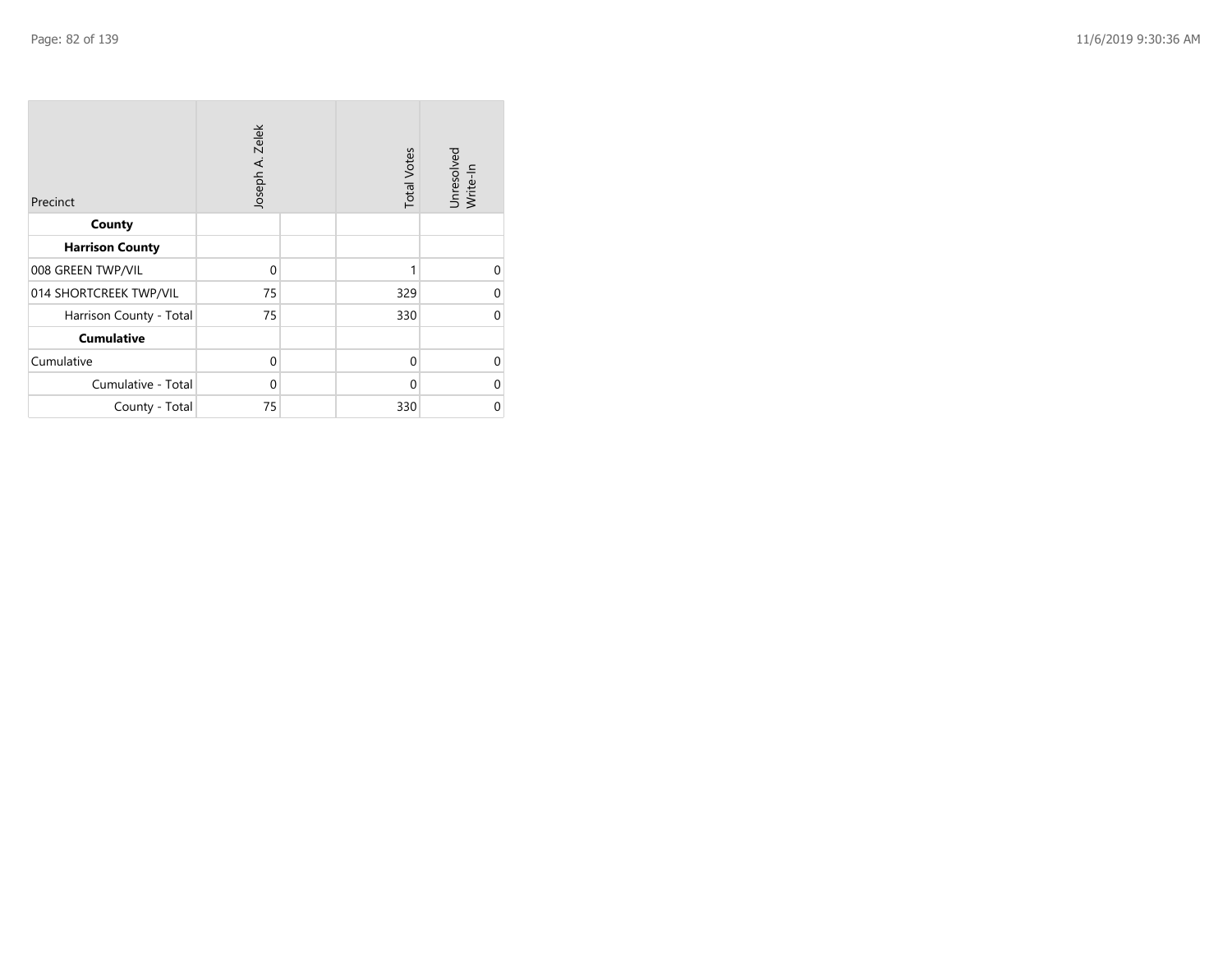## **Conotton Valley School Board Member (Vote for 3)**

| Precinct                | <b>Times</b> Cast | Registered<br>Voters |
|-------------------------|-------------------|----------------------|
| County                  |                   |                      |
| <b>Harrison County</b>  |                   |                      |
| 005 FRANKLIN TWP/VIL    | 23                | 135                  |
| 009 MONROE TWP/VIL      | 202               | 659                  |
| 011 NORTH TWP/VIL       | 10                | 44                   |
| Harrison County - Total | 235               | 838                  |
| <b>Cumulative</b>       |                   |                      |
| Cumulative              | 0                 | Ω                    |
| Cumulative - Total      | 0                 |                      |
| County - Total          | 235               | 838                  |

| Precinct                | Christopher R.<br>Bower |  | Robert A.<br>Higgenbotham |  |
|-------------------------|-------------------------|--|---------------------------|--|
| County                  |                         |  |                           |  |
| <b>Harrison County</b>  |                         |  |                           |  |
| 005 FRANKLIN TWP/VIL    | 11                      |  | 18                        |  |
| 009 MONROE TWP/VIL      | 143                     |  | 109                       |  |
| 011 NORTH TWP/VIL       | 7                       |  | 5                         |  |
| Harrison County - Total | 161                     |  | 132                       |  |
| <b>Cumulative</b>       |                         |  |                           |  |
| Cumulative              | $\Omega$                |  | 0                         |  |
| Cumulative - Total      | 0                       |  | 0                         |  |
| County - Total          | 161                     |  | 132                       |  |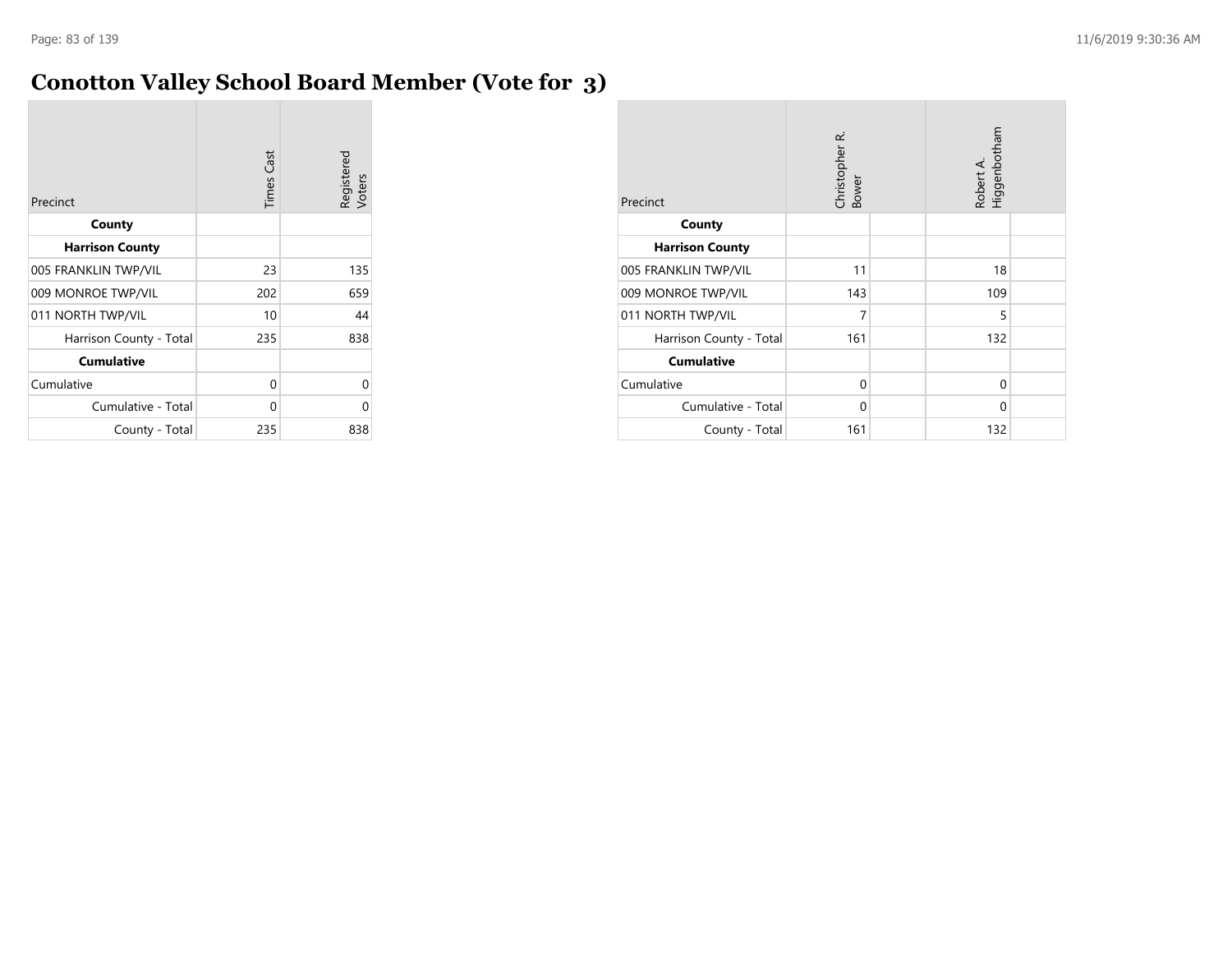| Precinct                | Logan T. Putman | <b>Total Votes</b> | Unresolved<br>Write-In |
|-------------------------|-----------------|--------------------|------------------------|
| County                  |                 |                    |                        |
| <b>Harrison County</b>  |                 |                    |                        |
| 005 FRANKLIN TWP/VIL    | 12              | 41                 | $\Omega$               |
| 009 MONROE TWP/VIL      | 141             | 393                | $\Omega$               |
| 011 NORTH TWP/VIL       | 6               | 18                 | $\Omega$               |
| Harrison County - Total | 159             | 452                | $\Omega$               |
| <b>Cumulative</b>       |                 |                    |                        |
| Cumulative              | $\mathbf 0$     | $\Omega$           | $\Omega$               |
| Cumulative - Total      | $\mathbf 0$     | $\Omega$           | $\Omega$               |
| County - Total          | 159             | 452                | $\mathbf 0$            |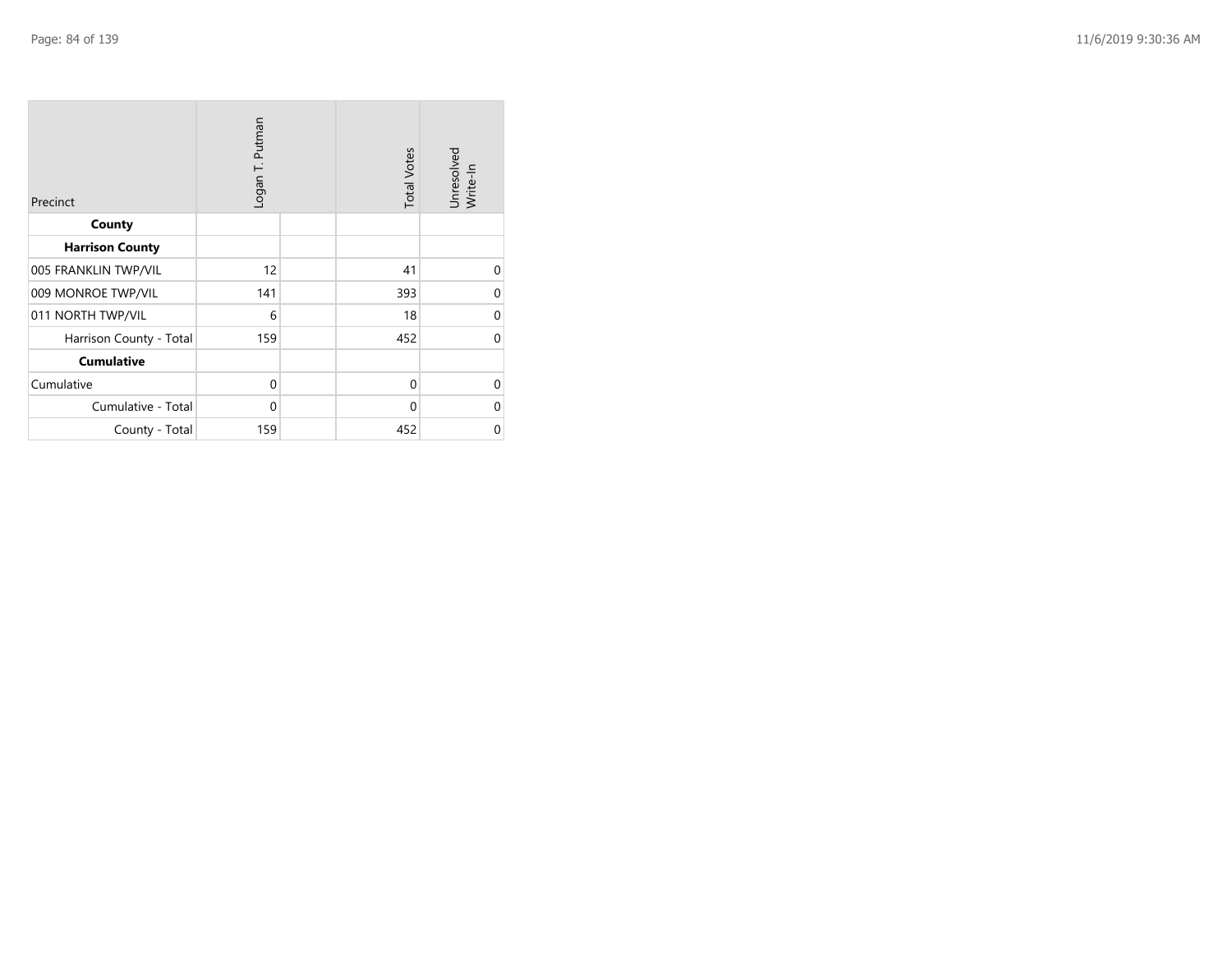## **Conotton Valley School Board Member Unexpired term ending 12-31-2021 (Vote for 1)**

| Precinct                | <b>Times Cast</b> | Registered<br>Voters |
|-------------------------|-------------------|----------------------|
| County                  |                   |                      |
| <b>Harrison County</b>  |                   |                      |
| 005 FRANKLIN TWP/VIL    | 23                | 135                  |
| 009 MONROE TWP/VIL      | 202               | 659                  |
| 011 NORTH TWP/VIL       | 10                | 44                   |
| Harrison County - Total | 235               | 838                  |
| <b>Cumulative</b>       |                   |                      |
| Cumulative              | 0                 | 0                    |
| Cumulative - Total      | 0                 | 0                    |
| County - Total          | 235               | 838                  |

| Precinct                | Deborah Sue<br>Carrothers | <b>Total Votes</b> | Unresolved<br>Write-In |
|-------------------------|---------------------------|--------------------|------------------------|
| County                  |                           |                    |                        |
| <b>Harrison County</b>  |                           |                    |                        |
| 005 FRANKLIN TWP/VIL    | 20                        | 20                 | $\Omega$               |
| 009 MONROE TWP/VIL      | 163                       | 163                | 0                      |
| 011 NORTH TWP/VIL       | 9                         | 9                  | $\mathbf 0$            |
| Harrison County - Total | 192                       | 192                | 0                      |
| <b>Cumulative</b>       |                           |                    |                        |
| Cumulative              | 0                         | 0                  | 0                      |
| Cumulative - Total      | 0                         | 0                  | 0                      |
| County - Total          | 192                       | 192                | 0                      |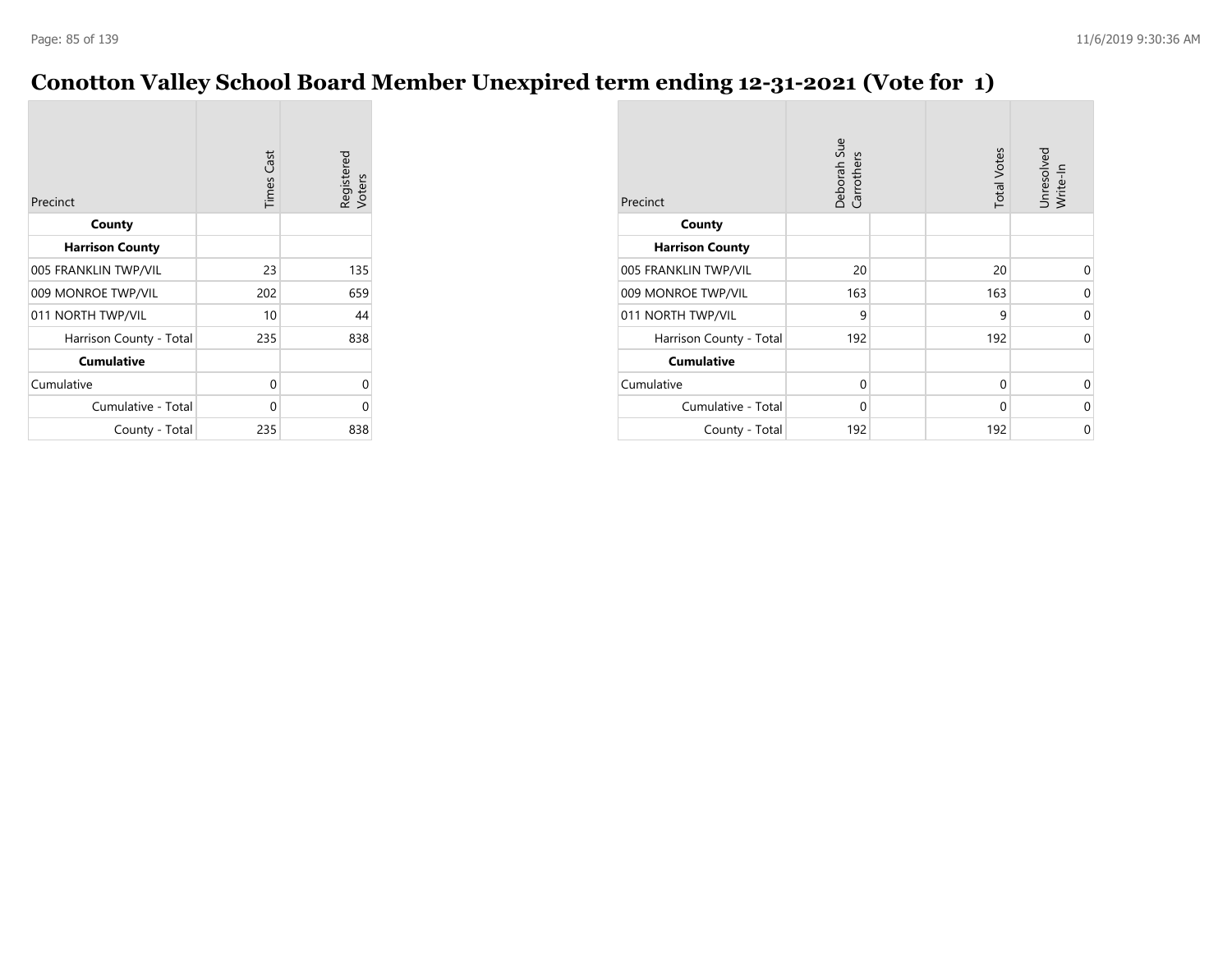## **Edison Local School Board Member (Vote for 2)**

| Precinct                | <b>Times Cast</b> | Registered<br>Voters |
|-------------------------|-------------------|----------------------|
| County                  |                   |                      |
| <b>Harrison County</b>  |                   |                      |
| 007 GERMAN TWP          | 24                | 63                   |
| Harrison County - Total | 24                | 63                   |
| <b>Cumulative</b>       |                   |                      |
| Cumulative              | 0                 | U                    |
| Cumulative - Total      | $\Omega$          | Λ                    |
| County - Total          | 24                | 63                   |

| Precinct                | Matt Bordash |  | Josh McConnell |  |  |
|-------------------------|--------------|--|----------------|--|--|
| County                  |              |  |                |  |  |
| <b>Harrison County</b>  |              |  |                |  |  |
| 007 GERMAN TWP          | 8            |  | 14             |  |  |
| Harrison County - Total | 8            |  | 14             |  |  |
| <b>Cumulative</b>       |              |  |                |  |  |
| Cumulative              | $\Omega$     |  | 0              |  |  |
| Cumulative - Total      | 0            |  | $\Omega$       |  |  |
| County - Total          | 8            |  | 14             |  |  |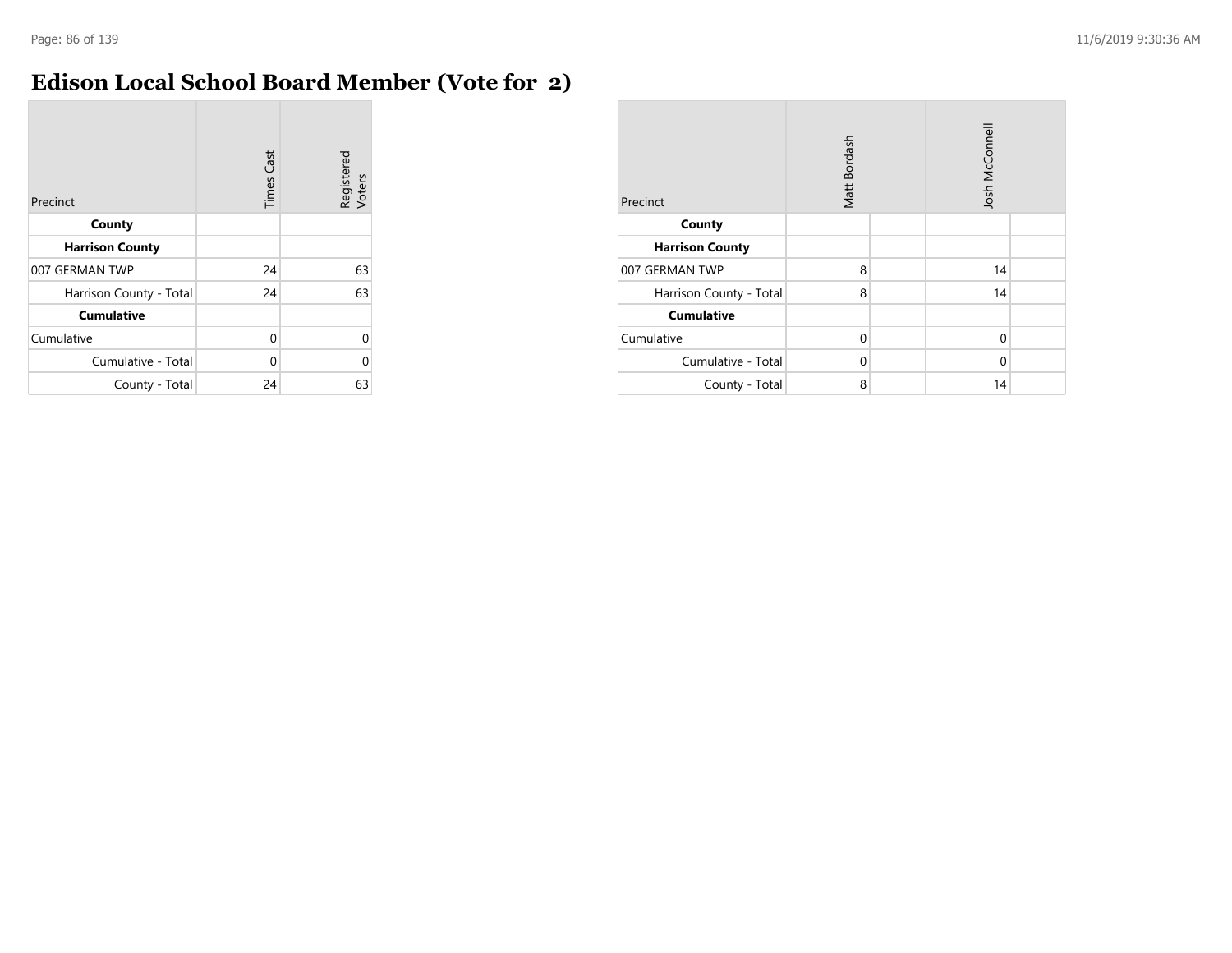| Precinct                | M. David Reed | Sanders<br>Warner | <b>Total Votes</b> | Unresolved<br>Write-In |
|-------------------------|---------------|-------------------|--------------------|------------------------|
| County                  |               |                   |                    |                        |
| <b>Harrison County</b>  |               |                   |                    |                        |
| 007 GERMAN TWP          | 11            | 7                 | 40                 | 0                      |
| Harrison County - Total | 11            | 7                 | 40                 | $\mathbf 0$            |
| <b>Cumulative</b>       |               |                   |                    |                        |
| Cumulative              | $\mathbf 0$   | $\mathbf 0$       | $\mathbf{0}$       | $\mathbf 0$            |
| Cumulative - Total      | $\mathbf 0$   | $\mathbf 0$       | $\Omega$           | $\mathbf 0$            |
| County - Total          | 11            | 7                 | 40                 | $\pmb{0}$              |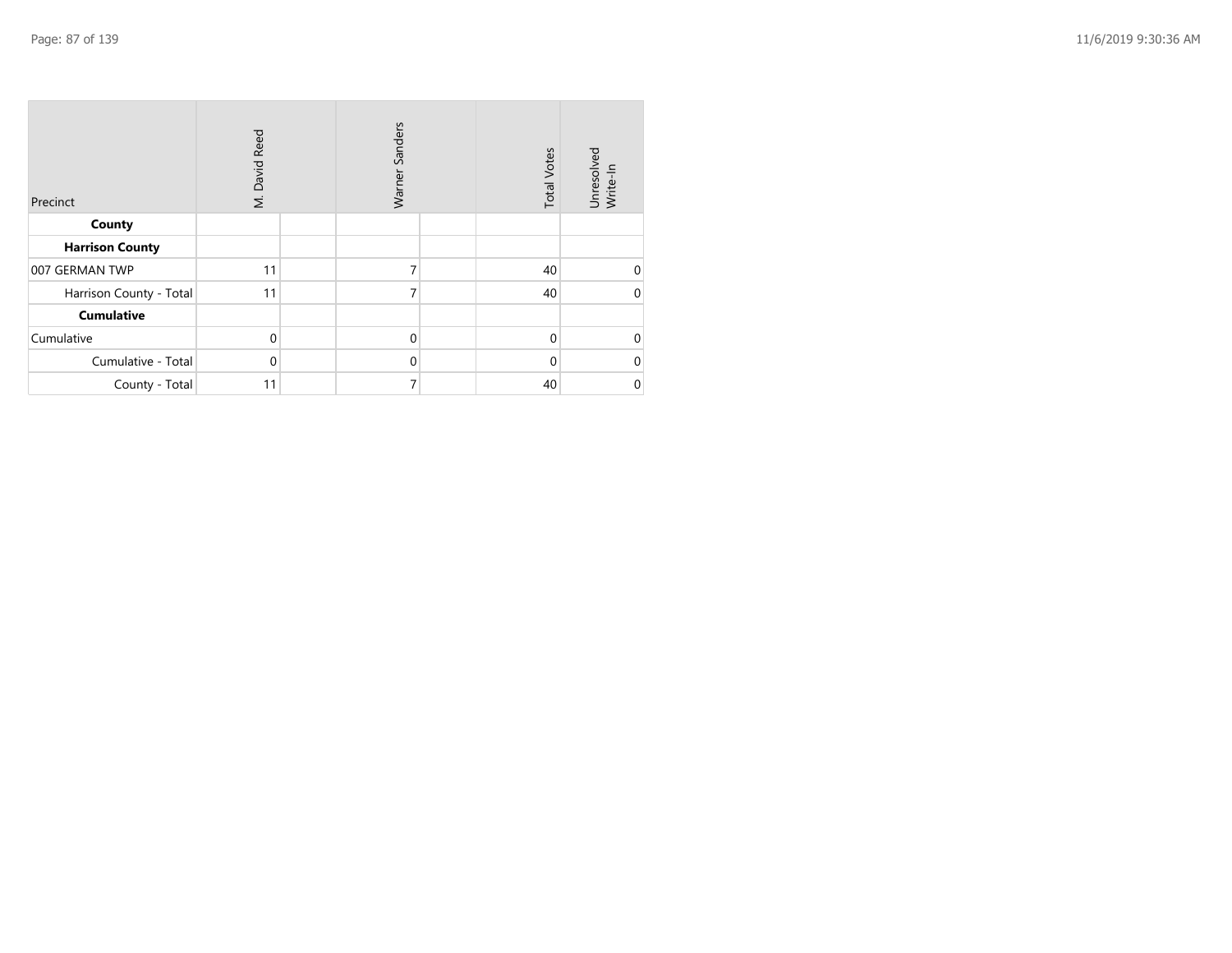## **Harrison Hills School Board Member (Vote for 2)**

| Precinct                | <b>Times</b> Cast | legistered<br>/oters |
|-------------------------|-------------------|----------------------|
| County                  |                   |                      |
| <b>Harrison County</b>  |                   |                      |
| 0001 ARCHER TWP         | 70                | 200                  |
| 002 ATHENS TWP/VIL      | 103               | 330                  |
| 003 CADIZ TWP/VIL NE    | 326               | 1,112                |
| 004 CADIZ TWP/VIL SW    | 347               | 1,187                |
| 005 FRANKLIN TWP/VIL    | 76                | 260                  |
| 006 FREEPORT TWP/VIL    | 203               | 497                  |
| 007 GERMAN TWP          | 148               | 452                  |
| 008 GREEN TWP/VIL       | 386               | 1,188                |
| 010 MOOREFIELD TWP      | 76                | 278                  |
| 011 NORTH TWP/VIL       | 230               | 898                  |
| 012 NOTTINGHAM TWP      | 68                | 203                  |
| 013 RUMLEY TWP/VIL      | 275               | 845                  |
| 014 SHORTCREEK TWP/VIL  | 71                | 219                  |
| 015 STOCK TWP           | 111               | 343                  |
| 016 WASHINGTON TWP      | 80                | 348                  |
| Harrison County - Total | 2,570             | 8,360                |
| <b>Cumulative</b>       |                   |                      |
| Cumulative              | $\Omega$          | 0                    |
| Cumulative - Total      | 0                 | 0                    |
| County - Total          | 2,570             | 8,360                |

| Precinct                | Edward Henry<br>Banks, III |  | Tracy Marie<br>Mattern |  |
|-------------------------|----------------------------|--|------------------------|--|
| County                  |                            |  |                        |  |
| <b>Harrison County</b>  |                            |  |                        |  |
| 0001 ARCHER TWP         | 46                         |  | 36                     |  |
| 002 ATHENS TWP/VIL      | 84                         |  | 51                     |  |
| 003 CADIZ TWP/VIL NE    | 262                        |  | 164                    |  |
| 004 CADIZ TWP/VIL SW    | 273                        |  | 194                    |  |
| 005 FRANKLIN TWP/VIL    | 34                         |  | 48                     |  |
| 006 FREEPORT TWP/VIL    | 84                         |  | 97                     |  |
| 007 GERMAN TWP          | 82                         |  | 91                     |  |
| 008 GREEN TWP/VIL       | 247                        |  | 244                    |  |
| 010 MOOREFIELD TWP      | 45                         |  | 41                     |  |
| 011 NORTH TWP/VIL       | 115                        |  | 120                    |  |
| 012 NOTTINGHAM TWP      | 45                         |  | 29                     |  |
| 013 RUMLEY TWP/VIL      | 151                        |  | 152                    |  |
| 014 SHORTCREEK TWP/VIL  | 49                         |  | 23                     |  |
| 015 STOCK TWP           | 45                         |  | 60                     |  |
| 016 WASHINGTON TWP      | 36                         |  | 52                     |  |
| Harrison County - Total | 1,598                      |  | 1,402                  |  |
| <b>Cumulative</b>       |                            |  |                        |  |
| Cumulative              | $\mathbf 0$                |  | $\mathbf 0$            |  |
| Cumulative - Total      | $\mathbf{0}$               |  | 0                      |  |
| County - Total          | 1,598                      |  | 1,402                  |  |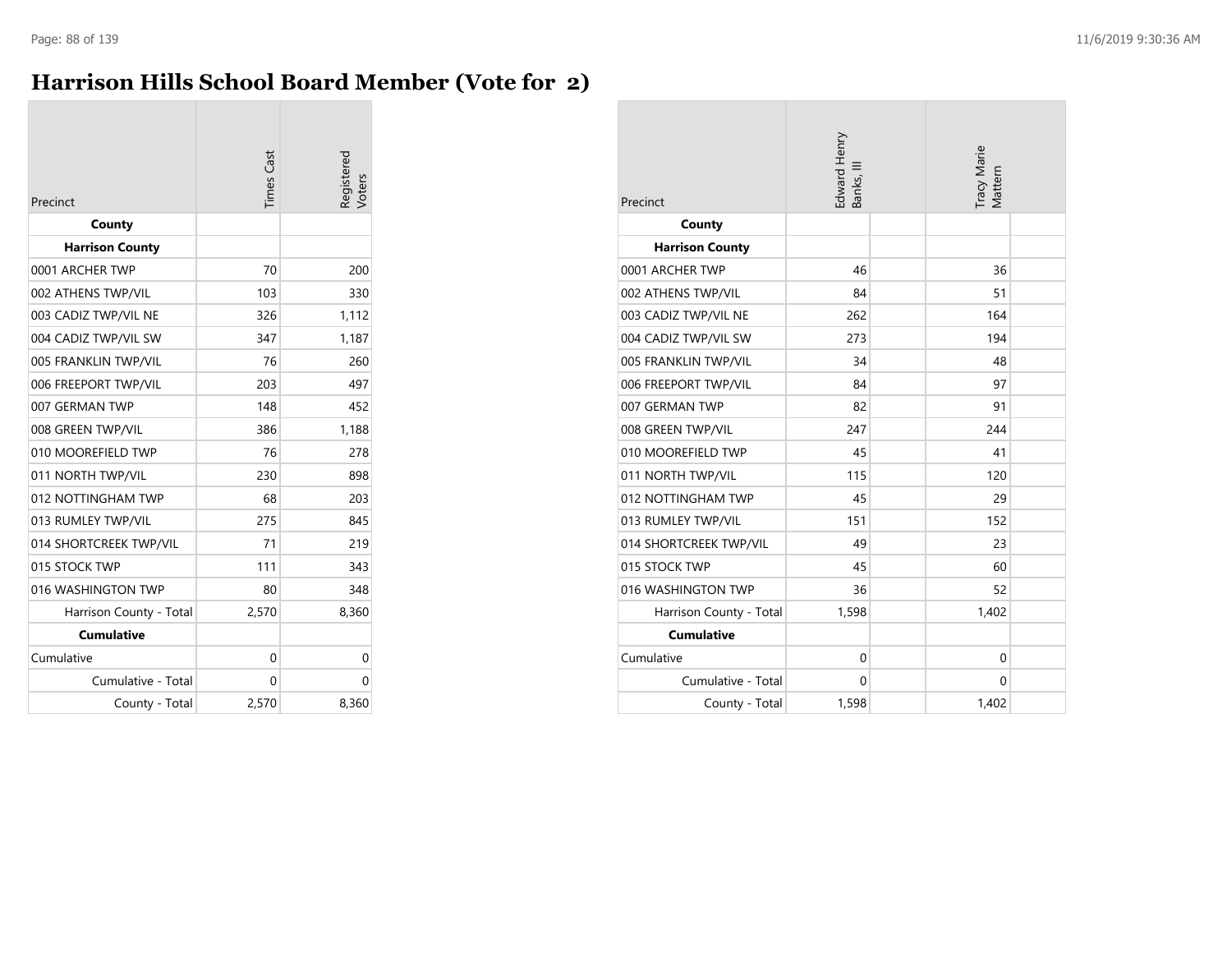| Precinct                | John Eastman<br>Visser |  | <b>Total Votes</b> | Unresolved<br>Write-In |  |
|-------------------------|------------------------|--|--------------------|------------------------|--|
| County                  |                        |  |                    |                        |  |
| <b>Harrison County</b>  |                        |  |                    |                        |  |
| 0001 ARCHER TWP         | 25                     |  | 107                | $\mathbf 0$            |  |
| 002 ATHENS TWP/VIL      | 27                     |  | 162                | 0                      |  |
| 003 CADIZ TWP/VIL NE    | 108                    |  | 534                | $\mathbf 0$            |  |
| 004 CADIZ TWP/VIL SW    | 111                    |  | 578                | 0                      |  |
| 005 FRANKLIN TWP/VIL    | 26                     |  | 108                | $\mathbf 0$            |  |
| 006 FREEPORT TWP/VIL    | 56                     |  | 237                | $\mathbf 0$            |  |
| 007 GERMAN TWP          | 25                     |  | 198                | 0                      |  |
| 008 GREEN TWP/VIL       | 105                    |  | 596                | $\mathbf 0$            |  |
| 010 MOOREFIELD TWP      | 15                     |  | 101                | 0                      |  |
| 011 NORTH TWP/VIL       | 85                     |  | 320                | $\mathbf 0$            |  |
| 012 NOTTINGHAM TWP      | 23                     |  | 97                 | $\mathbf 0$            |  |
| 013 RUMLEY TWP/VIL      | 101                    |  | 404                | $\mathbf 0$            |  |
| 014 SHORTCREEK TWP/VIL  | 27                     |  | 99                 | $\mathbf 0$            |  |
| 015 STOCK TWP           | 39                     |  | 144                | $\mathbf 0$            |  |
| 016 WASHINGTON TWP      | 25                     |  | 113                | $\mathbf 0$            |  |
| Harrison County - Total | 798                    |  | 3,798              | 0                      |  |
| <b>Cumulative</b>       |                        |  |                    |                        |  |
| Cumulative              | 0                      |  | $\mathbf 0$        | $\mathbf 0$            |  |
| Cumulative - Total      | 0                      |  | 0                  | $\mathbf 0$            |  |
| County - Total          | 798                    |  | 3,798              | 0                      |  |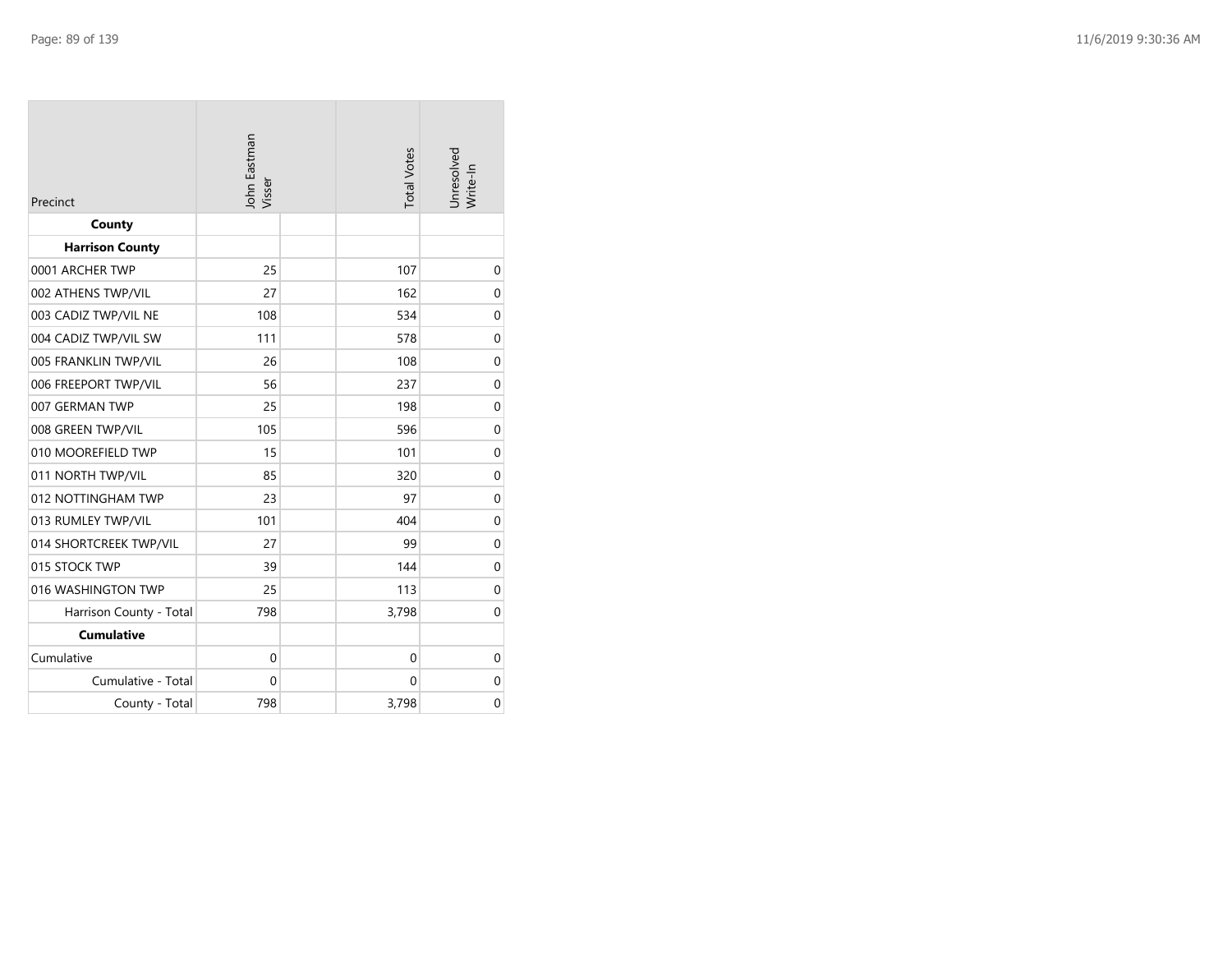## **Cadiz Twp .50 mill Cemetery Renewal (Vote for 1)**

|                         | <b>Times Cast</b> | Registered<br>Voters |
|-------------------------|-------------------|----------------------|
| Precinct                |                   |                      |
| County                  |                   |                      |
| <b>Harrison County</b>  |                   |                      |
| 003 CADIZ TWP/VIL NE    | 326               | 1,112                |
| 004 CADIZ TWP/VIL SW    | 347               | 1,187                |
| Harrison County - Total | 673               | 2,299                |
| <b>Cumulative</b>       |                   |                      |
| Cumulative              | 0                 | U                    |
| Cumulative - Total      | 0                 | U                    |
| County - Total          | 673               | 2,299                |

| Precinct                | For the Tax Levy | Against the Tax<br>Levy | <b>Total Votes</b> |
|-------------------------|------------------|-------------------------|--------------------|
| County                  |                  |                         |                    |
| <b>Harrison County</b>  |                  |                         |                    |
| 003 CADIZ TWP/VIL NE    | 261              | 64                      | 325                |
| 004 CADIZ TWP/VIL SW    | 256              | 89                      | 345                |
| Harrison County - Total | 517              | 153                     | 670                |
| <b>Cumulative</b>       |                  |                         |                    |
| Cumulative              | $\mathbf 0$      | $\mathbf 0$             | $\Omega$           |
| Cumulative - Total      | $\mathbf 0$      | $\mathbf 0$             | $\mathbf 0$        |
| County - Total          | 517              | 153                     | 670                |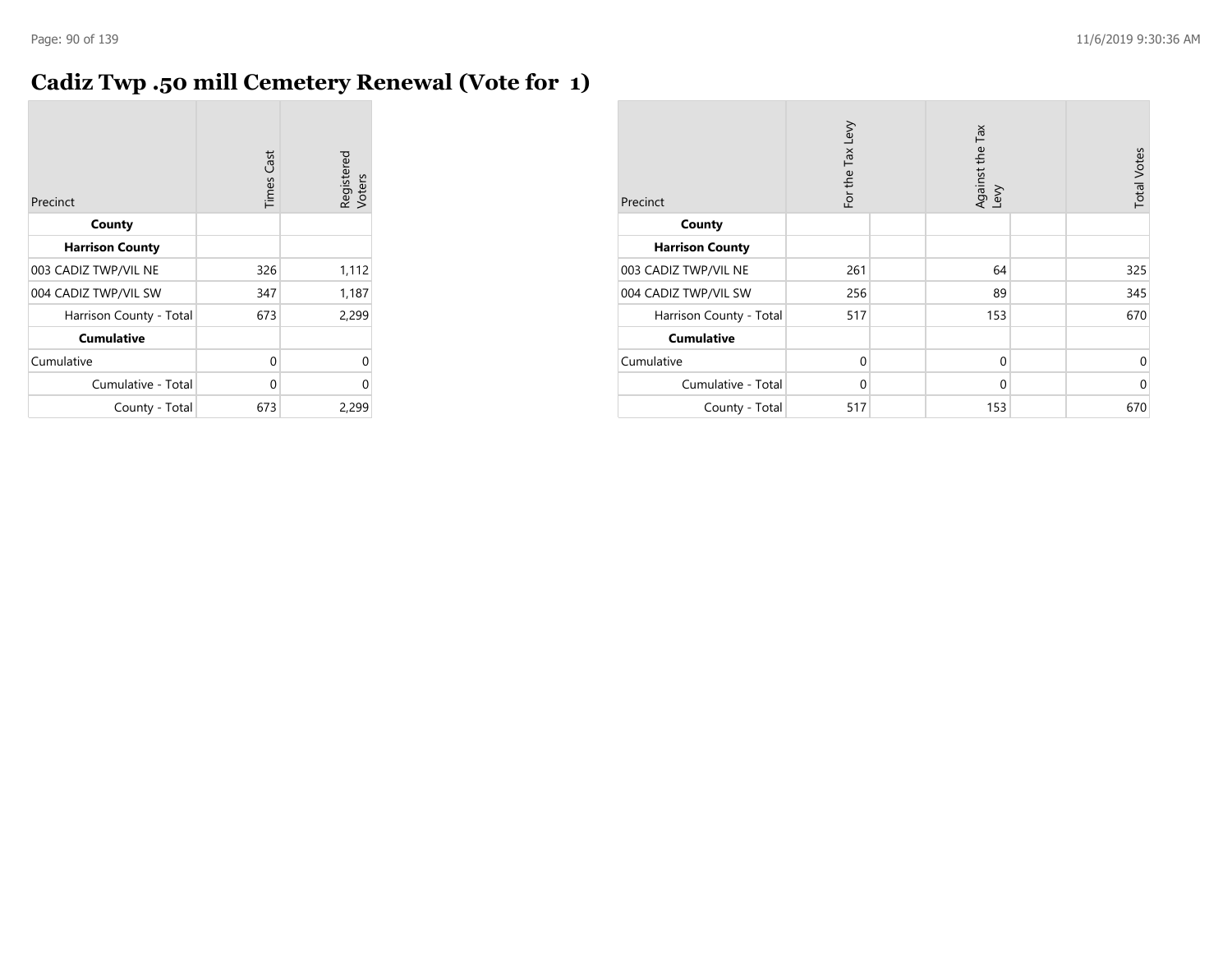**COL** 

| Precinct                | Unresolved<br>Write-In |
|-------------------------|------------------------|
| County                  |                        |
| <b>Harrison County</b>  |                        |
| 003 CADIZ TWP/VIL NE    | $\Omega$               |
| 004 CADIZ TWP/VIL SW    | 0                      |
| Harrison County - Total | ი                      |
| <b>Cumulative</b>       |                        |
| Cumulative              | 0                      |
| Cumulative - Total      | 0                      |
| County - Total          | ი                      |

the company of the company

 $\sim$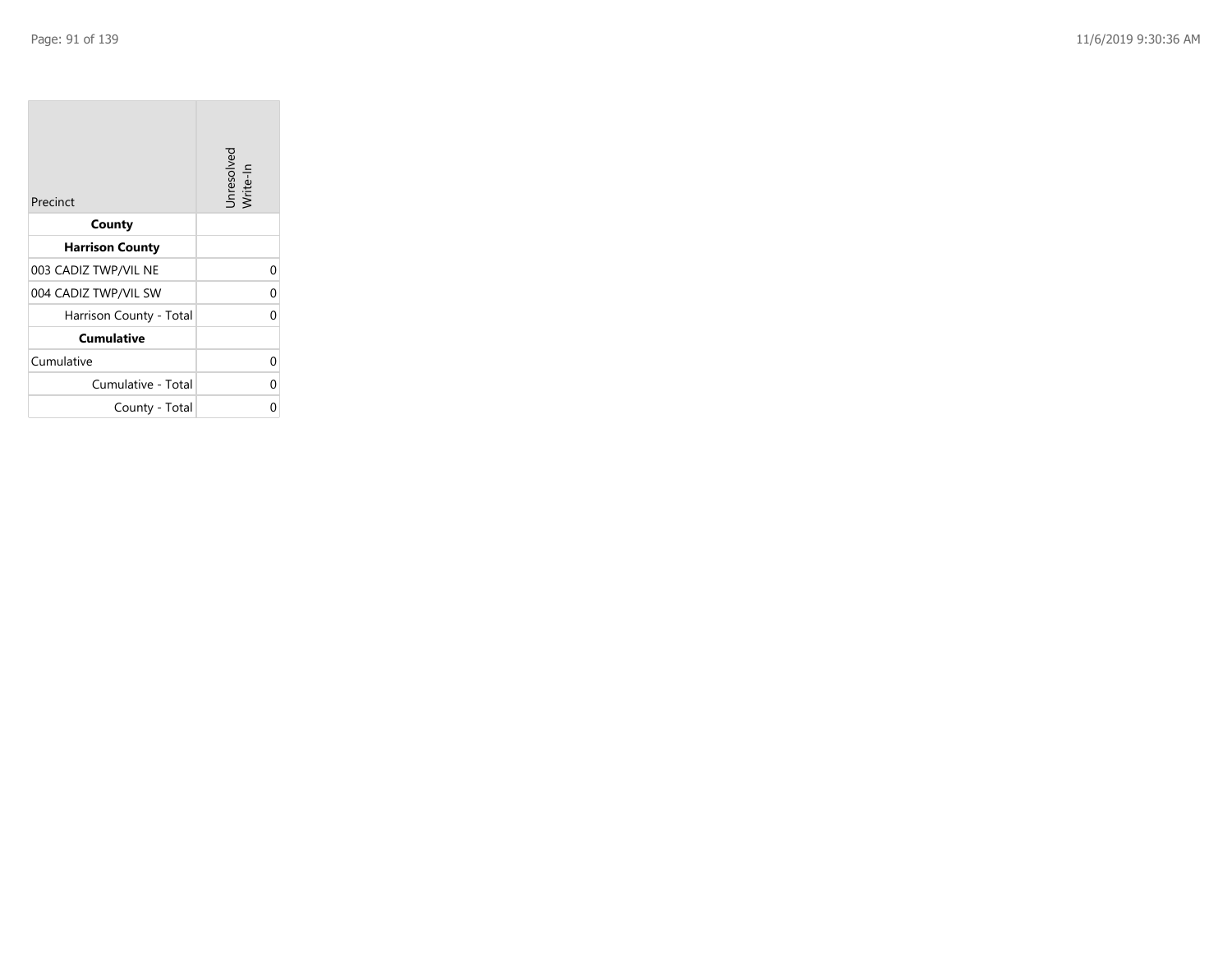## **Cadiz Twp 1 mill New Equipment (Vote for 1)**

| Precinct                | <b>Times Cast</b> | Registered<br>Voters |
|-------------------------|-------------------|----------------------|
| County                  |                   |                      |
| <b>Harrison County</b>  |                   |                      |
| 003 CADIZ TWP/VIL NE    | 326               | 1,112                |
| 004 CADIZ TWP/VIL SW    | 347               | 1,187                |
| Harrison County - Total | 673               | 2,299                |
| <b>Cumulative</b>       |                   |                      |
| Cumulative              | 0                 | 0                    |
| Cumulative - Total      | 0                 | $\Omega$             |
| County - Total          | 673               | 2,299                |

| Precinct                | For the Tax Levy | Against the Tax<br>Levy | <b>Total Votes</b> |
|-------------------------|------------------|-------------------------|--------------------|
| County                  |                  |                         |                    |
| <b>Harrison County</b>  |                  |                         |                    |
| 003 CADIZ TWP/VIL NE    | 228              | 93                      | 321                |
| 004 CADIZ TWP/VIL SW    | 232              | 113                     | 345                |
| Harrison County - Total | 460              | 206                     | 666                |
| <b>Cumulative</b>       |                  |                         |                    |
| Cumulative              | 0                | 0                       | 0                  |
| Cumulative - Total      | $\mathbf 0$      | $\mathbf 0$             | $\mathbf 0$        |
| County - Total          | 460              | 206                     | 666                |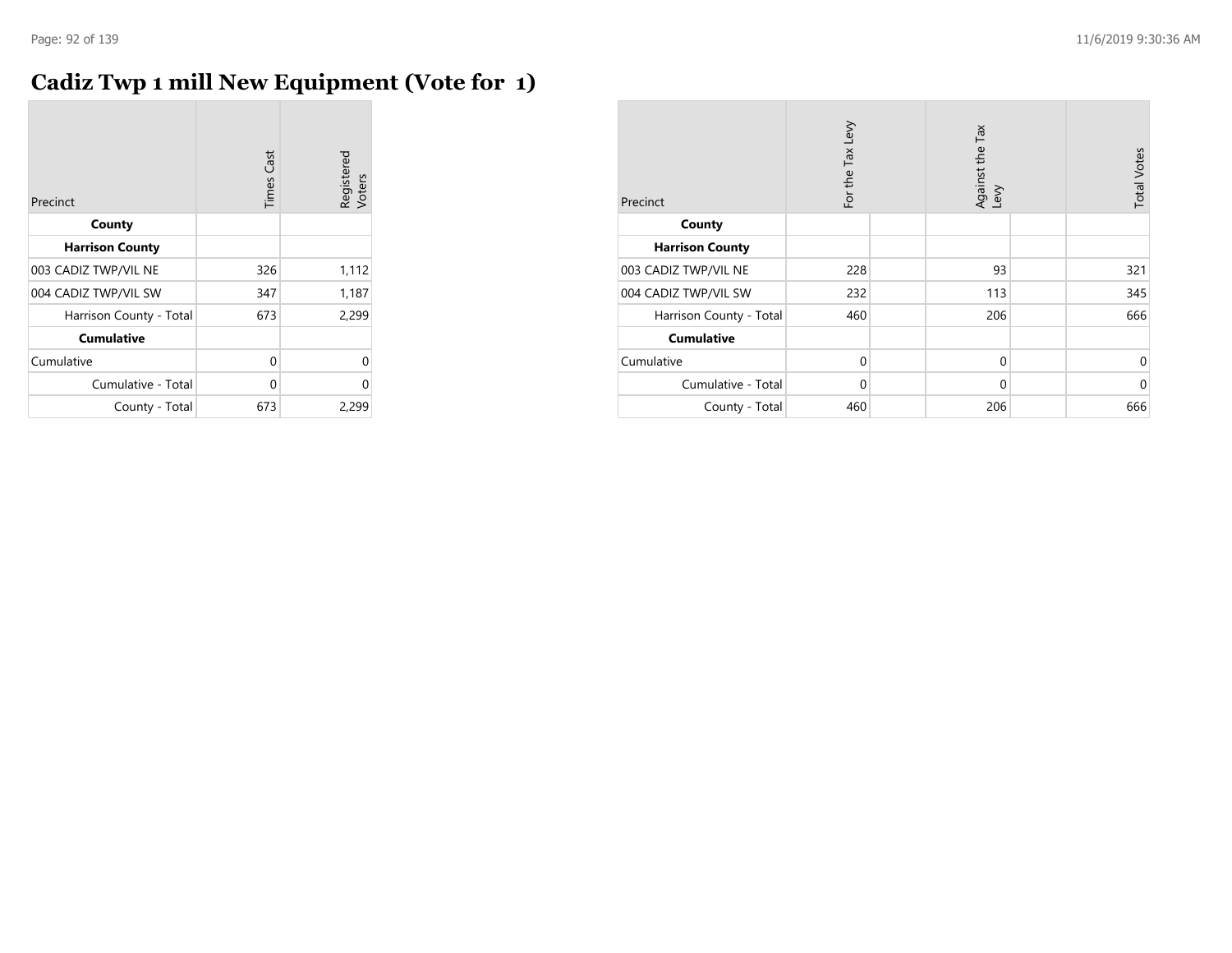**COL** 

| Precinct                | Unresolved<br>Write-In |
|-------------------------|------------------------|
| County                  |                        |
| <b>Harrison County</b>  |                        |
| 003 CADIZ TWP/VIL NE    | 0                      |
| 004 CADIZ TWP/VIL SW    | 0                      |
| Harrison County - Total | O                      |
| <b>Cumulative</b>       |                        |
| Cumulative              | O                      |
| Cumulative - Total      | 0                      |
| County - Total          | ი                      |

the company of the company

 $\sim$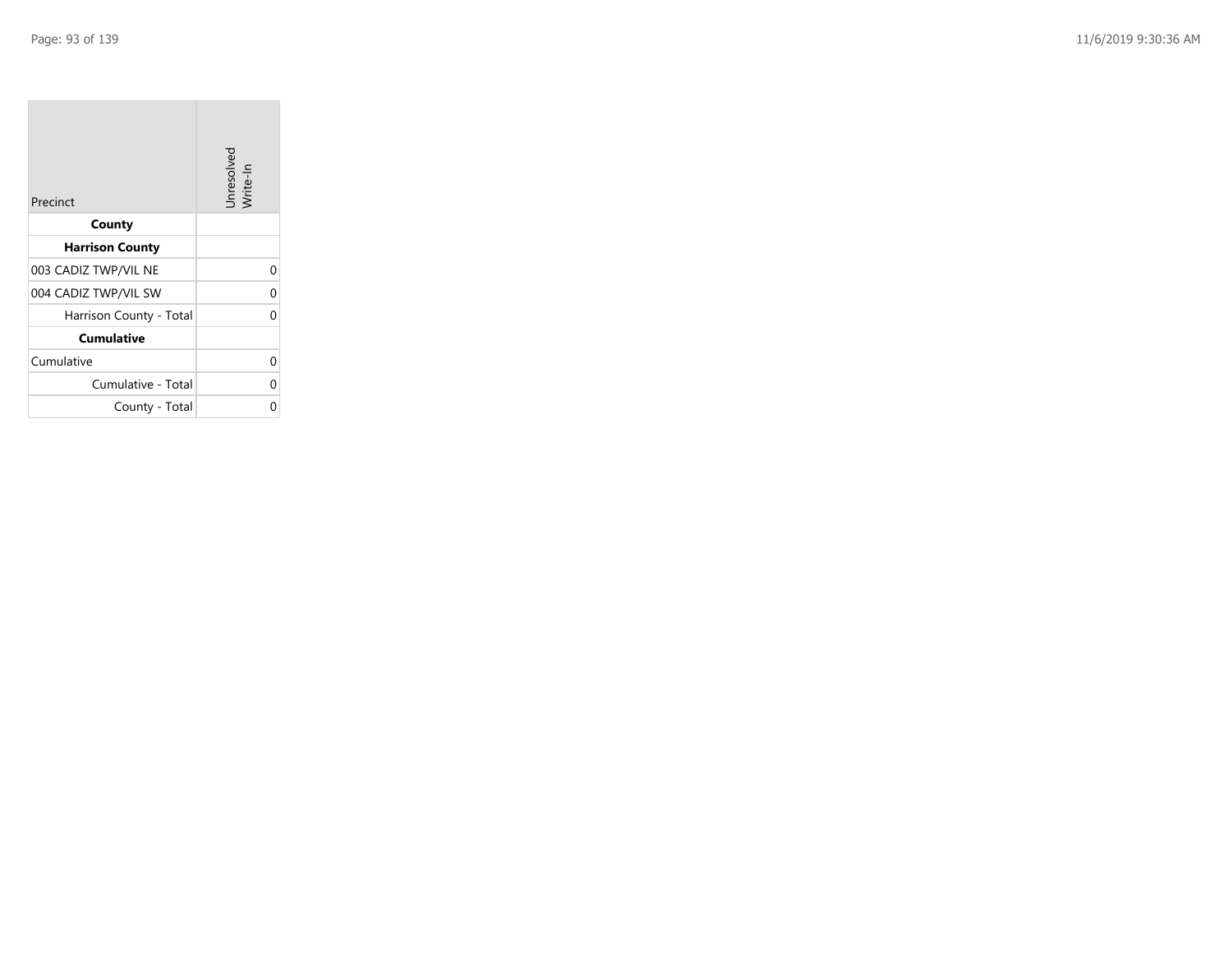# **Freeport Twp Fire Protection .570 mil (Vote for 1)**

| Precinct                | Cast<br>Times | Registered<br>Voters |
|-------------------------|---------------|----------------------|
| County                  |               |                      |
| <b>Harrison County</b>  |               |                      |
| 006 FREEPORT TWP/VIL    | 203           | 497                  |
| Harrison County - Total | 203           | 497                  |
| <b>Cumulative</b>       |               |                      |
| Cumulative              | 0             | U                    |
| Cumulative - Total      | $\Omega$      | Λ                    |
| County - Total          | 203           | 497                  |

| Precinct                | For the Tax Levy |  | Tax<br>Against the T<br>Levy |  | <b>Total Votes</b> |
|-------------------------|------------------|--|------------------------------|--|--------------------|
| County                  |                  |  |                              |  |                    |
| <b>Harrison County</b>  |                  |  |                              |  |                    |
| 006 FREEPORT TWP/VIL    | 157              |  | 45                           |  | 202                |
| Harrison County - Total | 157              |  | 45                           |  | 202                |
| <b>Cumulative</b>       |                  |  |                              |  |                    |
| Cumulative              | $\Omega$         |  | $\mathbf 0$                  |  | 0                  |
| Cumulative - Total      | $\Omega$         |  | $\mathbf 0$                  |  | $\mathbf 0$        |
| County - Total          | 157              |  | 45                           |  | 202                |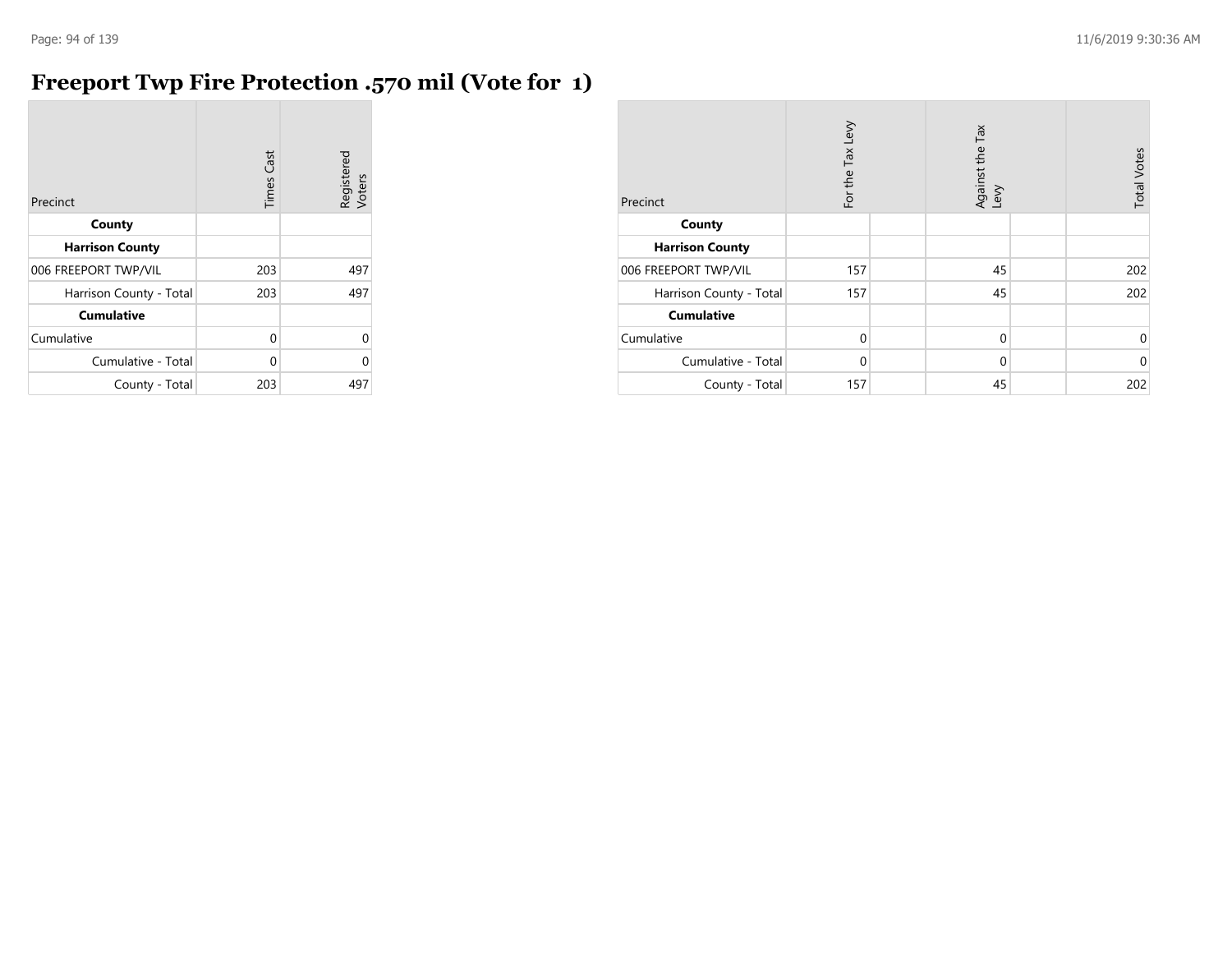| Precinct                | Unresolved<br>Write-In |
|-------------------------|------------------------|
| County                  |                        |
| <b>Harrison County</b>  |                        |
| 006 FREEPORT TWP/VIL    | 0                      |
| Harrison County - Total |                        |
| <b>Cumulative</b>       |                        |
| Cumulative              | 0                      |
| Cumulative - Total      | 0                      |
| County - Total          |                        |

the control of the con-

 $\overline{\phantom{a}}$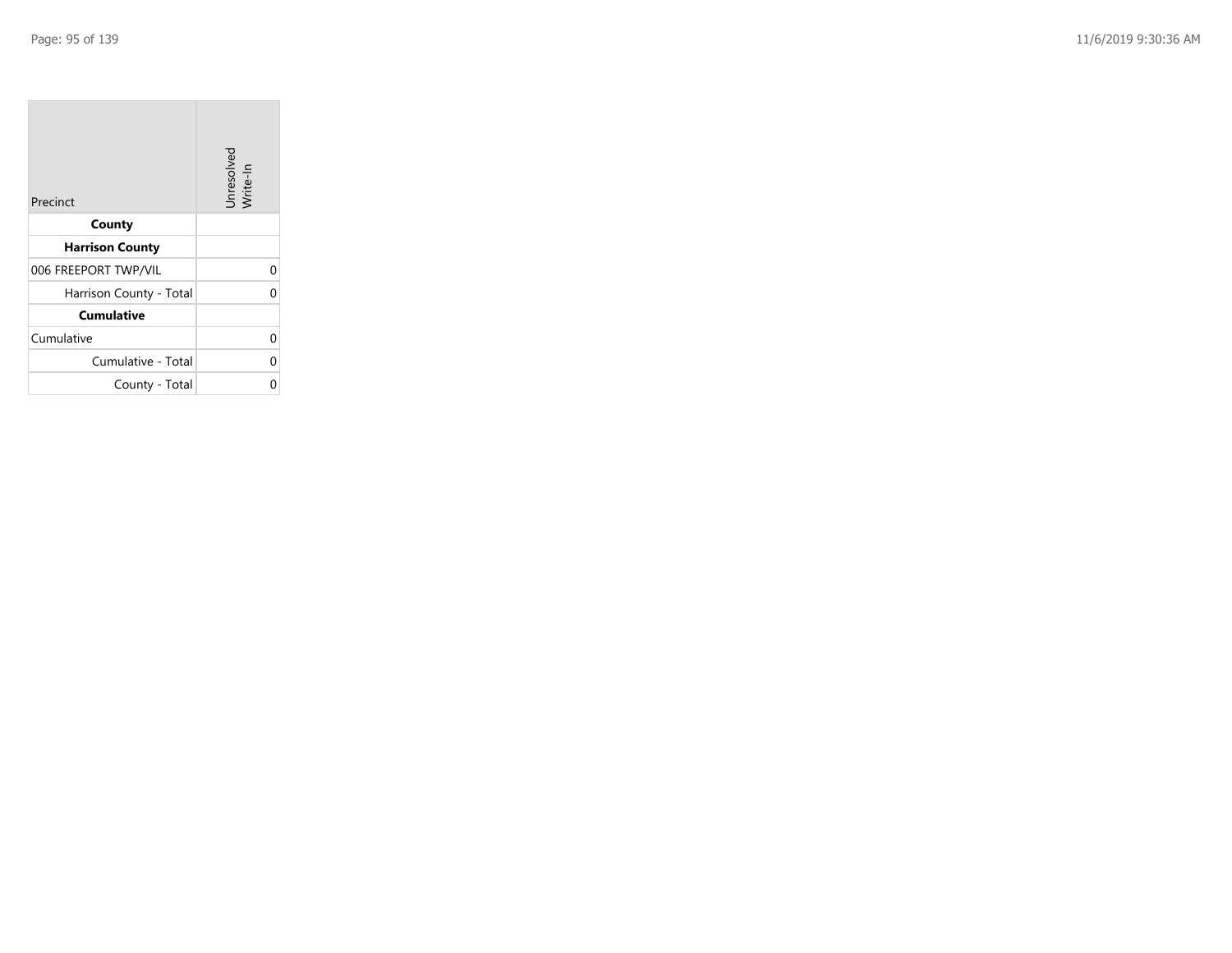r.

## **Shortcreek 1 mill Fire Protection (Vote for 1)**

| Precinct                | <b>Times Cast</b> | Registered<br>Voters |
|-------------------------|-------------------|----------------------|
| County                  |                   |                      |
| <b>Harrison County</b>  |                   |                      |
| 014 SHORTCREEK TWP/VIL  | 293               | 756                  |
| Harrison County - Total | 293               | 756                  |
| <b>Cumulative</b>       |                   |                      |
| Cumulative              | 0                 | 0                    |
| Cumulative - Total      | U                 | O                    |
| County - Total          | 293               | 756                  |

| Precinct                | For the Tax Levy | Tax<br>Against the T<br>Levy | <b>Total Votes</b> |
|-------------------------|------------------|------------------------------|--------------------|
| County                  |                  |                              |                    |
| <b>Harrison County</b>  |                  |                              |                    |
| 014 SHORTCREEK TWP/VIL  | 206              | 85                           | 291                |
| Harrison County - Total | 206              | 85                           | 291                |
| <b>Cumulative</b>       |                  |                              |                    |
| Cumulative              | $\Omega$         | $\mathbf 0$                  | 0                  |
| Cumulative - Total      | $\Omega$         | 0                            | $\mathbf 0$        |
| County - Total          | 206              | 85                           | 291                |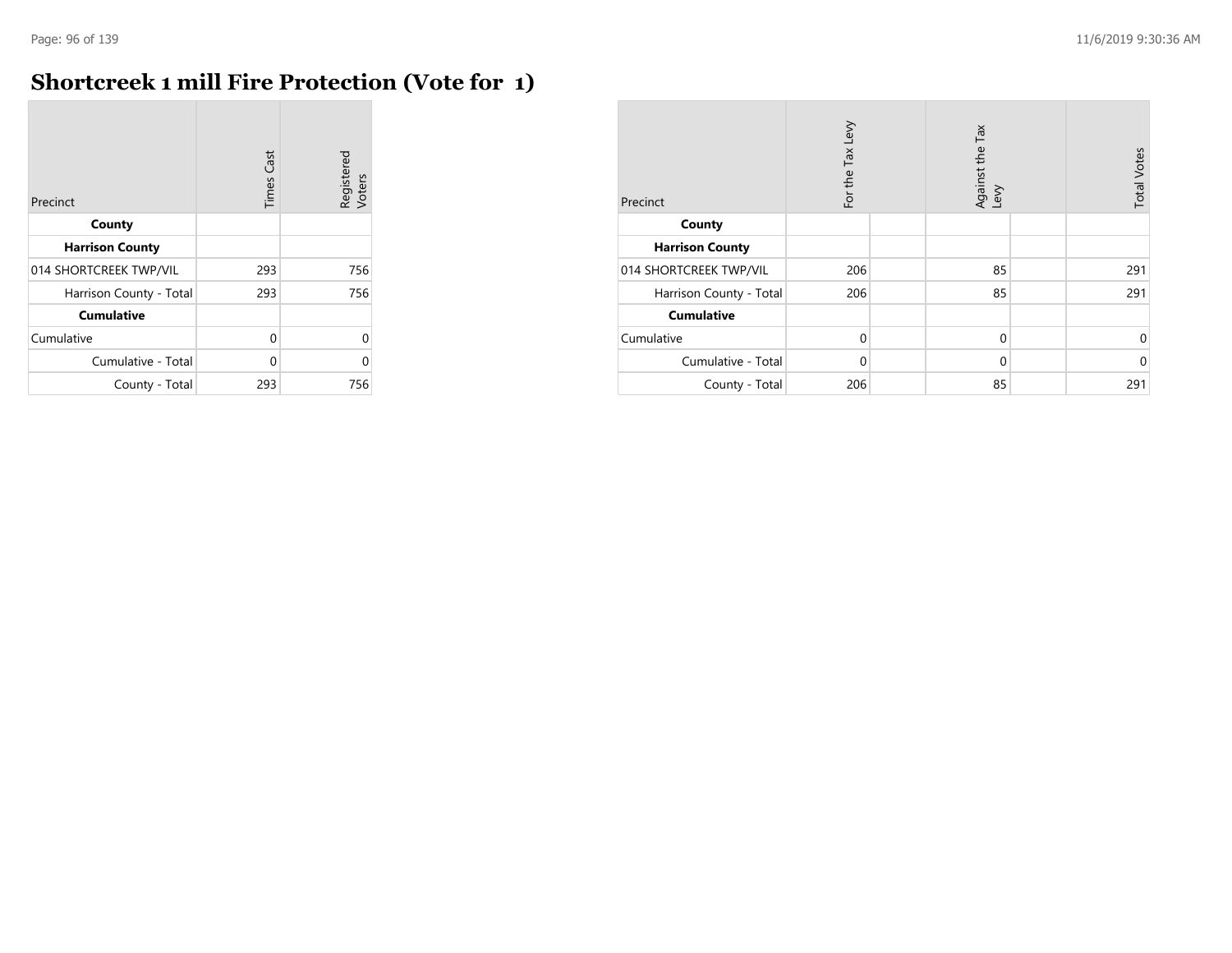| Precinct                | Unresolved<br>Write-In |
|-------------------------|------------------------|
| County                  |                        |
| <b>Harrison County</b>  |                        |
| 014 SHORTCREEK TWP/VIL  | 0                      |
| Harrison County - Total | 0                      |
| <b>Cumulative</b>       |                        |
| Cumulative              | 0                      |
| Cumulative - Total      | 0                      |
| County - Total          |                        |

the company of the company

 $\overline{\phantom{a}}$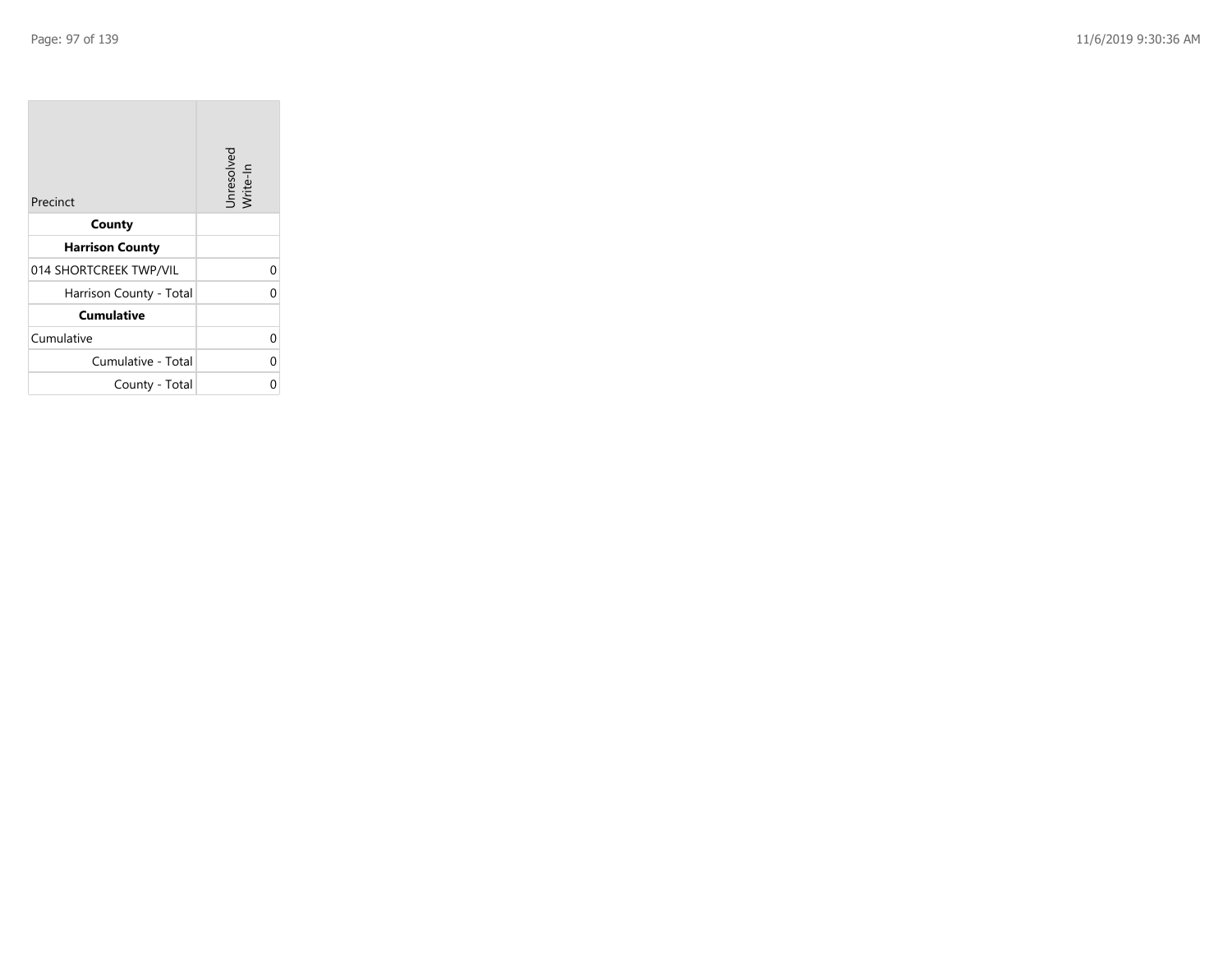$\overline{\phantom{a}}$ 

## **Stock Fire Euipment 1 Mill (Vote for 1)**

| Precinct                | <b>Times Cast</b> | Registered<br>Voters |
|-------------------------|-------------------|----------------------|
| County                  |                   |                      |
| <b>Harrison County</b>  |                   |                      |
| 015 STOCK TWP           | 111               | 343                  |
| Harrison County - Total | 111               | 343                  |
| <b>Cumulative</b>       |                   |                      |
| Cumulative              | 0                 | $\Omega$             |
| Cumulative - Total      | $\Omega$          | O                    |
| County - Total          | 111               | 343                  |

| Precinct                | For the Tax Levy | Against the Tax<br>Levy | <b>Total Votes</b> |
|-------------------------|------------------|-------------------------|--------------------|
| County                  |                  |                         |                    |
| <b>Harrison County</b>  |                  |                         |                    |
| 015 STOCK TWP           | 83               | 27                      | 110                |
| Harrison County - Total | 83               | 27                      | 110                |
| <b>Cumulative</b>       |                  |                         |                    |
| Cumulative              | $\Omega$         | $\mathbf 0$             | 0                  |
| Cumulative - Total      | $\Omega$         | $\mathbf 0$             | $\mathbf 0$        |
| County - Total          | 83               | 27                      | 110                |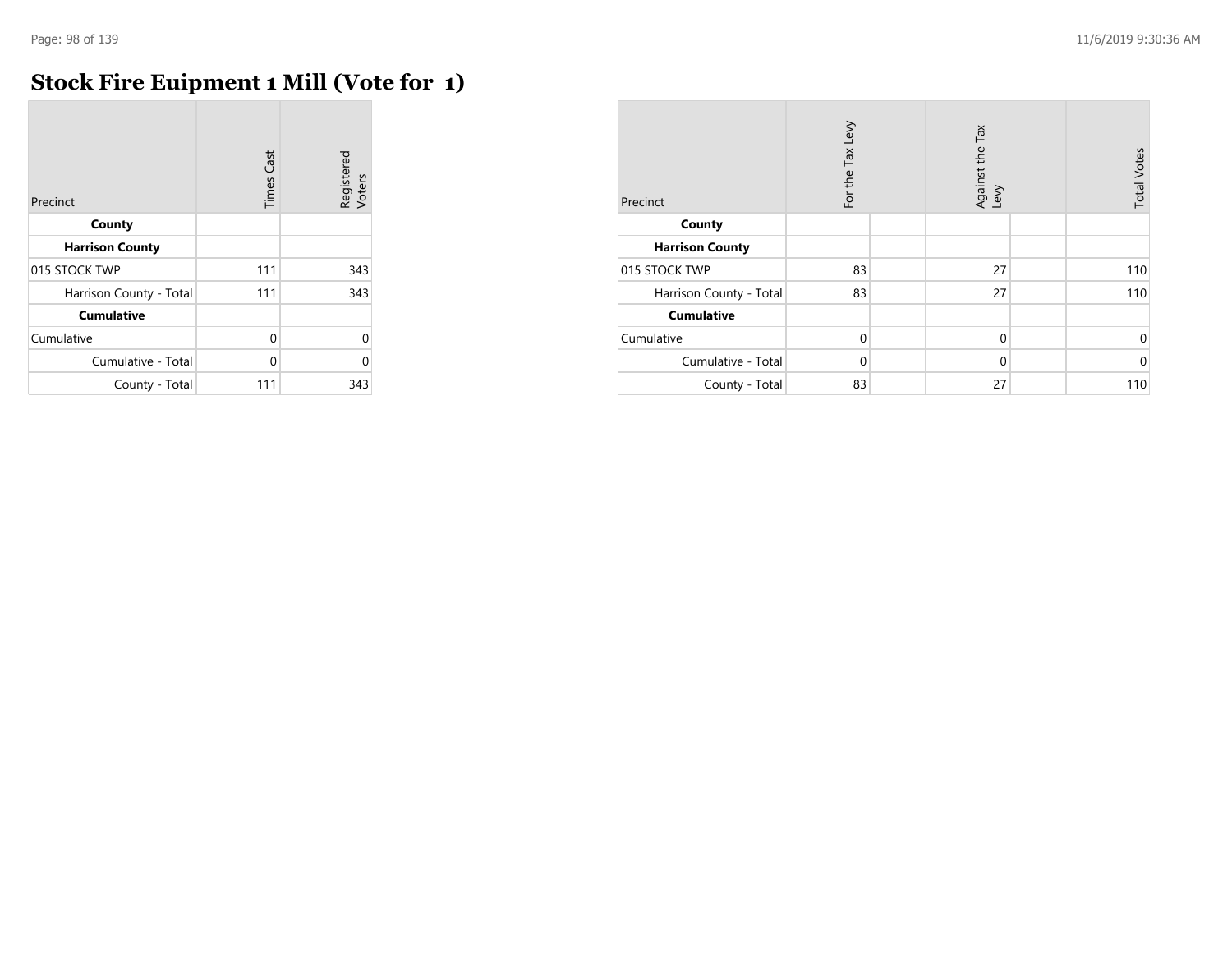| Precinct                | Unresolved<br>Write-In |
|-------------------------|------------------------|
| County                  |                        |
| <b>Harrison County</b>  |                        |
| 015 STOCK TWP           | 0                      |
| Harrison County - Total | 0                      |
| <b>Cumulative</b>       |                        |
| Cumulative              | 0                      |
| Cumulative - Total      | 0                      |
| County - Total          | ი                      |

the company of the company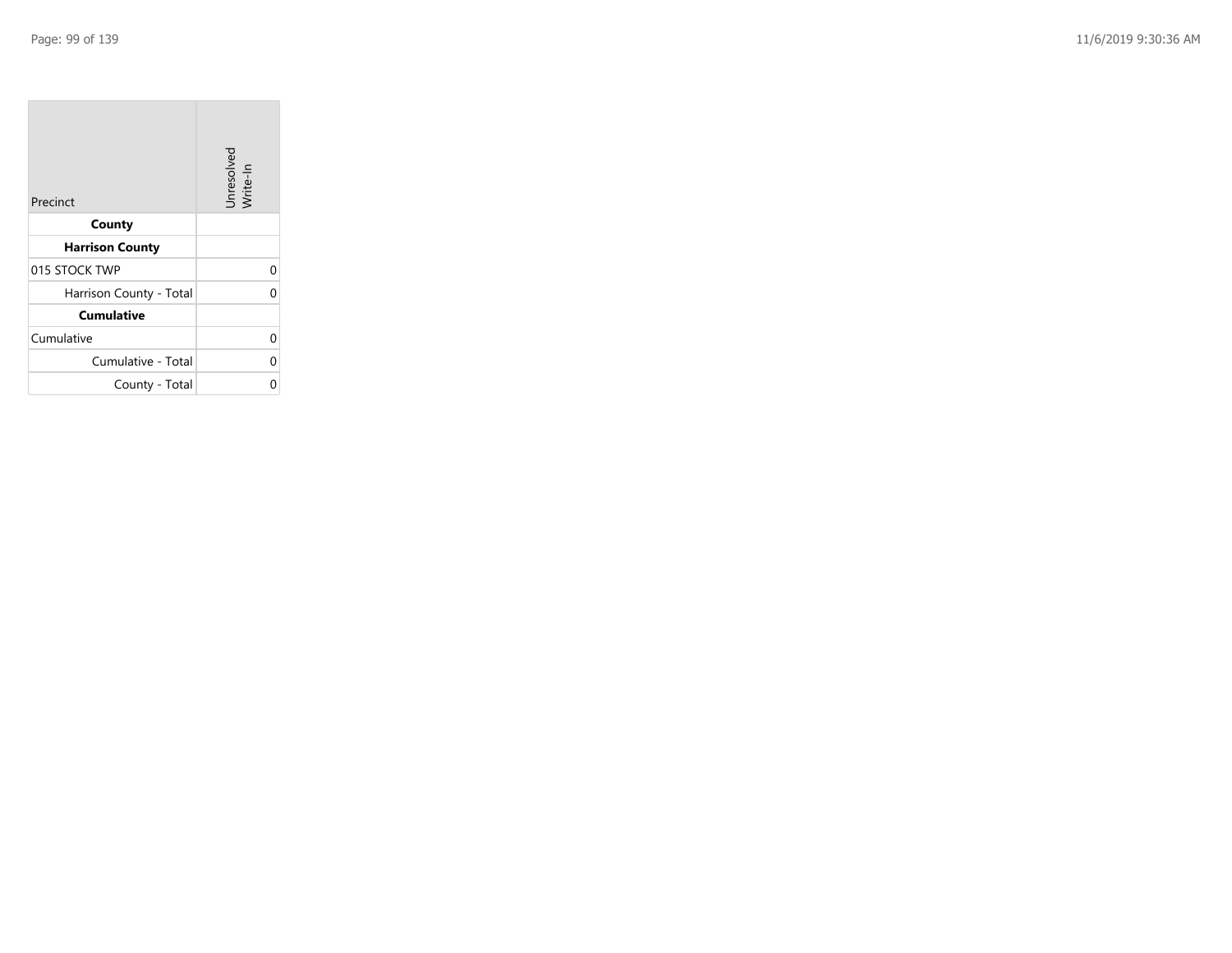## **Monroe Twp Cemetery (Vote for 1)**

| Precinct                | <b>Times Cast</b> | Registered<br>Voters |
|-------------------------|-------------------|----------------------|
| County                  |                   |                      |
| <b>Harrison County</b>  |                   |                      |
| 009 MONROE TWP/VIL      | 202               | 659                  |
| Harrison County - Total | 202               | 659                  |
| <b>Cumulative</b>       |                   |                      |
| Cumulative              | 0                 | 0                    |
| Cumulative - Total      | U                 | O                    |
| County - Total          | 202               | 659                  |

| Precinct                | For the Tax Levy | Against the Tax<br>Levy | <b>Total Votes</b> |
|-------------------------|------------------|-------------------------|--------------------|
| County                  |                  |                         |                    |
| <b>Harrison County</b>  |                  |                         |                    |
| 009 MONROE TWP/VIL      | 169              | 32                      | 201                |
| Harrison County - Total | 169              | 32                      | 201                |
| <b>Cumulative</b>       |                  |                         |                    |
| Cumulative              | $\Omega$         | $\mathbf 0$             | 0                  |
| Cumulative - Total      | $\Omega$         | 0                       | $\mathbf 0$        |
| County - Total          | 169              | 32                      | 201                |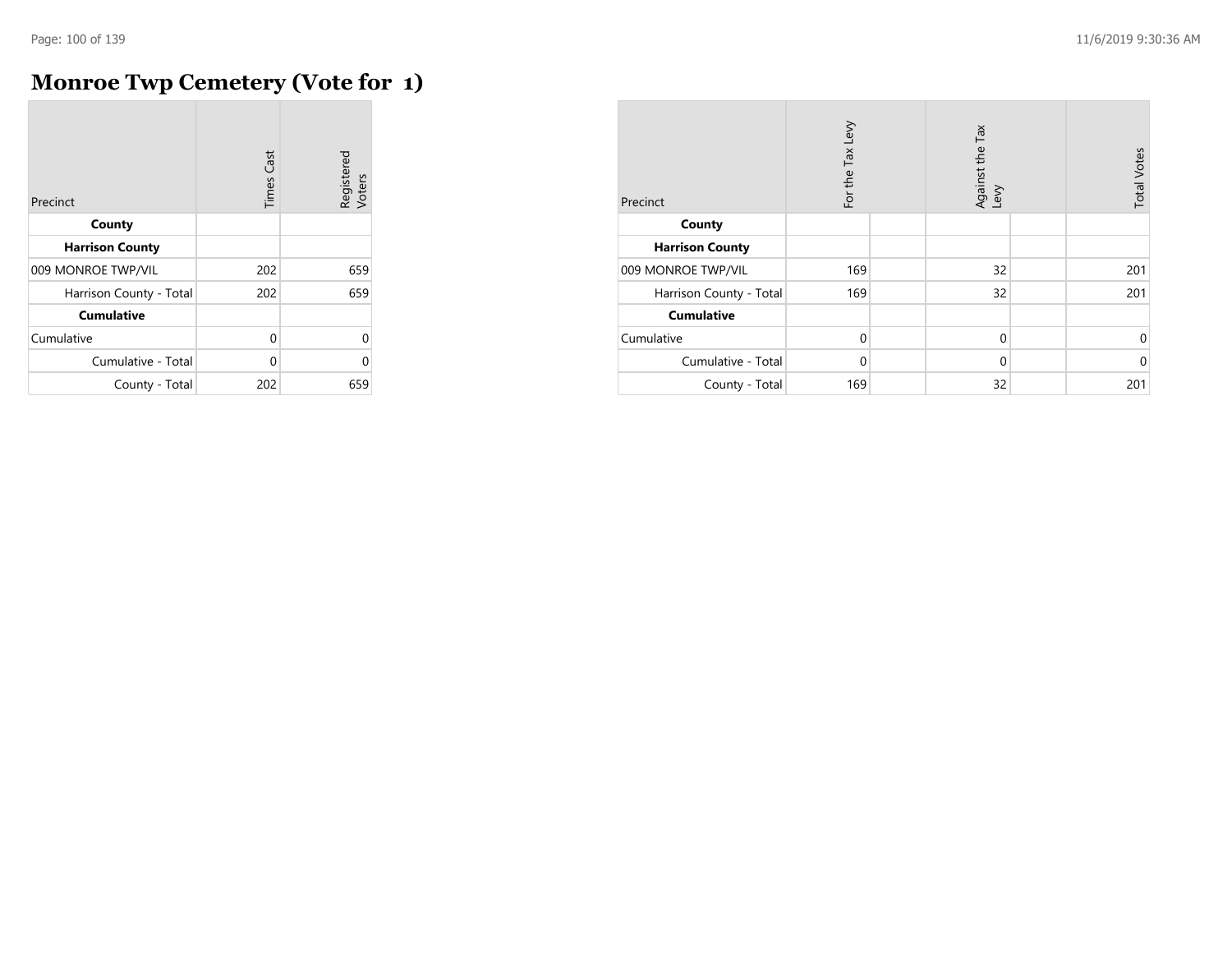| Precinct                | Unresolved<br>Write-In |
|-------------------------|------------------------|
| County                  |                        |
| <b>Harrison County</b>  |                        |
| 009 MONROE TWP/VIL      |                        |
| Harrison County - Total |                        |
| <b>Cumulative</b>       |                        |
| Cumulative              |                        |
| Cumulative - Total      |                        |
| County - Total          |                        |

the property of the con-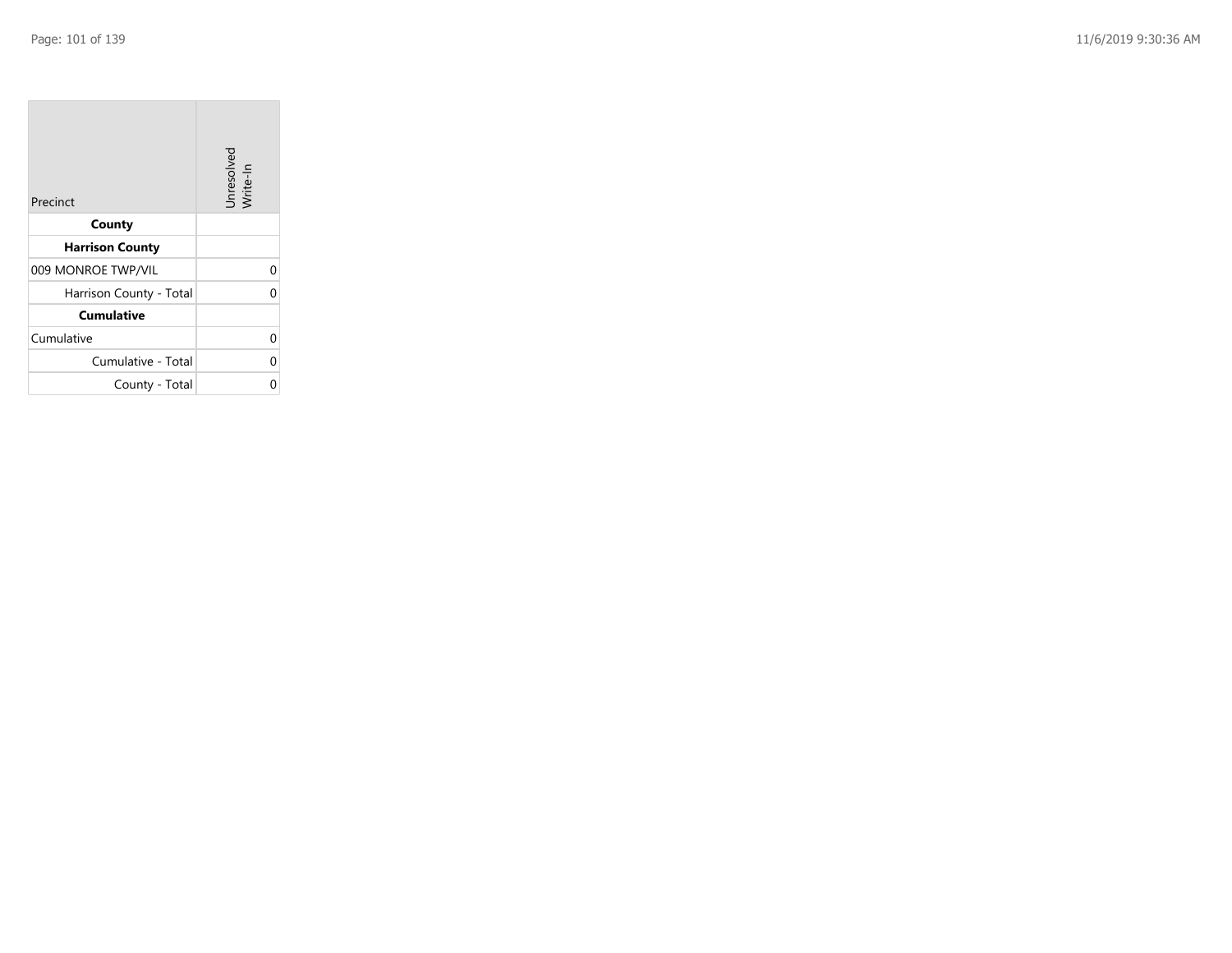## **Monroe Twp .5 mill Fire Protection (Vote for 1)**

| Precinct                | Cast<br>Times | Registered<br>Voters |
|-------------------------|---------------|----------------------|
| County                  |               |                      |
| <b>Harrison County</b>  |               |                      |
| 009 MONROE TWP/VIL      | 202           | 659                  |
| Harrison County - Total | 202           | 659                  |
| <b>Cumulative</b>       |               |                      |
| Cumulative              | 0             | 0                    |
| Cumulative - Total      | 0             | U                    |
| County - Total          | 202           | 659                  |

| Precinct                | For the Tax Levy | Against the Tax<br>Levy | <b>Total Votes</b> |
|-------------------------|------------------|-------------------------|--------------------|
| County                  |                  |                         |                    |
| <b>Harrison County</b>  |                  |                         |                    |
| 009 MONROE TWP/VIL      | 179              | 23                      | 202                |
| Harrison County - Total | 179              | 23                      | 202                |
| <b>Cumulative</b>       |                  |                         |                    |
| Cumulative              | $\Omega$         | $\mathbf 0$             | 0                  |
| Cumulative - Total      | $\Omega$         | $\mathbf 0$             | $\mathbf 0$        |
| County - Total          | 179              | 23                      | 202                |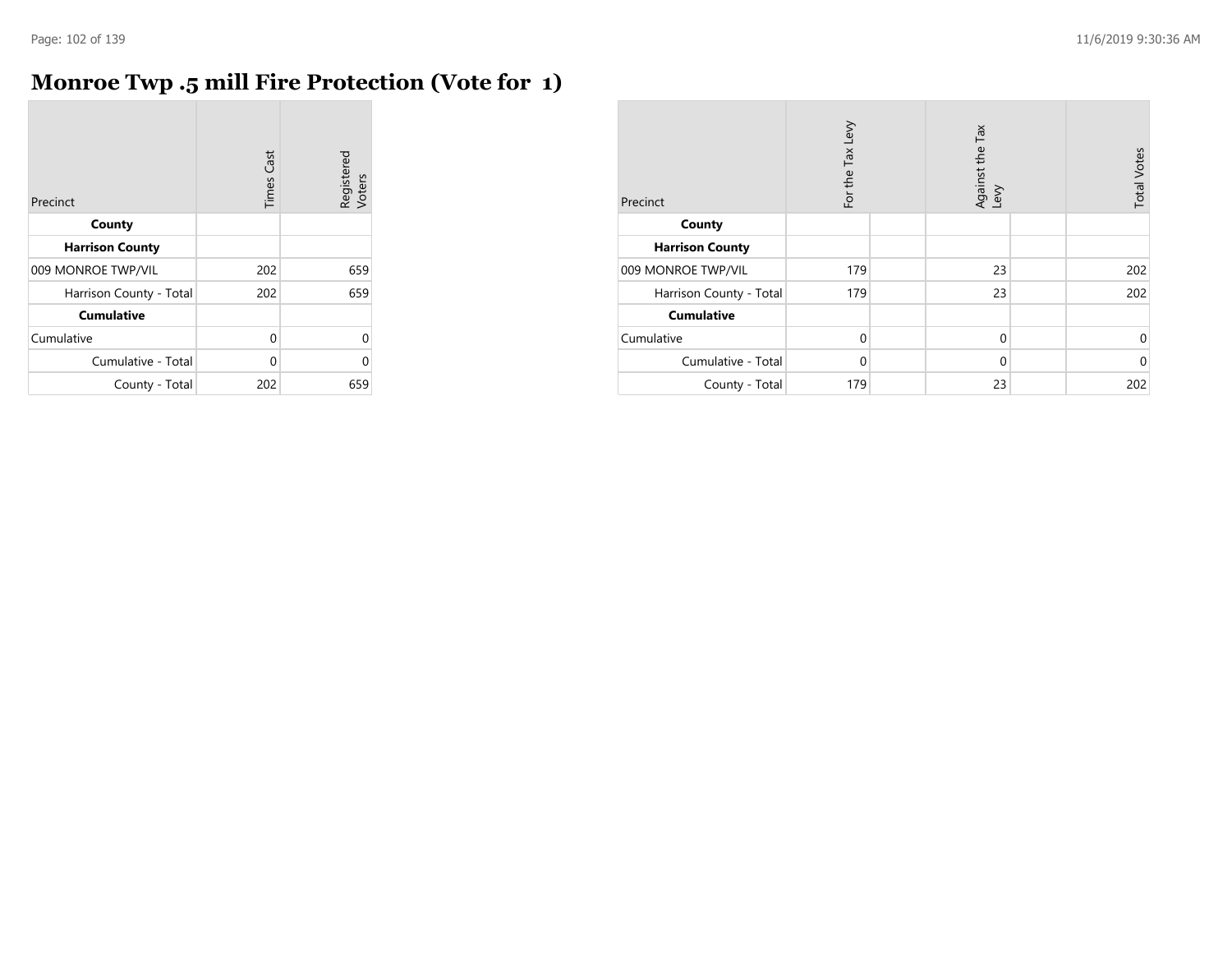| Precinct                | Unresolved<br>Write-In |
|-------------------------|------------------------|
| County                  |                        |
| <b>Harrison County</b>  |                        |
| 009 MONROE TWP/VIL      |                        |
| Harrison County - Total |                        |
| <b>Cumulative</b>       |                        |
| Cumulative              |                        |
| Cumulative - Total      |                        |
| County - Total          |                        |

the property of the control of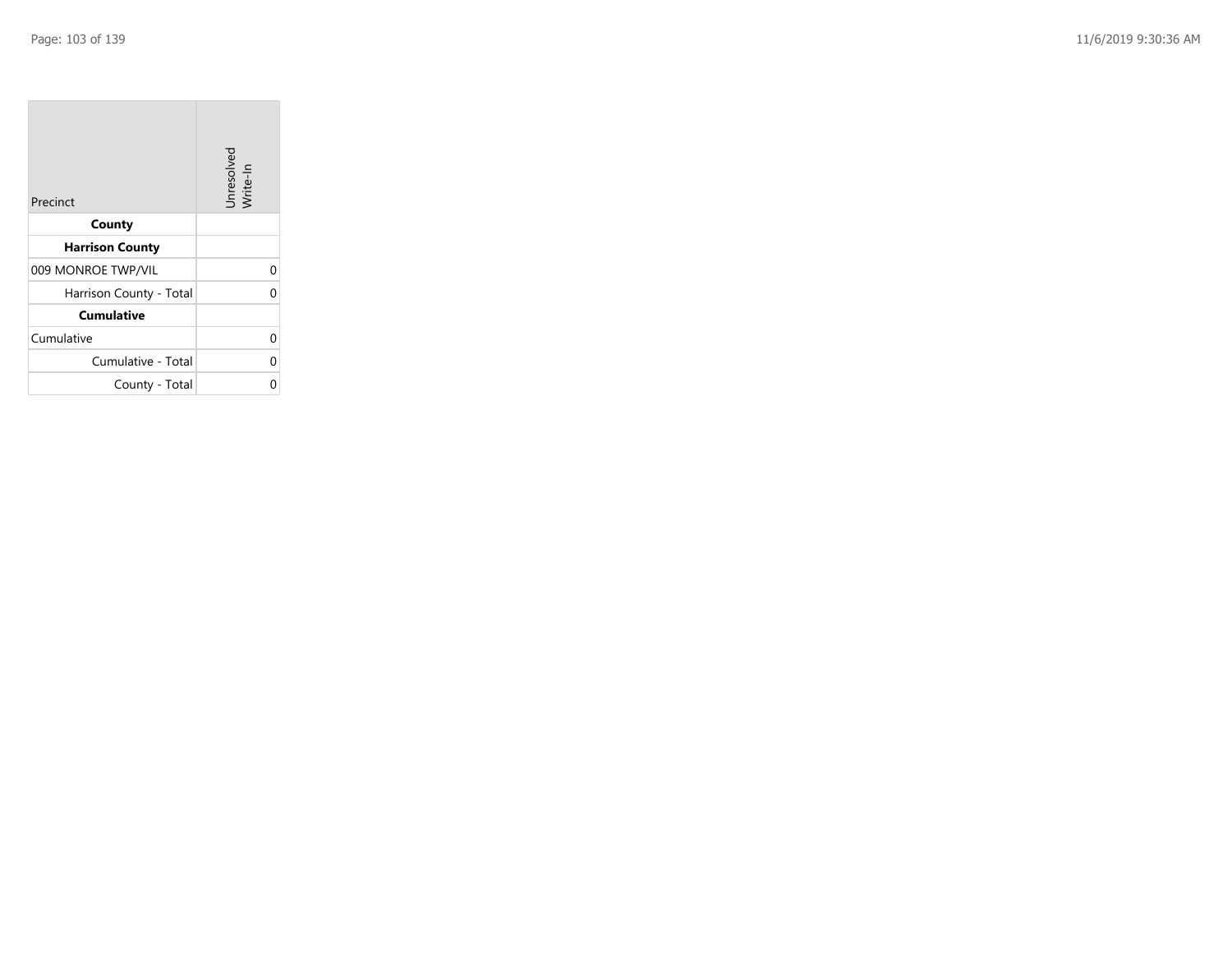## **Monroe Twp 3.0 mills Fire Protection (Vote for 1)**

| Precinct                | Cast<br>Times | Registered<br>Voters |
|-------------------------|---------------|----------------------|
| County                  |               |                      |
| <b>Harrison County</b>  |               |                      |
| 009 MONROE TWP/VIL      | 202           | 659                  |
| Harrison County - Total | 202           | 659                  |
| <b>Cumulative</b>       |               |                      |
| Cumulative              | 0             | Λ                    |
| Cumulative - Total      | 0             |                      |
| County - Total          | 202           | 659                  |

| Precinct                | For the Tax Levy | Against the Tax<br>Levy | <b>Total Votes</b> |
|-------------------------|------------------|-------------------------|--------------------|
| County                  |                  |                         |                    |
| <b>Harrison County</b>  |                  |                         |                    |
| 009 MONROE TWP/VIL      | 172              | 30                      | 202                |
| Harrison County - Total | 172              | 30                      | 202                |
| <b>Cumulative</b>       |                  |                         |                    |
| Cumulative              | $\Omega$         | $\mathbf 0$             | 0                  |
| Cumulative - Total      | $\Omega$         | $\mathbf 0$             | $\mathbf 0$        |
| County - Total          | 172              | 30                      | 202                |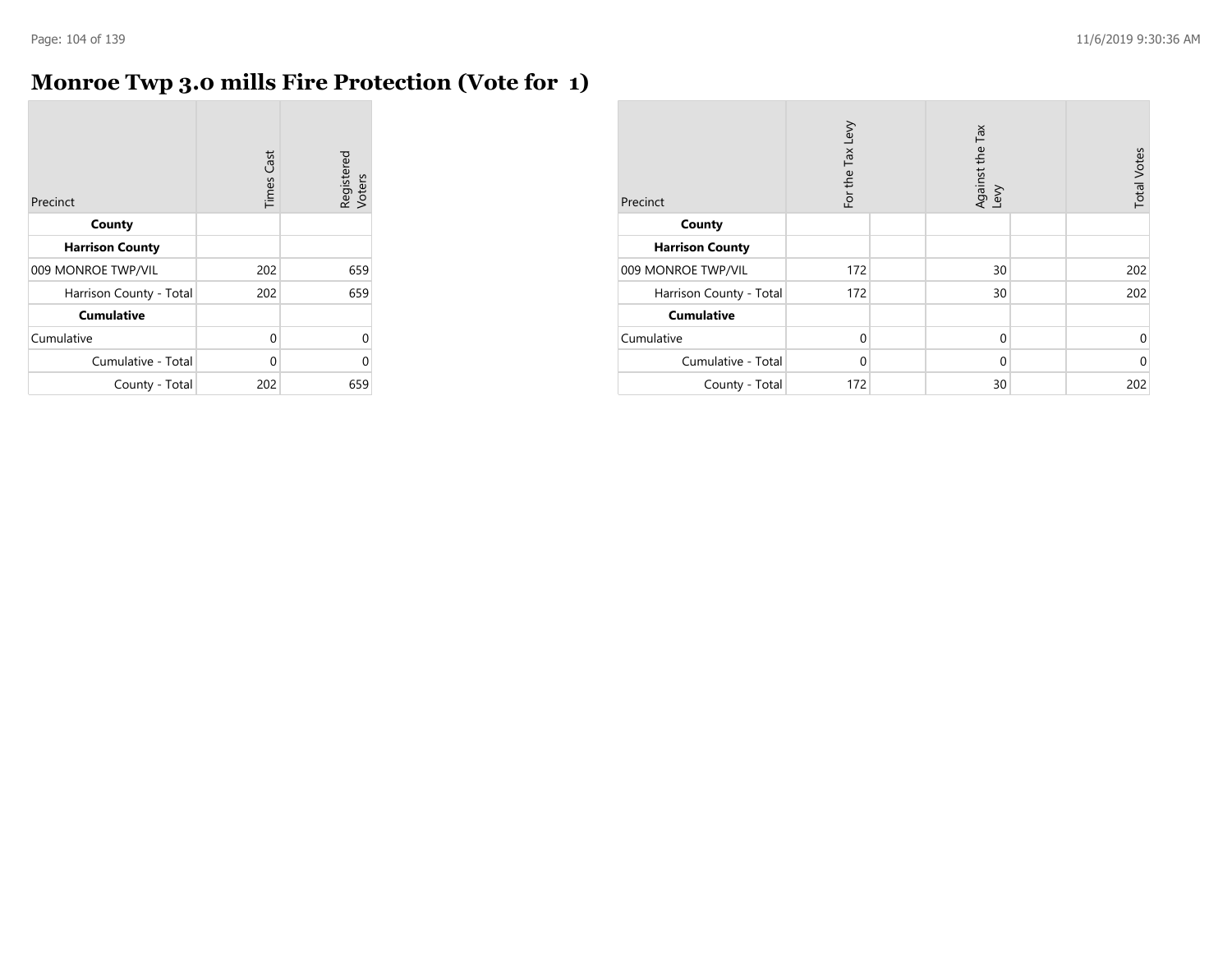| Precinct                | Unresolved<br>Write-In |
|-------------------------|------------------------|
| County                  |                        |
| <b>Harrison County</b>  |                        |
| 009 MONROE TWP/VIL      |                        |
| Harrison County - Total |                        |
| <b>Cumulative</b>       |                        |
| Cumulative              |                        |
| Cumulative - Total      |                        |
| County - Total          |                        |

the property of the control of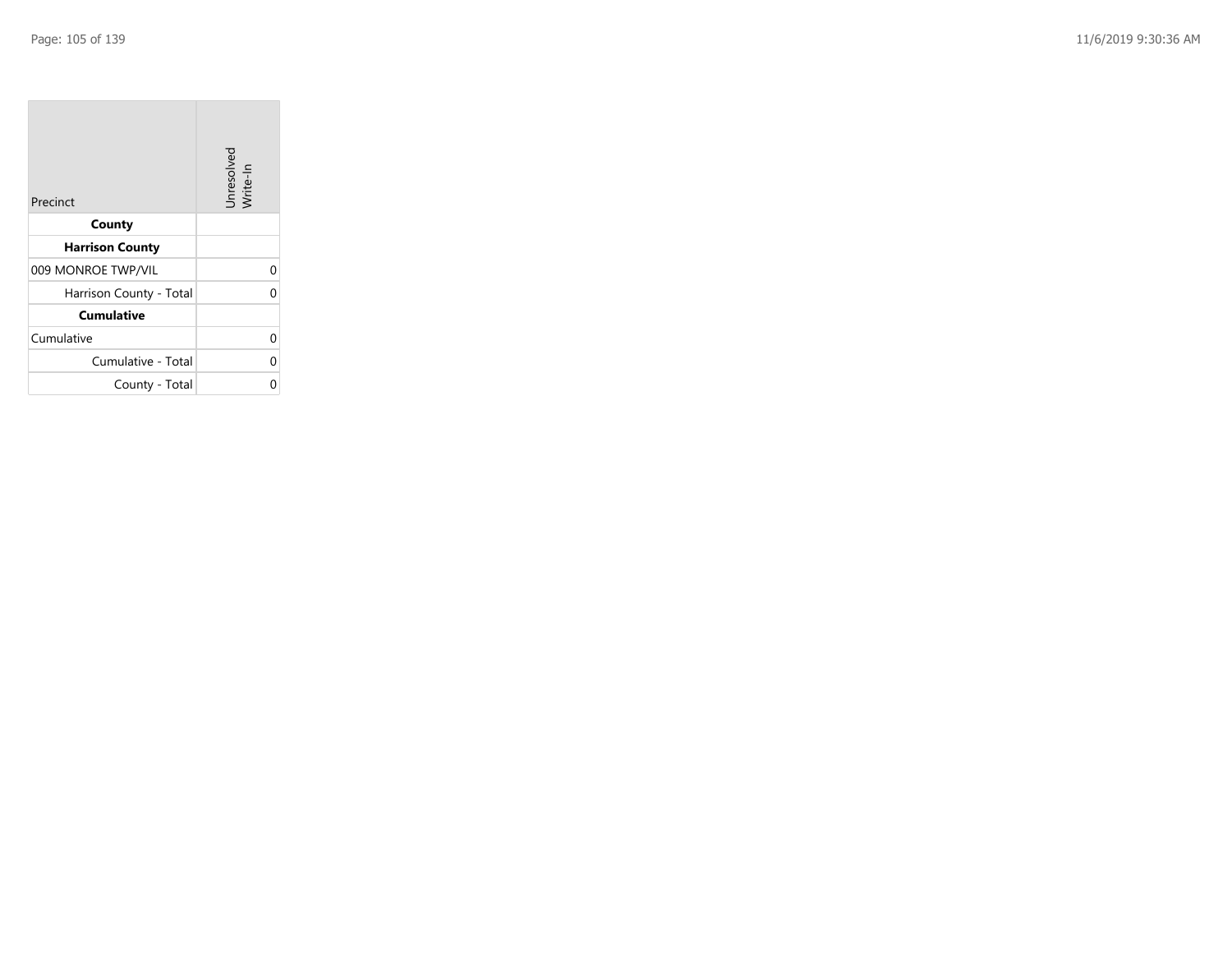## **Edison Local School (Vote for 1)**

| Precinct                | <b>Times Cast</b> | Registered<br>Voters |
|-------------------------|-------------------|----------------------|
| County                  |                   |                      |
| <b>Harrison County</b>  |                   |                      |
| 007 GERMAN TWP          | 24                | 63                   |
| Harrison County - Total | 24                | 63                   |
| <b>Cumulative</b>       |                   |                      |
| Cumulative              | 0                 | $\Omega$             |
| Cumulative - Total      | 0                 | $\Omega$             |
| County - Total          | 24                | 63                   |

| Precinct                | For the Tax Levy | Against the Tax<br>Levy | <b>Total Votes</b> |
|-------------------------|------------------|-------------------------|--------------------|
| County                  |                  |                         |                    |
| <b>Harrison County</b>  |                  |                         |                    |
| 007 GERMAN TWP          | 14               | 10                      | 24                 |
| Harrison County - Total | 14               | 10                      | 24                 |
| <b>Cumulative</b>       |                  |                         |                    |
| Cumulative              | $\Omega$         | $\mathbf 0$             | $\mathbf 0$        |
| Cumulative - Total      | $\Omega$         | $\mathbf 0$             | $\mathbf 0$        |
| County - Total          | 14               | 10                      | 24                 |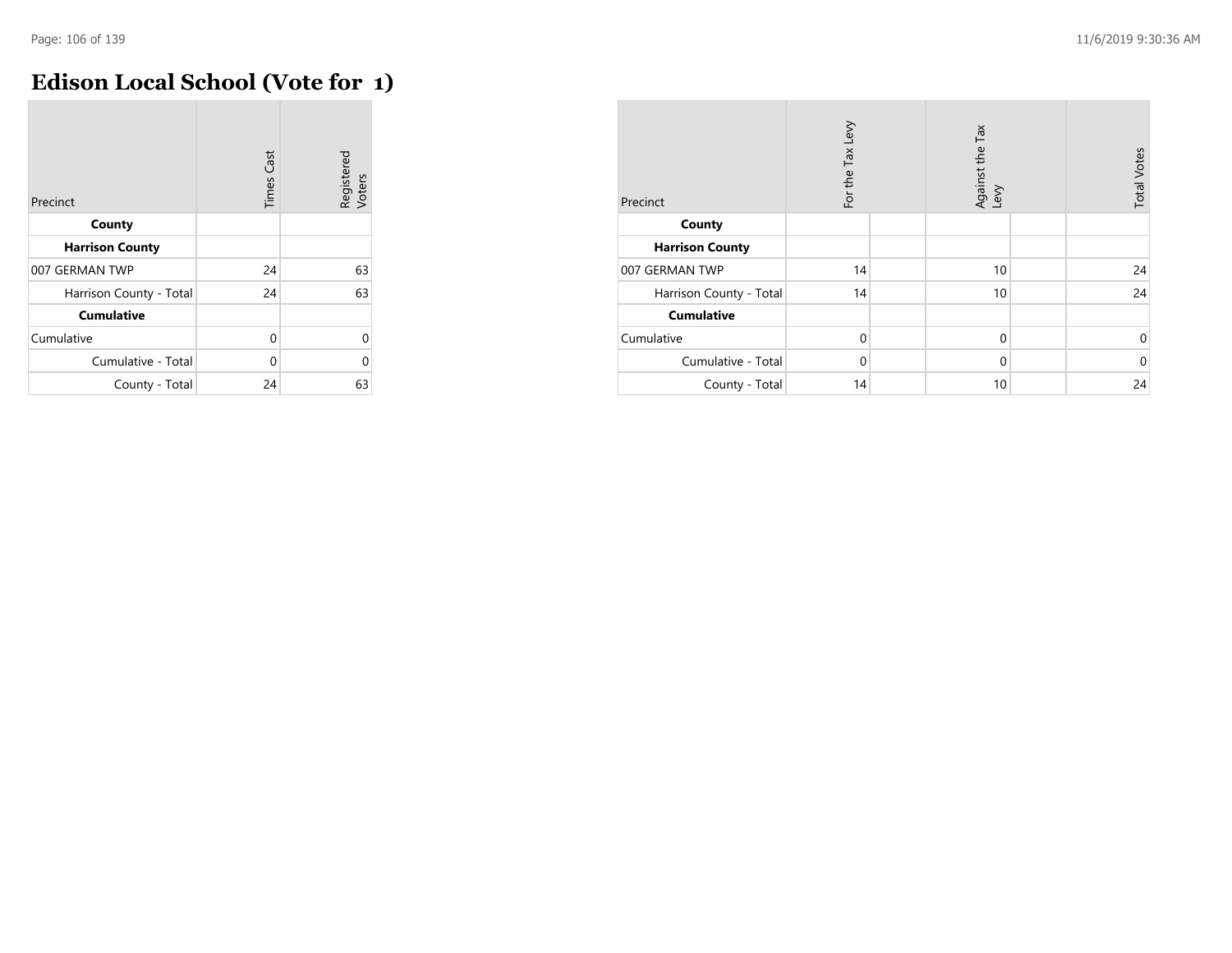| Precinct                | Unresolved<br>Write-In |
|-------------------------|------------------------|
| County                  |                        |
| <b>Harrison County</b>  |                        |
| 007 GERMAN TWP          |                        |
| Harrison County - Total |                        |
| <b>Cumulative</b>       |                        |
| Cumulative              |                        |
| Cumulative - Total      |                        |
| County - Total          |                        |

the company of the company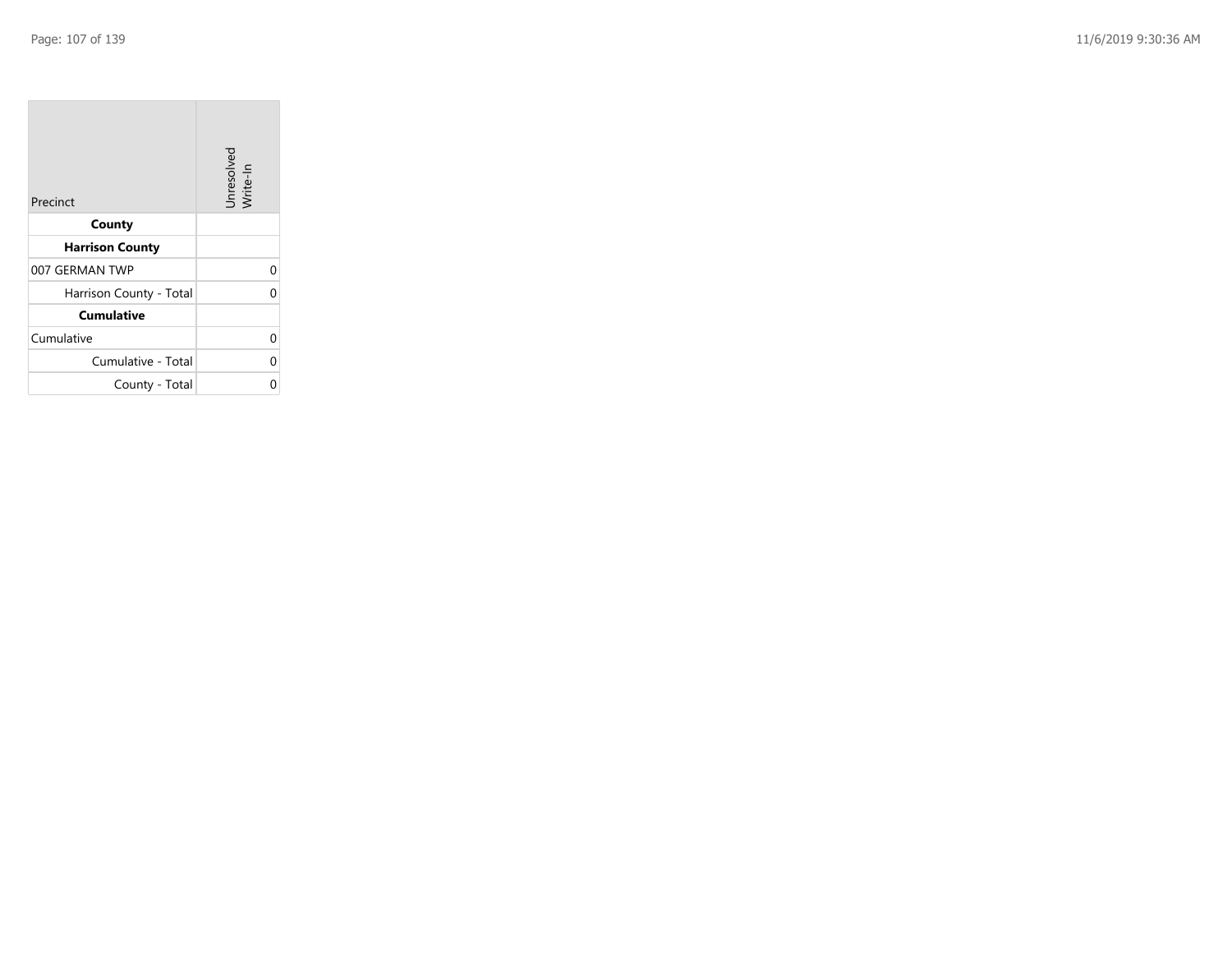## **Jefferson JVS Levy (Vote for 1)**

| Precinct                | <b>Times Cast</b> | Registered<br>Voters |
|-------------------------|-------------------|----------------------|
| County                  |                   |                      |
| <b>Harrison County</b>  |                   |                      |
| 007 GERMAN TWP          | 24                | 63                   |
| 008 GREEN TWP/VIL       | 1                 | 2                    |
| 014 SHORTCREEK TWP/VIL  | 222               | 537                  |
| Harrison County - Total | 247               | 602                  |
| <b>Cumulative</b>       |                   |                      |
| Cumulative              | 0                 | U                    |
| Cumulative - Total      | 0                 | U                    |
| County - Total          | 247               | 602                  |

| Precinct                | For the Tax Levy | Against the Tax<br>Levy | <b>Total Votes</b> |
|-------------------------|------------------|-------------------------|--------------------|
| County                  |                  |                         |                    |
| <b>Harrison County</b>  |                  |                         |                    |
| 007 GERMAN TWP          | 17               | 7                       | 24                 |
| 008 GREEN TWP/VIL       | $\Omega$         | 1                       | 1                  |
| 014 SHORTCREEK TWP/VIL  | 140              | 79                      | 219                |
| Harrison County - Total | 157              | 87                      | 244                |
| <b>Cumulative</b>       |                  |                         |                    |
| Cumulative              | $\Omega$         | $\mathbf 0$             | $\Omega$           |
| Cumulative - Total      | $\Omega$         | $\mathbf 0$             | $\Omega$           |
| County - Total          | 157              | 87                      | 244                |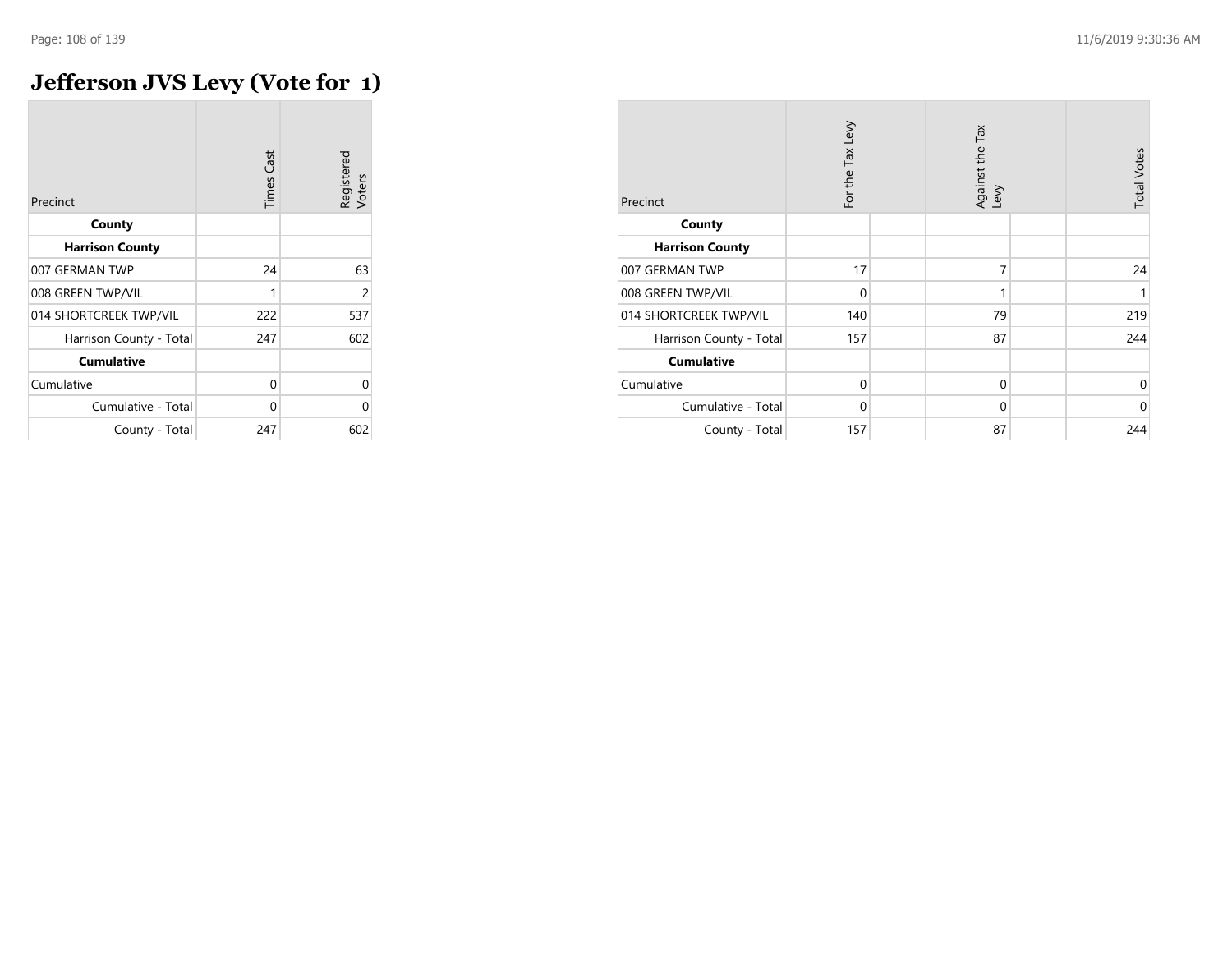**COL** 

| Precinct                | Unresolved<br>Write-In |
|-------------------------|------------------------|
| County                  |                        |
| <b>Harrison County</b>  |                        |
| 007 GERMAN TWP          | 0                      |
| 008 GREEN TWP/VIL       | 0                      |
| 014 SHORTCREEK TWP/VIL  | 0                      |
| Harrison County - Total | 0                      |
| <b>Cumulative</b>       |                        |
| Cumulative              | 0                      |
| Cumulative - Total      | ი                      |
| County - Total          | ი                      |

the company of the company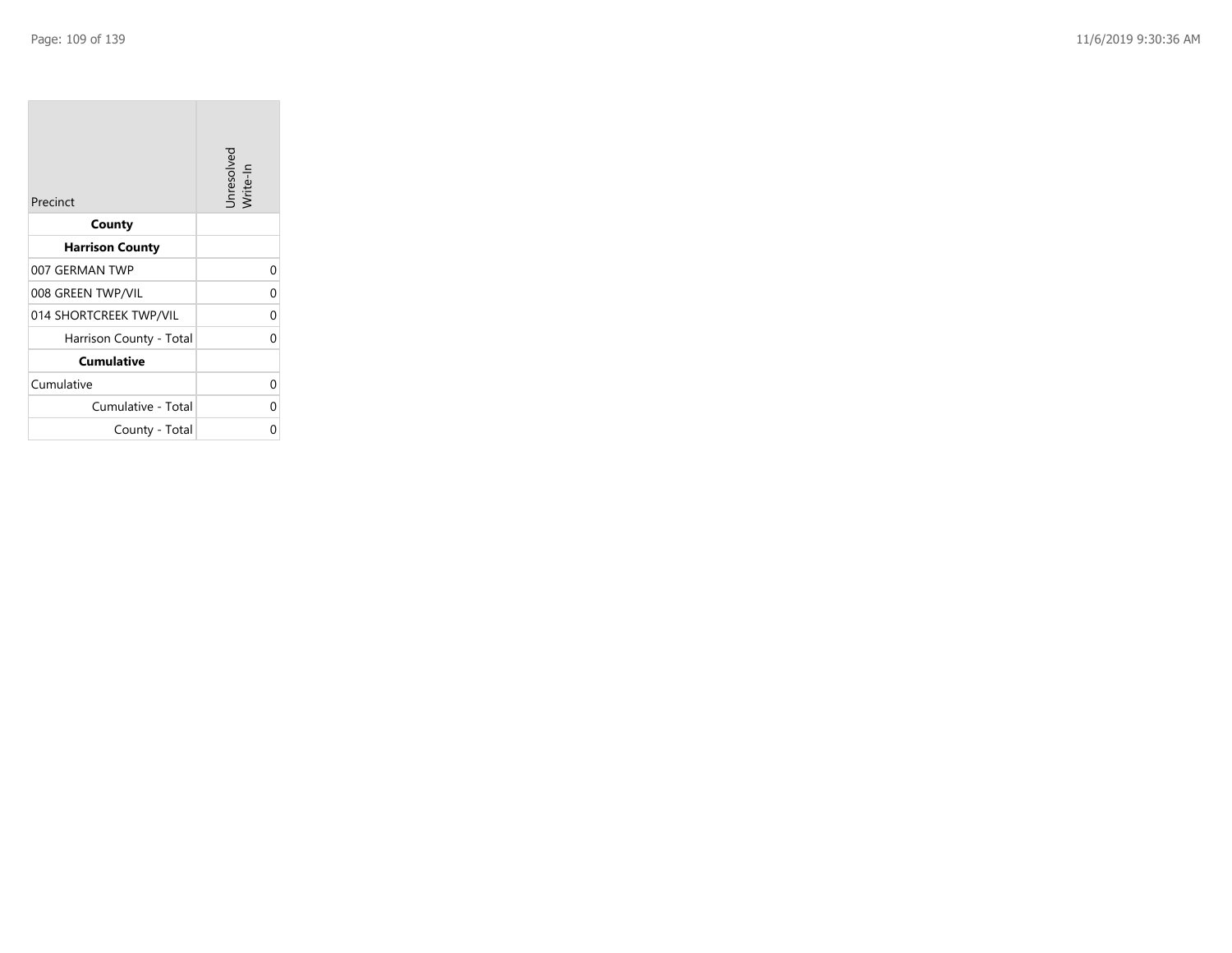# **Harrison County Support Children Services (Vote for 1)**

| Precinct                | <b>Times</b> Cast | Registered<br>/oters |
|-------------------------|-------------------|----------------------|
| County                  |                   |                      |
| <b>Harrison County</b>  |                   |                      |
| 0001 ARCHER TWP         | 70                | 200                  |
| 002 ATHENS TWP/VIL      | 103               | 330                  |
| 003 CADIZ TWP/VIL NE    | 326               | 1,112                |
| 004 CADIZ TWP/VIL SW    | 347               | 1,187                |
| 005 FRANKLIN TWP/VIL    | 99                | 395                  |
| 006 FREEPORT TWP/VIL    | 203               | 497                  |
| 007 GERMAN TWP          | 172               | 515                  |
| 008 GREEN TWP/VIL       | 387               | 1,190                |
| 009 MONROE TWP/VIL      | 202               | 659                  |
| 010 MOOREFIELD TWP      | 76                | 278                  |
| 011 NORTH TWP/VIL       | 240               | 942                  |
| 012 NOTTINGHAM TWP      | 68                | 203                  |
| 013 RUMLEY TWP/VIL      | 275               | 845                  |
| 014 SHORTCREEK TWP/VIL  | 293               | 756                  |
| 015 STOCK TWP           | 111               | 343                  |
| 016 WASHINGTON TWP      | 80                | 348                  |
| Harrison County - Total | 3,052             | 9,800                |
| <b>Cumulative</b>       |                   |                      |
| Cumulative              | 0                 | 0                    |
| Cumulative - Total      | 0                 | 0                    |
| County - Total          | 3,052             | 9,800                |

| Precinct                | For the Tax Levy | Against the Tax<br>Levy | <b>Total Votes</b> |
|-------------------------|------------------|-------------------------|--------------------|
| County                  |                  |                         |                    |
| <b>Harrison County</b>  |                  |                         |                    |
| 0001 ARCHER TWP         | 46               | 21                      | 67                 |
| 002 ATHENS TWP/VIL      | 82               | 21                      | 103                |
| 003 CADIZ TWP/VIL NE    | 252              | 70                      | 322                |
| 004 CADIZ TWP/VIL SW    | 251              | 93                      | 344                |
| 005 FRANKLIN TWP/VIL    | 76               | 23                      | 99                 |
| 006 FREEPORT TWP/VIL    | 146              | 55                      | 201                |
| 007 GERMAN TWP          | 112              | 53                      | 165                |
| 008 GREEN TWP/VIL       | 254              | 124                     | 378                |
| 009 MONROE TWP/VIL      | 156              | 43                      | 199                |
| 010 MOOREFIELD TWP      | 58               | 18                      | 76                 |
| 011 NORTH TWP/VIL       | 169              | 69                      | 238                |
| 012 NOTTINGHAM TWP      | 49               | 19                      | 68                 |
| 013 RUMLEY TWP/VIL      | 184              | 90                      | 274                |
| 014 SHORTCREEK TWP/VIL  | 183              | 105                     | 288                |
| 015 STOCK TWP           | 75               | 35                      | 110                |
| 016 WASHINGTON TWP      | 55               | 25                      | 80                 |
| Harrison County - Total | 2,148            | 864                     | 3,012              |
| <b>Cumulative</b>       |                  |                         |                    |
| Cumulative              | $\mathbf 0$      | $\mathbf 0$             | $\mathbf 0$        |
| Cumulative - Total      | $\mathbf{0}$     | $\mathbf 0$             | $\mathbf 0$        |
| County - Total          | 2,148            | 864                     | 3,012              |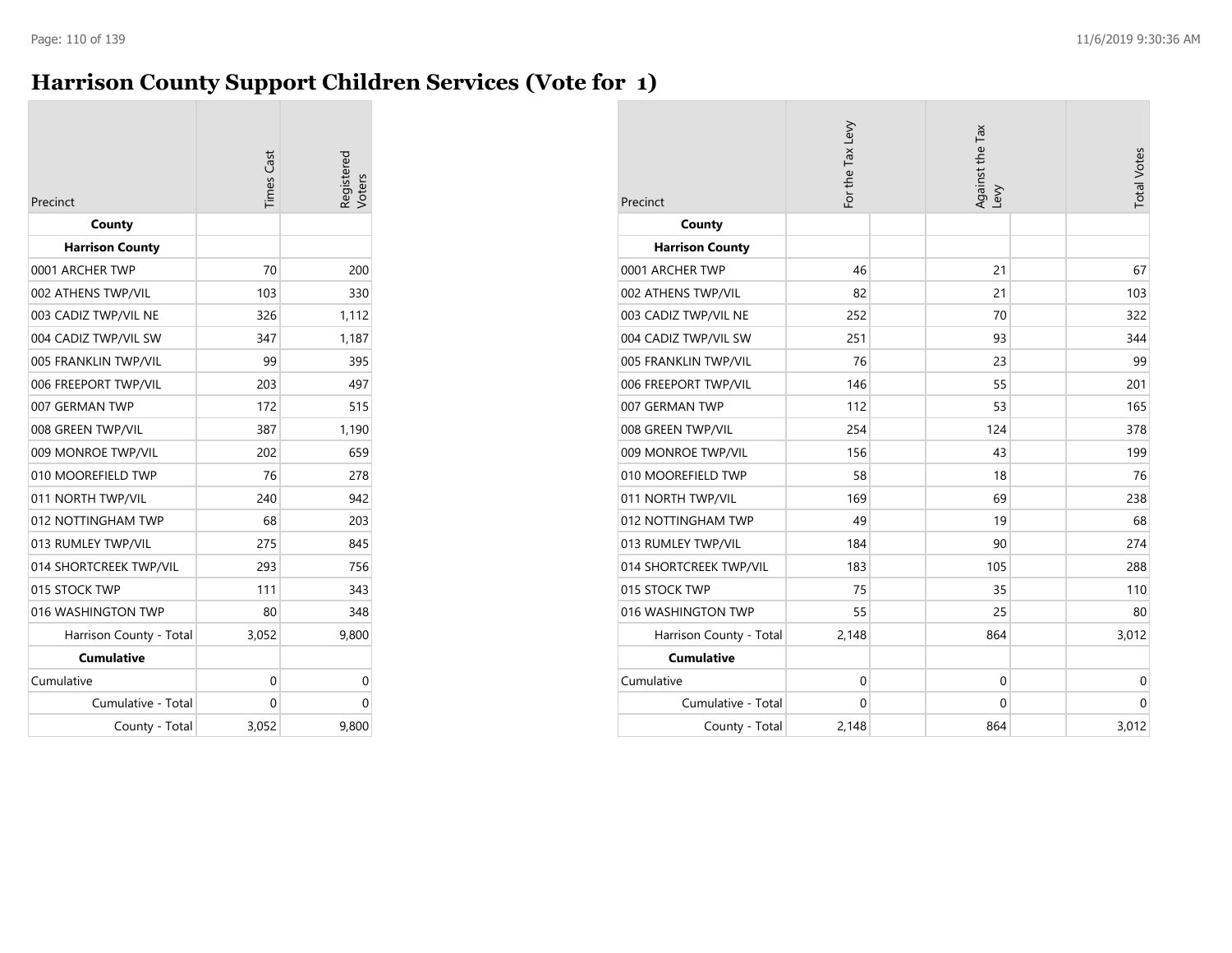| Precinct                | nresolver |
|-------------------------|-----------|
| County                  |           |
| <b>Harrison County</b>  |           |
| 0001 ARCHER TWP         | 0         |
| 002 ATHENS TWP/VIL      | 0         |
| 003 CADIZ TWP/VIL NE    | 0         |
| 004 CADIZ TWP/VIL SW    | 0         |
| 005 FRANKLIN TWP/VIL    | 0         |
| 006 FREEPORT TWP/VIL    | 0         |
| 007 GERMAN TWP          | 0         |
| 008 GREEN TWP/VIL       | 0         |
| 009 MONROE TWP/VIL      | 0         |
| 010 MOOREFIELD TWP      | 0         |
| 011 NORTH TWP/VIL       | 0         |
| 012 NOTTINGHAM TWP      | 0         |
| 013 RUMLEY TWP/VIL      | 0         |
| 014 SHORTCREEK TWP/VIL  | $\Omega$  |
| 015 STOCK TWP           | 0         |
| 016 WASHINGTON TWP      | 0         |
| Harrison County - Total | 0         |
| Cumulative              |           |
| Cumulative              | 0         |
| Cumulative - Total      | 0         |
| County - Total          | 0         |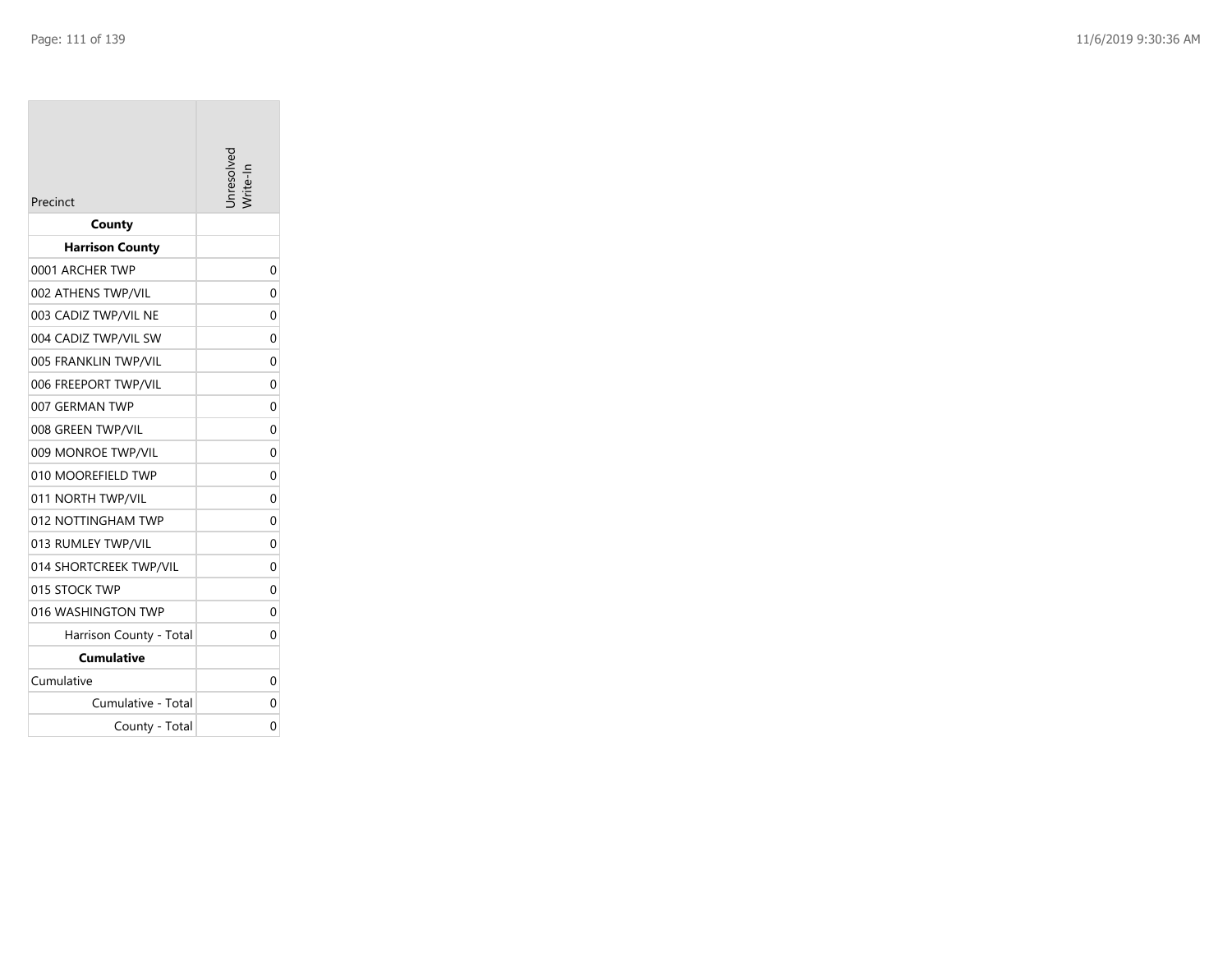# **Harrison County Sheriff (Vote for 1)**

| Precinct                         | <b>Times</b> Cast | legisterec<br>/oters |
|----------------------------------|-------------------|----------------------|
| County<br><b>Harrison County</b> |                   |                      |
| 0001 ARCHER TWP                  | 70                | 200                  |
| 002 ATHENS TWP/VIL               | 103               | 330                  |
| 003 CADIZ TWP/VIL NE             | 326               | 1,112                |
| 004 CADIZ TWP/VIL SW             | 347               | 1,187                |
| 005 FRANKLIN TWP/VIL             | 99                | 395                  |
| 006 FREEPORT TWP/VIL             | 203               | 497                  |
| 007 GERMAN TWP                   | 172               | 515                  |
| 008 GREEN TWP/VIL                | 387               | 1,190                |
| 009 MONROE TWP/VIL               | 202               | 659                  |
| 010 MOOREFIELD TWP               | 76                | 278                  |
| 011 NORTH TWP/VIL                | 240               | 942                  |
| 012 NOTTINGHAM TWP               | 68                | 203                  |
| 013 RUMLEY TWP/VIL               | 275               | 845                  |
| 014 SHORTCREEK TWP/VIL           | 293               | 756                  |
| 015 STOCK TWP                    | 111               | 343                  |
| 016 WASHINGTON TWP               | 80                | 348                  |
| Harrison County - Total          | 3,052             | 9,800                |
| <b>Cumulative</b>                |                   |                      |
| Cumulative                       | 0                 | 0                    |
| Cumulative - Total               | 0                 | 0                    |
| County - Total                   | 3,052             | 9,800                |

| Precinct                | For the Tax Levy | Against the Tax<br>Levy | <b>Total Votes</b> |
|-------------------------|------------------|-------------------------|--------------------|
| County                  |                  |                         |                    |
| <b>Harrison County</b>  |                  |                         |                    |
| 0001 ARCHER TWP         | 48               | 19                      | 67                 |
| 002 ATHENS TWP/VIL      | 85               | 18                      | 103                |
| 003 CADIZ TWP/VIL NE    | 253              | 69                      | 322                |
| 004 CADIZ TWP/VIL SW    | 251              | 93                      | 344                |
| 005 FRANKLIN TWP/VIL    | 76               | 23                      | 99                 |
| 006 FREEPORT TWP/VIL    | 140              | 60                      | 200                |
| 007 GERMAN TWP          | 123              | 44                      | 167                |
| 008 GREEN TWP/VIL       | 277              | 107                     | 384                |
| 009 MONROE TWP/VIL      | 162              | 32                      | 194                |
| 010 MOOREFIELD TWP      | 60               | 15                      | 75                 |
| 011 NORTH TWP/VIL       | 171              | 68                      | 239                |
| 012 NOTTINGHAM TWP      | 52               | 16                      | 68                 |
| 013 RUMLEY TWP/VIL      | 180              | 95                      | 275                |
| 014 SHORTCREEK TWP/VIL  | 197              | 93                      | 290                |
| 015 STOCK TWP           | 77               | 32                      | 109                |
| 016 WASHINGTON TWP      | 60               | 20                      | 80                 |
| Harrison County - Total | 2,212            | 804                     | 3,016              |
| <b>Cumulative</b>       |                  |                         |                    |
| Cumulative              | $\mathbf 0$      | 0                       | $\mathbf 0$        |
| Cumulative - Total      | 0                | 0                       | $\mathbf 0$        |
| County - Total          | 2,212            | 804                     | 3,016              |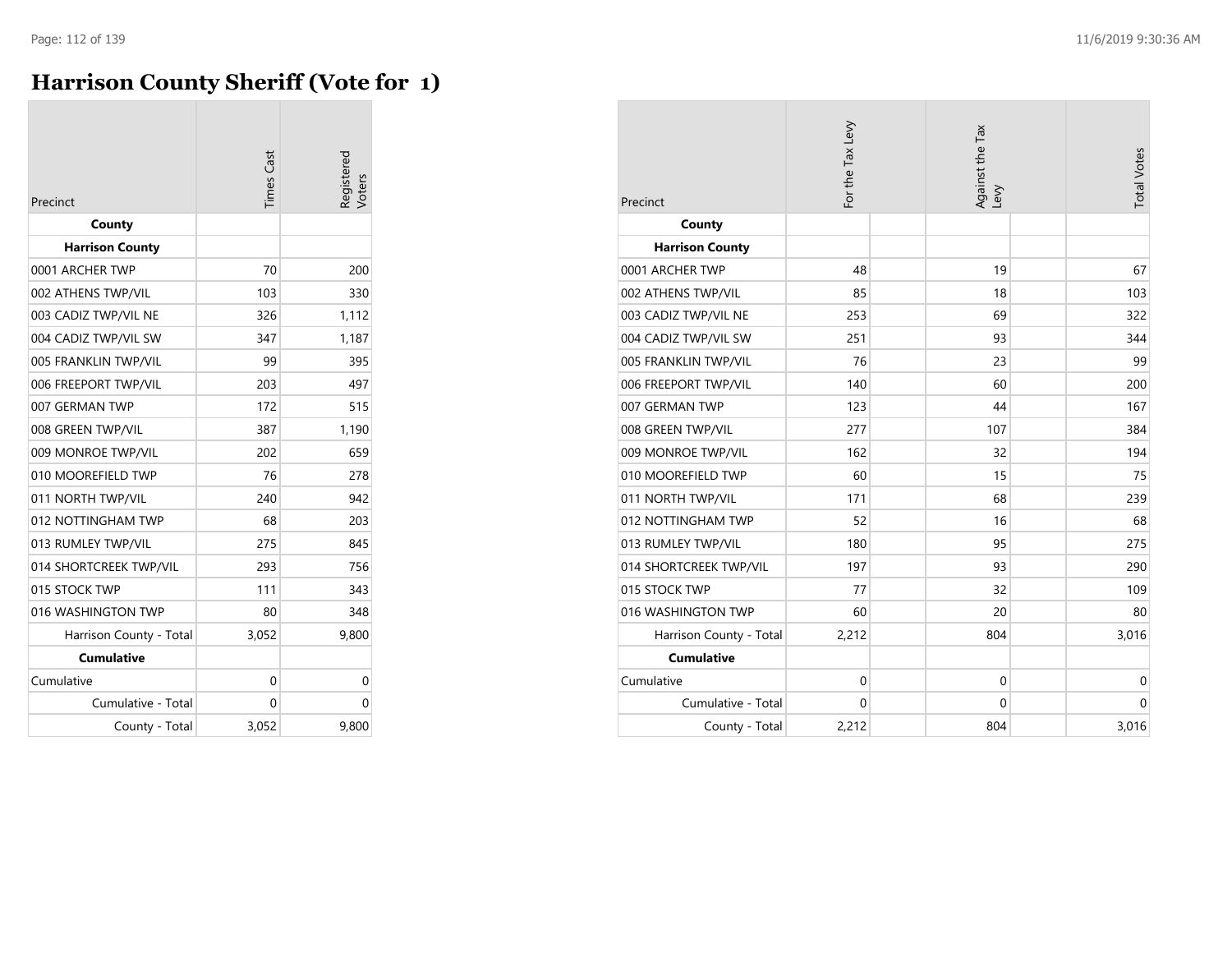| Precinct                | hresolver |
|-------------------------|-----------|
| County                  |           |
| <b>Harrison County</b>  |           |
| 0001 ARCHER TWP         | 0         |
| 002 ATHENS TWP/VIL      | 0         |
| 003 CADIZ TWP/VIL NE    | $\Omega$  |
| 004 CADIZ TWP/VIL SW    | 0         |
| 005 FRANKLIN TWP/VIL    | 0         |
| 006 FREEPORT TWP/VIL    | 0         |
| 007 GERMAN TWP          | 0         |
| 008 GREEN TWP/VIL       | 0         |
| 009 MONROE TWP/VIL      | 0         |
| 010 MOOREFIELD TWP      | 0         |
| 011 NORTH TWP/VIL       | 0         |
| 012 NOTTINGHAM TWP      | 0         |
| 013 RUMLEY TWP/VIL      | 0         |
| 014 SHORTCREEK TWP/VIL  | 0         |
| 015 STOCK TWP           | 0         |
| 016 WASHINGTON TWP      | 0         |
| Harrison County - Total | 0         |
| <b>Cumulative</b>       |           |
| Cumulative              | 0         |
| Cumulative - Total      | 0         |
| County - Total          | 0         |
|                         |           |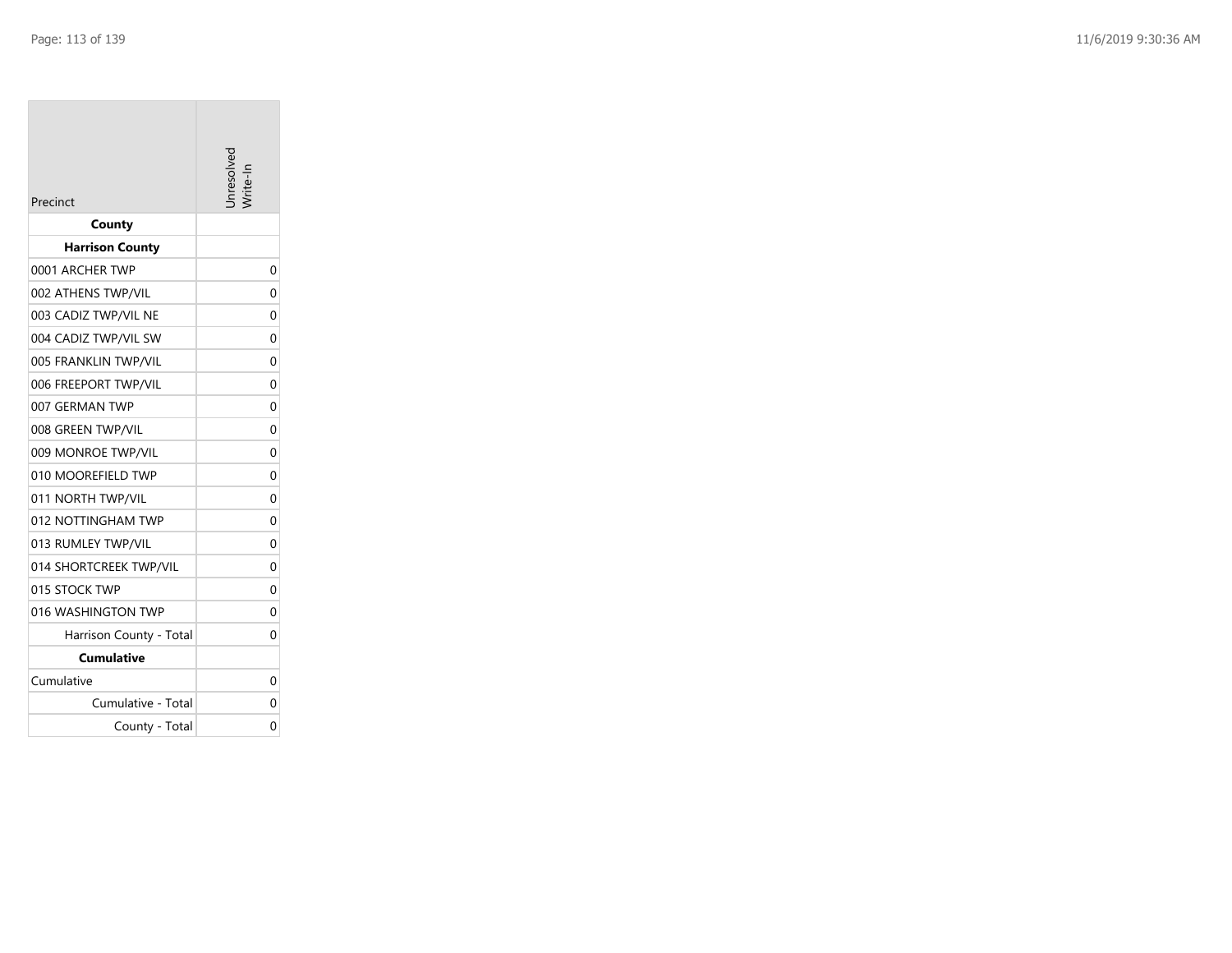$\overline{\phantom{a}}$ 

# **Adena Ordinance- Marihuana (Vote for 1)**

| Precinct                | <b>Times Cast</b> | Registered<br>Voters |
|-------------------------|-------------------|----------------------|
| County                  |                   |                      |
| <b>Harrison County</b>  |                   |                      |
| 014 SHORTCREEK TWP/VIL  | 54                | 108                  |
| Harrison County - Total | 54                | 108                  |
| <b>Cumulative</b>       |                   |                      |
| Cumulative              | 0                 | U                    |
| Cumulative - Total      | 0                 | Λ                    |
| County - Total          | 54                | 108                  |

| Precinct                | <b>S3A</b>  | $\frac{1}{2}$ | <b>Total Votes</b> |
|-------------------------|-------------|---------------|--------------------|
| County                  |             |               |                    |
| <b>Harrison County</b>  |             |               |                    |
| 014 SHORTCREEK TWP/VIL  | 26          | 27            | 53                 |
| Harrison County - Total | 26          | 27            | 53                 |
| <b>Cumulative</b>       |             |               |                    |
| Cumulative              | $\mathbf 0$ | $\mathbf 0$   | 0                  |
| Cumulative - Total      | $\Omega$    | $\Omega$      | $\mathbf 0$        |
| County - Total          | 26          | 27            | 53                 |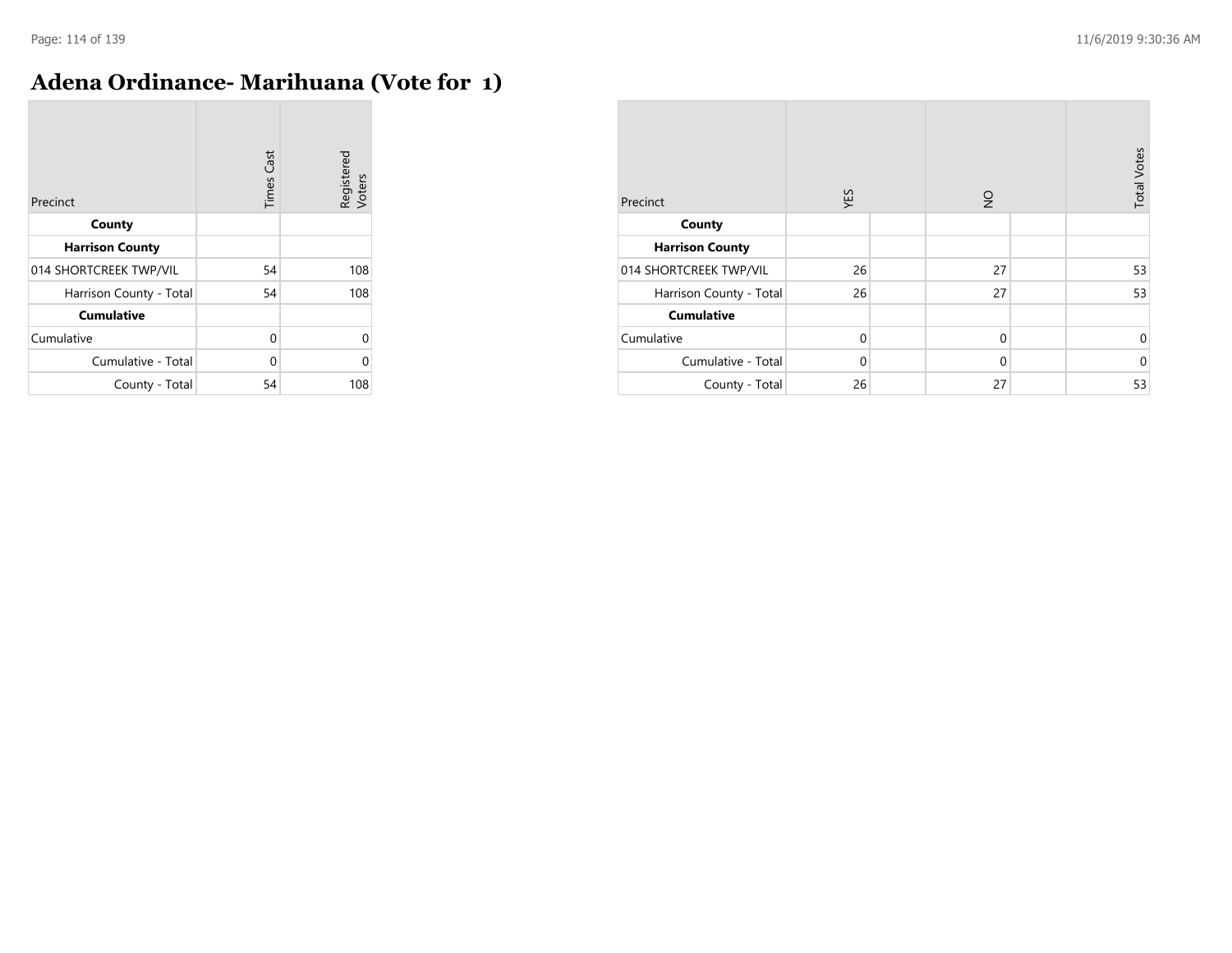| Precinct                | Unresolved<br>Write-In |
|-------------------------|------------------------|
| County                  |                        |
| <b>Harrison County</b>  |                        |
| 014 SHORTCREEK TWP/VIL  |                        |
| Harrison County - Total |                        |
| <b>Cumulative</b>       |                        |
| Cumulative              |                        |
| Cumulative - Total      |                        |
| County - Total          |                        |

the property of the con-

 $\overline{\phantom{a}}$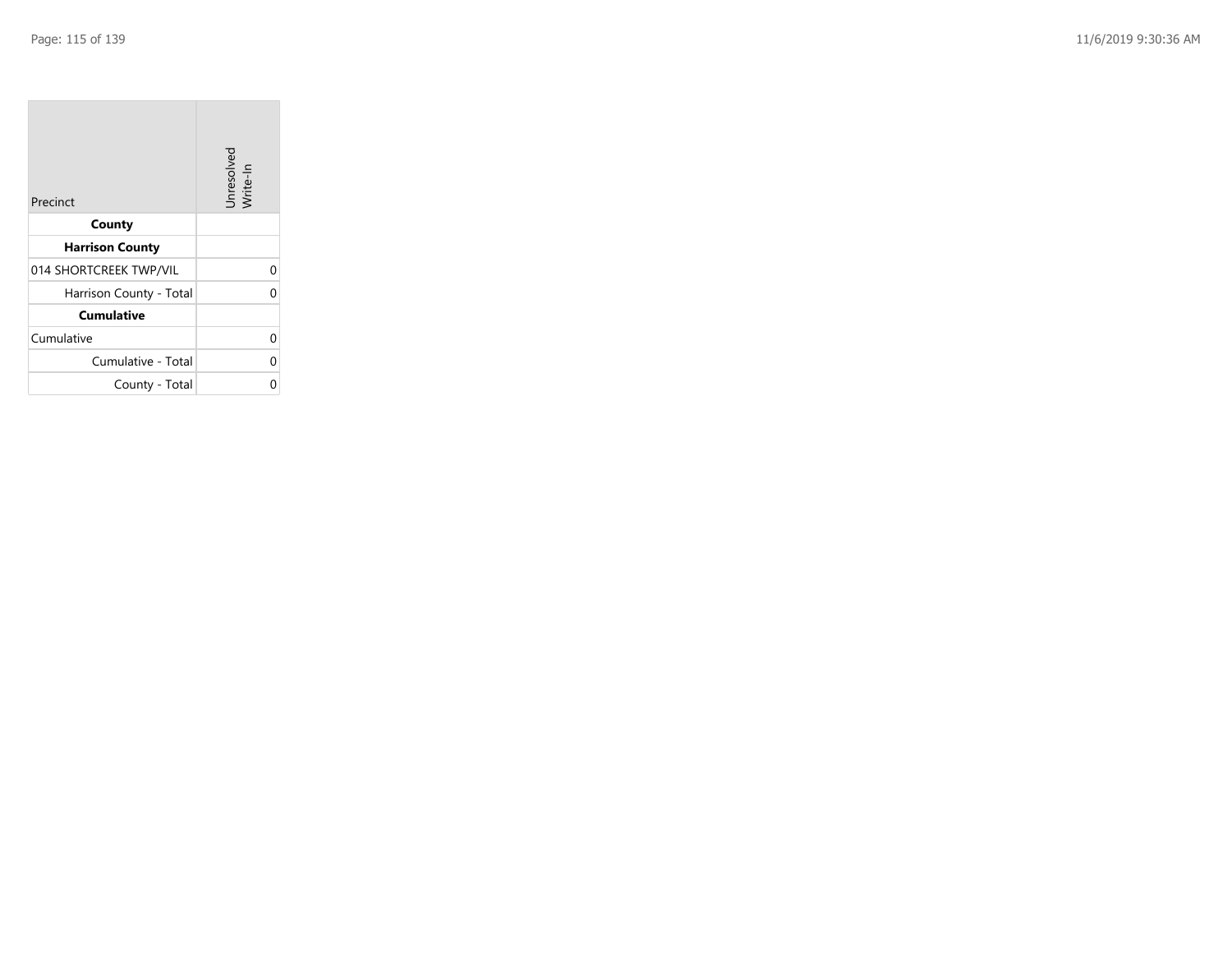# **Scio Police 1 mill (Vote for 1)**

| Precinct                | <b>Times Cast</b> | Registered<br>Voters |
|-------------------------|-------------------|----------------------|
| County                  |                   |                      |
| <b>Harrison County</b>  |                   |                      |
| 011 NORTH TWP/VIL       | 89                | 432                  |
| Harrison County - Total | 89                | 432                  |
| <b>Cumulative</b>       |                   |                      |
| Cumulative              | 0                 | Λ                    |
| Cumulative - Total      | 0                 |                      |
| County - Total          | 89                | 432                  |

| Precinct                | For the Tax Levy | Against the Tax<br>Levy | <b>Total Votes</b> |
|-------------------------|------------------|-------------------------|--------------------|
| County                  |                  |                         |                    |
| <b>Harrison County</b>  |                  |                         |                    |
| 011 NORTH TWP/VIL       | 60               | 28                      | 88                 |
| Harrison County - Total | 60               | 28                      | 88                 |
| <b>Cumulative</b>       |                  |                         |                    |
| Cumulative              | $\Omega$         | $\mathbf 0$             | 0                  |
| Cumulative - Total      | $\Omega$         | $\Omega$                | $\mathbf 0$        |
| County - Total          | 60               | 28                      | 88                 |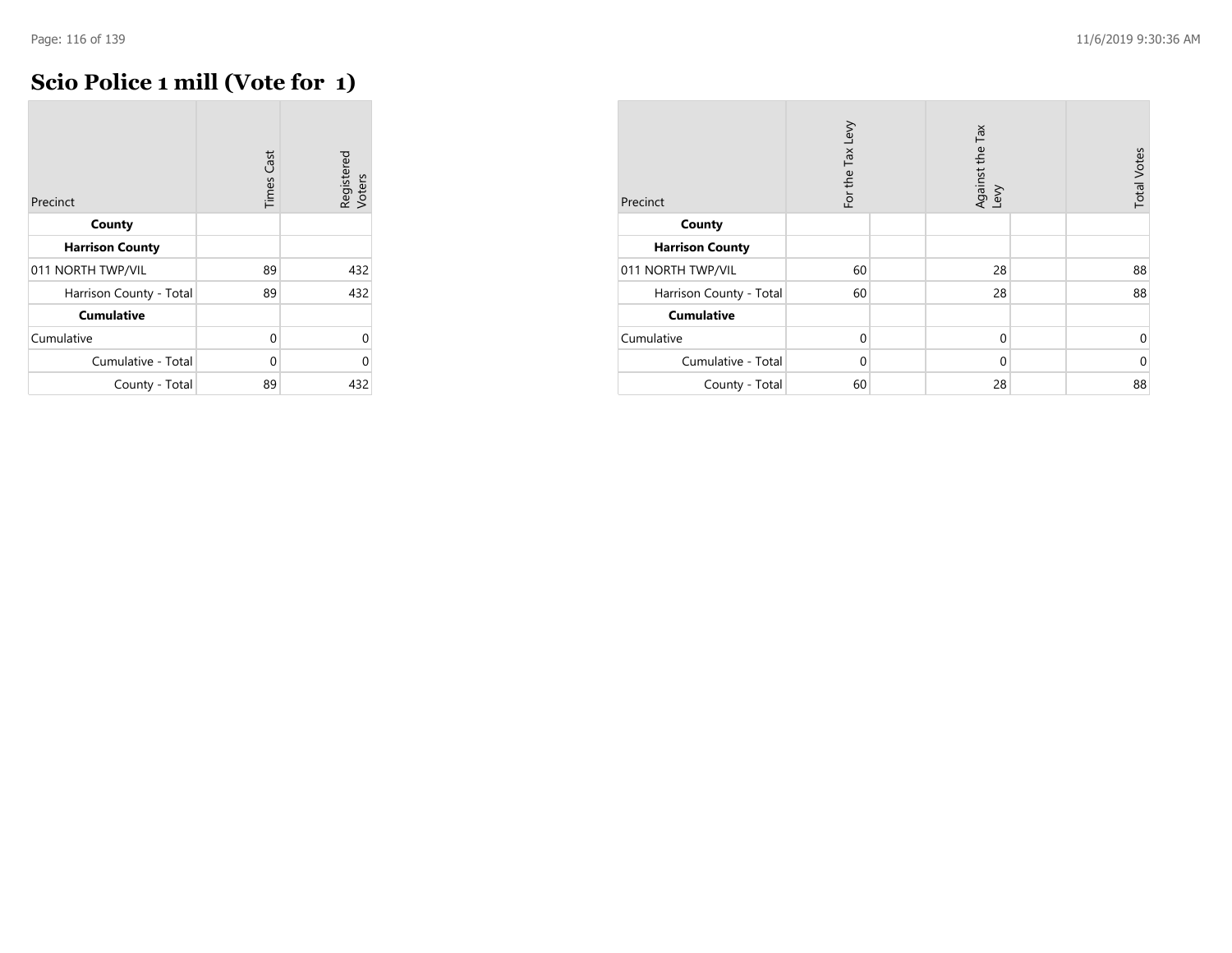| Precinct                | Unresolved<br>Write-In |
|-------------------------|------------------------|
| County                  |                        |
| <b>Harrison County</b>  |                        |
| 011 NORTH TWP/VIL       |                        |
| Harrison County - Total |                        |
| <b>Cumulative</b>       |                        |
| Cumulative              |                        |
| Cumulative - Total      |                        |
| County - Total          |                        |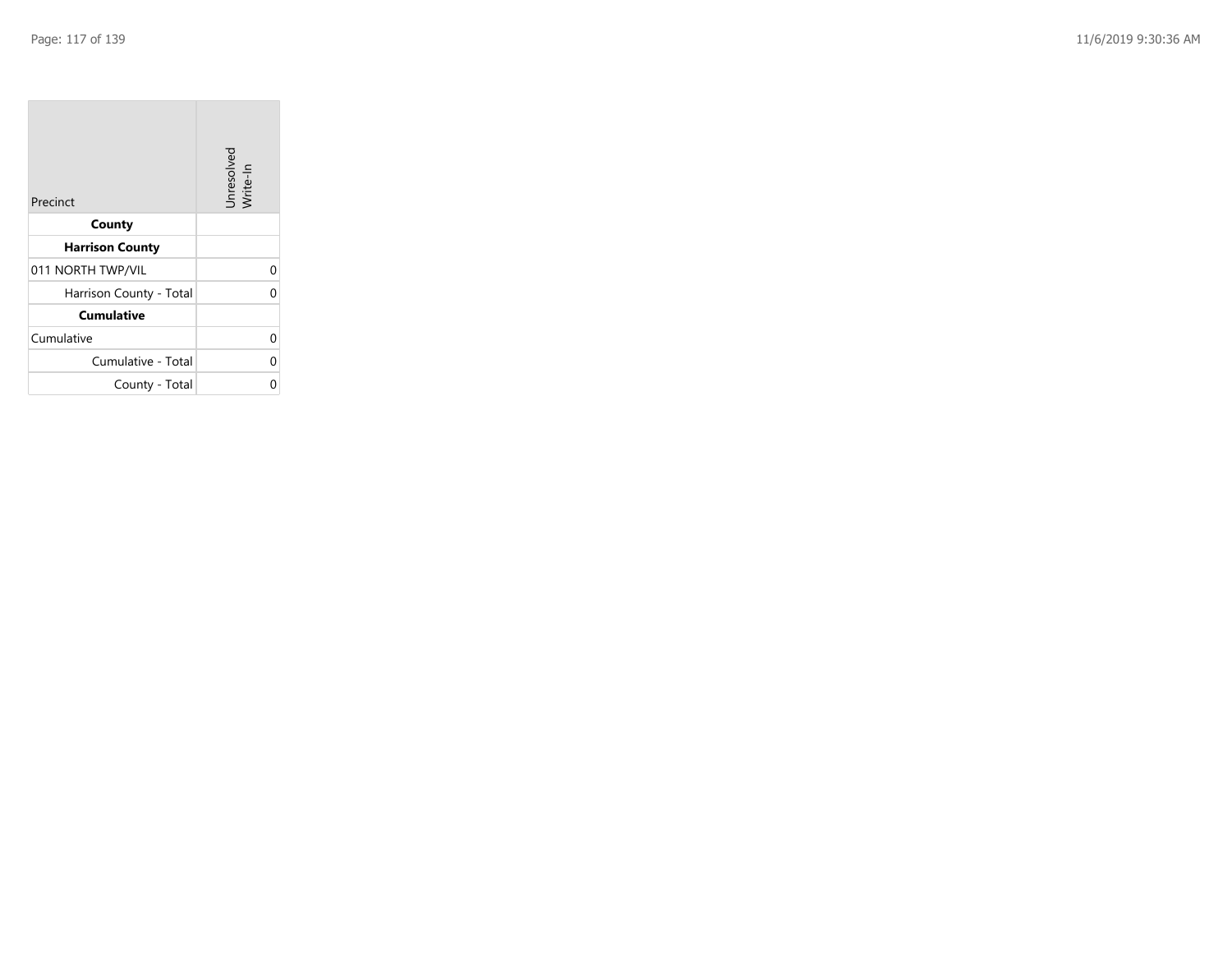÷

# **New Athens 1 mill Current Expenses (Vote for 1)**

| Precinct                | <b>Times Cast</b> | Registered<br>Voters |
|-------------------------|-------------------|----------------------|
| County                  |                   |                      |
| <b>Harrison County</b>  |                   |                      |
| 002 ATHENS TWP/VIL      | 62                | 200                  |
| Harrison County - Total | 62                | 200                  |
| <b>Cumulative</b>       |                   |                      |
| Cumulative              | 0                 | U                    |
| Cumulative - Total      | 0                 | U                    |
| County - Total          | 62                | 200                  |

| Precinct                | For the Tax Levy | Against the Tax<br>Levy | <b>Total Votes</b> |
|-------------------------|------------------|-------------------------|--------------------|
| County                  |                  |                         |                    |
| <b>Harrison County</b>  |                  |                         |                    |
| 002 ATHENS TWP/VIL      | 50               | 12                      | 62                 |
| Harrison County - Total | 50               | 12                      | 62                 |
| <b>Cumulative</b>       |                  |                         |                    |
| Cumulative              | $\mathbf 0$      | $\Omega$                | 0                  |
| Cumulative - Total      | 0                | $\Omega$                | $\mathbf 0$        |
| County - Total          | 50               | 12                      | 62                 |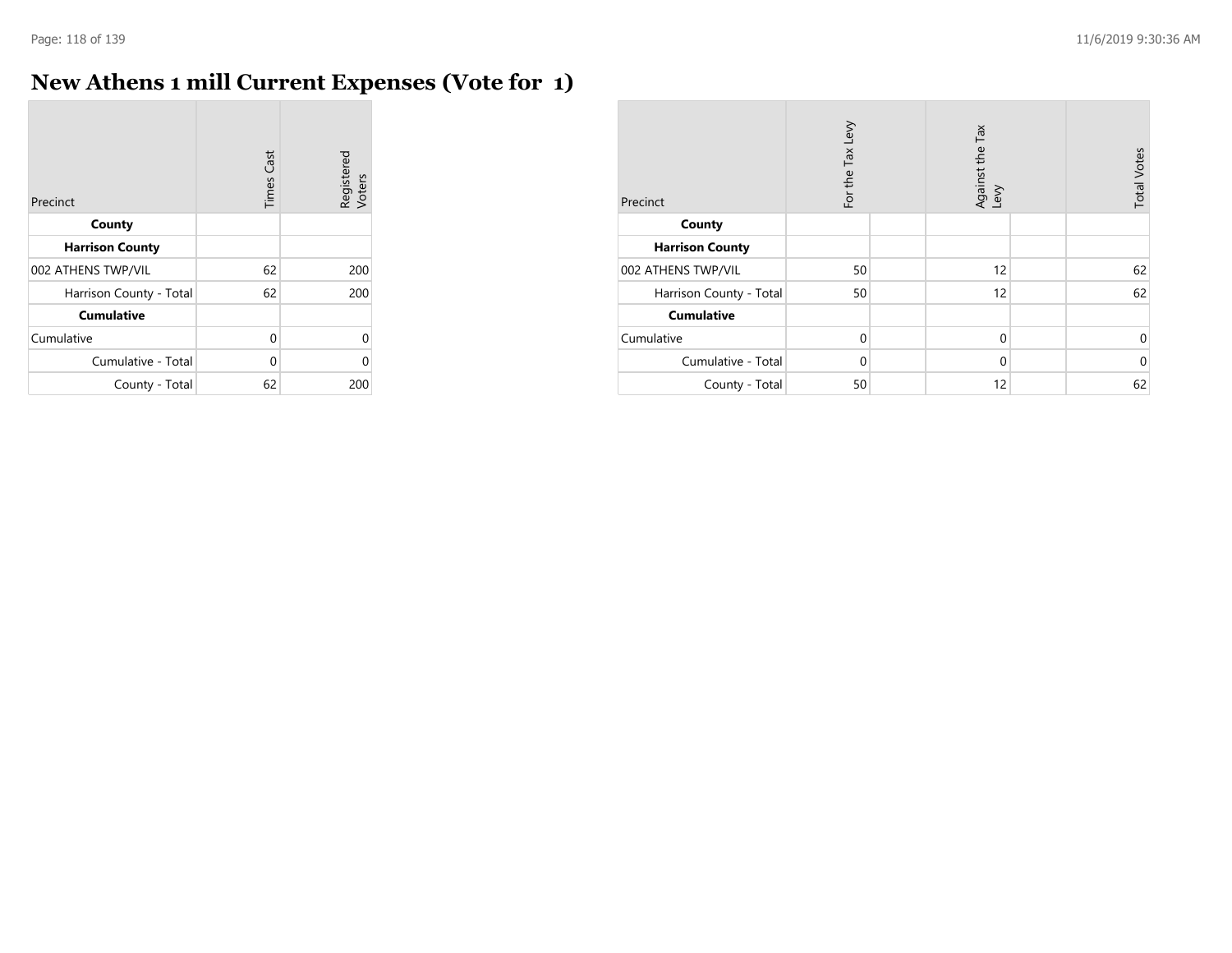| Precinct                | Unresolved<br>Write-In |
|-------------------------|------------------------|
| County                  |                        |
| <b>Harrison County</b>  |                        |
| 002 ATHENS TWP/VIL      |                        |
| Harrison County - Total |                        |
| <b>Cumulative</b>       |                        |
| Cumulative              |                        |
| Cumulative - Total      |                        |
| County - Total          |                        |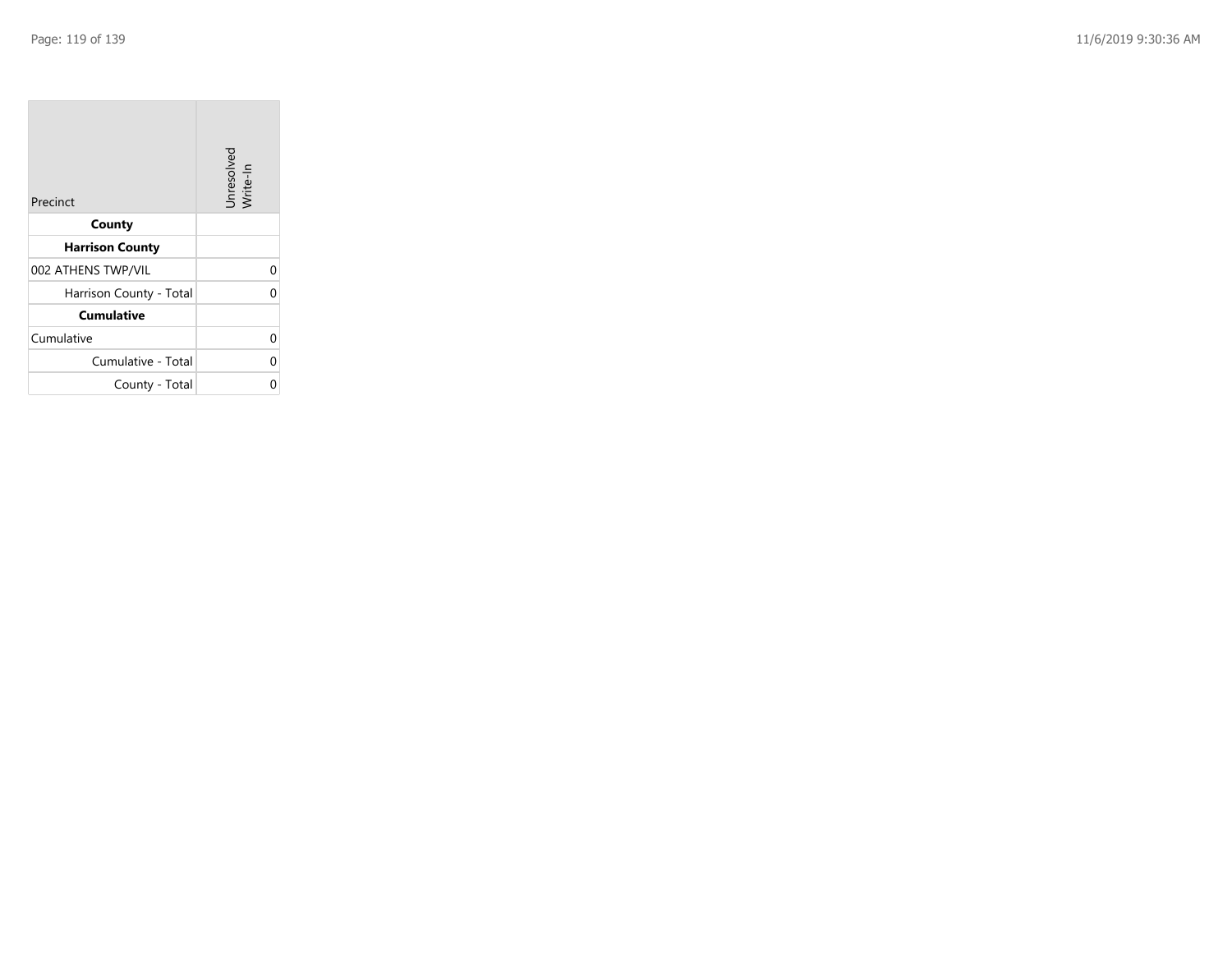**COL** 

# **New Athens 2 mill Police Renewal (Vote for 1)**

| Precinct                | <b>Times Cast</b> | Registered<br>Voters |
|-------------------------|-------------------|----------------------|
| County                  |                   |                      |
| <b>Harrison County</b>  |                   |                      |
| 002 ATHENS TWP/VIL      | 62                | 200                  |
| Harrison County - Total | 62                | 200                  |
| <b>Cumulative</b>       |                   |                      |
| Cumulative              | 0                 | U                    |
| Cumulative - Total      | 0                 | U                    |
| County - Total          | 62                | 200                  |

| Precinct                | For the Tax Levy | Tax<br>Against the T<br>Levy | <b>Total Votes</b> |
|-------------------------|------------------|------------------------------|--------------------|
| County                  |                  |                              |                    |
| <b>Harrison County</b>  |                  |                              |                    |
| 002 ATHENS TWP/VIL      | 52               | 10                           | 62                 |
| Harrison County - Total | 52               | 10                           | 62                 |
| <b>Cumulative</b>       |                  |                              |                    |
| Cumulative              | $\Omega$         | $\mathbf 0$                  | 0                  |
| Cumulative - Total      | $\Omega$         | $\mathbf 0$                  | $\mathbf 0$        |
| County - Total          | 52               | 10                           | 62                 |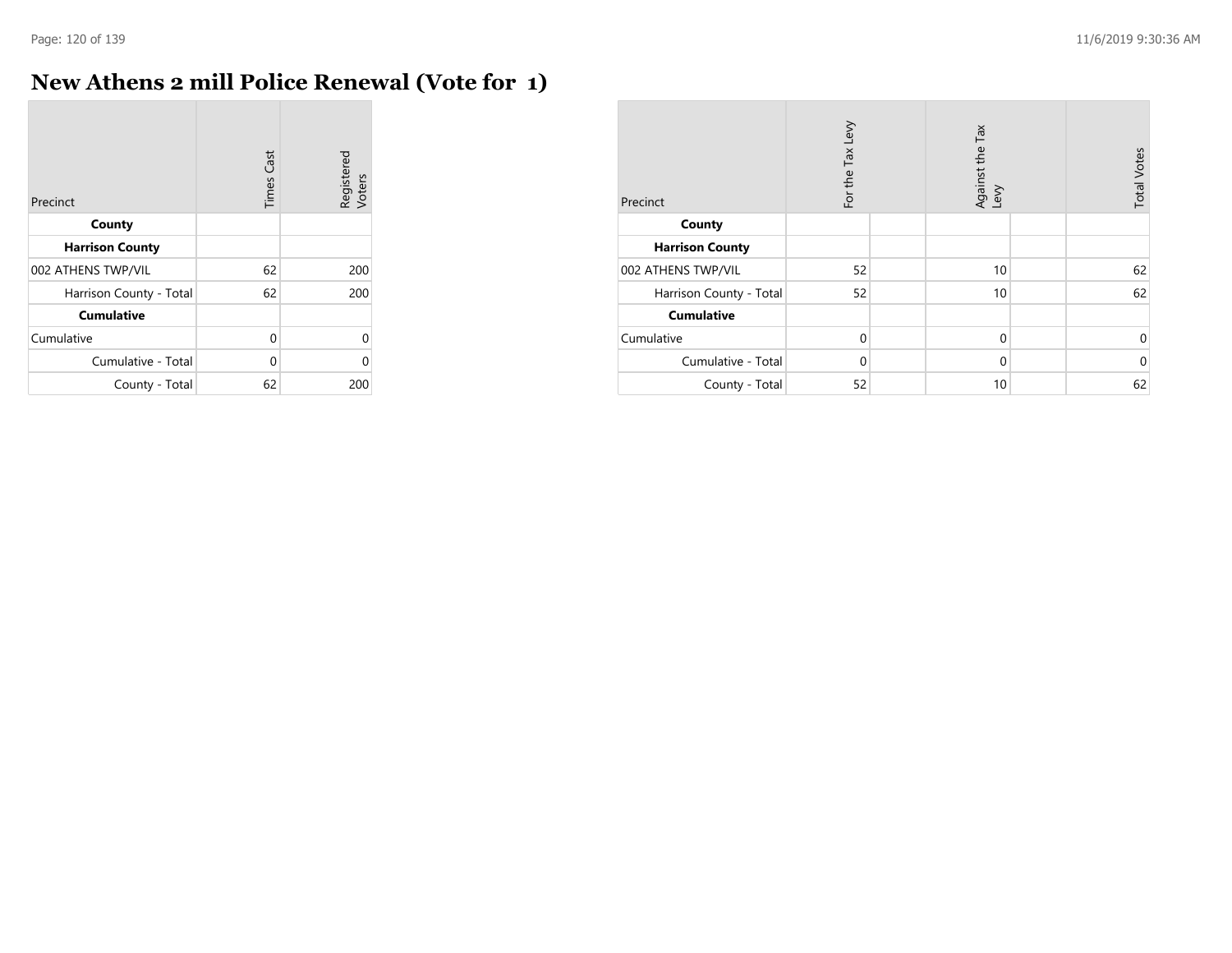| Precinct                | Unresolved<br>Write-In |
|-------------------------|------------------------|
| County                  |                        |
| <b>Harrison County</b>  |                        |
| 002 ATHENS TWP/VIL      |                        |
| Harrison County - Total |                        |
| <b>Cumulative</b>       |                        |
| Cumulative              |                        |
| Cumulative - Total      |                        |
| County - Total          |                        |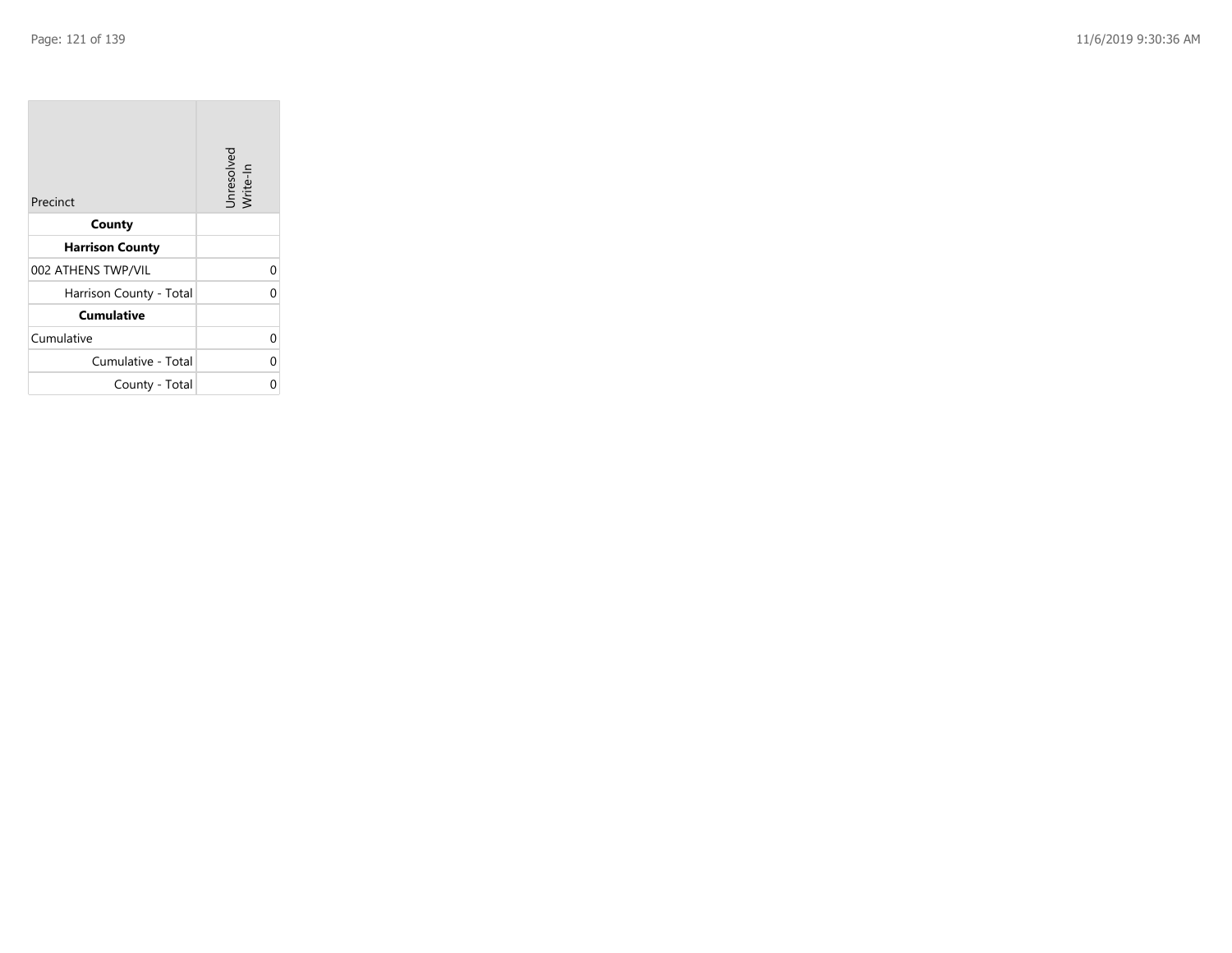# **Jewett Village 1 mill Levy Police (Vote for 1)**

| Precinct                | <b>Times Cast</b> | Registered<br>Voters |
|-------------------------|-------------------|----------------------|
| County                  |                   |                      |
| <b>Harrison County</b>  |                   |                      |
| 013 RUMLEY TWP/VIL      | 151               | 379                  |
| Harrison County - Total | 151               | 379                  |
| <b>Cumulative</b>       |                   |                      |
| Cumulative              | 0                 | $\Omega$             |
| Cumulative - Total      | U                 | O                    |
| County - Total          | 151               | 379                  |

| Precinct                | For the Tax Levy | Against the Tax<br>Levy | <b>Total Votes</b> |
|-------------------------|------------------|-------------------------|--------------------|
| County                  |                  |                         |                    |
| <b>Harrison County</b>  |                  |                         |                    |
| 013 RUMLEY TWP/VIL      | 63               | 88                      | 151                |
| Harrison County - Total | 63               | 88                      | 151                |
| <b>Cumulative</b>       |                  |                         |                    |
| Cumulative              | $\Omega$         | $\mathbf 0$             | 0                  |
| Cumulative - Total      | $\Omega$         | $\mathbf 0$             | $\Omega$           |
| County - Total          | 63               | 88                      | 151                |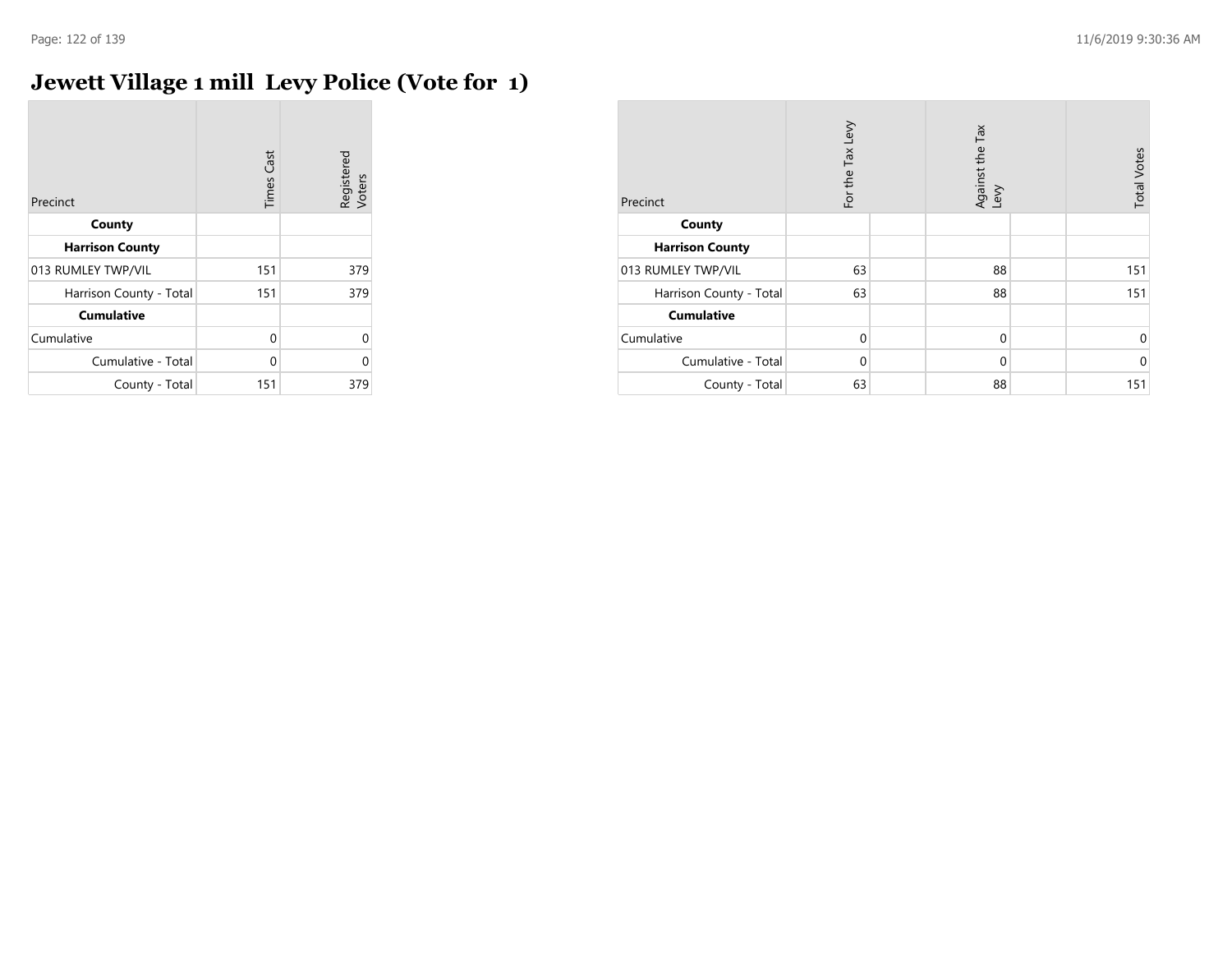| Precinct                | Unresolved<br>Write-In |
|-------------------------|------------------------|
| County                  |                        |
| <b>Harrison County</b>  |                        |
| 013 RUMLEY TWP/VIL      | 0                      |
| Harrison County - Total | በ                      |
| <b>Cumulative</b>       |                        |
| Cumulative              | 0                      |
| Cumulative - Total      | ი                      |
| County - Total          |                        |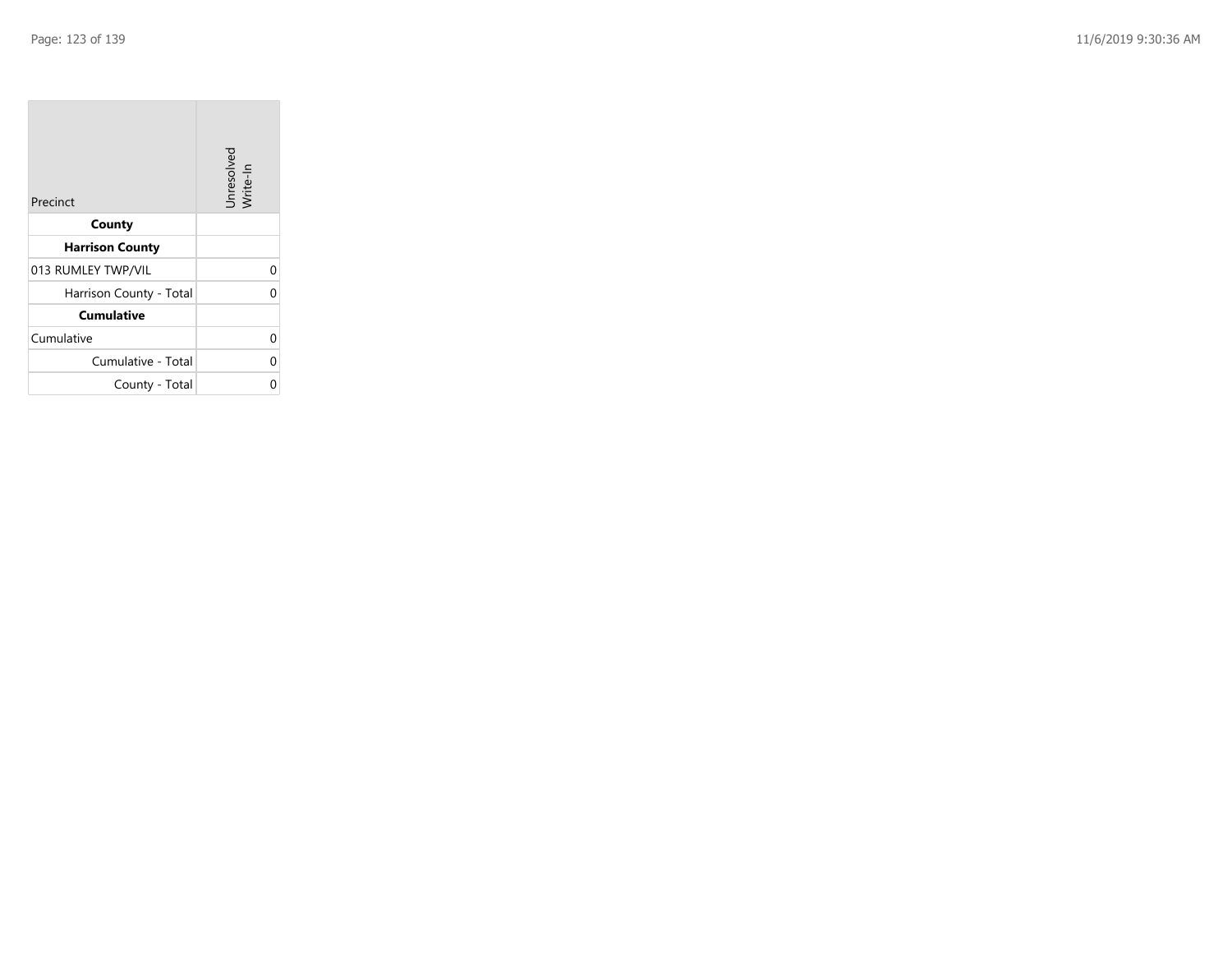$\overline{\phantom{a}}$ 

# **Jewett Village 1 mill Levy Park (Vote for 1)**

| Precinct                | <b>Times Cast</b> | Registered<br>Voters |
|-------------------------|-------------------|----------------------|
| County                  |                   |                      |
| <b>Harrison County</b>  |                   |                      |
| 013 RUMLEY TWP/VIL      | 151               | 379                  |
| Harrison County - Total | 151               | 379                  |
| <b>Cumulative</b>       |                   |                      |
| Cumulative              | $\Omega$          | $\Omega$             |
| Cumulative - Total      | U                 | 0                    |
| County - Total          | 151               | 379                  |

| Precinct                | For the Tax Levy | Against the Tax<br>Levy | <b>Total Votes</b> |
|-------------------------|------------------|-------------------------|--------------------|
| County                  |                  |                         |                    |
| <b>Harrison County</b>  |                  |                         |                    |
| 013 RUMLEY TWP/VIL      | 98               | 53                      | 151                |
| Harrison County - Total | 98               | 53                      | 151                |
| <b>Cumulative</b>       |                  |                         |                    |
| Cumulative              | $\mathbf 0$      | $\mathbf 0$             | 0                  |
| Cumulative - Total      | $\Omega$         | $\mathbf 0$             | $\Omega$           |
| County - Total          | 98               | 53                      | 151                |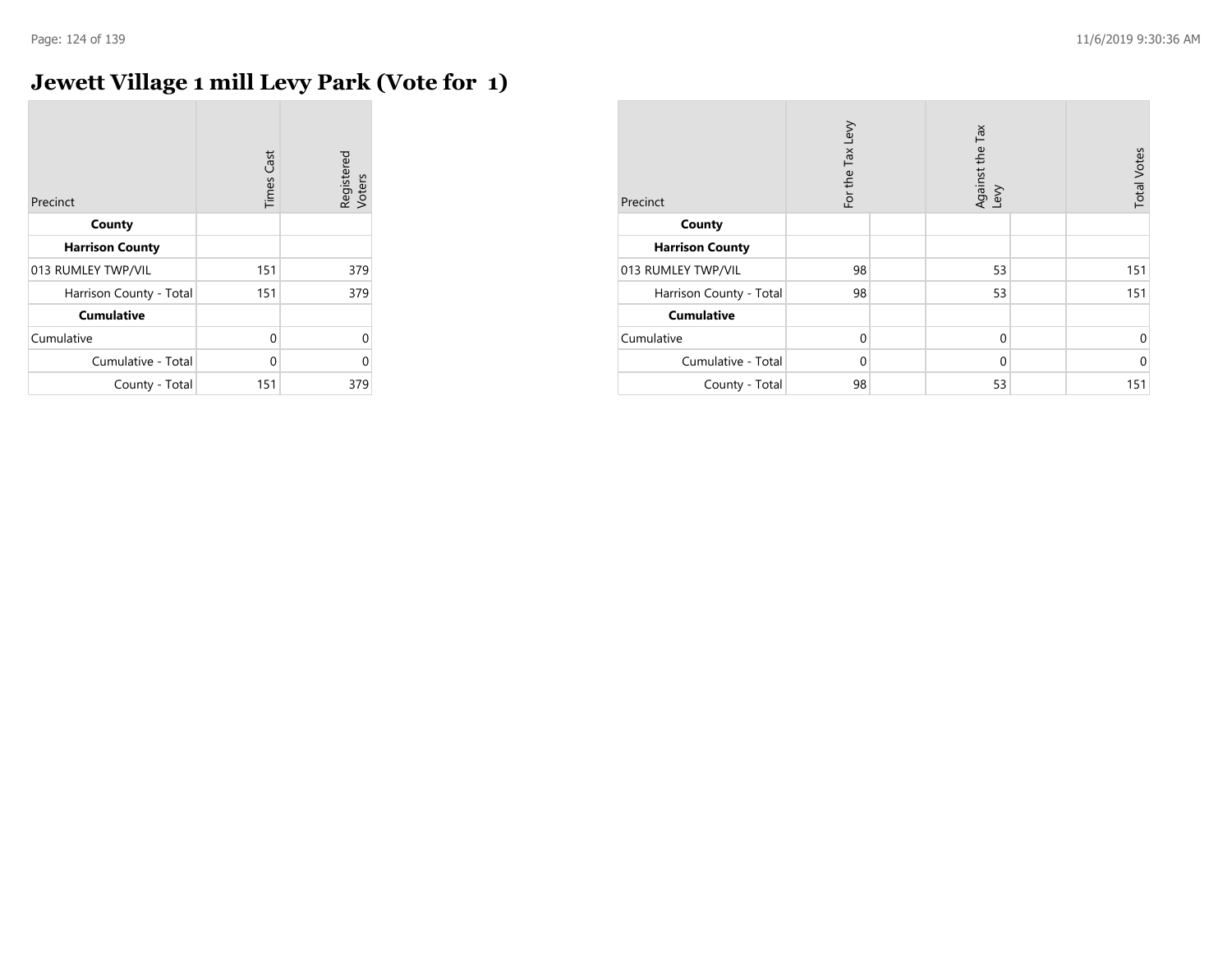| Precinct                | Unresolved<br>Write-In |
|-------------------------|------------------------|
| County                  |                        |
| <b>Harrison County</b>  |                        |
| 013 RUMLEY TWP/VIL      |                        |
| Harrison County - Total |                        |
| <b>Cumulative</b>       |                        |
| Cumulative              |                        |
| Cumulative - Total      |                        |
| County - Total          |                        |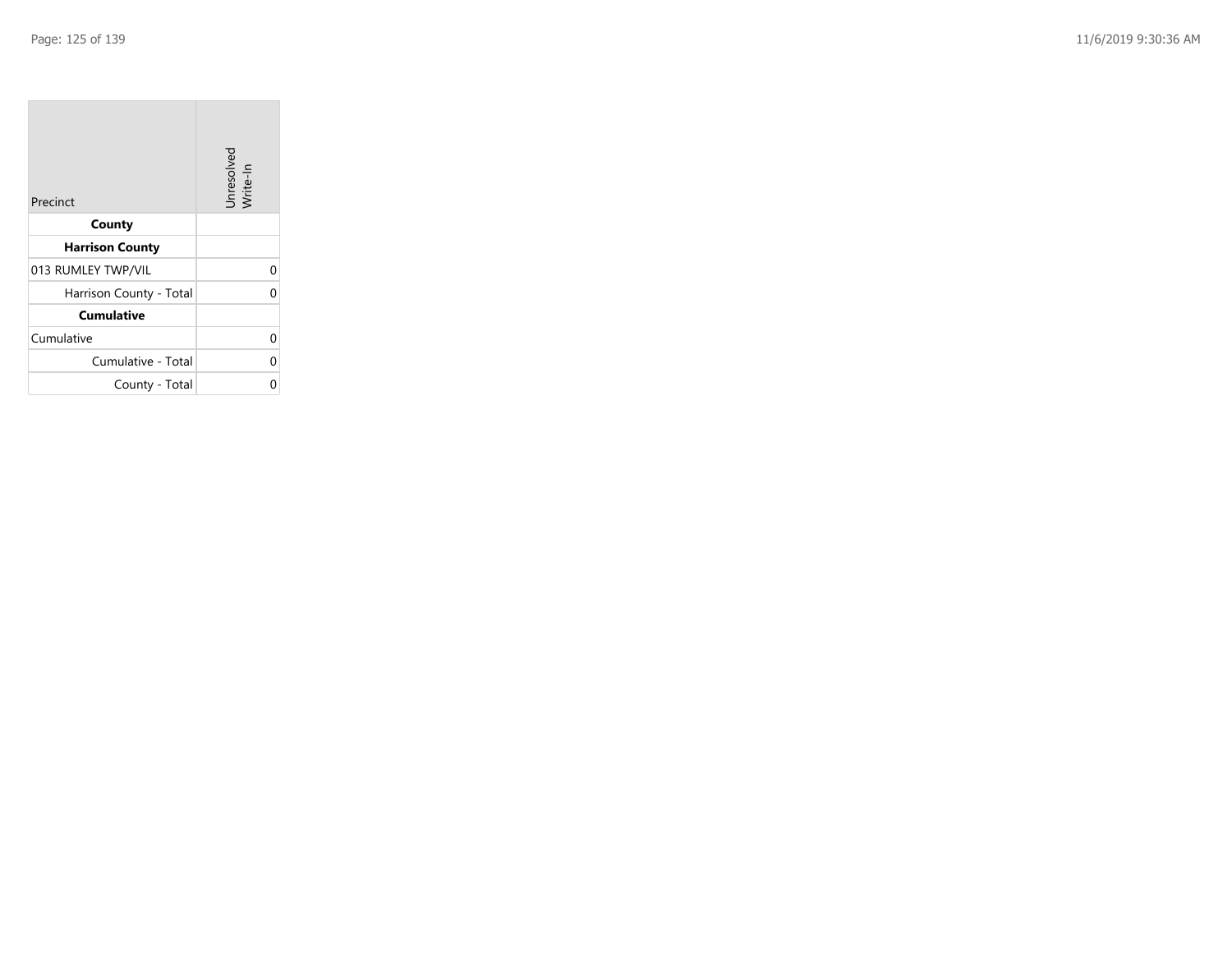# **Hopedale 1.6 mills Current Expenses (Vote for 1)**

| Precinct                | Cast<br>Times | Registered<br>Voters |
|-------------------------|---------------|----------------------|
| County                  |               |                      |
| <b>Harrison County</b>  |               |                      |
| 008 GREEN TWP/VIL       | 203           | 585                  |
| Harrison County - Total | 203           | 585                  |
| <b>Cumulative</b>       |               |                      |
| Cumulative              | 0             | U                    |
| Cumulative - Total      | 0             | Λ                    |
| County - Total          | 203           | 585                  |

| Precinct                | For the Tax Levy | Against the Tax<br>Levy | <b>Total Votes</b> |
|-------------------------|------------------|-------------------------|--------------------|
| County                  |                  |                         |                    |
| <b>Harrison County</b>  |                  |                         |                    |
| 008 GREEN TWP/VIL       | 141              | 60                      | 201                |
| Harrison County - Total | 141              | 60                      | 201                |
| <b>Cumulative</b>       |                  |                         |                    |
| Cumulative              | $\Omega$         | $\mathbf 0$             | 0                  |
| Cumulative - Total      | $\Omega$         | 0                       | $\mathbf 0$        |
| County - Total          | 141              | 60                      | 201                |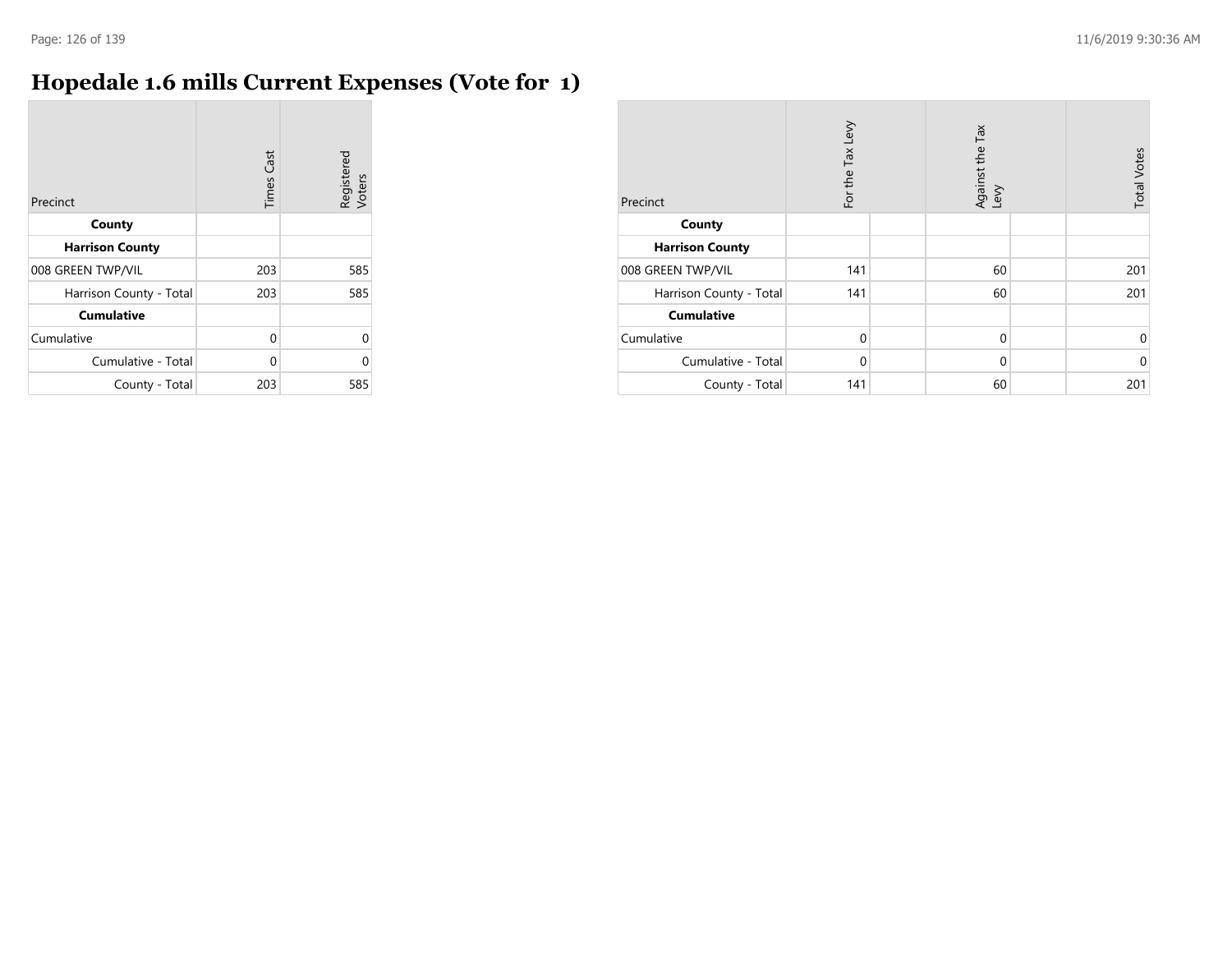| Precinct                | Unresolved<br>Write-In |
|-------------------------|------------------------|
| County                  |                        |
| <b>Harrison County</b>  |                        |
| 008 GREEN TWP/VIL       |                        |
| Harrison County - Total |                        |
| <b>Cumulative</b>       |                        |
| Cumulative              |                        |
| Cumulative - Total      |                        |
| County - Total          |                        |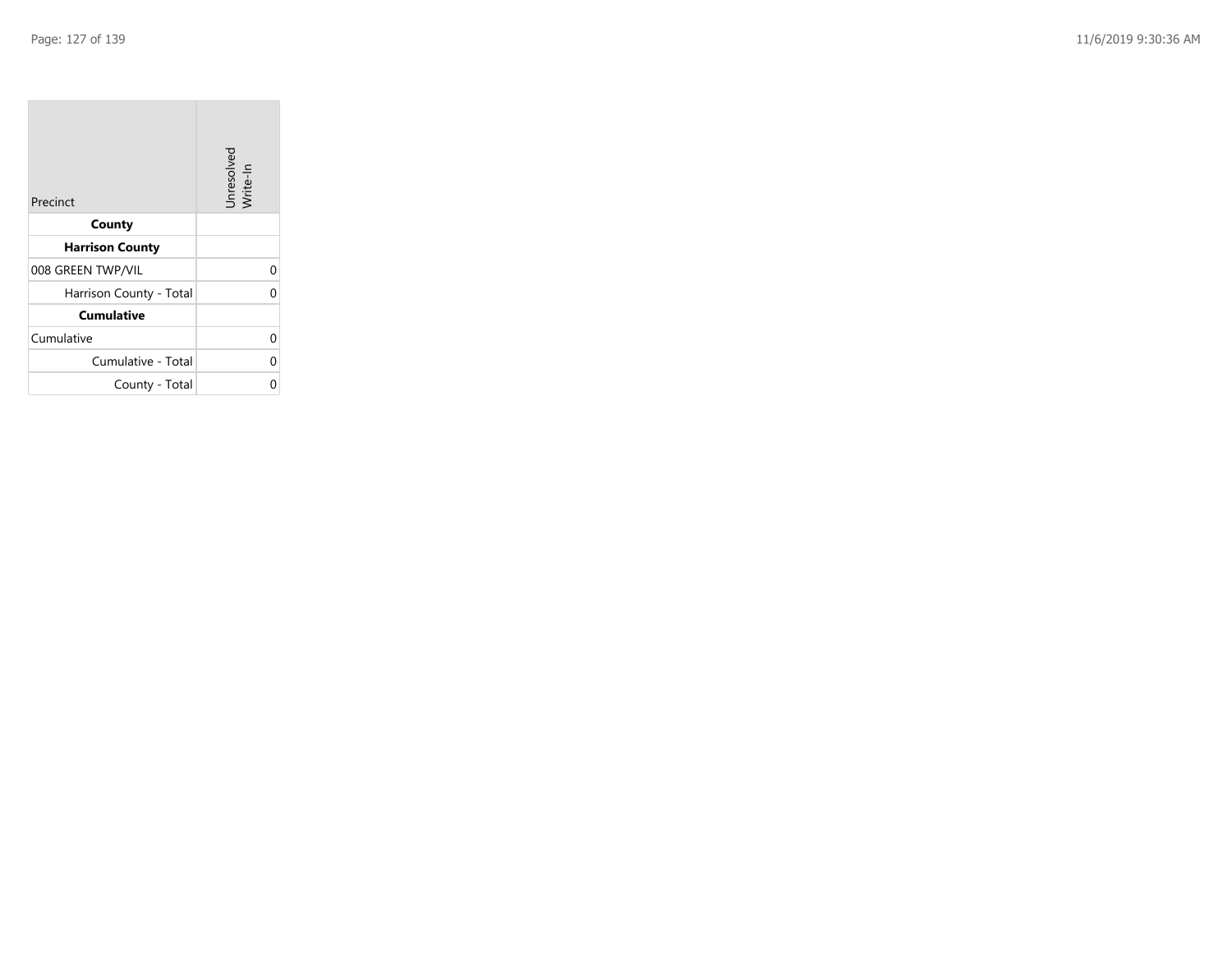# **Harrisville 0.05 mill Current Expenses (Vote for 1)**

| Precinct                | Cast<br>Times | Registered<br>Voters |
|-------------------------|---------------|----------------------|
| County                  |               |                      |
| <b>Harrison County</b>  |               |                      |
| 014 SHORTCREEK TWP/VIL  | 45            | 126                  |
| Harrison County - Total | 45            | 126                  |
| <b>Cumulative</b>       |               |                      |
| Cumulative              | 0             |                      |
| Cumulative - Total      | 0             |                      |
| County - Total          | 45            | 126                  |

| Precinct                | For the Tax Levy | Tax<br>Against the T<br>Levy | <b>Total Votes</b> |
|-------------------------|------------------|------------------------------|--------------------|
| County                  |                  |                              |                    |
| <b>Harrison County</b>  |                  |                              |                    |
| 014 SHORTCREEK TWP/VIL  | 35               | 10                           | 45                 |
| Harrison County - Total | 35               | 10                           | 45                 |
| <b>Cumulative</b>       |                  |                              |                    |
| Cumulative              | $\Omega$         | $\mathbf 0$                  | 0                  |
| Cumulative - Total      | $\Omega$         | 0                            | $\mathbf 0$        |
| County - Total          | 35               | 10                           | 45                 |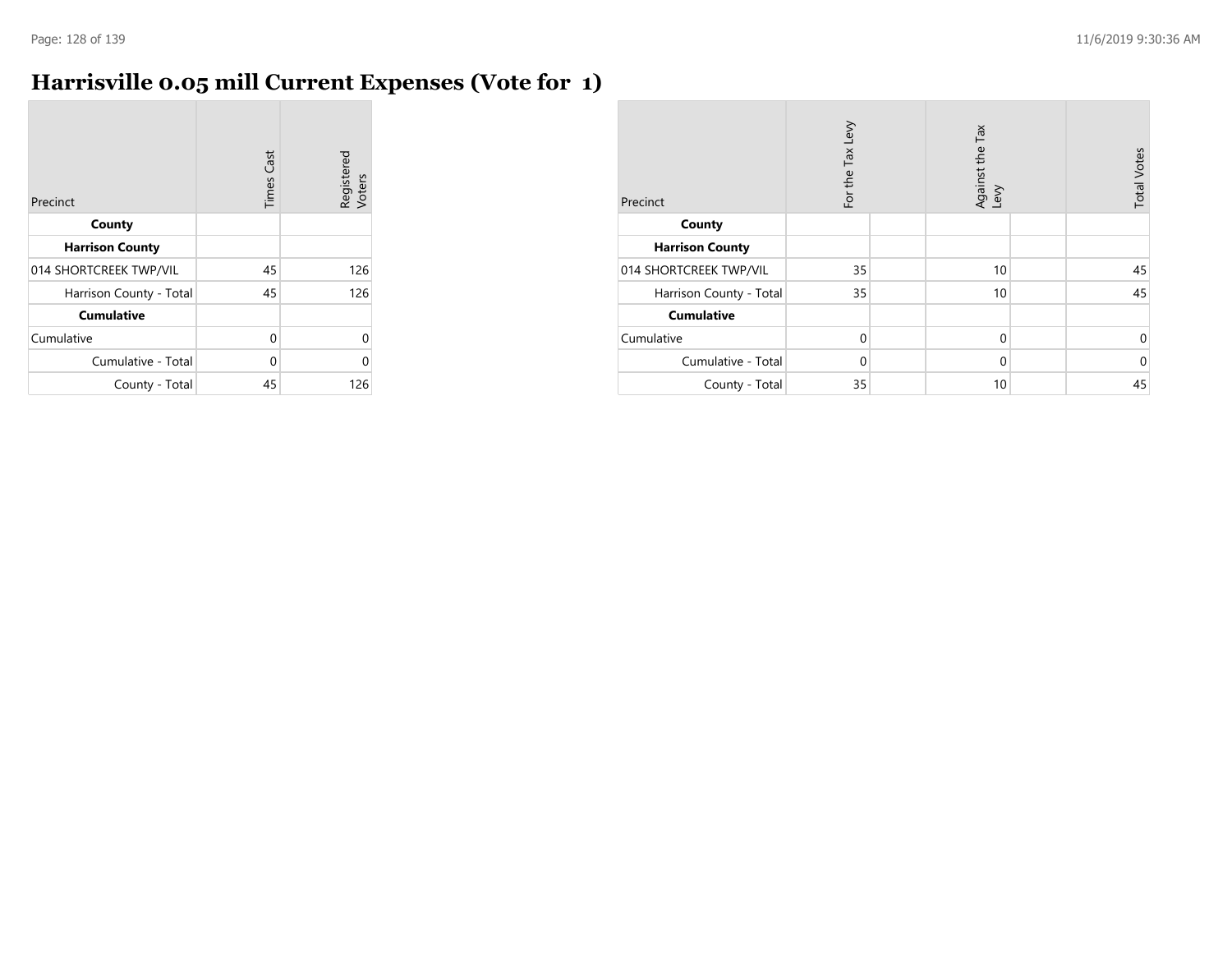| Precinct                | Unresolved<br>Write-In |
|-------------------------|------------------------|
| County                  |                        |
| <b>Harrison County</b>  |                        |
| 014 SHORTCREEK TWP/VIL  |                        |
| Harrison County - Total |                        |
| <b>Cumulative</b>       |                        |
| Cumulative              |                        |
| Cumulative - Total      |                        |
| County - Total          |                        |

the property of the con-

 $\overline{\phantom{a}}$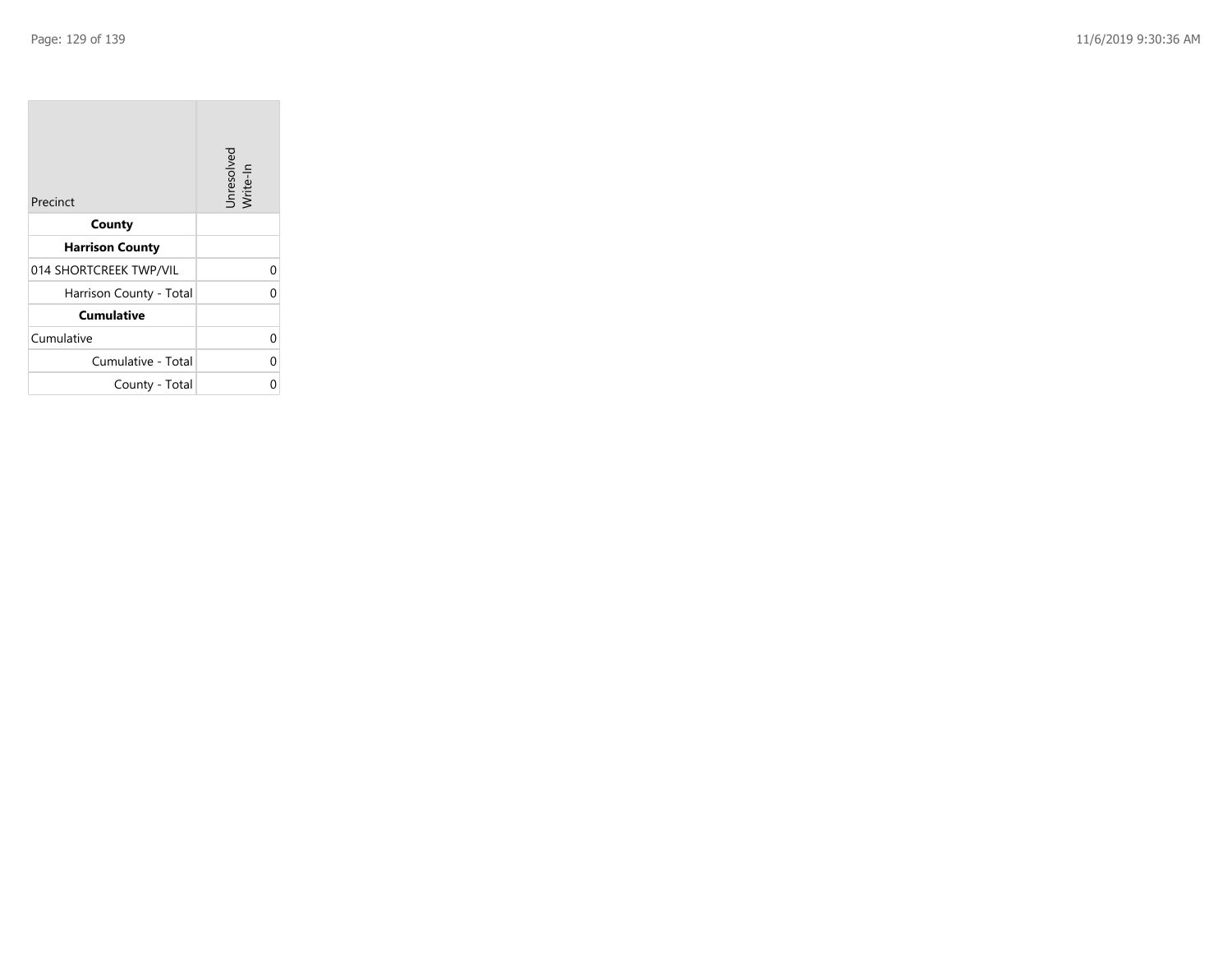# **Harrisville 1.5 mill Current Expenses (Vote for 1)**

| Precinct                | Cast<br>Times | Registered<br>Voters |
|-------------------------|---------------|----------------------|
| County                  |               |                      |
| <b>Harrison County</b>  |               |                      |
| 014 SHORTCREEK TWP/VIL  | 45            | 126                  |
| Harrison County - Total | 45            | 126                  |
| <b>Cumulative</b>       |               |                      |
| Cumulative              | 0             | Λ                    |
| Cumulative - Total      | 0             | Λ                    |
| County - Total          | 45            | 126                  |

| Precinct                | For the Tax Levy | Against the Tax<br>Levy | <b>Total Votes</b> |
|-------------------------|------------------|-------------------------|--------------------|
| County                  |                  |                         |                    |
| <b>Harrison County</b>  |                  |                         |                    |
| 014 SHORTCREEK TWP/VIL  | 33               | 12                      | 45                 |
| Harrison County - Total | 33               | 12                      | 45                 |
| <b>Cumulative</b>       |                  |                         |                    |
| Cumulative              | $\Omega$         | $\mathbf 0$             | 0                  |
| Cumulative - Total      | $\Omega$         | $\mathbf 0$             | $\mathbf 0$        |
| County - Total          | 33               | 12                      | 45                 |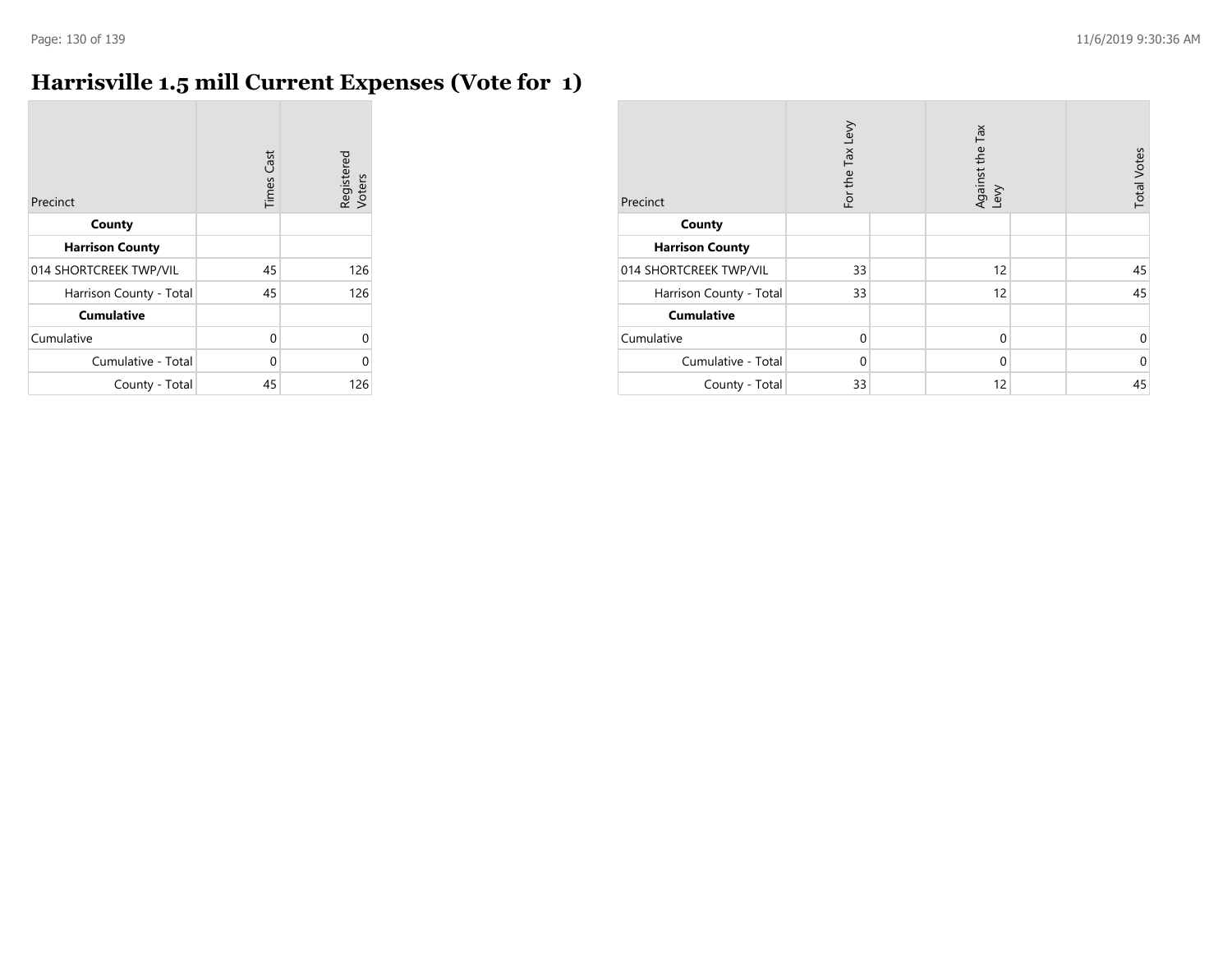| Precinct                | Unresolved<br>Write-In |
|-------------------------|------------------------|
| County                  |                        |
| <b>Harrison County</b>  |                        |
| 014 SHORTCREEK TWP/VIL  |                        |
| Harrison County - Total |                        |
| <b>Cumulative</b>       |                        |
| Cumulative              |                        |
| Cumulative - Total      |                        |
| County - Total          |                        |

the property of the con-

 $\overline{\phantom{a}}$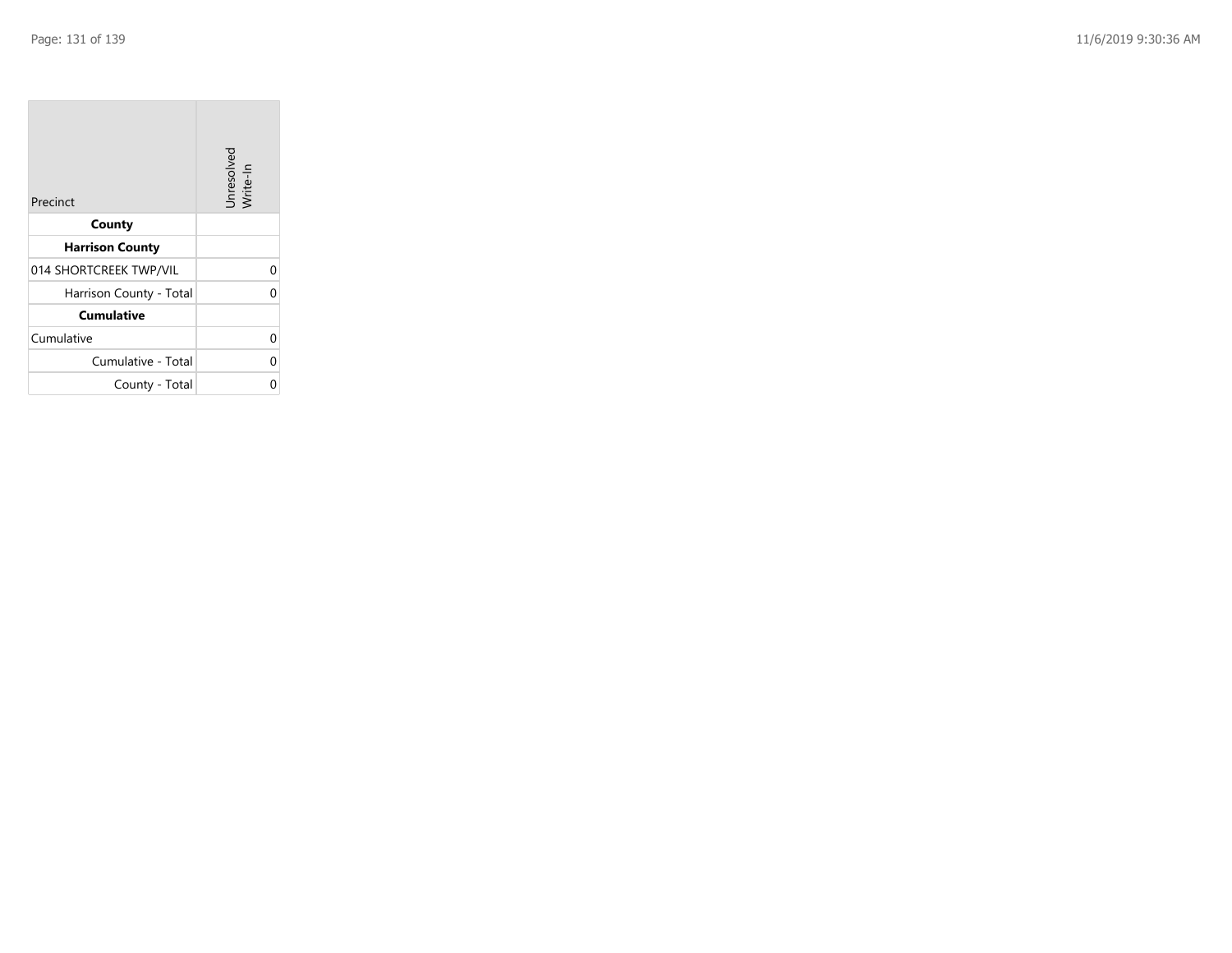# **Harrisville 3.120 mill Current Expenses (Vote for 1)**

| Precinct                | <b>Times Cast</b> | Registered<br>Voters |
|-------------------------|-------------------|----------------------|
| County                  |                   |                      |
| <b>Harrison County</b>  |                   |                      |
| 014 SHORTCREEK TWP/VIL  | 45                | 126                  |
| Harrison County - Total | 45                | 126                  |
| <b>Cumulative</b>       |                   |                      |
| Cumulative              | 0                 |                      |
| Cumulative - Total      | 0                 |                      |
| County - Total          | 45                | 126                  |

| Precinct                | For the Tax Levy | Tax<br>Against the T<br>Levy | <b>Total Votes</b> |
|-------------------------|------------------|------------------------------|--------------------|
| County                  |                  |                              |                    |
| <b>Harrison County</b>  |                  |                              |                    |
| 014 SHORTCREEK TWP/VIL  | 30               | 14                           | 44                 |
| Harrison County - Total | 30               | 14                           | 44                 |
| <b>Cumulative</b>       |                  |                              |                    |
| Cumulative              | $\Omega$         | $\mathbf 0$                  | 0                  |
| Cumulative - Total      | $\Omega$         | $\mathbf 0$                  | $\mathbf 0$        |
| County - Total          | 30               | 14                           | 44                 |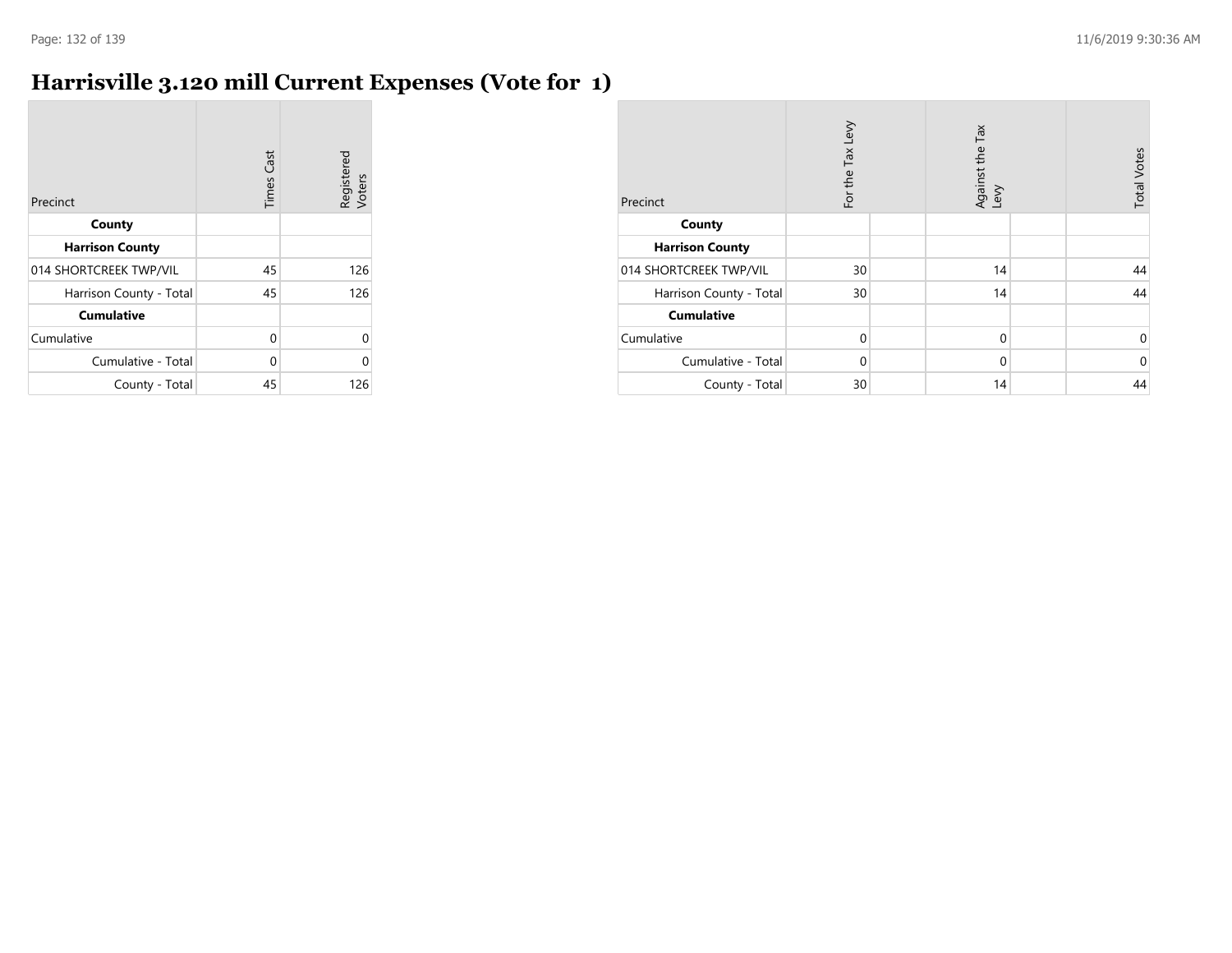| Precinct                | Unresolved<br>Write-In |
|-------------------------|------------------------|
| County                  |                        |
| <b>Harrison County</b>  |                        |
| 014 SHORTCREEK TWP/VIL  | 0                      |
| Harrison County - Total | O                      |
| <b>Cumulative</b>       |                        |
| Cumulative              | 0                      |
| Cumulative - Total      | 0                      |
| County - Total          |                        |

the property of the con-

 $\overline{\phantom{a}}$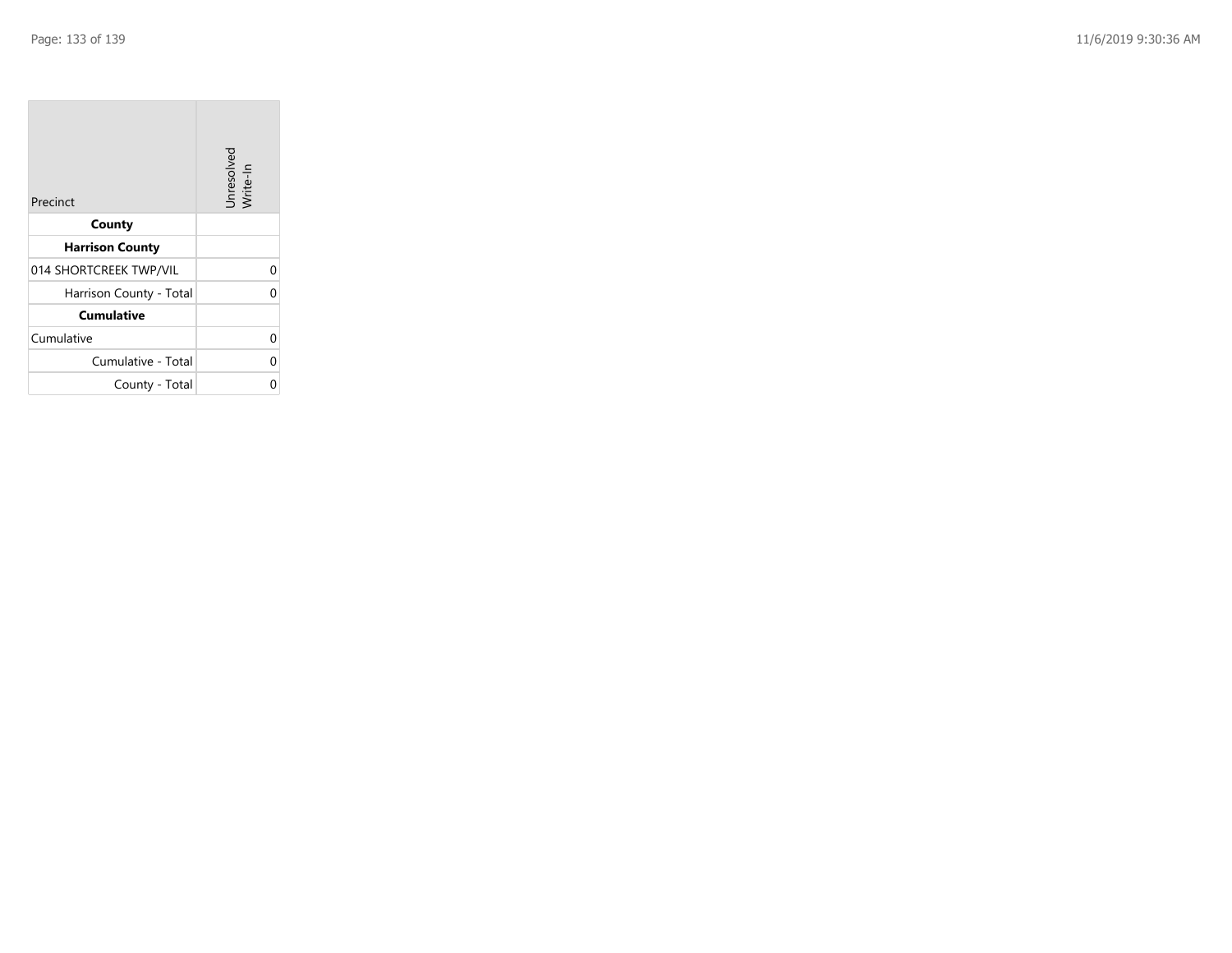r.

# **Bowerston 1.5 Current Expense (Vote for 1)**

| Precinct                | <b>Times Cast</b> | Registered<br>Voters |
|-------------------------|-------------------|----------------------|
| County                  |                   |                      |
| <b>Harrison County</b>  |                   |                      |
| 009 MONROE TWP/VIL      | 66                | 192                  |
| Harrison County - Total | 66                | 192                  |
| <b>Cumulative</b>       |                   |                      |
| Cumulative              | 0                 | $\Omega$             |
| Cumulative - Total      | 0                 | $\Omega$             |
| County - Total          | 66                | 192                  |

| Precinct                | For the Tax Levy | Tax<br>Against the T<br>Levy | <b>Total Votes</b> |
|-------------------------|------------------|------------------------------|--------------------|
| County                  |                  |                              |                    |
| <b>Harrison County</b>  |                  |                              |                    |
| 009 MONROE TWP/VIL      | 46               | 17                           | 63                 |
| Harrison County - Total | 46               | 17                           | 63                 |
| <b>Cumulative</b>       |                  |                              |                    |
| Cumulative              | $\Omega$         | $\mathbf 0$                  | 0                  |
| Cumulative - Total      | $\Omega$         | $\mathbf 0$                  | $\mathbf 0$        |
| County - Total          | 46               | 17                           | 63                 |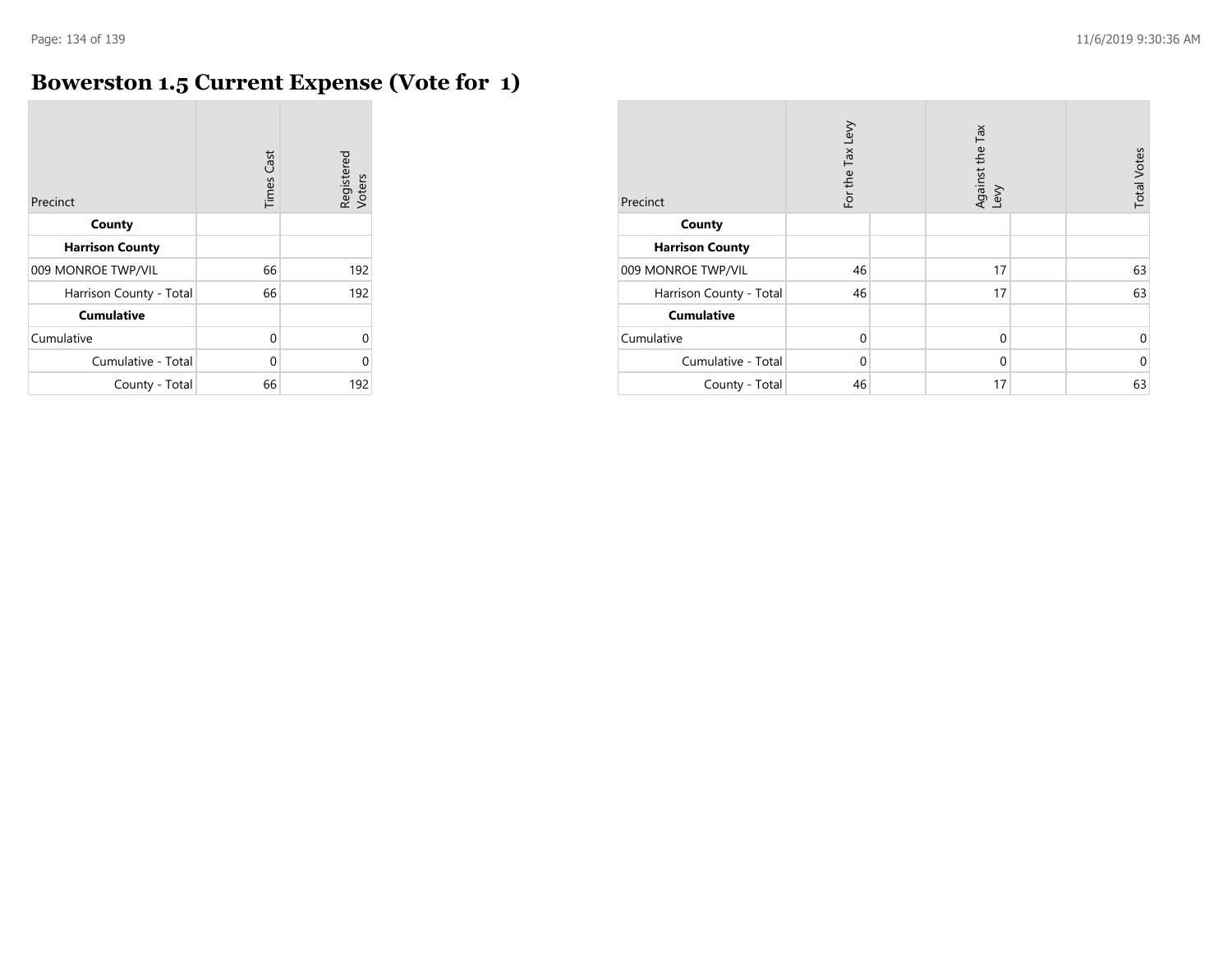| Precinct                | Unresolved<br>Write-In |
|-------------------------|------------------------|
| County                  |                        |
| <b>Harrison County</b>  |                        |
| 009 MONROE TWP/VIL      |                        |
| Harrison County - Total |                        |
| <b>Cumulative</b>       |                        |
| Cumulative              |                        |
| Cumulative - Total      |                        |
| County - Total          |                        |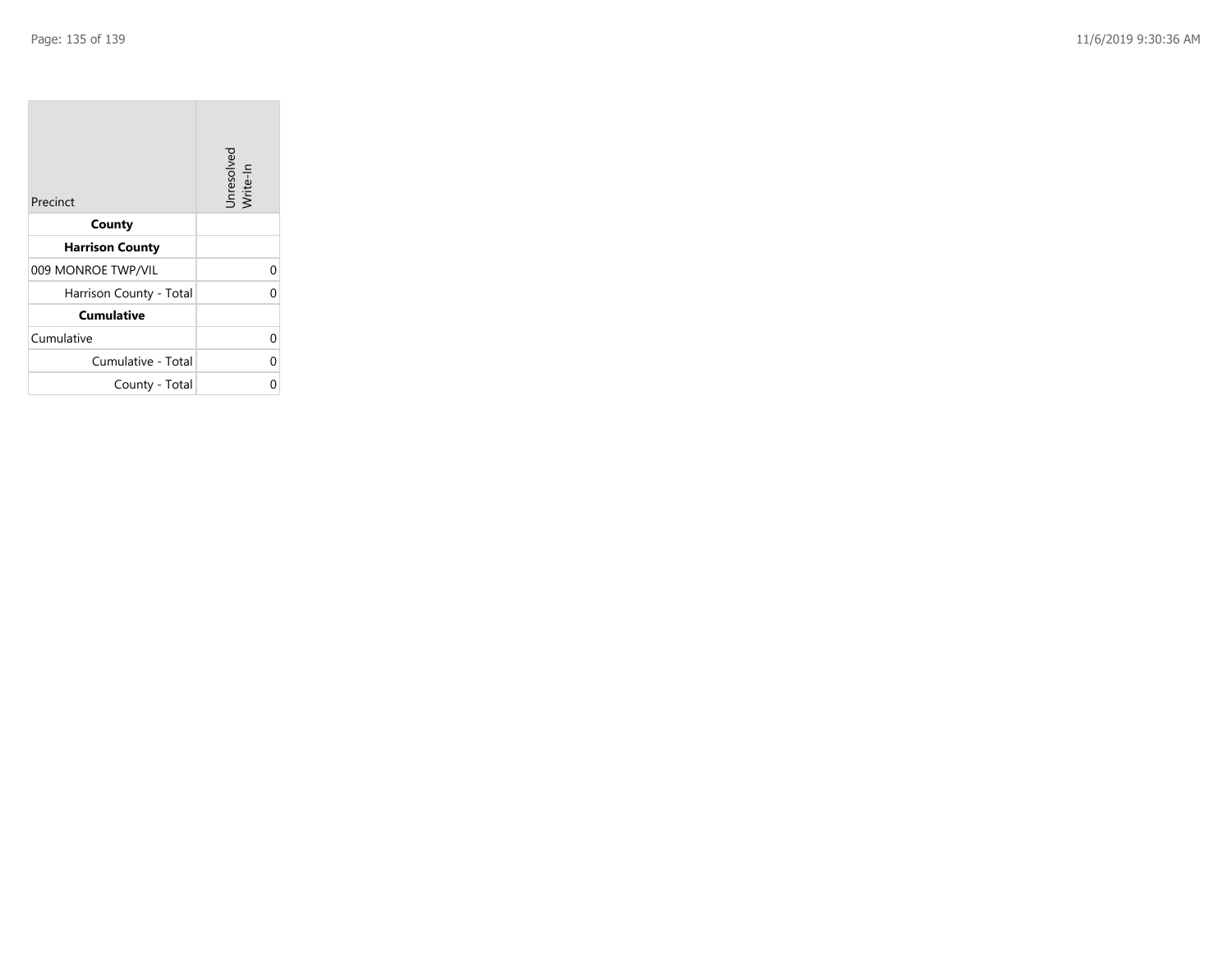# **LIQOUR OPTION J-D Bowling Lanes (Vote for 1)**

| Precinct                | <b>Times Cast</b> | Registered<br>Voters |
|-------------------------|-------------------|----------------------|
| County                  |                   |                      |
| <b>Harrison County</b>  |                   |                      |
| 003 CADIZ TWP/VIL NE    | 326               | 1,112                |
| Harrison County - Total | 326               | 1,112                |
| <b>Cumulative</b>       |                   |                      |
| Cumulative              | 0                 | Λ                    |
| Cumulative - Total      | 0                 | በ                    |
| County - Total          | 326               | 1,112                |

| Precinct                | YES      | $\frac{1}{2}$ | <b>Total Votes</b> |
|-------------------------|----------|---------------|--------------------|
| County                  |          |               |                    |
| <b>Harrison County</b>  |          |               |                    |
| 003 CADIZ TWP/VIL NE    | 234      | 86            | 320                |
| Harrison County - Total | 234      | 86            | 320                |
| <b>Cumulative</b>       |          |               |                    |
| Cumulative              | $\Omega$ | $\mathbf 0$   | 0                  |
| Cumulative - Total      | $\Omega$ | $\mathbf 0$   | $\mathbf 0$        |
| County - Total          | 234      | 86            | 320                |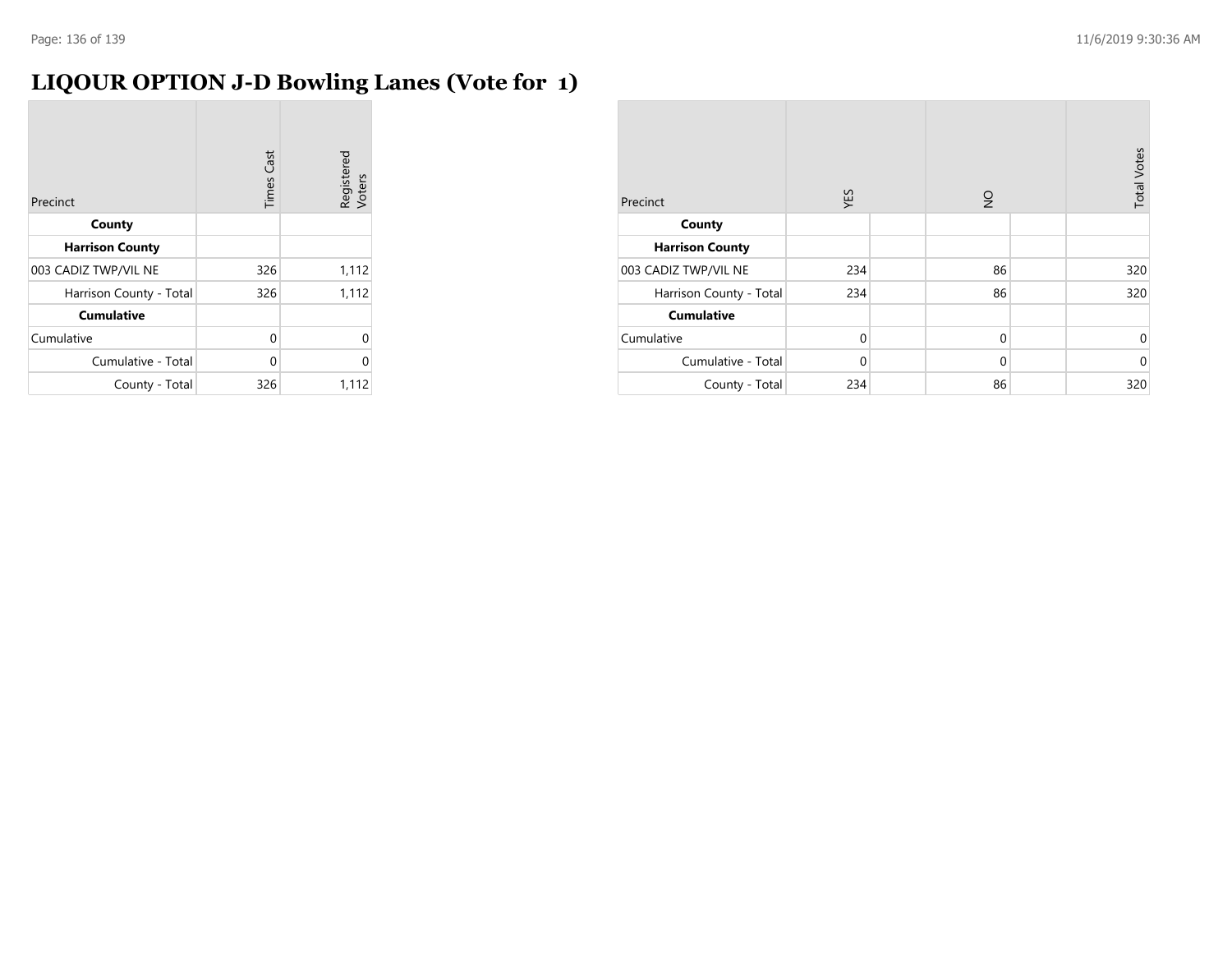| Precinct                | Unresolved<br>Write-In |
|-------------------------|------------------------|
| County                  |                        |
| <b>Harrison County</b>  |                        |
| 003 CADIZ TWP/VIL NE    | 0                      |
| Harrison County - Total | 0                      |
| <b>Cumulative</b>       |                        |
| Cumulative              | 0                      |
| Cumulative - Total      | 0                      |
| County - Total          | ი                      |

the property of the con-

 $\overline{\phantom{a}}$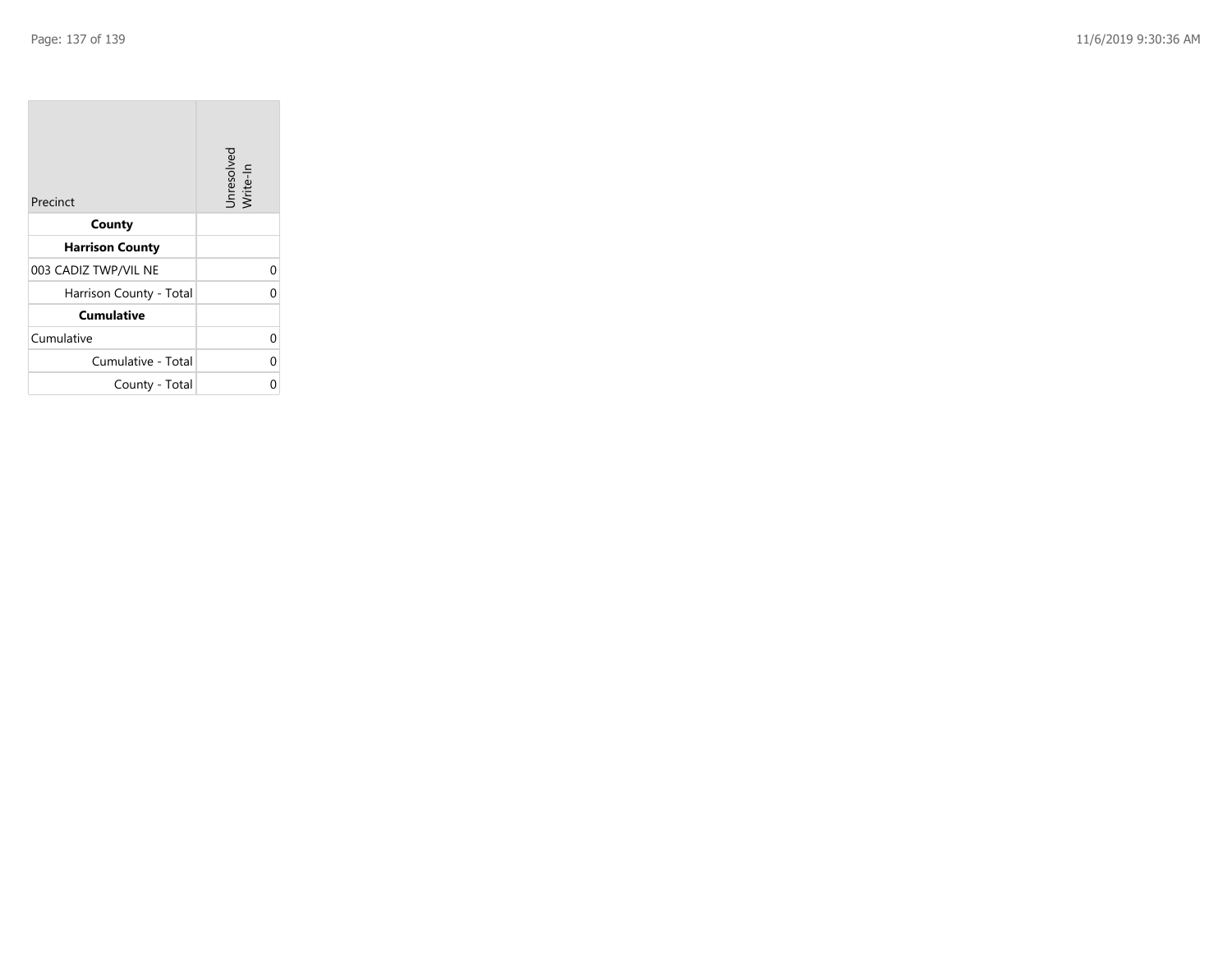# **LIQOUR OPTION old schoolhouse (Vote for 1)**

| Precinct                | <b>Times Cast</b> | Registered<br>Voters |
|-------------------------|-------------------|----------------------|
| County                  |                   |                      |
| <b>Harrison County</b>  |                   |                      |
| 006 FREEPORT TWP/VIL    | 203               | 497                  |
| Harrison County - Total | 203               | 497                  |
| <b>Cumulative</b>       |                   |                      |
| Cumulative              | 0                 | $\Omega$             |
| Cumulative - Total      | 0                 | U                    |
| County - Total          | 203               | 497                  |

| Precinct                | YES         | $\frac{1}{2}$ | <b>Total Votes</b> |
|-------------------------|-------------|---------------|--------------------|
| County                  |             |               |                    |
| <b>Harrison County</b>  |             |               |                    |
| 006 FREEPORT TWP/VIL    | 108         | 94            | 202                |
| Harrison County - Total | 108         | 94            | 202                |
| <b>Cumulative</b>       |             |               |                    |
| Cumulative              | $\mathbf 0$ | $\mathbf 0$   | 0                  |
| Cumulative - Total      | 0           | $\mathbf 0$   | $\mathbf 0$        |
| County - Total          | 108         | 94            | 202                |